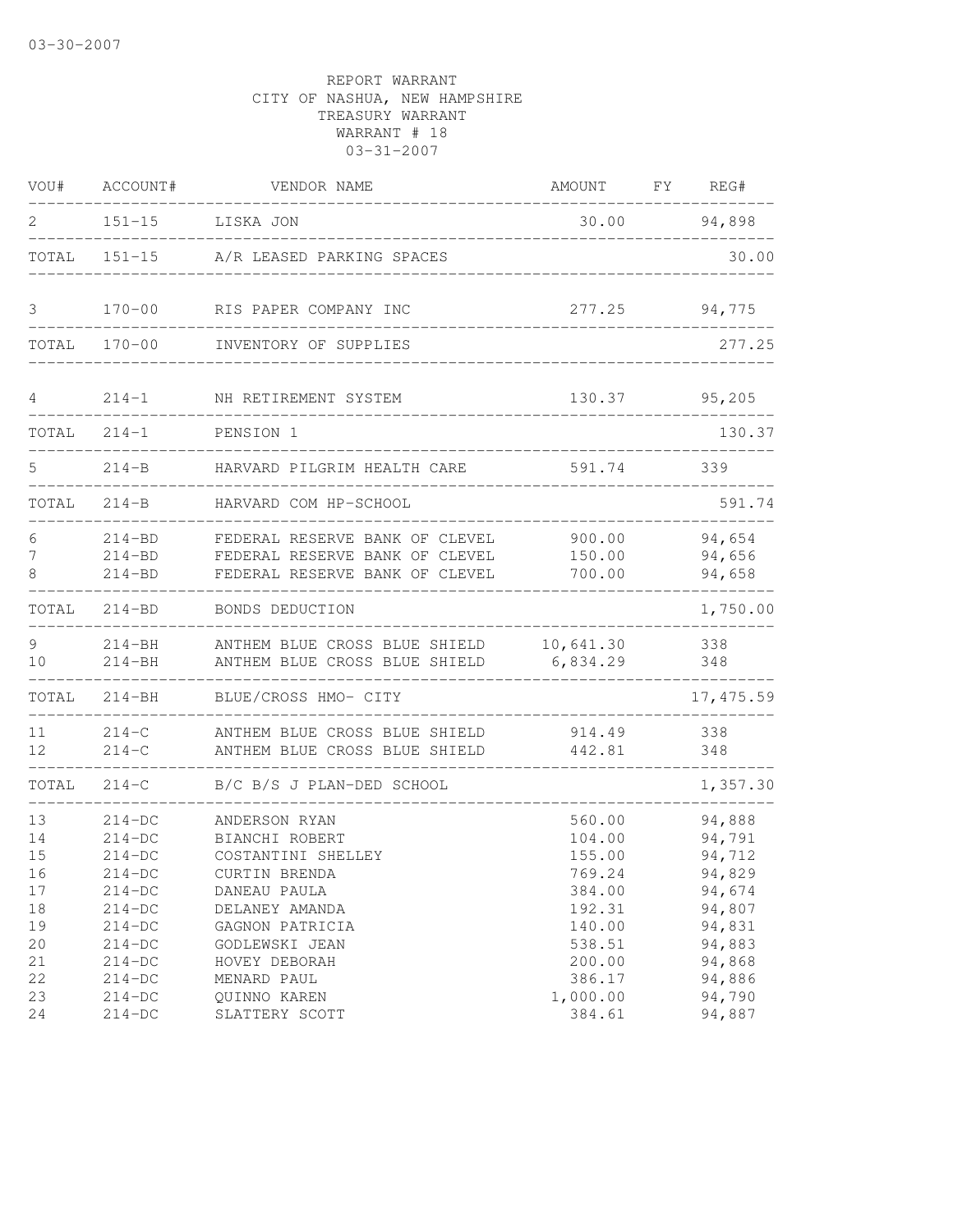| VOU#     | ACCOUNT#                 | VENDOR NAME                                                             | AMOUNT                 | FΥ<br>REG# |
|----------|--------------------------|-------------------------------------------------------------------------|------------------------|------------|
| TOTAL    | $214-DC$                 | DEPENDENT CARE DEDUCTION                                                |                        | 4,813.84   |
| 25       | $214-FS$                 | BENEFIT STRATEGIES INC                                                  | 34,729.69              | 346        |
| TOTAL    | $214-FS$                 | FLEXIBLE SPENDING ACCOUNT -                                             |                        | 34,729.69  |
| 26       | $214 - H$                | NORTHEAST DELTA                                                         | 650.49                 | 342        |
| TOTAL    | $214 - H$                | N.E.DELTA-SCHOOL                                                        |                        | 650.49     |
| 27<br>28 | $214 - HC$<br>$214-HC$   | HARVARD PILGRIM HEALTH CARE<br>HARVARD PILGRIM HEALTH CARE              | 917.98<br>3, 193.65    | 339<br>350 |
| TOTAL    | $214-HC$                 | HARVARD COM HP                                                          |                        | 4, 111.63  |
| 29<br>30 | $214 - HJ$<br>$214 - HJ$ | ANTHEM BLUE CROSS BLUE SHIELD<br>ANTHEM BLUE CROSS BLUE SHIELD          | 54,837.31<br>11,828.34 | 338<br>348 |
| TOTAL    | $214 - HJ$               | BC/BS J PLAN DED-CITY                                                   |                        | 66,665.65  |
| 31       | $214-J$                  | ITT HARTFORD                                                            | 8,250.08               | 345        |
| TOTAL    | $214-J$                  | OPT LIFE SCHOOL                                                         |                        | 8,250.08   |
| 32       | $214 - K$                | CHASE INSURANCE                                                         | 100.56                 | 347        |
| TOTAL    | $214 - K$                | KEMPER TERM LIFE INSURANCE                                              |                        | 100.56     |
| 33       | $214 - L$                | ITT HARTFORD                                                            | 1,196.35               | 345        |
| TOTAL    | $214 - L$                | TERM LIFE DEDUCTION                                                     |                        | 1,196.35   |
| 34<br>35 | $214-P$<br>$214-P$       | NORTHEAST DELTA<br>NORTHEAST DELTA                                      | 672.50<br>539.38       | 342<br>349 |
| TOTAL    | $214-P$                  | NORTHEAST DELTA DEDUCTION                                               |                        | 1,211.88   |
| 36<br>37 | $214 - PQ$<br>$214 - PO$ | ANTHEM BLUE CROSS BLUE SHIELD<br>ANTHEM BLUE CROSS BLUE SHIELD 4,179.72 | 5,872.60               | 338<br>348 |
|          |                          | TOTAL 214-PO BC/BS POINT OF SERV- CITY                                  |                        | 10,052.32  |
| 38       |                          | 214-TK ITT HARTFORD                                                     | 6, 256.37              | 345        |
| TOTAL    |                          | 214-TK OPTIONAL LIFE DEDUCTION                                          |                        | 6,256.37   |
| 39       |                          | 214-W BOSTON MUTUAL LIFE INSURANCE 13,570.69                            |                        | 344        |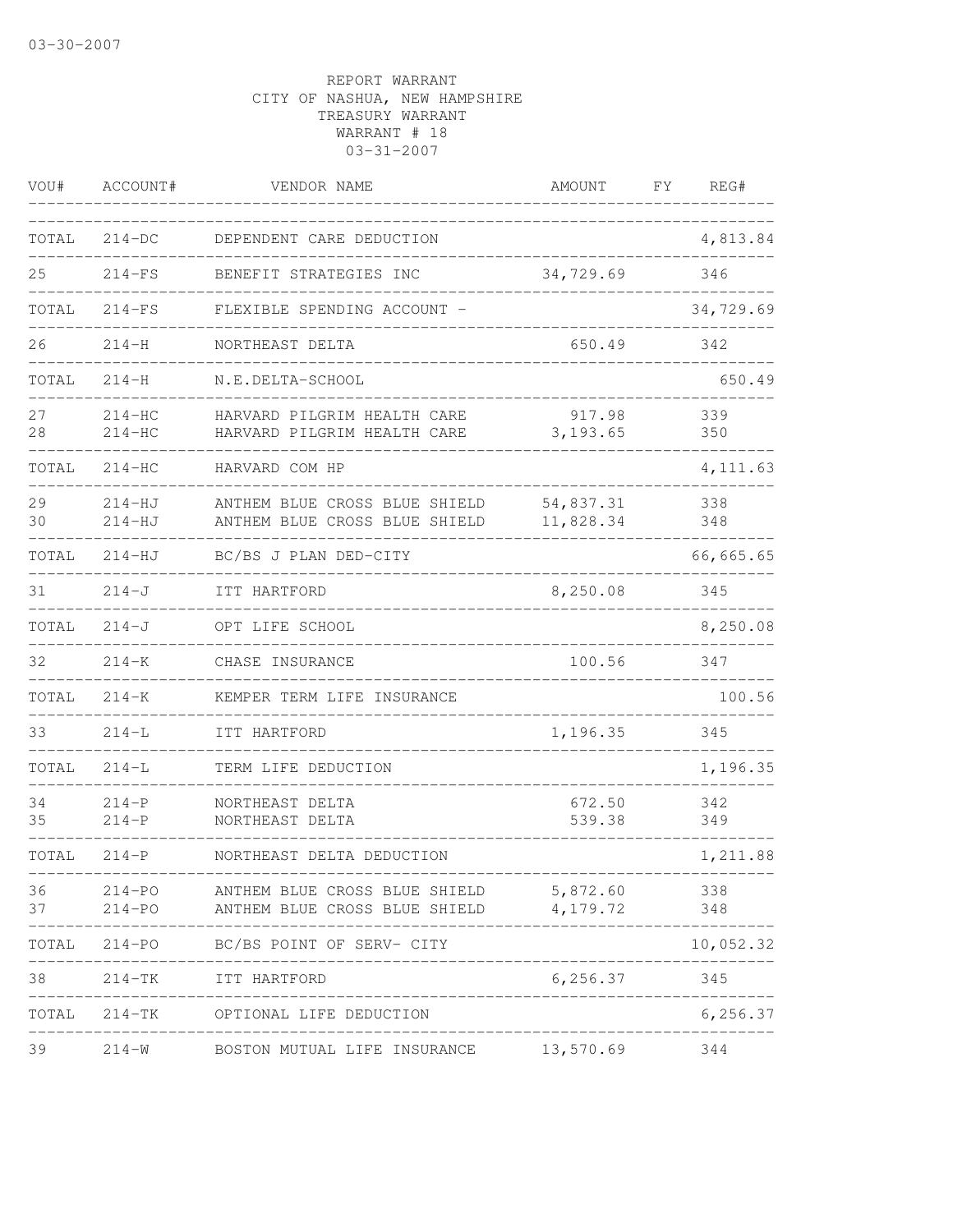|          | VOU# ACCOUNT# | VENDOR NAME                                        | AMOUNT FY REG#                 |               |
|----------|---------------|----------------------------------------------------|--------------------------------|---------------|
|          |               | TOTAL 214-W WHOLE LIFE DEDUCTION                   |                                | 13,570.69     |
| 40<br>41 |               | 255-00 STATE OF NH - MV<br>255-00 STATE OF NH - MV | 15,899.20 351<br>14,840.20 352 |               |
|          |               | TOTAL 255-00 STATE MVR                             |                                | 30,739.40     |
| 42       |               | 257-00 DRESSEL ANDY                                |                                | 200.00 94,901 |
|          |               | TOTAL 257-00 MV REFUND PENDING                     |                                | 200.00        |
|          |               | 43 258-00 BLONSKI RICHARD A                        |                                | 50.00 94,902  |
|          |               | TOTAL 258-00 TVB REFUND PENDING                    |                                | 50.00         |
|          |               | 192,50 287-00 CHO JASON                            |                                | 10.00 95,155  |
|          |               | TOTAL 287-00 SCHL- PLAYPALS SUSPENSE ACC'T         |                                | 10.00         |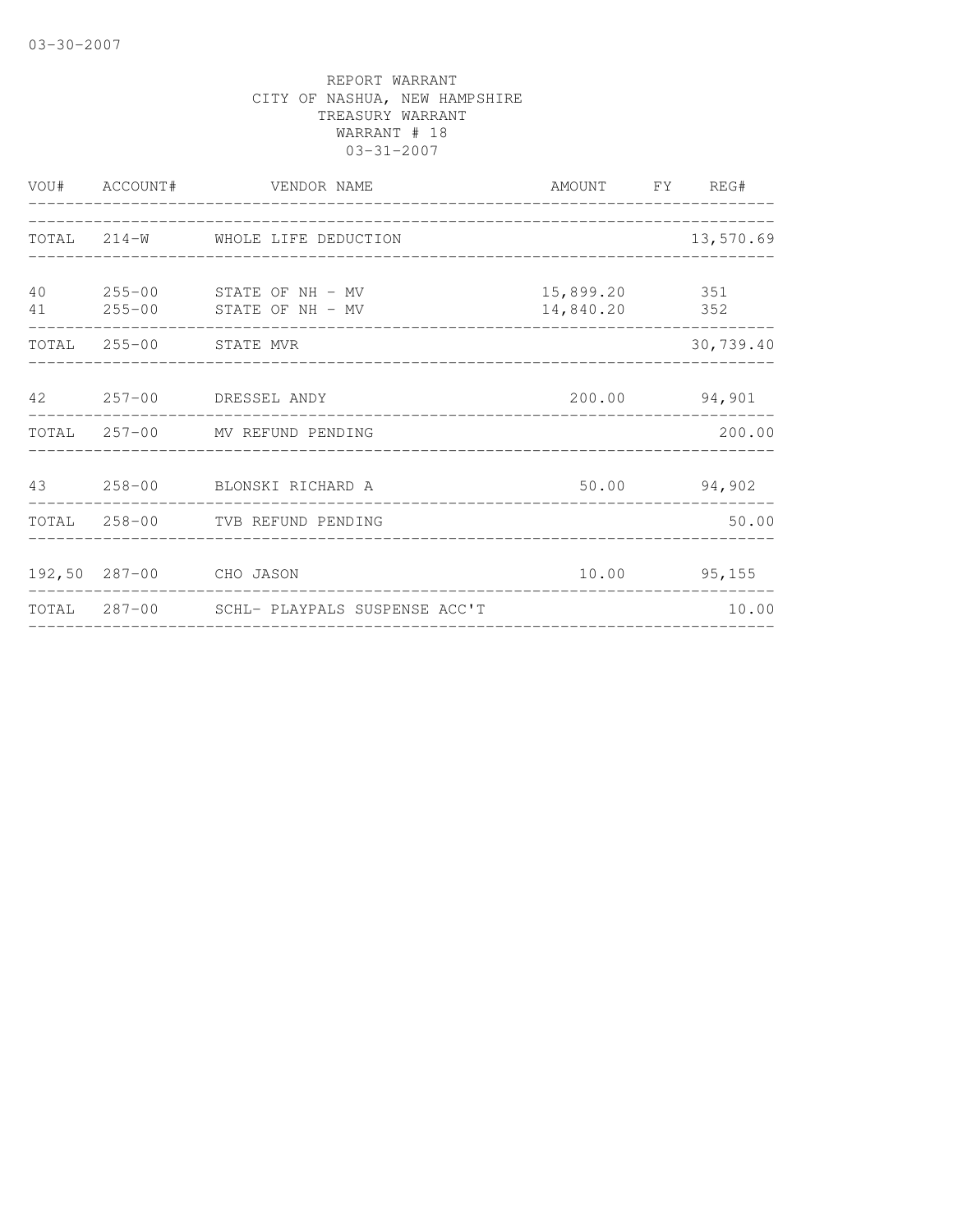|          | VOU# ACCOUNT#            | VENDOR NAME                                                    | AMOUNT FY       | REG#             |
|----------|--------------------------|----------------------------------------------------------------|-----------------|------------------|
| 44       | 305-59100                | ANDERSON CECIL                                                 | 212.50          | 94,844           |
| 45       | 305-59100                | JEYNES COMPANY/MIKE JEYNES                                     | 662.50          | 94,785           |
| 46       | 305-59100                | JOHNSON PETER N                                                | 100.00          | 94,843           |
| 47       | 305-59100                | MCLEAN JIM                                                     | 106.25          | 94,910           |
| 48       | 305-59100                | NAYOR WILLIAM                                                  | 250.00          | 94,884           |
| 49       | 305-59100                | SHAHOOD THOMAS W III                                           | 225.00          | 94,885           |
| 50       | 305-59100                | WALLENT FRANK J                                                | 140.00          | 94,744           |
| 51       |                          | 305-64030 ACCESS A/V                                           | 245.45          | 94,879           |
| 52       |                          | 305-64030 B & H PHOTO VIDEO PRO AUDIO                          | 361.80          | 94,676           |
|          |                          | TOTAL 305 SRF - CIVIC & COMM ACTIVITIES                        |                 | 2,303.50         |
|          | 192,505 3051-49075 NASCO |                                                                | 932.39 95,191   |                  |
|          |                          | TOTAL 305 DR CRISP ELEMENTARY                                  |                 | 932.39           |
|          |                          |                                                                |                 |                  |
|          |                          | 192,506 3053-49050 ALVIRNE HIGH SCHOOL-AOF 55.30 95,161        |                 |                  |
|          |                          | TOTAL 305 NHS ACADEMY OF FINANCE                               |                 | 55.30            |
| 53       | 308-83012                |                                                                | 190,470.41      |                  |
| 54       | 308-83012                | ANTHEM BLUE CROSS BLUE SHIELD<br>ANTHEM BLUE CROSS BLUE SHIELD | 143,299.24      | 338<br>348       |
| 55       | 308-83013                | ANTHEM BLUE CROSS BLUE SHIELD                                  | 201,071.08      | 338              |
| 56       | 308-83013                | ANTHEM BLUE CROSS BLUE SHIELD                                  | 111,880.77      | 348              |
| 57       | 308-83016                | HARVARD PILGRIM HEALTH CARE                                    | 74,925.75       | 339              |
| 58       | 308-83016                | HARVARD PILGRIM HEALTH CARE                                    | 24,093.61       | 350              |
| 59       | 308-83017                | HARVARD PILGRIM HEALTH CARE                                    | 57, 246.15      | 339              |
| 60       | 308-83017                | HARVARD PILGRIM HEALTH CARE                                    | 46,797.03       | 350              |
| 61       | 308-83018                | ANTHEM BLUE CROSS BLUE SHIELD                                  | 51,426.61       | 338              |
| 62       | 308-83018                | ANTHEM BLUE CROSS BLUE SHIELD                                  | 32,888.22       | 348              |
| 63       | 308-83019                | ANTHEM BLUE CROSS BLUE SHIELD                                  | 102,671.46      | 338              |
|          |                          |                                                                |                 |                  |
| 64       | 308-83019                | ANTHEM BLUE CROSS BLUE SHIELD                                  | 57, 311.23      | 348              |
| 65       | 308-83020                | NORTHEAST DELTA                                                | 16,929.79       | 342              |
| 66       | 308-83020                | NORTHEAST DELTA                                                | 17,484.69       | 349              |
| 67       | 308-83021                | NORTHEAST DELTA                                                | 2,320.86        | 342              |
| 68       | 308-83021                | NORTHEAST DELTA                                                | 4,958.09        | 349              |
| 69       | 308-83023                | SWEENY DIANE C                                                 | 91.43           | 95,206           |
| 70       | 308-83030                | ITT HARTFORD                                                   | 8,146.64        | 345              |
| 70       | 308-83031                | ITT HARTFORD                                                   | 12,057.65       | 345              |
| 71       | 308-83040                | FRED C CHURCH INC                                              | 103.20          | 340              |
| 72       | 308-83041                | DEVINE MILLIMET & BRANCH PA<br>W                               | 4,301.80        | 94,933           |
| 73       | 308-83053                | DARTMOUTH-HITCHCOCK CLINIC                                     | 105.00          | 94,976           |
| 74       | 308-83053                | TEEBOOM KEVIN                                                  | 100.00          | 94,867           |
| 75<br>76 | 308-83053<br>308-83054   | W/C<br>THIRD PARTY SOLUTIONS<br>APPLE NASHUA<br>W/C            | 63.70<br>452.00 | 94,950<br>94,731 |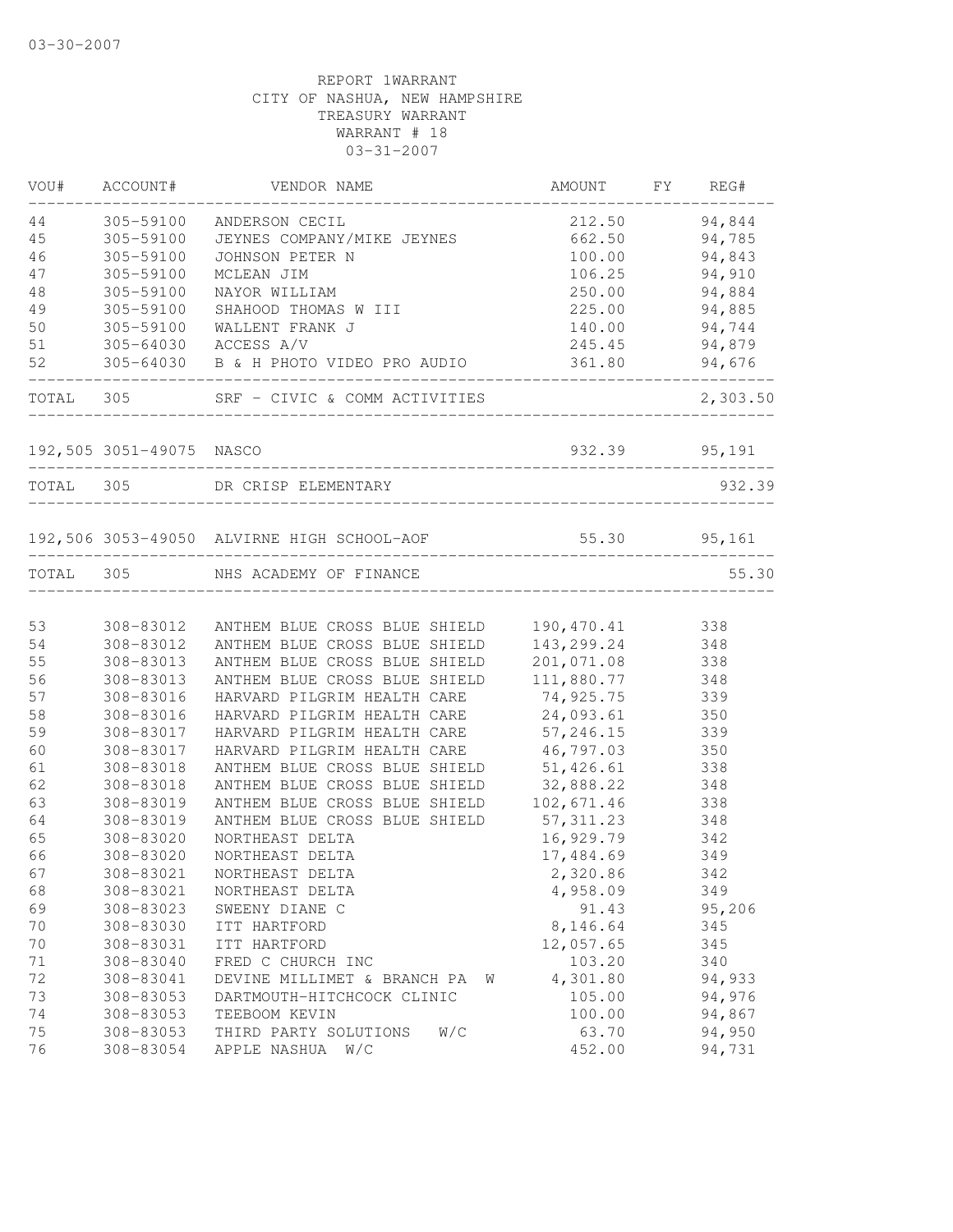| VOU#  | ACCOUNT#                  | VENDOR NAME                                   | AMOUNT    | FY.<br>REG#  |
|-------|---------------------------|-----------------------------------------------|-----------|--------------|
| 77    | 308-83054                 | ASSOCIATED RADIOLOGISTS PA<br>W/              | 275.00    | 94,928       |
| 78    | 308-83054                 | CENTERS FOR PAIN SOLUTIONS                    | 1,210.00  | 94,684       |
| 79    | 308-83054                 | DARTMOUTH-HITCHCOCK CLINIC                    | 1,116.00  | 94,976       |
| 80    | 308-83054                 | W/C<br>EMPI INC                               | 177.50    | 94,981       |
| 81    | 308-83054                 | FOUNDATION MEDICAL PARTNERS                   | 774.00    | 94,953       |
| 82    | 308-83054                 | FOUR SEASONS ORTHOPAEDIC CTR                  | 3,805.00  | 94,960       |
| 83    | 308-83054                 | GRANITE STATE NEUROSURGERY                    | 350.00    | 94,825       |
| 84    | 308-83054                 | HEALTHSOUTH HOLDINGS INC W/C                  | 933.00    | 94,935       |
| 85    | 308-83054                 | LEWIS PHYSICAL MEDICINE ASSOC                 | 320.00    | 94,667       |
| 86    | 308-83054                 | MEDICAL & RENAL CARE PA                       | 170.00    | 94,823       |
| 87    | 308-83054                 | NASHUA EYE ASSOCIATES PA<br>W/C               | 65.00     | 94,939       |
| 88    | 308-83054                 | NASHUA RADIOLOGY PA<br>W/C                    | 44.00     | 94,929       |
| 89    | 308-83054                 | OCCUPATIONAL HEALTH CTRS SOUTH                | 277.83    | 94,812       |
| 90    | 308-83054                 | PAIN SOLUTIONS PLLC                           | 955.00    | 94,797       |
| 91    | 308-83054                 | SJ PHYSICIAN SERVICES<br>W/C                  | 170.00    | 94,671       |
| 92    | 308-83054                 | SO NH REGIONAL MEDICAL CENTER                 | 2,032.49  | 94,930       |
| 93    | 308-83054                 | ST JOSEPH'S HOSPITAL W/C                      | 1,269.75  | 94,719       |
| 94    | 308-83054                 | THIRD PARTY SOLUTIONS<br>W/C                  | 1,852.02  | 94,950       |
| 95    | 308-83054                 | WOLF RALPH R MD<br>W/C                        | 1,185.00  | 94,937       |
| 96    | 308-83055                 | TREASURER STATE OF NH                         | 250.00    | 95,272       |
| 97    | 308-83056                 | ST JOSEPH BUSINESS & HEALTH                   | 273.00    | 94,801       |
| 98    | 308-83056                 | TREASURER STATE OF NH<br>W/C                  | 3,050.00  | 95,344       |
| 99    | 308-83057                 | NHAA                                          | 135.00    | 95,320       |
| 100   | 308-83061                 | DEVINE MILLIMET & BRANCH PA<br>W              | 37,854.94 | 94,933       |
| 101   | 308-83063                 | K LEE INC                                     | 1,600.00  | 94,870       |
| 102   | 308-83063                 | PC & MACEXCHANGE                              | 488.55    | 95,100       |
| 103   | 308-83064                 | DOWNTOWN LINCOLN MERCURY INC                  | 1,256.66  | 94,971       |
| 104   | 308-83075                 | CASTACIO MIGDALIA/MOTHER & NEX                | 6,000.00  | 94,655       |
| 105   | 308-83075                 | DEVINE MILLIMET & BRANCH PA<br>W              | 1,505.72  | 94,933       |
| 106   | 308-83076                 | FRED C CHURCH INC                             | 95,564.00 | 340          |
| 107   | 308-83077                 | AMERICAN STOP LOSS                            | 41,064.42 | 341          |
| TOTAL | 308                       | SRF - INSURANCE                               |           | 1,367,220.29 |
|       |                           |                                               |           |              |
|       |                           | 192,507 3086-49050 STAPLES BUSINESS ADVANTAGE | 29.52     | 94,949       |
|       | 192,508 3086-49075        | BLAUVELT DARCY                                | 112.84    | 95,127       |
|       | 3086-83031                | ITT HARTFORD                                  | 39.76     | 345          |
|       |                           | TOTAL 308 JAVITS GRANT PROGRAM                |           | 182.12       |
|       |                           |                                               |           |              |
|       |                           | 192,509 3097-41015 STAPLES BUSINESS ADVANTAGE | 279.27    | 94,949       |
|       |                           | 192,510 3097-44005 ACE PRINTING COMPANY       | 420.00    | 94,954       |
|       |                           | 192,511 3097-49075 CENTRAL PAPER PRODUCTS CO  | 9, 114.72 | 95,190       |
|       | 192,512 3097-49075 ECOLAB |                                               | 79.04     | 95,033       |
|       |                           | 192,513 3097-49075 SERV-PAK CORPORATION       | 60.00     | 94,806       |
|       |                           | 192,514 3097-49085 ALL RIGHT PROVISIONS, INC. | 302.72    | 95,149       |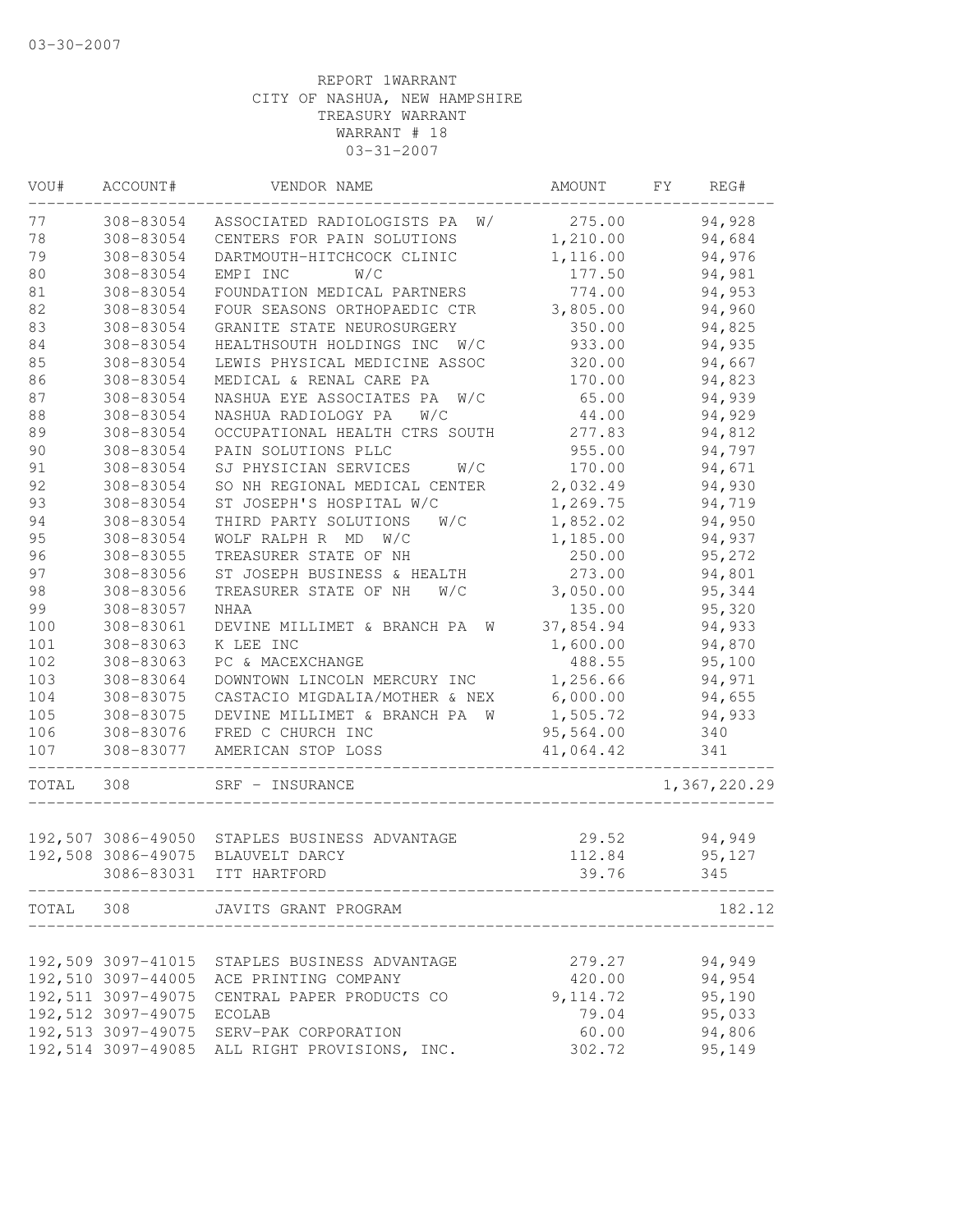| VOU#      | ACCOUNT#                   | VENDOR NAME                        | AMOUNT    | FY | REG#       |
|-----------|----------------------------|------------------------------------|-----------|----|------------|
|           | 192,515 3097-49085         | BERNARD FOOD INDUSTRIES INC        | 251.71    |    | 95,060     |
|           | 192,516 3097-49085         | COCA COLA                          | 4,048.70  |    | 95,040     |
|           | 192,517 3097-49085         | COOKIETREE, INC.                   | 5,951.00  |    | 95,104     |
|           | 192,518 3097-49085         | COSTA FRUIT & PRODUCE CO INC       | 18,969.57 |    | 95,201     |
|           | 192,518 3097-49085         | COSTA FRUIT & PRODUCE CO INC       | 22,469.06 |    | 95,202     |
|           | 192,519 3097-49085         | DOUBLE N INC                       | 2,243.15  |    | 95,059     |
|           | 192,520 3097-49085         | EAST SIDE ENTREES INC              | 155.88    |    | 95,096     |
|           | 192,521 3097-49085         | FANTINI BAKING CO., INC.           | 3,450.77  |    | 95,116     |
|           | 192,521 3097-49085         | FANTINI BAKING CO., INC.           | 763.96    |    | 95,117     |
|           | 192,522 3097-49085         | GARELICK FARMS-LYNN                | 22,625.25 |    | 94,924     |
|           | 192,523 3097-49085         | GILL'S PIZZA CO.                   | 10,308.00 |    | 95,098     |
|           | 192,524 3097-49085         | M SAUNDERS INC                     | 7,169.00  |    | 95,086     |
|           | 192,524 3097-49085         | M SAUNDERS INC                     | 962.09    |    | 95,087     |
|           | 192,525 3097-49085         | MCKEE FOODS CORP                   | 415.60    |    | 94,819     |
|           | 192,526 3097-49085         | NEW ENGLAND ICE CREAM              | 1,212.01  |    | 95,106     |
|           | 192,527 3097-49085         | ORIGINAL CRISPY PIZZA CRUST CO     | 316.19    |    | 94,860     |
|           | 192,528 3097-49085         | SURPLUS DISTRIBUTION SECTION       | 2,079.00  |    | 94,912     |
|           | 192,529 3097-64335         | NORTHEAST FOOD SVC EQUIPMENT &     | 1,360.61  |    | 94,711     |
|           | 192,530 3097-74092         | AFFILIATED HVAC SERVICES LLC       | 313.75    |    | 95,062     |
|           | 192,531 3097-74092         | GRANITE STATE SEWER AND            | 160.00    |    | 95,009     |
|           | 192,532 3097-74092         | HOBART SERVICE                     | 237.60    |    | 94,705     |
|           | 192,533 3097-74092         | VEND-UCATION                       | 100.00    |    | 95,164     |
|           | 3097-83031                 | ITT HARTFORD                       | 112.00    |    | 345        |
|           | 192,534 3097-91005         | <b>GUSTIN KAREN</b>                | 35.77     |    | 95,079     |
| TOTAL     | 309                        | SRF - FOOD SERVICES                |           |    | 115,966.42 |
|           |                            |                                    |           |    |            |
|           | 192,535 3117-78007 DFA INC |                                    | 164.00    |    | 95,037     |
|           | 192,536 3117-94010         | DUBOIS WILLIAM                     | 882.13    |    | 95,049     |
|           | 192,537 3117-94010         | WESTERVELT GEOFFREY                | 1,760.50  |    | 95,043     |
| TOTAL     | 311                        | DRIVER'S EDUCATION                 |           |    | 2,806.63   |
| 109       |                            | 312-43005 PRINTGRAPHICS OF MAINE   | 465.41    |    | 94,756     |
| TOTAL     | 312                        | SRF - FINANCIAL SERVICES           |           |    | 465.41     |
|           |                            |                                    |           |    |            |
|           |                            | 192,538 3122-705 MONTANEZ DARCY    | 175.00    |    | 95,162     |
|           |                            | 192,539 3122-705 REINSTEIN MARTINA | 85.00     |    | 95,159     |
| TOTAL 312 |                            | ADULT ED/CONTINUING ED             |           |    | 260.00     |
| 110       |                            | 320-01340 CODY MICHAEL A           | 250.00    |    | 95,207     |
| 111       |                            | 320-01340 HUNT MEMORIAL BUILDING   | 93.09     |    | 94,968     |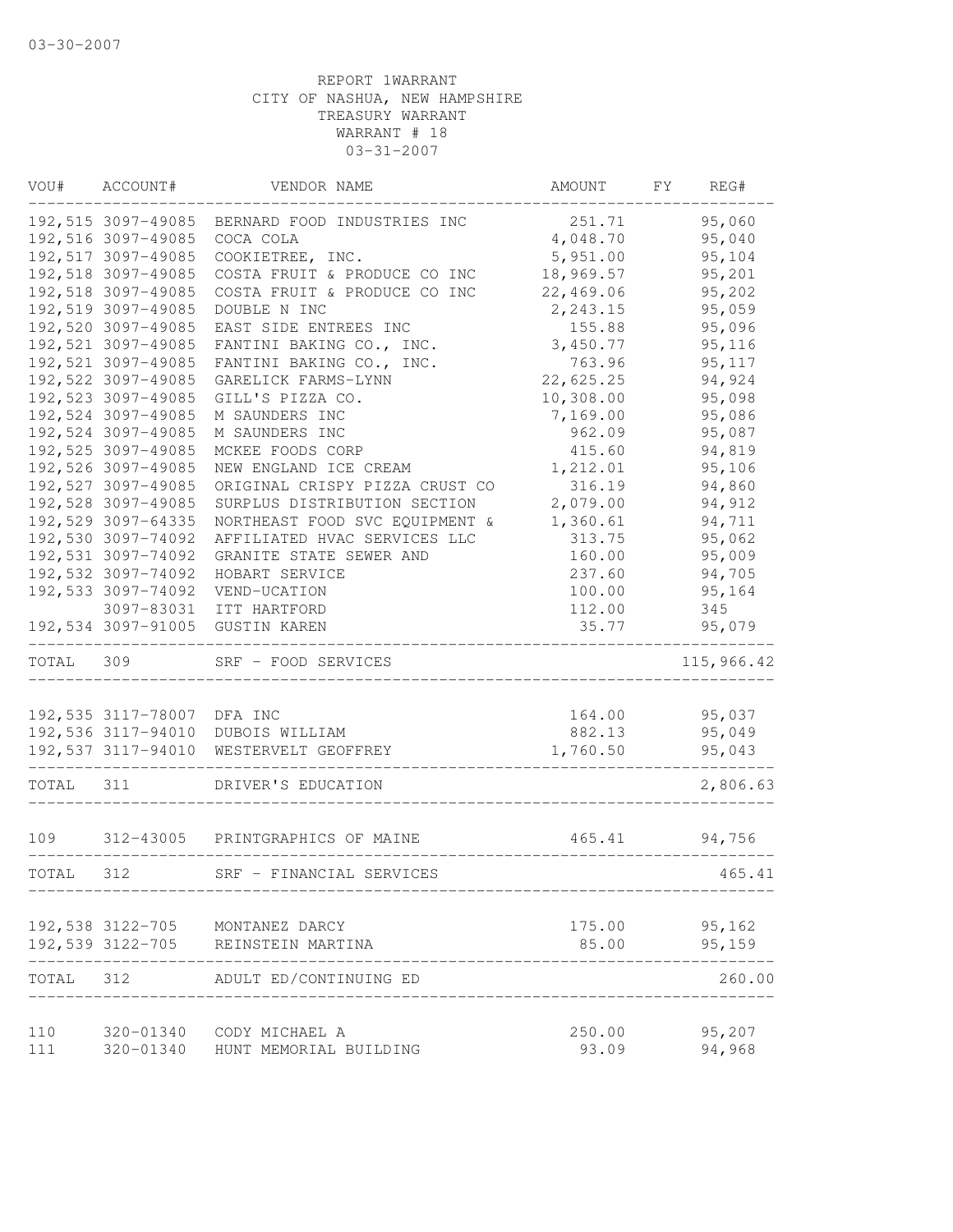|                                                             | VOU# ACCOUNT#                                                                                                     | VENDOR NAME<br>. _ _ _ _ _ _ _ _ _ _ _ _ _ _                                                                                                                                                                    | AMOUNT FY REG#                                                                   |                                                                                        |
|-------------------------------------------------------------|-------------------------------------------------------------------------------------------------------------------|-----------------------------------------------------------------------------------------------------------------------------------------------------------------------------------------------------------------|----------------------------------------------------------------------------------|----------------------------------------------------------------------------------------|
|                                                             |                                                                                                                   | TOTAL 320 SRF - HUNT BUILDING                                                                                                                                                                                   |                                                                                  | 343.09                                                                                 |
|                                                             |                                                                                                                   | 192,540 3247-64192 HOLOVAK & COUGHLIN SPORTING GO 216.00 95,089<br>192,541 3247-64192 PROTECH FITNESS LLC                                                                                                       | 1,295.95                                                                         | 95,129                                                                                 |
| TOTAL 324                                                   |                                                                                                                   | ATHLETICS-ENTERPRISE FUND                                                                                                                                                                                       |                                                                                  | 1,511.95                                                                               |
| 112<br>113<br>114<br>115<br>116<br>117<br>118<br>119<br>120 | 331-01430<br>331-31050<br>331-31050<br>331-78007<br>331-78007<br>331-78007<br>331-78007<br>331-94005<br>331-94005 | NEXTEL COMMUNICATIONS<br>CINGULAR WIRELESS LLC<br>VERIZON WIRELESS<br>CARPARTS OF NASHUA<br>GOODYEAR AUTO SERVICE CENTER<br>ROBBINS AUTO PARTS INC<br>TOWERS MOTOR PARTS CORP<br>ALLARD CRAIG<br>CAMACHO CARLOS | 51.75<br>22.98<br>134.64<br>5.31<br>36.00<br>31.82<br>328.36<br>721.71<br>140.00 | 95,291<br>95,324<br>95,304<br>94,689<br>94,669<br>94,874<br>94,967<br>95,209<br>95,210 |
| 121<br>122                                                  | 331-94005<br>331-94005                                                                                            | EVAW INTERNATIONAL<br>GIGGI ROBERT                                                                                                                                                                              | 958.00<br>77.60                                                                  | 95,339<br>95,208                                                                       |
| TOTAL                                                       | 331                                                                                                               | SRF - POLICE DEPARTMENT                                                                                                                                                                                         |                                                                                  | 2,508.17                                                                               |
| 123                                                         |                                                                                                                   | 332-64094 ARAMSCO INC                                                                                                                                                                                           | 7,500.00                                                                         | 94,826                                                                                 |
| TOTAL 332                                                   |                                                                                                                   | SRF - FIRE DEPARTMENT                                                                                                                                                                                           |                                                                                  | 7,500.00                                                                               |
|                                                             |                                                                                                                   | 192,542 3327-49075 HAMM LINDA                                                                                                                                                                                   | 13.98                                                                            | 95,067                                                                                 |
| TOTAL 332                                                   |                                                                                                                   | TITLE I SCHL IMPRV LEDGE ST                                                                                                                                                                                     |                                                                                  | 13.98                                                                                  |
|                                                             |                                                                                                                   | 192,543 3337-49075 SZUM ELEANOR                                                                                                                                                                                 | 71.19                                                                            | 95,110                                                                                 |
| TOTAL 333                                                   |                                                                                                                   | TITLE I SCHL IMPRV MT PLEASANT                                                                                                                                                                                  |                                                                                  | 71.19                                                                                  |
|                                                             |                                                                                                                   | 192,544 3347-49075 JEANNOTTE'S MARKET                                                                                                                                                                           |                                                                                  | 54.60 94,771                                                                           |
|                                                             |                                                                                                                   | TOTAL 334 TITLE I SCHL IMPRV AMHERST ST                                                                                                                                                                         |                                                                                  | 54.60                                                                                  |
|                                                             |                                                                                                                   | 192,545 3357-49075 MOREHOUSE LINDA<br>3357-83031 ITT HARTFORD<br>192,545 3357-91040 MOREHOUSE LINDA                                                                                                             | 12.83<br>28.00<br>43.74                                                          | 95,026<br>345<br>95,026                                                                |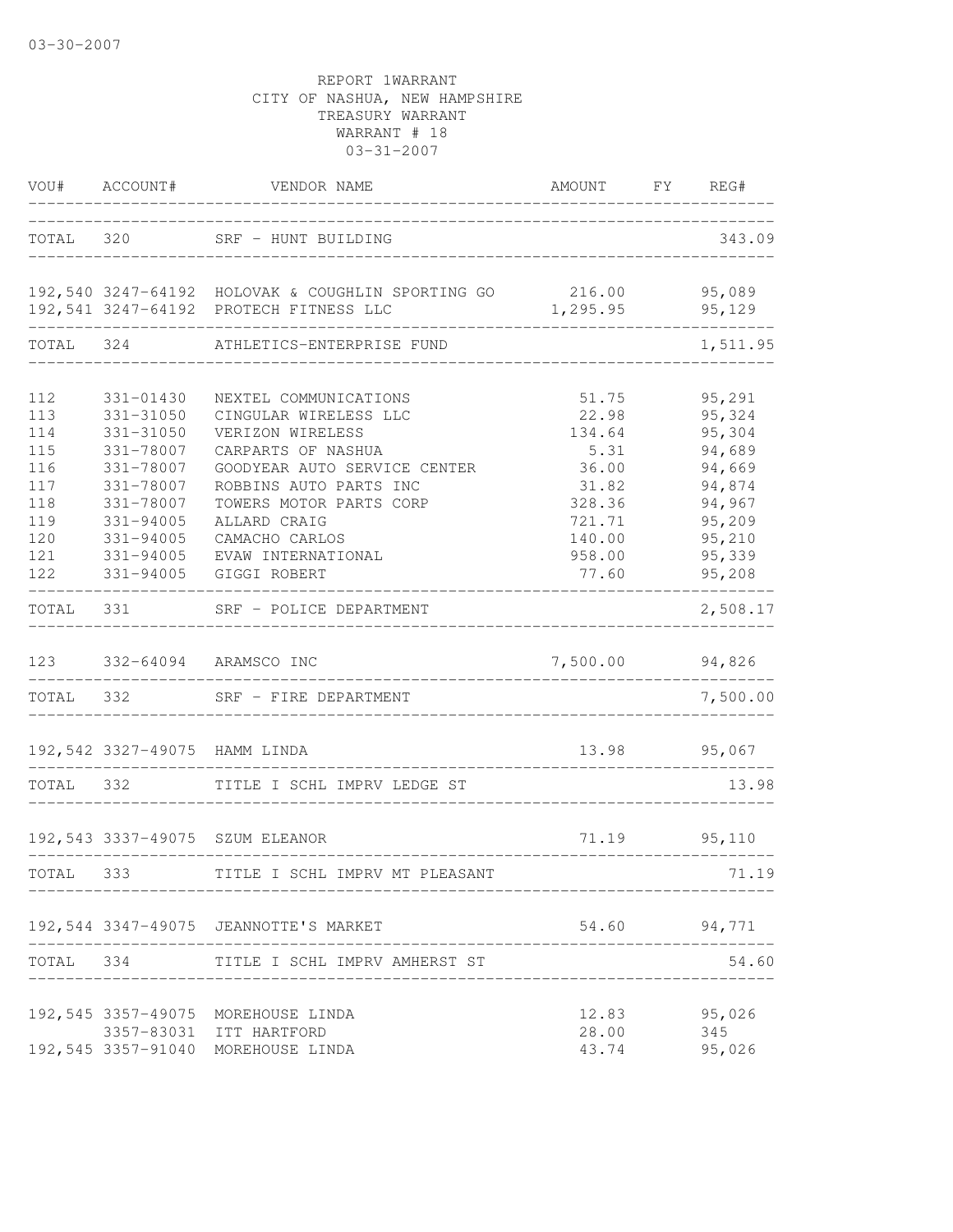|           |                    | VOU# ACCOUNT# VENDOR NAME                                          | AMOUNT FY REG#       |               |
|-----------|--------------------|--------------------------------------------------------------------|----------------------|---------------|
|           |                    | 192,546 3357-91040 RILEY NANCY<br>________________________________ | 83.69 95,012         |               |
|           |                    | TOTAL 335 TITLE IB READ 1ST MT PLEASANT                            |                      | 168.26        |
|           |                    | 192,547 3387-49050 SIMULAIDS INC                                   |                      | 715.08 94,692 |
|           |                    | 192,548 3387-49050 ST JOSEPH'S HOSPITAL                            | ____________________ | 197.00 95,154 |
|           |                    | TOTAL 338 TITLE IV SDF YOUTH COUNCIL                               |                      | 912.08        |
| 125       | 341-01460          | WOODWORTH LOUISE                                                   | 8.98                 | 95,211        |
| 126       | 341-01954          | JACK'S PIZZA                                                       | 36.00                | 94,977        |
| 127       | 341-01954          | STAPLES BUSINESS ADVANTAGE                                         | 62.68                | 95,001        |
| 128       | 341-01966          | COMMUNITY COUNCIL OF NASHUA NH 6,097.39                            |                      | 94,995        |
| 129       | 341-41015          | STAPLES BUSINESS ADVANTAGE                                         | 106.63               | 95,001        |
| 130       | 341-53025          | DAVENPORT LOIS C                                                   | 480.00               | 94,877        |
| 131       | 341-53025          | JSI RESEARCH & TRAINING INSTIT                                     | 4,205.74             | 94,770        |
| 132       | 341-59100          | GREATER NASHUA CHAMBER OF COMM                                     | 50.00                | 94,974        |
| 133       | 341-91025          | ARIAS DONNA                                                        | 89.33                | 94,850        |
| 133       | 341-94014          | ARIAS DONNA                                                        | 88.11                | 94,850        |
| 134       | 341-94014          | ETKIND PAUL                                                        |                      | 421.63 94,765 |
| 135       | 341-94014          | SOCHAT NATACHA                                                     | 28.69                | 94,922        |
| TOTAL 341 |                    | SRF - COMMUNITY SERVICES                                           |                      | 11,675.18     |
|           |                    | 136 342-47010 WINGATE'S PHARMACY                                   | 40.00 95,276         |               |
|           |                    | TOTAL 342 SRF - PUBLIC HEALTH                                      |                      | 40.00         |
|           |                    | 192,549 3437-49075 STAPLES BUSINESS ADVANTAGE                      | 81.52 94,949         |               |
| TOTAL 343 |                    | TITLE IV 21ST CENT QUAL.STAFF                                      |                      | 81.52         |
|           |                    |                                                                    |                      |               |
|           |                    | 192,550 3440-49075 AC MOORE INC                                    | 197.27               | 95,073        |
|           | 192,551 3440-49075 | COGSWELL CATHERINE                                                 | 84.65                | 95,065        |
|           | 192,552 3440-49075 | GARELICK FARMS-LYNN                                                | 159.14               | 94,924        |
|           | 192,552 3440-49075 | GARELICK FARMS-LYNN                                                | 287.92               | 94,925        |
|           | 192,553 3440-49075 | HAMM LINDA                                                         | 76.81                | 95,067        |
|           | 192,554 3440-49075 | MARKET BASKET                                                      | 87.29                | 94,849        |
|           | 192,555 3440-49075 | SAM'S CLUB                                                         | 256.76               | 95,361        |
|           | 192,556 3440-49075 | STAPLES BUSINESS ADVANTAGE                                         | 251.15               | 94,949        |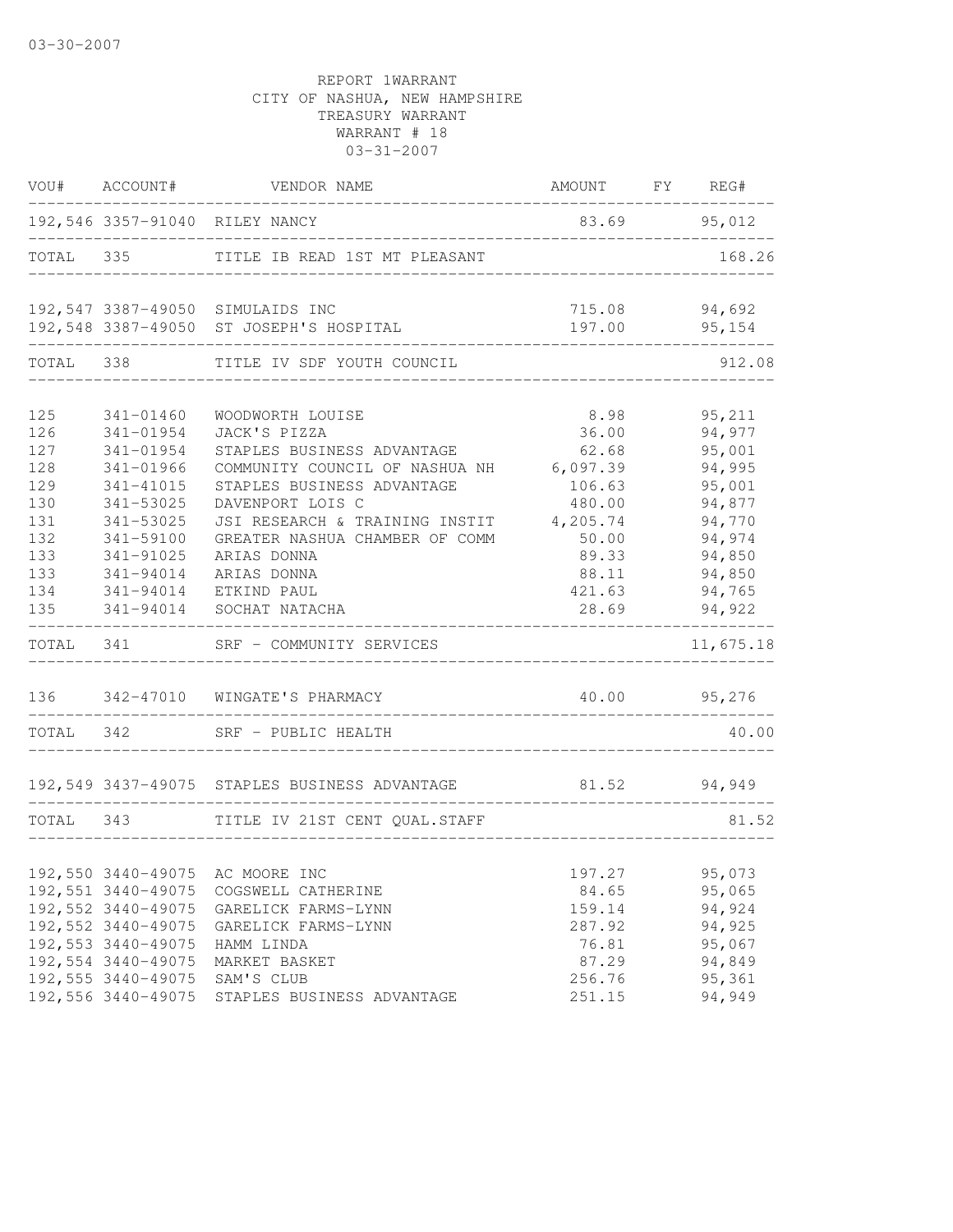|           |                                 | VOU# ACCOUNT# VENDOR NAME                                           | AMOUNT FY REG#                            |               |
|-----------|---------------------------------|---------------------------------------------------------------------|-------------------------------------------|---------------|
|           |                                 | TOTAL 344 AFTER SCHOOL PROGRAM                                      | _______________________________           | 1,400.99      |
|           |                                 | 3447-83031 ITT HARTFORD                                             | 2.80                                      | 345           |
|           |                                 | 192,557 3447-91040 CEPAITIS JOHN                                    |                                           | 337.60 95,015 |
|           |                                 | 192,558 3447-91040 HAMM LINDA                                       | 116.99                                    | 95,067        |
|           |                                 | 192,559 3447-91040 HOSKING COURTNEY                                 | 148.16                                    | 95,166        |
|           | _______________________________ | 192,560 3447-91040 LEVESQUE LAURA                                   | 25.66<br>________________________________ | 95,140        |
| TOTAL 344 |                                 | TITLE IV SDF 21ST CENTURY<br>______________________________________ | ____________________________________      | 631.21        |
|           | 192,561 3507-49035              | ASCD                                                                |                                           | 292.00 95,143 |
|           | 192,562 3507-49035              | NCTM                                                                | 3, 154.00 95, 279                         |               |
|           | 192,563 3507-49035              | NHTM                                                                | 630.00                                    | 95,094        |
|           |                                 | 3507-83031 ITT HARTFORD                                             | 115.64                                    | 345           |
|           |                                 | 192,564 3507-91040 UNIVERISTY OF VIRGINIA                           | 5,180.00                                  | 95,212        |
|           |                                 | TOTAL 350 TITLE 11A TEACHER QUALITY                                 |                                           | 9,371.64      |
|           |                                 | 3516-83031 ITT HARTFORD                                             | 18.20                                     | 345           |
|           |                                 | TOTAL 351 TITLE IID ENHANCE ED THRU TECH                            |                                           | 18.20         |
|           |                                 | 138 352-705 SPEIDEL MEL                                             | $60.00$ 94,904                            |               |
| TOTAL 352 |                                 | SRF - PARKS AND RECREATION                                          |                                           | 60.00         |
|           |                                 |                                                                     |                                           |               |
|           |                                 | 3557-83031 ITT HARTFORD                                             | 28.00 345                                 |               |
| TOTAL 355 |                                 | TITLE IB READING 1ST FES                                            | ----------------------------              | 28.00         |
|           |                                 | 192,565 3597-49075 RIVIER COLLEGE                                   |                                           | 39.50 94,665  |
|           |                                 | TOTAL 359 MATH/SCIENCE INITIATIVE GRANT                             |                                           | 39.50         |
|           |                                 |                                                                     |                                           |               |
|           |                                 | 192,566 3657-49050 WALMART COMMUNITY                                |                                           | 228.84 95,004 |
|           |                                 | TOTAL 365 NHS - PAW SHOP                                            |                                           | 228.84        |
|           |                                 | 3687-701 STATE OF NH                                                | 140.80                                    | 95,327        |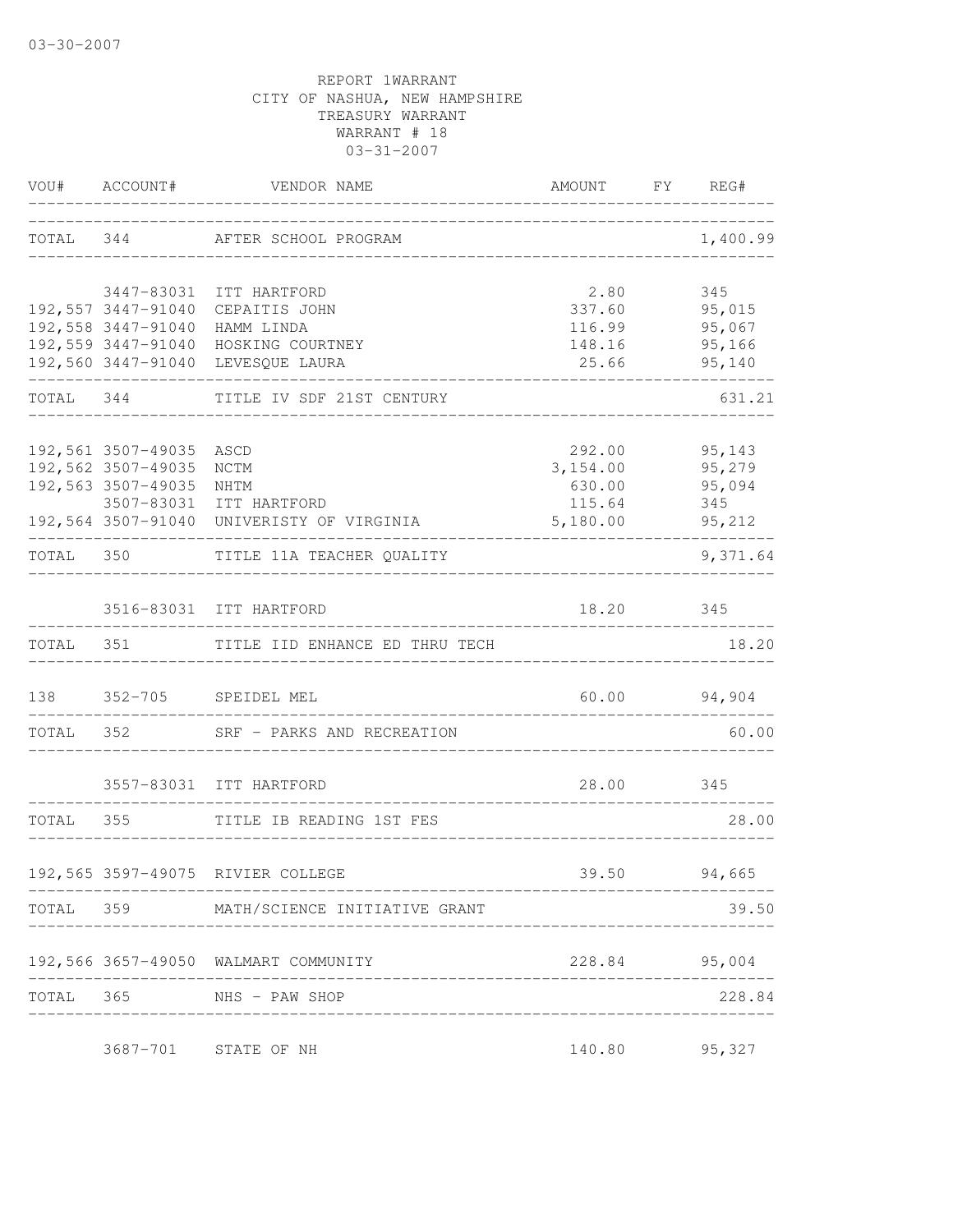| VOU#  | ACCOUNT#      | VENDOR NAME                    | <b>AMOUNT</b> | FY | REG#    |
|-------|---------------|--------------------------------|---------------|----|---------|
| TOTAL | 368           | SUMMER FEEDING PROGRAM         |               |    | 140.80  |
| 141   | 374-07030     | GREATER NASHUA HABITAT FOR HUM | 500.00        |    | 95,217  |
| 142   | 374-07030     | MCMAHON IRMA & HIGHLAND MECHAN | 5,455.00      |    | 95,216  |
| 143   | 374-07040     | TRAVERS SUSAN &                | 2,085.50      |    | 95,214  |
| 144   | 374-07070     | BOYS & GIRLS CLUB OF GREATER N | 2,690.92      |    | 94,713  |
| 145   | 374-07144     | BIENESTAR INTERNATIONAL INC    | 1,068.58      |    | 94,905  |
| 146   | 374-07151     | MARGUERITES PLACE & R FRASER C | 17,300.00     |    | 95,215  |
| 147   | 374-07258     | CORP FOR NAT'L & COMMUNITY SER | 2,748.96      |    | 95,337  |
| 148   | $374 - 07435$ | BIENESTAR INTERNATIONAL INC    | 644.42        |    | 94,905  |
| 149   | 374-07470     | ADULT LEARNING CTR & TURNSTONE | 4,778.80      |    | 95,213  |
| 150   | 374-08070     | EASTMAN REALTY INC             | 3,360.00      |    | 94,754  |
| 151   | 374-09024     | NATIONAL ADVERTISERS ACCOUNTIN | 469.00        |    | 95,336  |
| 152   | 374-09031     | COMPLIANCE NETWORK OF NE       | 840.00        |    | 94,873  |
| 153   | 374-09031     | LOOMIS FARGO & CO              | 128.00        |    | 94,792  |
| 154   | 374-09031     | TRANSIT MANAGEMENT OF NASHUA   | 150.93        |    | 343     |
| 155   | 374-09031     | TRANSIT MANAGEMENT OF NASHUA   | 147.15        |    | 354     |
| 156   | 374-09043     | PM MACKAY & SONS INC           | 6,390.00      |    | 94,726  |
| 157   | 374-09061     | ARAMARK UNIFORM SERVICES       | 66.51         |    | 94,786  |
| 158   | 374-09061     | KINNEY TOWING & TRANSPORTATION | 75.00         |    | 94,855  |
| 159   | 374-09061     | R C SIMPSON INC                | 136.00        |    | 94,894  |
| 160   | 374-09071     | SHATTUCK MALONE OIL CO         | 6, 225.31     |    | 95,253  |
| 161   | 374-09091     | AUTO ELECTRIC WAREHOUSE INC    | 179.00        |    | 94,662  |
| 162   | 374-09091     | GILLIG CORP                    | 1,719.04      |    | 94,938  |
| 163   | 374-09091     | NOMAC TOOLS LLC                | 434.00        |    | 94,882  |
| 164   | 374-09091     | NORTHERN BUS SALES INC         | 753.80        |    | 94,810  |
| 165   | 374-09091     | RYDER FLEET PRODUCTS.COM INC   | 255.30        |    | 94,965  |
| 166   | 374-09091     | SUBURBAN AUTO & TRUCK PARTS IN | 1,661.61      |    | 95,183  |
| 167   | 374-09103     | PUBLIC SERVICE OF NH           | 1, 112.45     |    | 95,341  |
| 168   | 374-09113     | KEYSPAN ENERGY DELIVERY        | 2,628.92      |    | 95,281  |
| 169   | 374-09124     | PENNICHUCK WATER               | 63.04         |    | 95,283  |
| 170   | 374-09133     | IDEARC MEDIA CORP              | 63.00         |    | 95,351  |
| 171   | 374-09133     | PAETEC COMMUNICATIONS INC      | 47.36         |    | 95,260  |
| 172   | 374-09133     | VERIZON                        | 136.87        |    | 95,275  |
| 173   | 374-09181     | MEMIC INDEMNITY CO             | 2,837.53      |    | 95,264  |
| 174   | 374-09201     | TRANSIT MANAGEMENT OF NASHUA   | 19,092.15     |    | 343     |
| 175   | 374-09201     | TRANSIT MANAGEMENT OF NASHUA   | 16,958.60     |    | 354     |
| 176   | 374-09208     | TRANSIT MANAGEMENT OF NASHUA   | 587.10        |    | 343     |
| 177   | 374-09208     | TRANSIT MANAGEMENT OF NASHUA   | 587.10        |    | 354     |
| 178   | 374-09211     | AFSCME COUNCIL 93              | 816.25        |    | 95,328  |
| 179   | 374-09211     | ASSURANT EMPLOYEE BENEFITS     | 1,042.27      |    | 95,331  |
| 180   | 374-09211     | HARVARD PILGRIM HEALTH CARE    | 16,203.05     |    | 95,329  |
| 181   | 374-09211     | PRUDENTIAL INSURANCE           | 1,094.23      |    | 95, 314 |
| 182   | 374-09211     | TRANSIT MANAGEMENT OF NASHUA   | 1,773.69      |    | 343     |
| 183   | 374-09211     | TRANSIT MANAGEMENT OF NASHUA   | 1,545.78      |    | 354     |
| 184   | 374-09211     | VISION SERVICE PLAN            | 76.07         |    | 95,330  |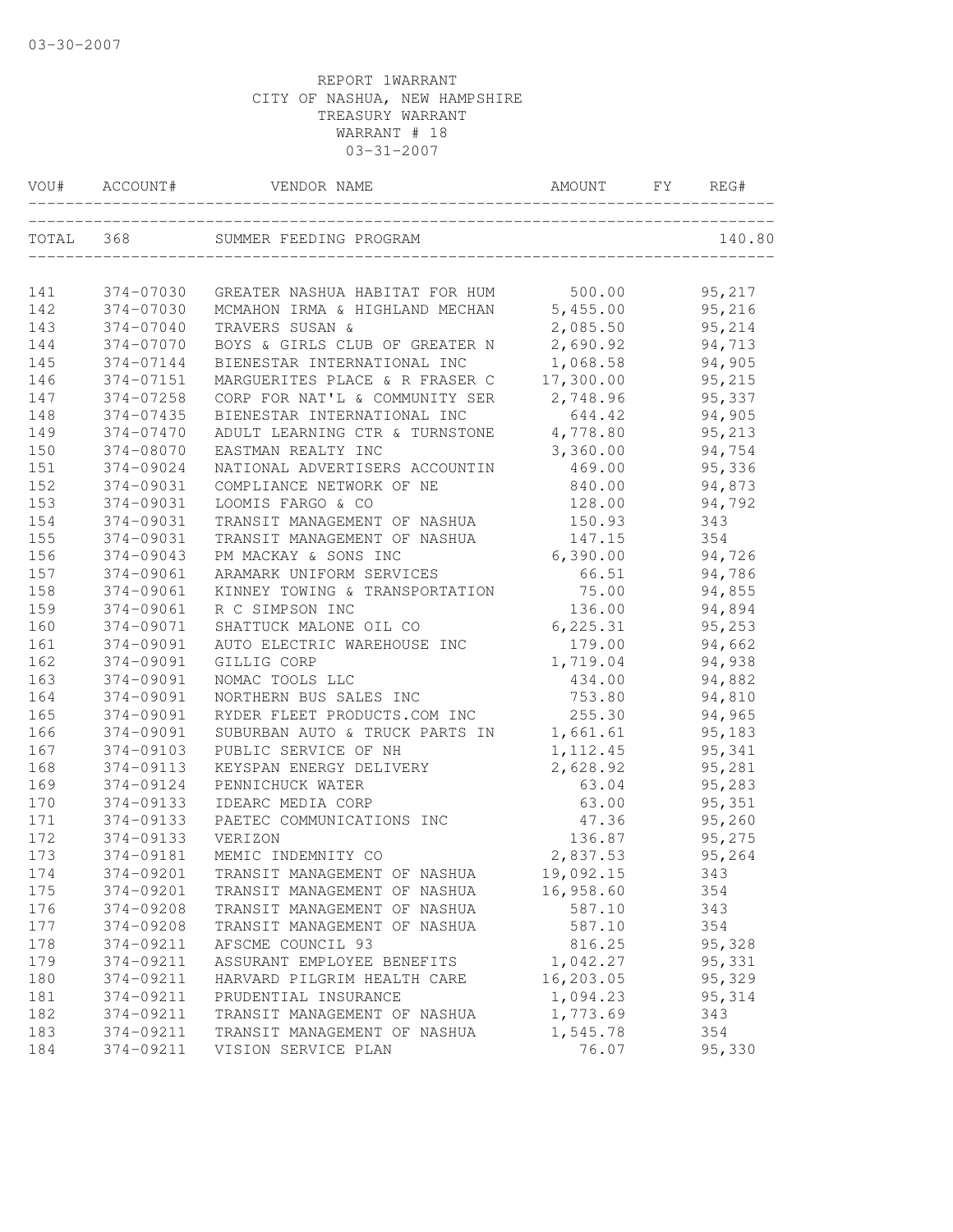| VOU#      | ACCOUNT#            | VENDOR NAME                                                         | AMOUNT           | FY | REG#             |
|-----------|---------------------|---------------------------------------------------------------------|------------------|----|------------------|
| 185       | 374-09214           | TRANSIT MANAGEMENT OF NASHUA                                        | 49.18            |    | 343              |
| 186       | 374-09214           | TRANSIT MANAGEMENT OF NASHUA                                        | 47.86            |    | 354              |
| 187       | 374-09221           | FIRST TRANSIT INC                                                   | 16,200.00        |    | 94,741           |
| 188       | 374-09233           | COMMUNITY TRANSPORTATION ASSOC                                      | 445.00           |    | 95,295           |
| 189       | 374-09261           | ARAMARK UNIFORM SERVICES                                            | 141.16           |    | 94,786           |
| 190       | 374-09261           | RED BRICK CLOTHING CO                                               | 53.40            |    | 94,773           |
| 191       | 374-09270           | EASTMAN REALTY INC                                                  | 2,240.00         |    | 94,754           |
| 192       | 374-53095           | VANASSE HANGEN BRUSTLIN INC                                         | 2,991.72         |    | 94,673           |
| 193       | 374-64030           | NASHUA FARMERS EXCHANGE INC                                         | 90.00            |    | 95,193           |
| TOTAL 374 |                     | SRF - URBAN PROGRAMS                                                |                  |    | 149,186.61       |
| 194       |                     | 375-45050 BAKER & TAYLOR ENTERTAINMENT                              | 480.99           |    | 94,737           |
| TOTAL     | 375                 | SRF - PUBLIC LIBRARIES                                              |                  |    | 480.99           |
|           |                     |                                                                     |                  |    |                  |
|           | 3767-31005          | VERIZON                                                             | 156.61           |    | 95,275           |
|           | 192,567 3767-49035  | SCHOLASTIC BOOK CLUBS INC                                           | 63.45            |    | 94,814           |
|           | 192,568 3767-49050  | BURNS PATRICIA                                                      | 49.98            |    | 95,010           |
|           | 192,569 3767-53101  | CROWDER LUCIE L                                                     | 246.12           |    | 95,006           |
|           | 192,570 3767-53101  | SHEA DENISE C                                                       | 650.00           |    | 95,138           |
|           | 192,571 3767-53101  | TERC                                                                | 11,500.00        |    | 95,142           |
|           | 192,572 3767-56020  | FIRST CHURCH                                                        | 3,103.00         |    | 94,763           |
|           |                     | 3767-83031 ITT HARTFORD                                             | 83.34            |    | 345              |
|           | 192,573 3767-94030  | MOVING SPIRIT LLC<br>____________________                           | 297.00           |    | 95,165           |
| TOTAL     | 376                 | TITLE I ESEA                                                        |                  |    | 16, 149.50       |
|           |                     |                                                                     |                  |    |                  |
|           | 192,575 3777-91040  | 192,574 3777-55020 FIRST STUDENT INC<br>STAFF DEVELOPMENT RESOURCES | 280.00<br>370.00 |    | 95,055<br>95,041 |
|           |                     |                                                                     |                  |    |                  |
| TOTAL     | 377                 | TITLE III ENHANCE ENG LANGUAGE                                      |                  |    | 650.00           |
|           |                     | 192,576 3887-43005 HYNES STACY                                      | 78.00            |    | 95,024           |
|           |                     | 192,576 3887-49050 HYNES STACY                                      | 13.86            |    | 95,024           |
|           |                     | 3887-83031 ITT HARTFORD                                             | .50              |    | 345              |
|           |                     | 192,576 3887-91040 HYNES STACY                                      | 70.91            |    | 95,024           |
| TOTAL 388 |                     | TITLE V INNOVATIVE PROGRAMS                                         |                  |    | 163.27           |
|           | ------------------- |                                                                     |                  |    |                  |
|           |                     | 192,577 3907-53102 MANHEIM ZIMMERMAN AMY B                          | 125.00           |    | 95,147           |
|           |                     | 192,578 3907-53102 ROURKE MAUREEN                                   | 375.00           |    | 95,146           |
|           |                     | 192,579 3907-53102 WILLIAMS VERONICA                                | 375.00           |    | 95,107           |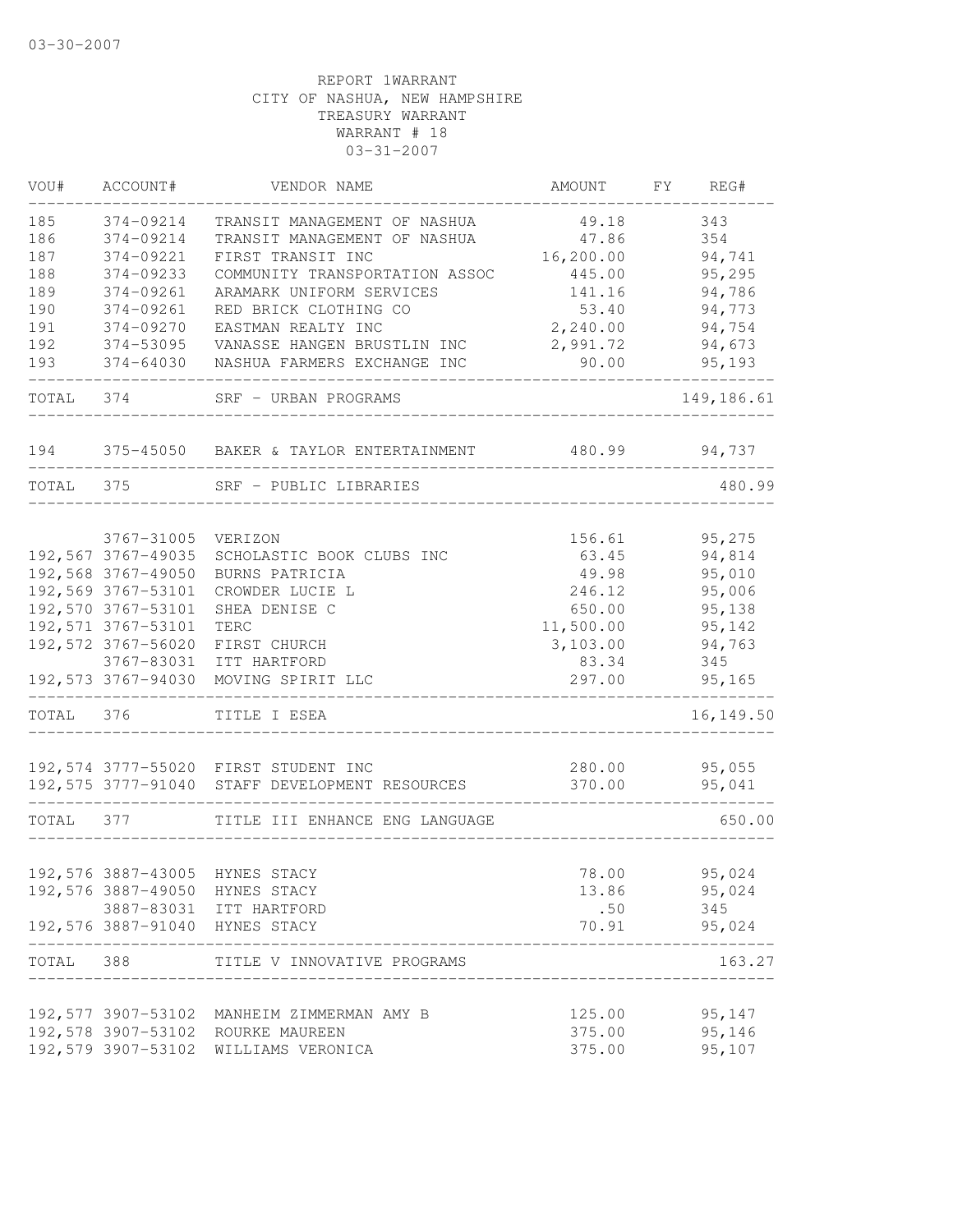| VOU# ACCOUNT#                                                                                                                                                                                                                                                | VENDOR NAME                                                                                                                                                                                                                                                                                                                                | AMOUNT FY REG#                                                                                                   |                                                                                                                                |
|--------------------------------------------------------------------------------------------------------------------------------------------------------------------------------------------------------------------------------------------------------------|--------------------------------------------------------------------------------------------------------------------------------------------------------------------------------------------------------------------------------------------------------------------------------------------------------------------------------------------|------------------------------------------------------------------------------------------------------------------|--------------------------------------------------------------------------------------------------------------------------------|
|                                                                                                                                                                                                                                                              | 192,580 3907-64192 C & M DISTRIBUTING CO<br>192,581 3907-64192 INSIGHT PUBLIC SECTOR                                                                                                                                                                                                                                                       | 2,915.90 95,070<br>1, 118.77                                                                                     | 94,732                                                                                                                         |
|                                                                                                                                                                                                                                                              | TOTAL 390 VOC ED SECONDARY PERKINS                                                                                                                                                                                                                                                                                                         |                                                                                                                  | 4,909.67                                                                                                                       |
|                                                                                                                                                                                                                                                              | 192,582 3937-49050 MARKET BASKET<br>3937-83031 ITT HARTFORD                                                                                                                                                                                                                                                                                | 8.12                                                                                                             | 38.97 94,849<br>345                                                                                                            |
| TOTAL 393 DAY CARE                                                                                                                                                                                                                                           |                                                                                                                                                                                                                                                                                                                                            |                                                                                                                  | 47.09                                                                                                                          |
| 192,584 3957-49050<br>192,585 3957-49050<br>192,586 3957-49050<br>192,587 3957-49050<br>192,588 3957-49050<br>192,589 3957-53103<br>192,590 3957-53103<br>192,591 3957-53109<br>192,592 3957-53109<br>192,593 3957-64045<br>192,594 3957-64192<br>3957-83031 | 192,583 3957-49050 ABLENET INC<br>AUGMENTATIVE RESOURCES<br>MCCLURE STEPHEN<br>PYRAMID EDUCATIONAL PRODUCTS I<br><b>RFB&amp;D</b><br>STAPLES BUSINESS ADVANTAGE<br>MCCARTNEY AMY<br>NEW HAMPSHIRE HOSPITAL<br>CROTCHED MOUNTAIN REHAB CTR<br>WATERS MARCIA<br>MULTI-STATE BILLING SERVICES L 28,699.98<br>SCHOOL SPECIALTY<br>ITT HARTFORD | 70.00<br>58.95<br>49.99<br>331.10<br>35.00<br>254.33<br>392.00<br>228.00<br>315.00<br>466.70<br>239.88<br>449.12 | 95,203<br>95, 114<br>95,160<br>95,063<br>95, 111<br>94,949<br>95,218<br>95,099<br>95,011<br>95,139<br>95, 153<br>95,039<br>345 |
|                                                                                                                                                                                                                                                              | TOTAL 395 IDEA BASIC SPEC ED                                                                                                                                                                                                                                                                                                               |                                                                                                                  | 31,590.05                                                                                                                      |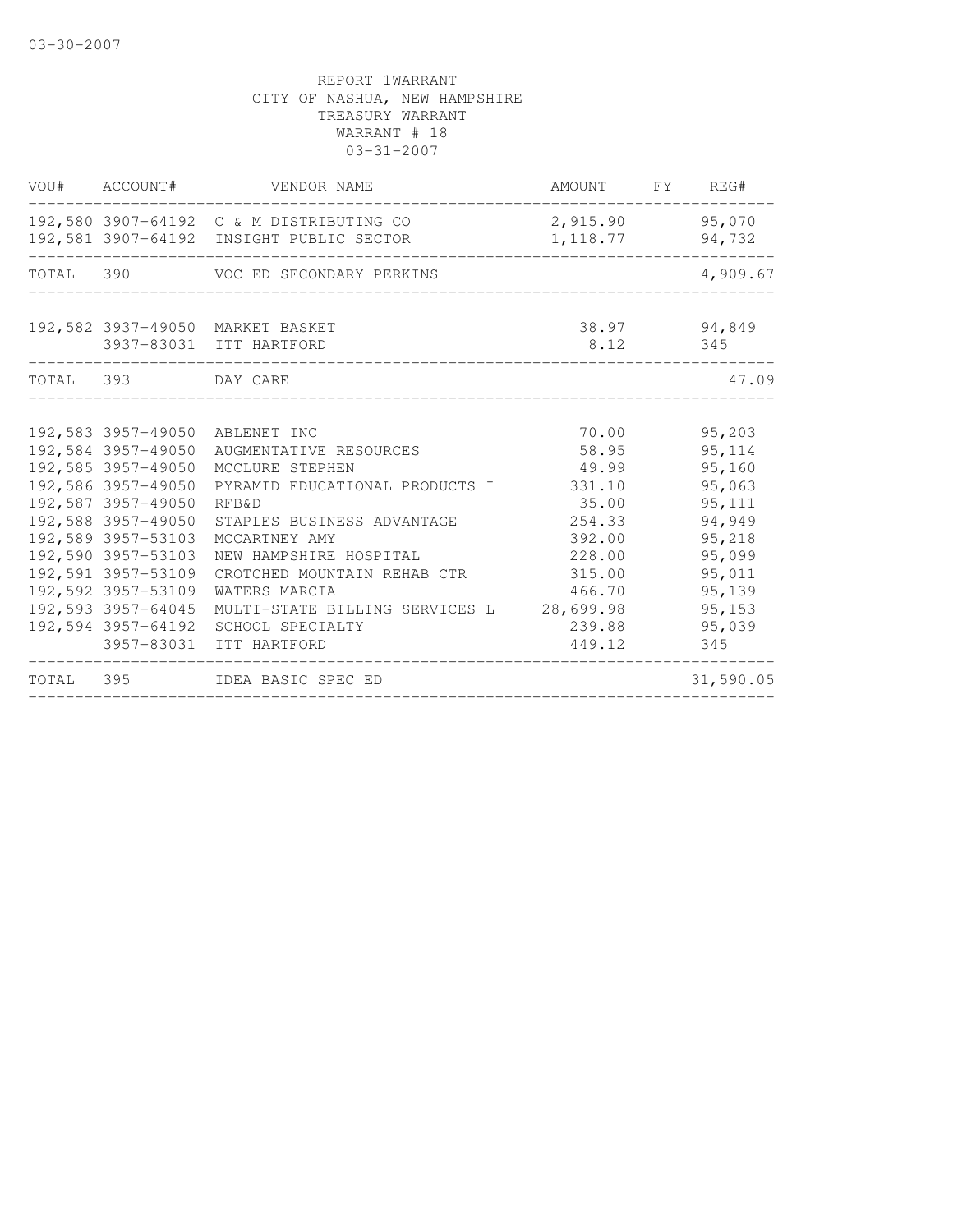| ACCOUNT#                   | VENDOR NAME                               | AMOUNT          | REG#             |
|----------------------------|-------------------------------------------|-----------------|------------------|
| $412 - 180$<br>$412 - 180$ | CRISP CONTRACTING LLC<br>PELLETIER CONRAD | 210.00<br>64.00 | 94,899<br>94,900 |
| $412 - 18$                 | FINANCIAL SERVICES<br>AUTO PERMITS        |                 | 274.00           |
|                            |                                           |                 | FY               |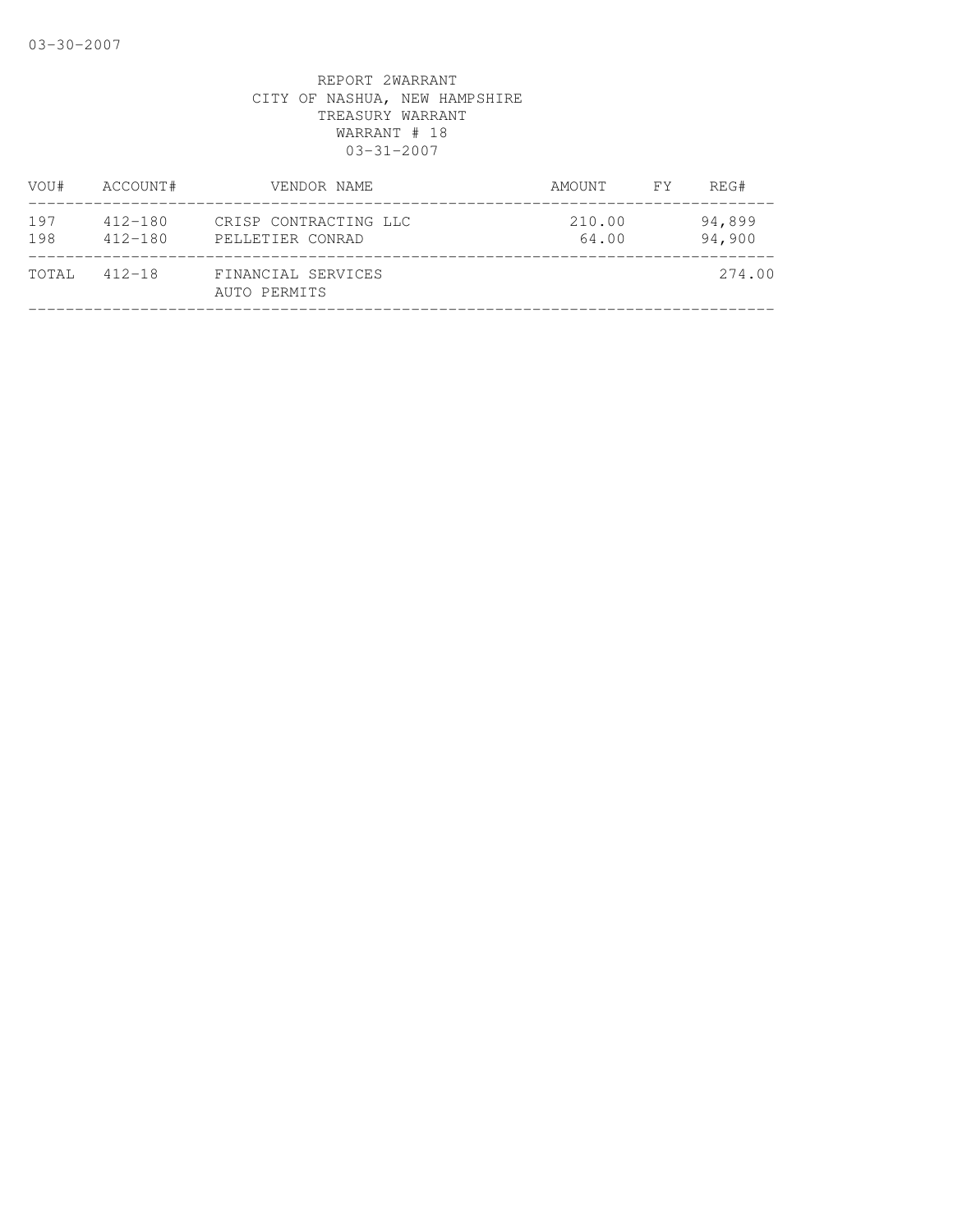| VOU#                                          | ACCOUNT#                                                                                | VENDOR NAME                                                                                                                                                                     | AMOUNT                                                                           | FΥ<br>REG#                                                         |
|-----------------------------------------------|-----------------------------------------------------------------------------------------|---------------------------------------------------------------------------------------------------------------------------------------------------------------------------------|----------------------------------------------------------------------------------|--------------------------------------------------------------------|
| 199                                           | 501-31050                                                                               | VERIZON WIRELESS                                                                                                                                                                | 158.57                                                                           | 95,304                                                             |
| TOTAL                                         | 501                                                                                     | MAYOR'S OFFICE                                                                                                                                                                  |                                                                                  | 158.57                                                             |
| 200<br>201                                    | 502-66025<br>502-51010                                                                  | GE CAPITAL INC                                                                                                                                                                  | 133.00                                                                           | 94,991<br>95,186                                                   |
|                                               |                                                                                         | HILLSBOROUGH COUNTY TREASURER                                                                                                                                                   | 34.00                                                                            |                                                                    |
| TOTAL                                         | 502                                                                                     | LEGAL DEPARTMENT                                                                                                                                                                |                                                                                  | 167.00                                                             |
| 202<br>203                                    | 503-41015<br>503-72010                                                                  | ANCO ENGRAVED SIGNS & STAMPS I<br>CONWAY OFFICE PRODUCTS LLC                                                                                                                    | 56.95<br>47.70                                                                   | 94,945<br>94,795                                                   |
| TOTAL                                         | 503                                                                                     | BOARD OF ALDERMEN                                                                                                                                                               |                                                                                  | 104.65                                                             |
| 204<br>205<br>206<br>207<br>208<br>209<br>210 | 505-81005<br>505-81011<br>505-81013<br>505-81120<br>505-81025<br>505-81116<br>505-81014 | ADULT LEARNING CENTER<br>AMERICAN RED CROSS<br>BIG BROTHERS BIG SISTERS<br>BOYS & GIRLS CLUB OF GREATER N<br>GIRLS INC OF NEW HAMPSHIRE<br>SALVATION ARMY<br>THE CAREGIVERS INC | 7,500.00<br>3,750.00<br>6,500.00<br>5,000.00<br>6,750.00<br>3,750.00<br>2,000.00 | 94,987<br>95,185<br>94,815<br>94,713<br>95,068<br>94,693<br>94,948 |
| TOTAL                                         | 505                                                                                     | CIVIC & COMM. ACTIVITIES                                                                                                                                                        |                                                                                  | 35,250.00                                                          |
| 211<br>212<br>213<br>214                      | 506-31005<br>506-31005<br>506-31005<br>506-31005                                        | PAETEC COMMUNICATIONS INC<br>VERIZON<br>VERIZON<br>VERIZON ONLINE                                                                                                               | 4,924.27<br>5,602.92<br>71.11<br>41.84                                           | 95,260<br>95,275<br>95,308<br>95,318                               |
| TOTAL                                         | 506                                                                                     | TELECOMMUNICATIONS                                                                                                                                                              |                                                                                  | 10,640.14                                                          |
| 215                                           | 507-82035                                                                               | NH RETIREMENT SYSTEM                                                                                                                                                            | 69.62                                                                            | 95,219                                                             |
| TOTAL                                         | 507                                                                                     | PENSIONS                                                                                                                                                                        |                                                                                  | 69.62                                                              |
| 216<br>216                                    | 508-83101                                                                               | 508-83100 STATE OF NH - UC W/C<br>STATE OF $NH - UC$ W/C                                                                                                                        | 5,405.69                                                                         | 7,354.00 94,931<br>94,931                                          |
| TOTAL                                         | 508                                                                                     | INSURANCE - POLICY COSTS                                                                                                                                                        |                                                                                  | 12,759.69                                                          |
| 217                                           | 512-98035                                                                               | CITY OF NASHUA-PETTY CASH                                                                                                                                                       | 964.25                                                                           | 94,657                                                             |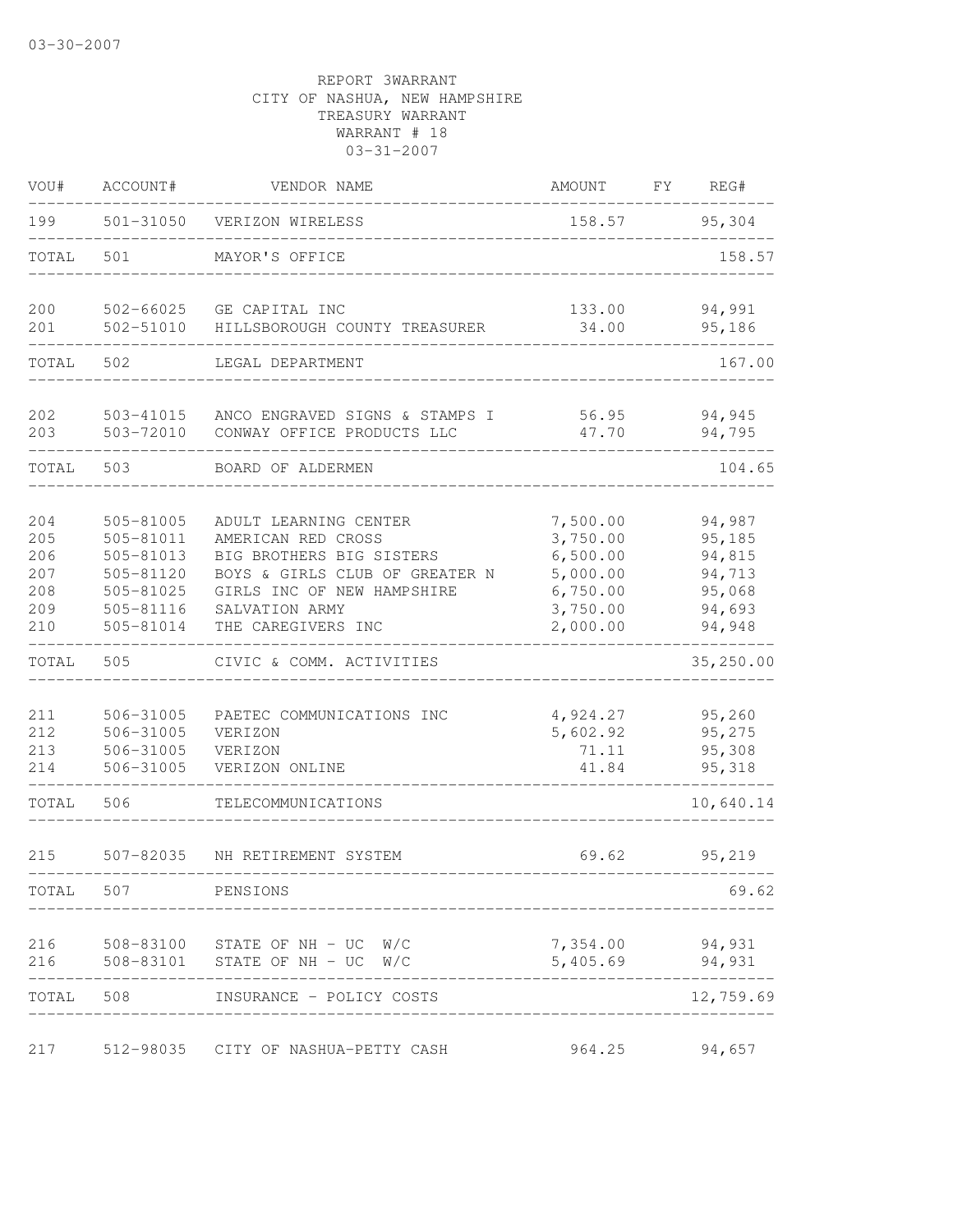| VOU#       | ACCOUNT#               | VENDOR NAME                                           | AMOUNT             | FY REG#          |
|------------|------------------------|-------------------------------------------------------|--------------------|------------------|
| 218        | 512-66025              | GE CAPITAL INC                                        | 270.00             | 94,991           |
| 219        | 512-49025              | PRICE DIGESTS                                         | 251.80             | 95,321           |
| 220        | 512-59182              | PRINTGRAPHICS OF MAINE                                | 465.42             | 94,756           |
| 221        | 512-41055              | STANDARD REGISTER COMPANY                             | 383.88             | 94,718           |
| TOTAL      | 512                    | FINANCIAL SERVICES                                    |                    | 2,335.35         |
|            |                        |                                                       |                    |                  |
| 222        | 513-91005              | BERGERON PAUL                                         | 48.50              | 95,220           |
| 222        | 513-94005              | BERGERON PAUL                                         | 95.66              | 95,220           |
| 223        | 513-72010              | CONWAY OFFICE PRODUCTS LLC                            | 2,116.68           | 94,795           |
| 224        | 513-43005              | DOUBLE DELTA INDUSTRIES INC                           | 18.00              | 94,906           |
| 224        | 513-59095              | DOUBLE DELTA INDUSTRIES INC                           | 99.70              | 94,906           |
| 225        | 513-95005              | IIMC                                                  | 150.00             | 95,333           |
| 226        | 513-41015              | STAPLES BUSINESS ADVANTAGE                            | 87.11              | 95,001           |
| 227        | 513-43005              | TREASURER STATE OF NH                                 | 4.00               | 94,694           |
| 227        | 513-49075              | TREASURER STATE OF NH                                 | 100.00             | 94,694           |
| TOTAL 513  |                        | CITY CLERK'S OFFICE                                   |                    | 2,719.65         |
| 228        |                        | 515-95005 NH LOCAL GOVERNMENT INFORMATIO 15.00        |                    | 95,354           |
|            |                        |                                                       |                    |                  |
| TOTAL 515  |                        | HUMAN RESOURCES                                       |                    | 15.00            |
| 229        | 516-45240              | CONWAY OFFICE PRODUCTS                                | 869.00             | 95,309           |
| 229        | 516-66025              | CONWAY OFFICE PRODUCTS                                | 1,525.00           | 95,309           |
| 230        | 516-66025              | GE CAPITAL INC                                        | 116.47             | 94,991           |
| 231        | 516-66030              | PITNEY BOWES                                          | 1,020.00           | 94,999           |
| 232        | 516-95005              | TOASTMASTERS INTERNATIONAL                            | 65.00              | 95,221           |
| 233        | 516-45240              | WB MASON COMPANY INC                                  | 443.97             | 94,710           |
| TOTAL      | 516                    | PURCHASING DEPARTMENT                                 |                    | 4,039.44         |
| 234        | 517-75023              |                                                       | 346.75             | 94,969           |
| 235        | 517-59135              | B & S LOCKSMITHS INC<br>BAIN PEST CONTROL SERVICE INC |                    |                  |
|            |                        | ECKHARDT & JOHNSON INC                                | 72.00              | 95,192<br>94,923 |
| 236<br>237 | 517-75015<br>517-75130 |                                                       | 3,673.96<br>226.50 | 94,824           |
|            |                        | HANSEN-FOX COMPANY INC                                |                    |                  |
| 238        | 517-75160              | HARRY W WELLS & SON INC                               | 82.00              | 95,078           |
| 239        | 517-42015              | HOME DEPOT CREDIT SERVICES                            | 26.91              | 95,274           |
| 239        | 517-75023              | HOME DEPOT CREDIT SERVICES                            | 34.32              | 95,274           |
| 240        | 517-75105              | M & M ELECTRICAL SUPPLY CO INC                        | 45.50              | 95,168           |
| 241        | 517-33005              | PENNICHUCK WATER                                      | 456.78<br>4,856.45 | 95,283<br>95,341 |
| 242<br>243 | 517-32005<br>517-75130 | PUBLIC SERVICE OF NH<br>SHATTUCK MALONE OIL CO        | 231.26             | 95,253           |
| 244        | 517-75130              | WATER CHEMICALS INC                                   | 94.00              | 94,866           |
|            |                        |                                                       |                    |                  |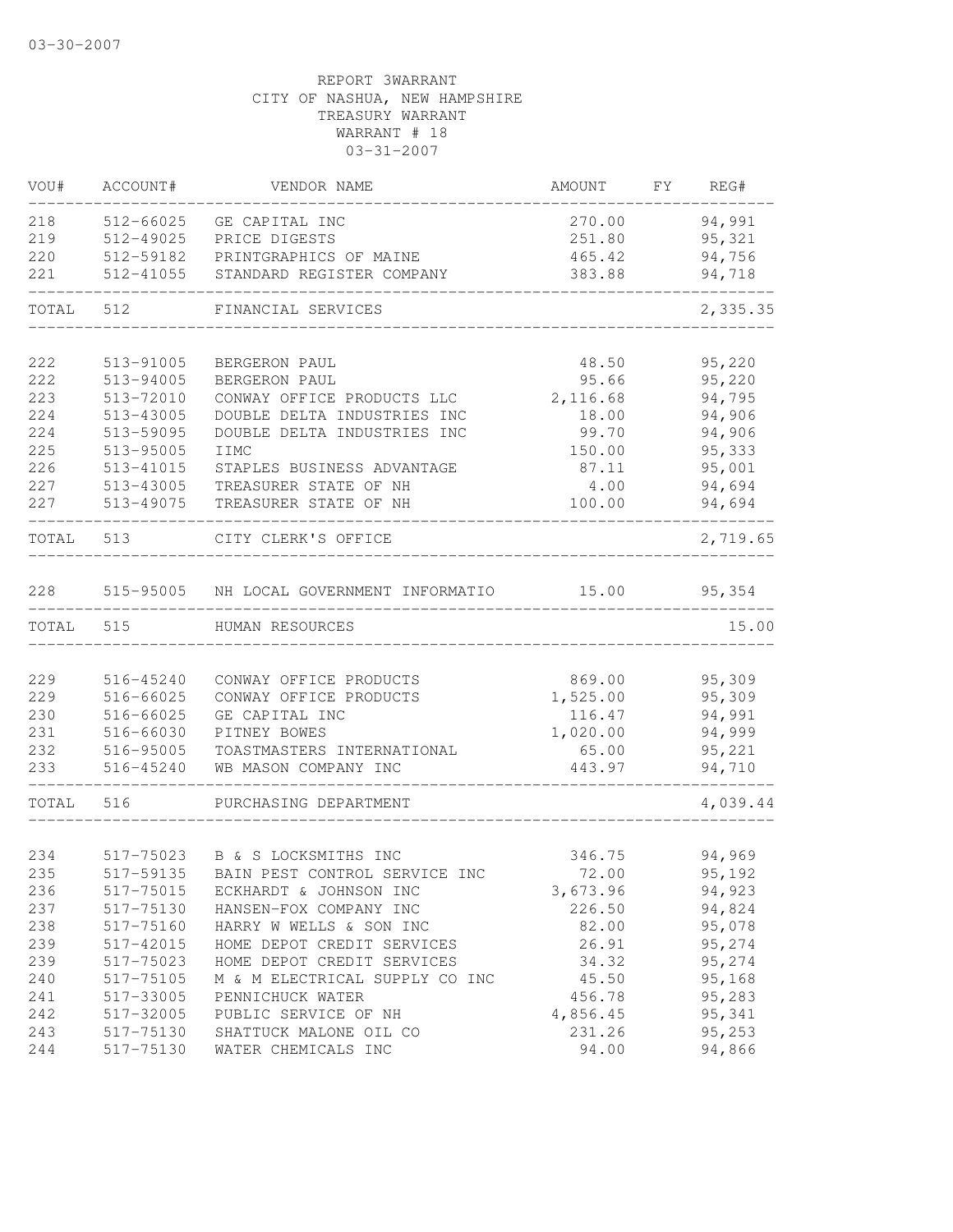| VOU#       | ACCOUNT#                   | VENDOR NAME                                              | AMOUNT           | FY | REG#             |
|------------|----------------------------|----------------------------------------------------------|------------------|----|------------------|
| TOTAL      | 517                        | BUILDING MAINT - CITY ADMIN                              |                  |    | 10,146.43        |
|            |                            |                                                          |                  |    |                  |
| 245        | 519-91005                  | BROWN LOUISE                                             | 35.60            |    | 95,222           |
| 246        | 519-45125                  | MARINO ANGELO                                            | 249.95           |    | 94,927           |
| 246        | 519-91005                  | MARINO ANGELO                                            | 86.51            |    | 94,927           |
| TOTAL      | 519                        | ASSESSORS                                                |                  |    | 372.06           |
|            |                            |                                                          |                  |    |                  |
| 247        | 520-53100                  | BOOTH HILARY                                             | 520.00           |    | 94,962<br>94,800 |
| 248        | 520-59100                  | ERICKSON CLEANING SERVICES LLC                           | 245.00           |    |                  |
| 249        | 520-41015                  | HUNT MEMORIAL BUILDING                                   | 23.34            |    | 94,968           |
| 250        | 520-34015                  | KEYSPAN ENERGY DELIVERY                                  | 1,556.19         |    | 95,281           |
| TOTAL      | 520                        | HUNT BUILDING                                            |                  |    | 2,344.53         |
|            |                            |                                                          |                  |    |                  |
| 251        | 522-74030                  | COCCI COMPUTER SERVICES INC                              | 175.00           |    | 94,839           |
| 252        | 522-45125                  | JAYMIL ACTIVE FURNITURE INC                              | 219.50           |    | 94,789           |
| 253        | 522-31040                  | MCMULLEN DAN                                             | 53.45            |    | 95,223           |
| TOTAL      | 522                        | INFORMATION TECHNOLOGY                                   |                  |    | 447.95           |
| 254        | 523-94005                  | MARRIOTT HOTEL & MARINA CONF R 1,591.92                  |                  |    | 95,269           |
| TOTAL      | 523                        | GIS                                                      |                  |    | 1,591.92         |
|            |                            |                                                          |                  |    |                  |
| 255<br>256 | 531-53056                  | AAA CREDIT SCREENING SERV LLC<br>ADAMSON INDUSTRIES CORP | 50.00            |    | 94,688           |
| 257        | 531-64360<br>$531 - 45920$ | ADVANTAGE BUNDLING SP LLC                                | 787.70           |    | 94,890<br>94,896 |
| 258        | $531 - 45920$              | ARMOR HOLDINGS FORENSICS INC                             | 185.31           |    | 94,685           |
| 259        | 531-79030                  | ASAP FIRE & SAFETY CORPORATION                           | 149.50<br>509.90 |    | 94,788           |
| 260        | 531-45920                  | B & H PHOTO VIDEO PRO AUDIO                              |                  |    |                  |
|            |                            |                                                          | 486.30           |    | 94,676           |
| 261        | 531-75023                  | B & S LOCKSMITHS INC<br>B & S LOCKSMITHS INC             | 9.45             |    | 94,969           |
| 261<br>262 | 531-78007<br>531-75023     |                                                          | 3.90             |    | 94,969           |
|            |                            | BARRY SECURITY SYSTEMS INC                               | 749.50           |    | 94,985           |
| 263        | 531-91025                  | BELANGER AARON                                           | 43.36            |    | 95,225           |
| 264        | $531 - 46040$              | BEN'S UNIFORMS                                           | 600.89           |    | 95,195           |
| 264        | 531-46045                  | BEN'S UNIFORMS                                           | 90.00            |    | 95,195           |
| 265        | 531-47010                  | BOUND TREE MEDICAL LLC                                   | 334.35           |    | 94,909           |
| 266        | 531-91025                  | BROOKS NICOLE                                            | 38.80            |    | 95,230           |
| 267        | $531 - 46040$              | CAMACHO CARLOS                                           | 146.92           |    | 95,224<br>94,747 |
| 268<br>268 | 531-59045<br>531-64215     | CAMERALAND LLC<br>CAMERALAND LLC                         | 169.07<br>167.50 |    | 94,747           |
|            |                            |                                                          |                  |    |                  |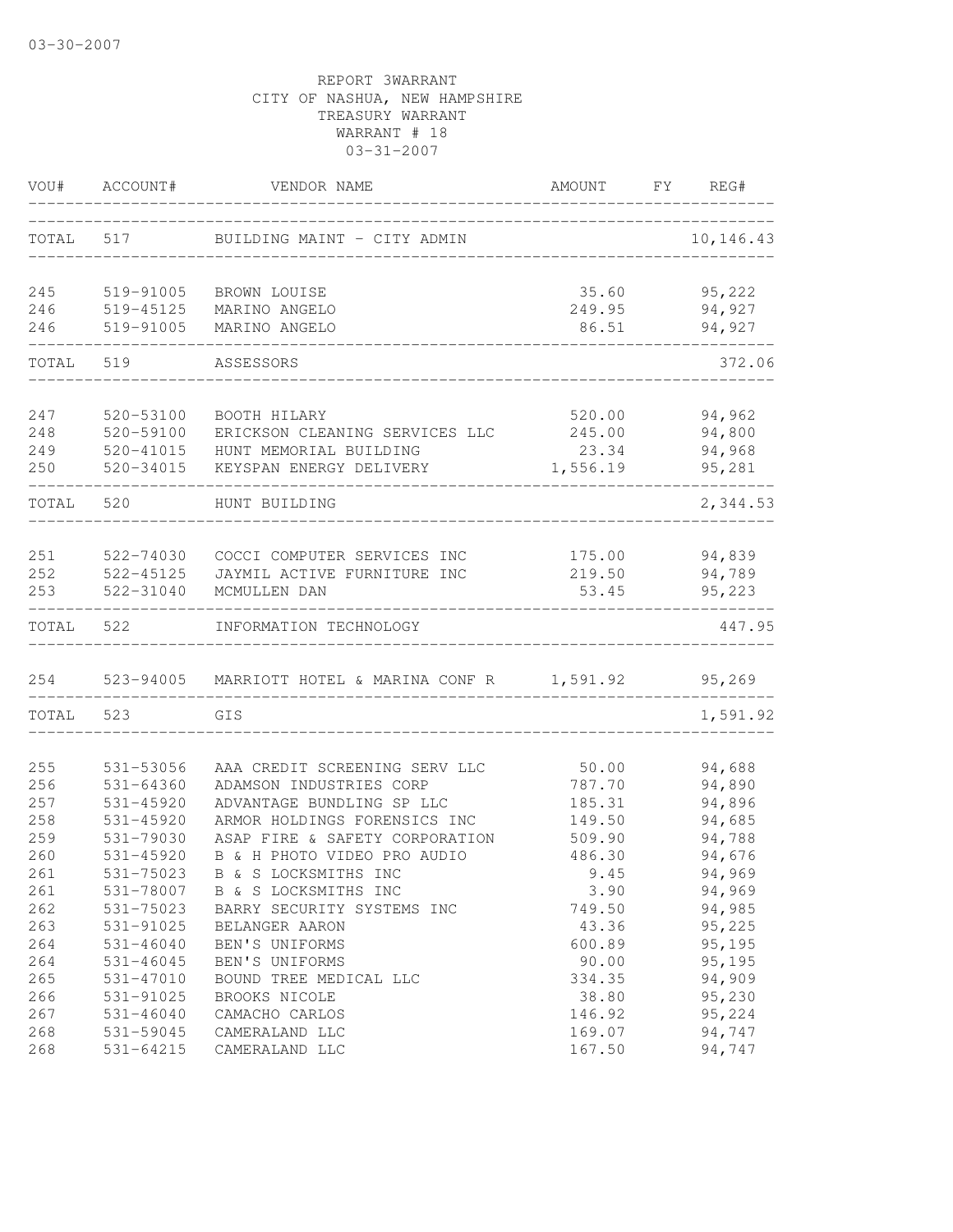| VOU# | ACCOUNT#      | VENDOR NAME                              | AMOUNT    | FY | REG#    |  |
|------|---------------|------------------------------------------|-----------|----|---------|--|
| 269  |               | 531-78007 CARPARTS OF NASHUA             | 514.43    |    | 94,689  |  |
| 270  |               | 531-53070 DANIEL WEBSTER ANIMAL HOSPITAL | 654.10    |    | 94,818  |  |
| 271  | 531-78075     | DIAMOND TRIUMPH AUTO GLASS INC           | 25.00     |    | 94,661  |  |
| 272  | 531-78075     | DOBLES CHEVROLET-GEO-BUICK INC 3,198.13  |           |    | 95,184  |  |
| 273  | 531-78007     | DOWNTOWN LINCOLN-MERCURY INC             | 320.59    |    | 94,753  |  |
| 274  | 531-53050     | DUDEK JONATHAN A PHD                     | 500.00    |    | 94,903  |  |
| 275  | 531-78007     | EMERGENCY EQUIPMENT WAREHOUSE            | 325.54    |    | 94,982  |  |
| 276  | 531-91025     | GAUTIER KURT W                           | 37.50     |    | 95,235  |  |
| 277  | 531-66025     | GE CAPITAL INC                           | 1, 113.28 |    | 94,991  |  |
| 278  | 531-45005     | GLOCK INC                                | 25.00     |    | 94,778  |  |
| 279  | 531-78100     | GOODYEAR AUTO SERVICE CENTER             | 72.00     |    | 94,669  |  |
| 280  | 531-78007     | GRAPPONE AUTO JUNCTION                   | 962.41    |    | 95,200  |  |
| 281  | $531 - 42000$ | HOME DEPOT CREDIT SERVICES               | 3.97      |    | 95,274  |  |
| 281  | 531-78007     | HOME DEPOT CREDIT SERVICES               | 46.86     |    | 95,274  |  |
| 282  | 531-75130     | J LAWRENCE HALL INC                      | 604.00    |    | 95,199  |  |
| 283  | 531-98025     | JACK'S PIZZA                             | 16.00     |    | 94,977  |  |
| 284  | 531-94005     | KEW ROBERT                               | 155.20    |    | 95,233  |  |
| 285  | 531-34015     | KEYSPAN ENERGY DELIVERY                  | 11,286.53 |    | 95,281  |  |
| 286  | 531-45920     | LAB SAFETY SUPPLY INC                    | 272.69    |    | 94,708  |  |
| 287  | $531 - 46040$ | LEDOUX MICHAEL                           | 127.86    |    | 95,232  |  |
| 287  | 531-94010     | LEDOUX MICHAEL                           | 500.00    |    | 95,232  |  |
| 288  | 531-91025     | MABRY SEAN                               | 38.80     |    | 95,231  |  |
| 289  | 531-78007     | MAC MULKIN CHEVROLET INC                 | 8.94      |    | 95,173  |  |
| 289  | 531-78075     | MAC MULKIN CHEVROLET INC                 | 64.60     |    | 95,173  |  |
| 290  | 531-46040     | MAHER JEFFREY                            | 39.00     |    | 95,228  |  |
| 291  | 531-95000     | MATTHEW BENDER & CO INC                  | 56.40     |    | 95,353  |  |
| 292  | 531-68025     | MAYNARD & LESIEUR INCORPORATED           | 49.95     |    | 95,180  |  |
| 293  | $531 - 46040$ | MORIARTY TODD                            | 45.00     |    | 95,226  |  |
| 294  | $531 - 46040$ | MOUSHEGIAN MICHAEL                       | 99.94     |    | 95,237  |  |
| 295  | $531 - 95000$ | NASRO                                    | 30.00     |    | 95,332  |  |
| 296  | 531-31040     | NEXTEL COMMUNICATIONS                    | 242.13    |    | 95,291  |  |
| 297  | 531-95000     | NH TACTICAL OFFICERS ASSOC               | 100.00    |    | 95,229  |  |
| 298  | 531-78007     | NORTHERN FOREIGN CAR PARTS INC           | 183.35    |    | 95,204  |  |
| 299  | 531-74092     | NU-VISION TECHNOLOGIES                   | 133.00    |    | 94,889  |  |
| 300  | $531 - 46040$ | O'BRIEN KEVIN                            | 36.60     |    | 95,227  |  |
| 301  | 531-31040     | PAETEC COMMUNICATIONS INC                | 330.50    |    | 95,260  |  |
| 301  | 531-74040     | PAETEC COMMUNICATIONS INC                | 617.04    |    | 95,260  |  |
| 302  | 531-33005     | PENNICHUCK WATER                         | 401.63    |    | 95,283  |  |
| 303  | 531-66030     | PITNEY BOWES                             | 372.00    |    | 94,999  |  |
| 304  | 531-53050     | PSYCHOTHERAPY ASSOCIATES INC             | 900.00    |    | 95,050  |  |
| 305  | 531-32035     | PUBLIC SERVICE OF NH                     | 370.26    |    | 95,341  |  |
| 306  | 531-64080     | RAY ALLEN MANUFACTURING CO INC           | 69.96     |    | 94,816  |  |
| 307  | 531-42000     | REXEL CLS                                | 49.36     |    | 95,128  |  |
| 308  | $531 - 45005$ | RILEY'S SPORT SHOP INC                   | 315.90    |    | 94,682  |  |
| 308  | $531 - 46040$ | RILEY'S SPORT SHOP INC                   | 7.39      |    | 94,682  |  |
| 308  | $531 - 64105$ | RILEY'S SPORT SHOP INC                   | 2,991.00  |    | 94,682  |  |
| 309  | 531-78007     | ROBBINS AUTO PARTS INC                   | 156.77    |    | 94,874  |  |
| 310  | 531-42000     | SAM'S CLUB DIRECT                        | 60.00     |    | 95, 311 |  |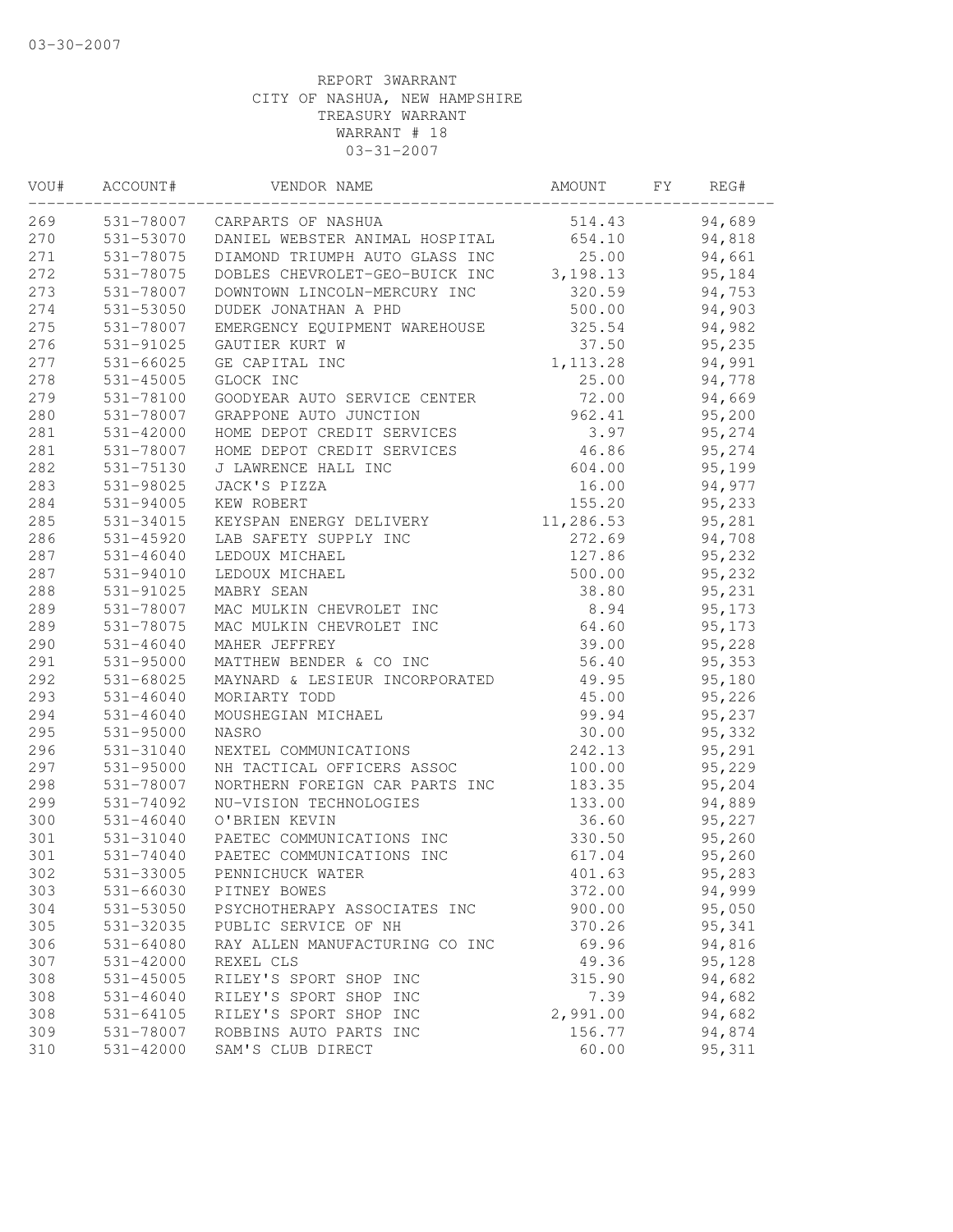| VOU#      | ACCOUNT#      | VENDOR NAME                    | AMOUNT   | FY | REG#       |
|-----------|---------------|--------------------------------|----------|----|------------|
| 310       |               | 531-98025 SAM'S CLUB DIRECT    | 272.25   |    | 95, 311    |
| 311       | 531-74040     | SENECA DATA                    | 897.97   |    | 94,880     |
| 312       | 531-34015     | SHATTUCK MALONE OIL CO         | 1,325.48 |    | 95,253     |
| 312       | 531-75130     | SHATTUCK MALONE OIL CO         | 251.45   |    | 95,253     |
| 313       | 531-75023     | SIEMENS BUILDING TECHNOLOGIES  | 279.03   |    | 95,097     |
| 314       | 531-69025     | SNAP ON TOOLS                  | 12.95    |    | 94,714     |
| 315       | 531-44005     | SOURCE 4 INC                   | 376.29   |    | 94,876     |
| 316       | 531-53045     | ST JOSEPH BUSINESS & HEALTH    | 702.00   |    | 94,801     |
| 317       | 531-41005     | STAPLES BUSINESS ADVANTAGE     | 420.42   |    | 95,001     |
| 317       | 531-41015     | STAPLES BUSINESS ADVANTAGE     | 1,159.08 |    | 95,001     |
| 318       | $531 - 42000$ | THE DURKIN CO INC              | 138.47   |    | 94,875     |
| 319       | 531-45005     | THEATRICAL SHOP                | 37.30    |    | 94,897     |
| 320       | 531-94010     | THERRIEN TODD                  | 500.00   |    | 95,234     |
| 321       | 531-78007     | TOWERS MOTOR PARTS CORP        | 1,306.76 |    | 94,967     |
| 322       | 531-68025     | TRANSCOR-IT/HAYWOOD ASSOCIATES | 259.24   |    | 94,730     |
| 323       | 531-94005     | TREASURER STATE OF NH          | 90.00    |    | 95,347     |
| 324       | 531-43005     | UNITED PARCEL SERVICE          | 35.16    |    | 95,356     |
| 325       | 531-43005     | UNITED STATES POSTAL SERVICE   | 1,000.00 |    | 353        |
| 326       | 531-31020     | VERIZON                        | 378.83   |    | 95,275     |
| 327       | 531-31025     | VERIZON                        | 56.09    |    | 95,308     |
| 328       | 531-31025     | VERIZON WIRELESS               | 48.64    |    | 95,304     |
| 328       | 531-31040     | VERIZON WIRELESS               | 438.90   |    | 95,304     |
| 329       | 531-74035     | WEST PAYMENT CENTER            | 252.18   |    | 95,280     |
| 330       | 531-91025     | YURCAK JOHN                    | 38.80    |    | 95,236     |
| TOTAL 531 |               | POLICE DEPARTMENT              |          |    | 43, 330.35 |
|           |               |                                |          |    |            |
| 331       | 532-78075     | A SIGN OF THINGS TO COME       | 250.00   |    | 94,745     |
| 332       | 532-78100     | ADAMSON INDUSTRIES CORP        | 64.85    |    | 94,890     |
| 333       | 532-79040     | BATTERIES PLUS 400             | 137.49   |    | 94,994     |
| 334       | 532-78095     | F W WEBB COMPANY               | 10.50    |    | 94,759     |
| 335       | 532-75100     | FIMBEL PAUNET CORP             | 785.00   |    | 94,979     |
| 336       | 532-64094     | FIRE TECH & SAFETY OF NEW ENGL | 519.00   |    | 94,972     |
| 337       | 532-94010     | GALIPEAU STEVEN                | 792.00   |    | 94,782     |
| 338       | 532-75105     | GATE CITY ELECTRIC LLC         | 247.00   |    | 94,861     |
| 339       | 532-75023     | GERHARD KARL                   | 65.61    |    | 94,722     |
| 340       | 532-75023     | HOME DEPOT CREDIT SERVICES     | 194.57   |    | 95,274     |
| 341       | 532-59135     | J P PEST SERVICES              | 85.00    |    | 94,907     |
| 342       | 532-34015     | KEYSPAN ENERGY DELIVERY        | 9,311.99 |    | 95,281     |
| 343       | 532-75105     | M & M ELECTRICAL SUPPLY CO INC | 33.80    |    | 95,168     |
| 344       | 532-42005     | NEW ENGLAND PAPER & SUPPLY     | 265.55   |    | 94,864     |
| 344       | 532-42010     | NEW ENGLAND PAPER & SUPPLY     | 170.71   |    | 94,864     |
| 344       | 532-42020     | NEW ENGLAND PAPER & SUPPLY     | 87.14    |    | 94,864     |
| 345       | 532-49025     | NFPA                           | 282.49   |    | 95,255     |
| 346       | 532-95005     | NHAFC                          | 75.00    |    | 95,338     |
| 347       | 532-53045     | OCCUPATIONAL HEALTH CTRS SOUTH | 202.00   |    | 94,893     |
| 348       | 532-31040     | PAETEC COMMUNICATIONS INC      | 34.16    |    | 95,260     |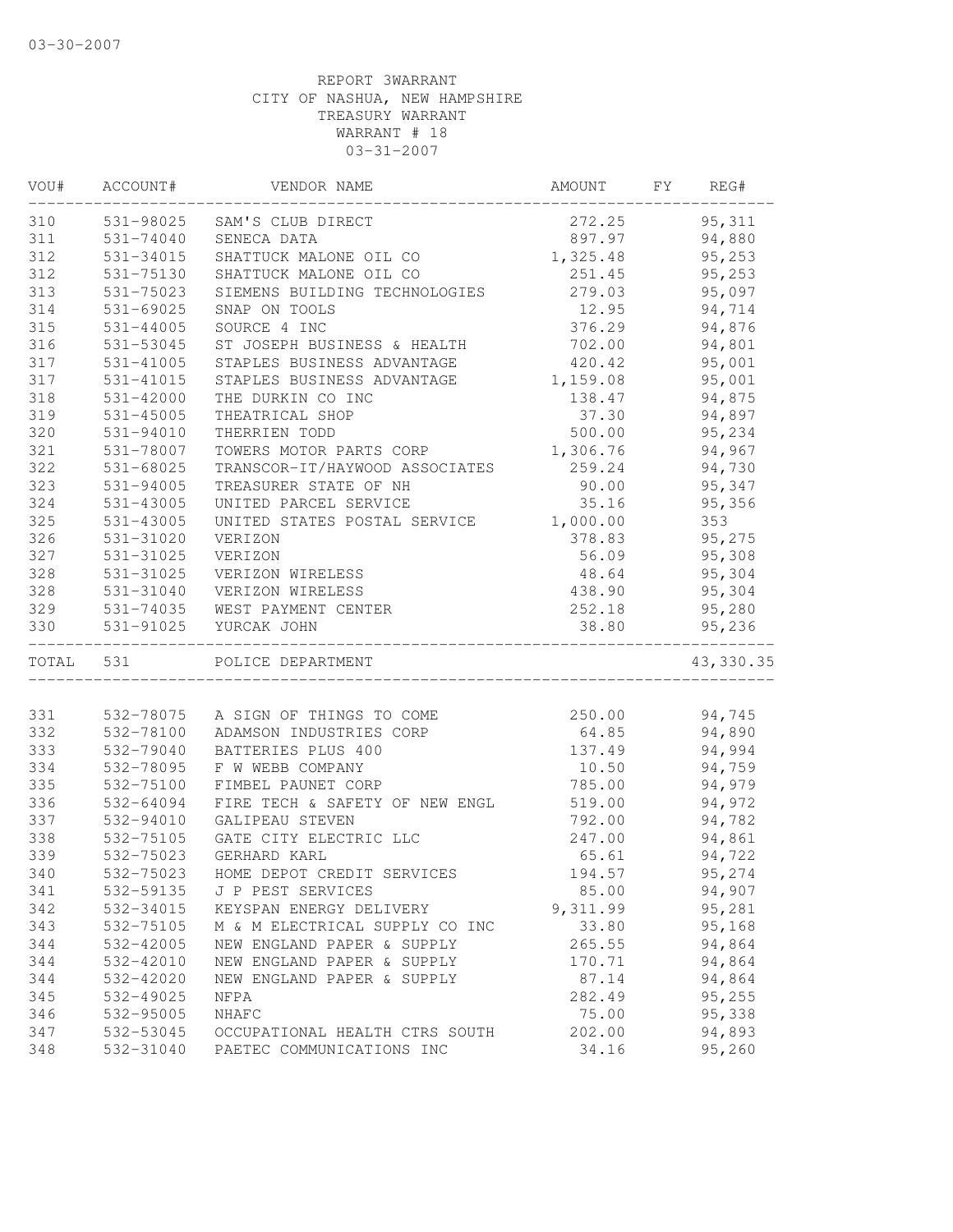| VOU#      | ACCOUNT#  | VENDOR NAME                    | AMOUNT                        | FY<br>REG#  |
|-----------|-----------|--------------------------------|-------------------------------|-------------|
| 349       | 532-33005 | PENNICHUCK WATER               | 895.67                        | 95,283      |
| 350       | 532-32005 | PUBLIC SERVICE OF NH           | 4,873.23                      | 95,341      |
| 351       | 532-79045 | RADIO SHACK                    | 17.99                         | 95,261      |
| 352       | 532-78100 | REXEL CLS                      | 17.23                         | 95,128      |
| 353       | 532-78007 | SANEL AUTO PARTS CO            | 21.10                         | 94,841      |
| 353       | 532-78100 | SANEL AUTO PARTS CO            | 707.02                        | 94,841      |
| 354       | 532-34005 | SHATTUCK MALONE OIL CO         | 1,180.69                      | 95,253      |
| 355       | 532-78020 | SOUTHWORTH-MILTON INC          | 291.20                        | 94,691      |
| 356       | 532-95005 | TREASURER STATE OF NH          | 150.00                        | 95,258      |
| 357       | 532-31040 | VERIZON WIRELESS               | 39.68                         | 95,304      |
| 358       | 532-73005 | YANKEE EQUIPMENT SYSTEMS INC   | 285.00                        | 94,706      |
| 359       | 532-78080 | YANKEE TRUCKS                  | 267.30                        | 94,704      |
|           | TOTAL 532 | FIRE DEPARTMENT                |                               | 22,359.97   |
| 360       |           | 533-33010 PENNICHUCK WATER     | 150, 937.61 95, 283           |             |
|           | TOTAL 533 | WATER SUPPLY (PUBLIC HYDRANTS) |                               | 150, 937.61 |
|           |           |                                | _____________________         |             |
| 361       |           | 534-32020 PUBLIC SERVICE OF NH | 24.20                         | 95,341      |
| TOTAL 534 |           | STREET LIGHTING                |                               | 24.20       |
|           |           |                                |                               |             |
| 362       | 536-75130 | J LAWRENCE HALL INC            | 567.56                        | 95,199      |
| 363       | 536-53065 | MANSFIELD WILLIAM              | 170.00                        | 95,238      |
| 364       | 536-53025 | MOTOROLA                       | 4,096.00                      | 94,774      |
| 364       | 536-64255 | MOTOROLA                       | 850.00                        | 94,774      |
| 365       | 536-32035 | PUBLIC SERVICE OF NH           | 699.39                        | 95,341      |
| 366       | 536-43005 | UNITED PARCEL SERVICE          | 11.46                         | 95,356      |
| 367       | 536-31050 | VERIZON WIRELESS               | 70.10<br>____________________ | 95,304      |
| TOTAL     | 536       | CITYWIDE COMMUNICATIONS        | _______________________       | 6,464.51    |
|           |           |                                |                               |             |
| 368       | 541-33005 | PENNICHUCK WATER               | 239.84                        | 95,283      |
| 369       | 541-32005 | PUBLIC SERVICE OF NH           | 1,061.05                      | 95,341      |
| 370       | 541-34005 | SHATTUCK MALONE OIL CO         | 1,198.82                      | 95,253      |
| TOTAL     | 541       | COMMUNITY SERVICES DIVISION    |                               | 2,499.71    |
|           |           |                                |                               |             |
| 371       | 542-94005 | CARON CHRISTINE                | 1,325.05                      | 94,805      |
| 372       | 542-41015 | STAPLES BUSINESS ADVANTAGE     | 35.06                         | 95,001      |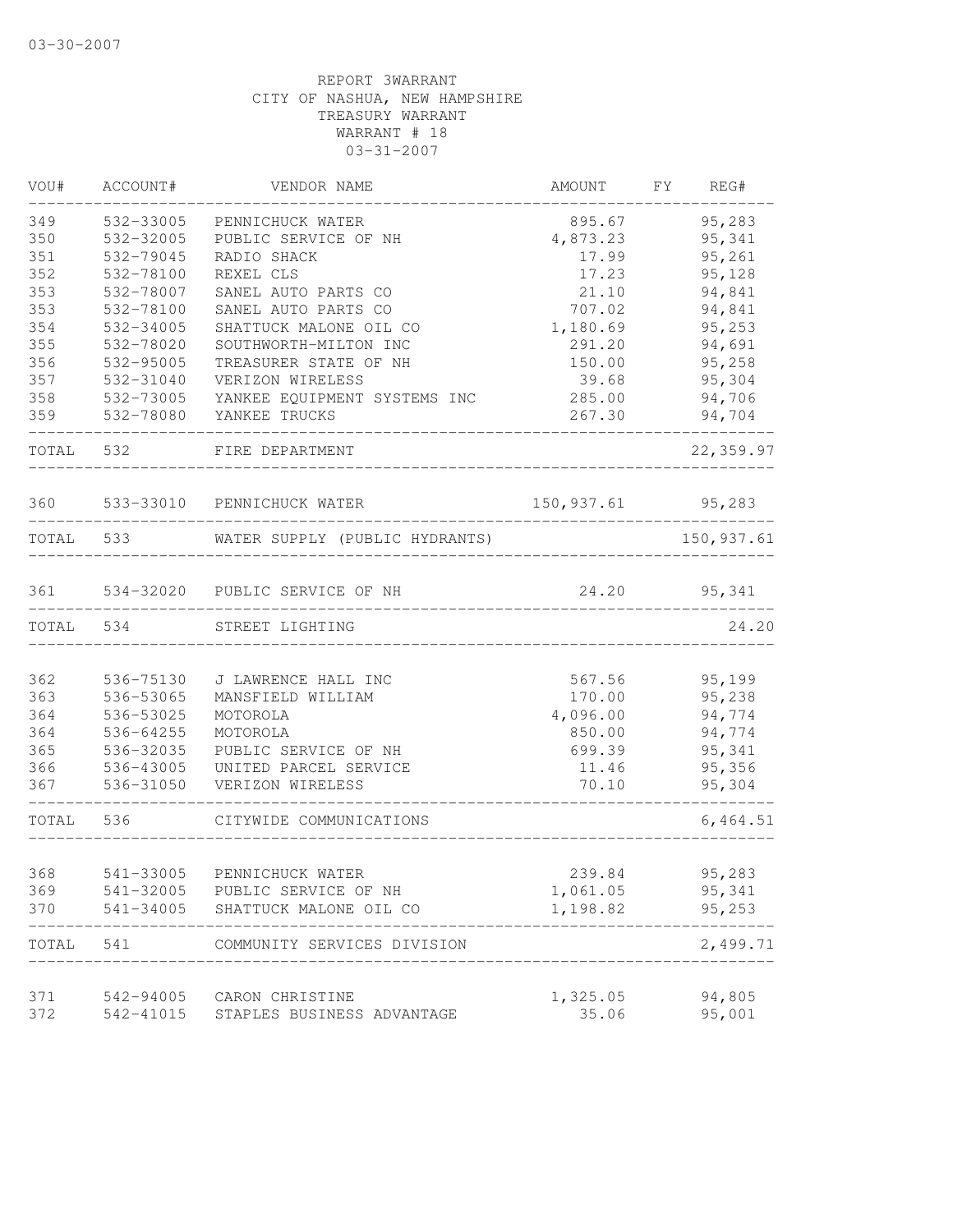| VOU#      | ACCOUNT#  | VENDOR NAME                    | AMOUNT   | FY | REG#     |
|-----------|-----------|--------------------------------|----------|----|----------|
| TOTAL     | 542       | COMMUNITY HEALTH               |          |    | 1,360.11 |
| 373       | 543-74080 | Q C SERVICES INC               | 475.70   |    | 94,865   |
| TOTAL     | 543       | ENVIRONMENTAL HEALTH DEPT.     |          |    | 475.70   |
| 374       | 544-59100 | GREYHOUND LINES INC            | 50.00    |    | 94,983   |
| 375       | 544-91005 | MACK ROBERT                    | 80.75    |    | 94,757   |
| 375       |           | 544-94005 MACK ROBERT          | 12.00    |    | 94,757   |
| 376       | 544-41015 | STAPLES BUSINESS ADVANTAGE     | 90.34    |    | 95,001   |
| TOTAL 544 |           | WELFARE ADMINISTRATION         |          |    | 233.09   |
| 377       | 545-97020 | 23-25 TEMPLE ST REALTY LLC     | 1,176.14 |    | 94,936   |
| 378       | 545-97020 | ABBOTT ST OXFORD HOUSE         | 839.84   |    | 94,916   |
| 379       | 545-97020 | AMH REAL ESTATE LLC            | 544.64   |    | 94,683   |
| 380       | 545-97020 | B & B ASSOCIATES/BILL BLANCHAR | 650.00   |    | 94,659   |
| 381       | 545-97020 | B36 REAL ESTATE LLC            | 420.00   |    | 94,739   |
| 382       | 545-97020 | BAYRIDGE AT NASHUA             | 469.05   |    | 94,687   |
| 383       | 545-97020 | BC-AD PROPERTIES               | 490.32   |    | 94,833   |
| 384       | 545-97020 | BISHOP PROPERTY MANAGEMENT INC | 139.53   |    | 94,677   |
| 385       | 545-97020 | BISHOP REAL ESTATE MGMT INC    | 349.00   |    | 94,817   |
| 386       | 545-97020 | <b>BUJA DONALD</b>             | 248.02   |    | 94,811   |
| 387       | 545-97020 | CANTINO STANLEY                | 656.80   |    | 94,733   |
| 388       | 545-97020 | CARROLL DOUGLAS                | 425.00   |    | 94,914   |
| 389       | 545-97020 | CENTRAL REALTY                 | 1,822.00 |    | 94,862   |
| 390       | 545-97020 | CHANDLER COURT LLC             | 599.73   |    | 94,952   |
| 391       | 545-97020 | CITY VIEW MANAGEMENT CO INC    | 480.00   |    | 95,000   |
| 392       | 545-97020 | CORRIVEAU THERESA              | 896.70   |    | 94,728   |
| 393       | 545-97020 | COTE CHANTAL                   | 1,000.00 |    | 94,854   |
| 394       | 545-97020 | DAVIS CLAIRE                   | 400.00   |    | 95,239   |
| 395       | 545-97015 | DEMOULAS SUPERMARKETS INC      | 1,818.69 |    | 95,256   |
| 396       | 545-97020 | DHG ASSOCIATES                 | 600.00   |    | 94,672   |
| 397       | 545-97020 | DROUIN ROBERT G                | 302.30   |    | 94,940   |
| 398       | 545-97020 | FORTEZZA REALTY LLC/SILVAGNI S | 143.75   |    | 94,915   |
| 399       | 545-97015 | FRED FULLER OIL CO             | 229.90   |    | 95,293   |
| 400       | 545-97020 | GAUTHIER REALTY/CONNIE GAUTHIE | 405.95   |    | 94,997   |
| 401       | 545-97020 | HAMMERHEAD RENTAL PROPERTIES   | 500.00   |    | 94,913   |
| 402       | 545-97020 | HARBOR HOMES INC               | 300.00   |    | 94,776   |
| 403       | 545-97020 | JOSHUA GUY                     | 450.00   |    | 94,921   |
| 404       | 545-97020 | KONEVA TATIANA                 | 656.80   |    | 94,851   |
| 405       | 545-97020 | LAMERAND ENTERPRISES/KYLE LAME | 2,979.42 |    | 94,964   |
| 406       | 545-97020 | LATTI DAVID                    | 910.00   |    | 94,727   |
| 407       | 545-97020 | LAVOIE DAVID                   | 367.88   |    | 94,943   |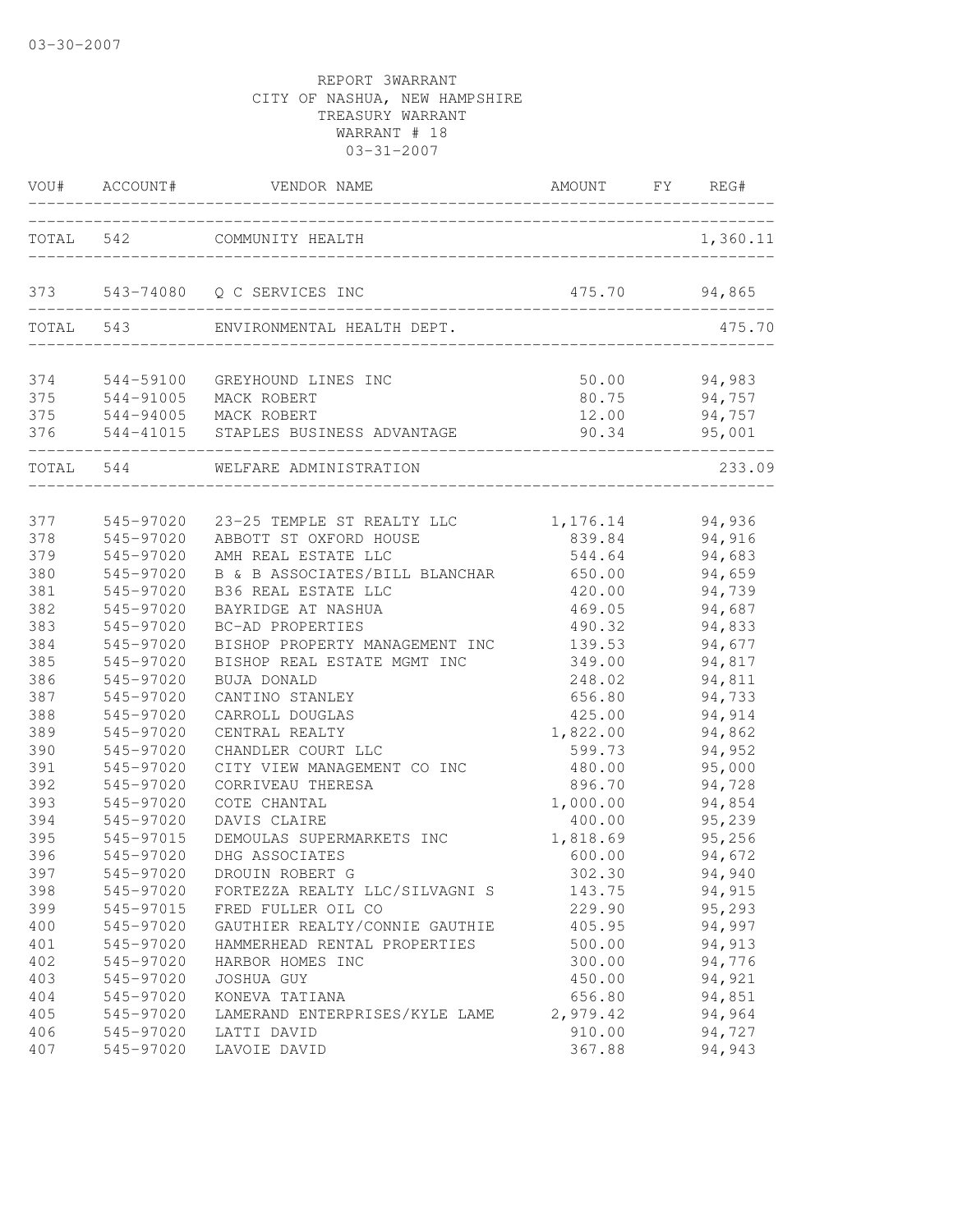| VOU#       | ACCOUNT#               | VENDOR NAME                    | AMOUNT               | FΥ | REG#             |
|------------|------------------------|--------------------------------|----------------------|----|------------------|
| 408        | 545-97020              | LEITH ROBERT W                 | 551.82               |    | 94,951           |
| 409        | 545-97020              | LESSARD ROBERT A               | 1,000.42             |    | 94,847           |
| 410        | 545-97020              | LILLIANS MOTEL                 | 145.00               |    | 94,681           |
| 411        | 545-97020              | LUMPKIN JIMMIE                 | 290.00               |    | 94,766           |
| 412        | 545-97020              | MOTEL 6                        | 119.97               |    | 94,966           |
| 413        | 545-97020              | O'DONNELL ALBERT               | 287.50               |    | 94,917           |
| 414        | 545-97020              | PREVETT CHRISTOPHER            | 656.80               |    | 94,764           |
| 415        | 545-97015              | PUBLIC SERVICE CO OF NH        | 396.88               |    | 95,345           |
| 416        | 545-97020              | QUARATIELLO NICHOLAS           | 275.88               |    | 94,668           |
| 417        | 545-97020              | SMART SUE                      | 797.06               |    | 94,919           |
| 418        | 545-97020              | SOUTHERN NH SERV MNGT CORP     | 100.00               |    | 94,827           |
| 419        | 545-97020              | TURMEL RANDY                   | 160.63               |    | 94,720           |
| 420        | 545-97020              | WALLER ELLIOTT                 | 432.00               |    | 94,798           |
| 421        | 545-97015              | WINGATE'S PHARMACY INC         | 8,984.57             |    | 95,257           |
| 422        | 545-97020              | WRN REAL ESTATE LLC            | 551.82               |    | 94,946           |
| 423        | 545-97020              | YOUNG JOY                      | 656.80               |    | 94,779           |
| 424        | 545-97020              | ZHAO CHANG                     | 200.00               |    | 94,734           |
| TOTAL      | 545                    | WELFARE COSTS                  |                      |    | 36,878.61        |
|            |                        |                                |                      |    |                  |
| 425        | 551-95005              | DOOKRAN STEPHEN                | 45.00                |    | 95,240           |
| 426        | 551-59187              | NASHUA REGIONAL PLANNING COMMI | 2,233.60             |    | 95,268           |
| 427        | 551-31040              | PAETEC COMMUNICATIONS INC      | 4.90                 |    | 95,260           |
| 428        | 551-33005              | PENNICHUCK WATER               | 32.99                |    | 95,283           |
| 429        | 551-49075              | SPILLER'S                      | 474.92               |    | 94,958           |
| 430        | 551-41015              | STAPLES BUSINESS ADVANTAGE     | 355.23               |    | 95,001           |
| TOTAL      | 551                    | PUBLIC WORKS DIV & ENGINEERING |                      |    | 3,146.64         |
| 431        | 552-75135              | AFFILIATED HVAC SERVICES LLC   | 156.00               |    | 95,062           |
| 432        | 552-75021              | AMERICAN TANK MANAGEMENT INC   | 250.00               |    | 94,837           |
| 433        | 552-75135              | B & S LOCKSMITHS INC           | 177.28               |    | 94,969           |
| 434        | 552-75021              | BOT-L-GAS INCORPORATED         | 203.29               |    | 95,182           |
| 435        | 552-75021              | BROX INDUSTRIES INC            | 39.00                |    | 94,715           |
| 436        | 552-78007              | CARPARTS OF NASHUA             | 339.49               |    | 94,689           |
|            |                        | CASEY EQUIPMENT & RENTAL CORP  |                      |    |                  |
| 437        | 552-78007              |                                | 2,880.63             |    | 94,970           |
| 438        | 552-59050              | COLLINS JACK                   | 400.00               |    | 94,895           |
| 439        | 552-59050<br>552-78100 | COYLE KEVIN                    | 276.00               |    | 94,723           |
| 440        | 552-48015              | D & R TOWING INC               | 60.00                |    | 95,171           |
| 441        |                        | DENNIS K BURKE INC             | 1,746.75             |    | 95,357           |
| 442        | 552-59050              | DUPRAT STEPHEN                 | 120.00               |    | 94,961           |
| 443        | 552-78100              | DURABILD TRANSMISSIONS OF NASH | 2,474.25             |    | 94,660           |
| 444        | 552-75022<br>552-59050 | F W WEBB COMPANY               | 17.32                |    | 94,759           |
| 445<br>446 | 552-45200              | GILLIS MIKE<br>HARRIS          | 2,605.00<br>4,893.18 |    | 95,131<br>95,074 |
| 447        | 552-45250              | HOME DEPOT CREDIT SERVICES     | 346.95               |    | 95,274           |
|            |                        |                                |                      |    |                  |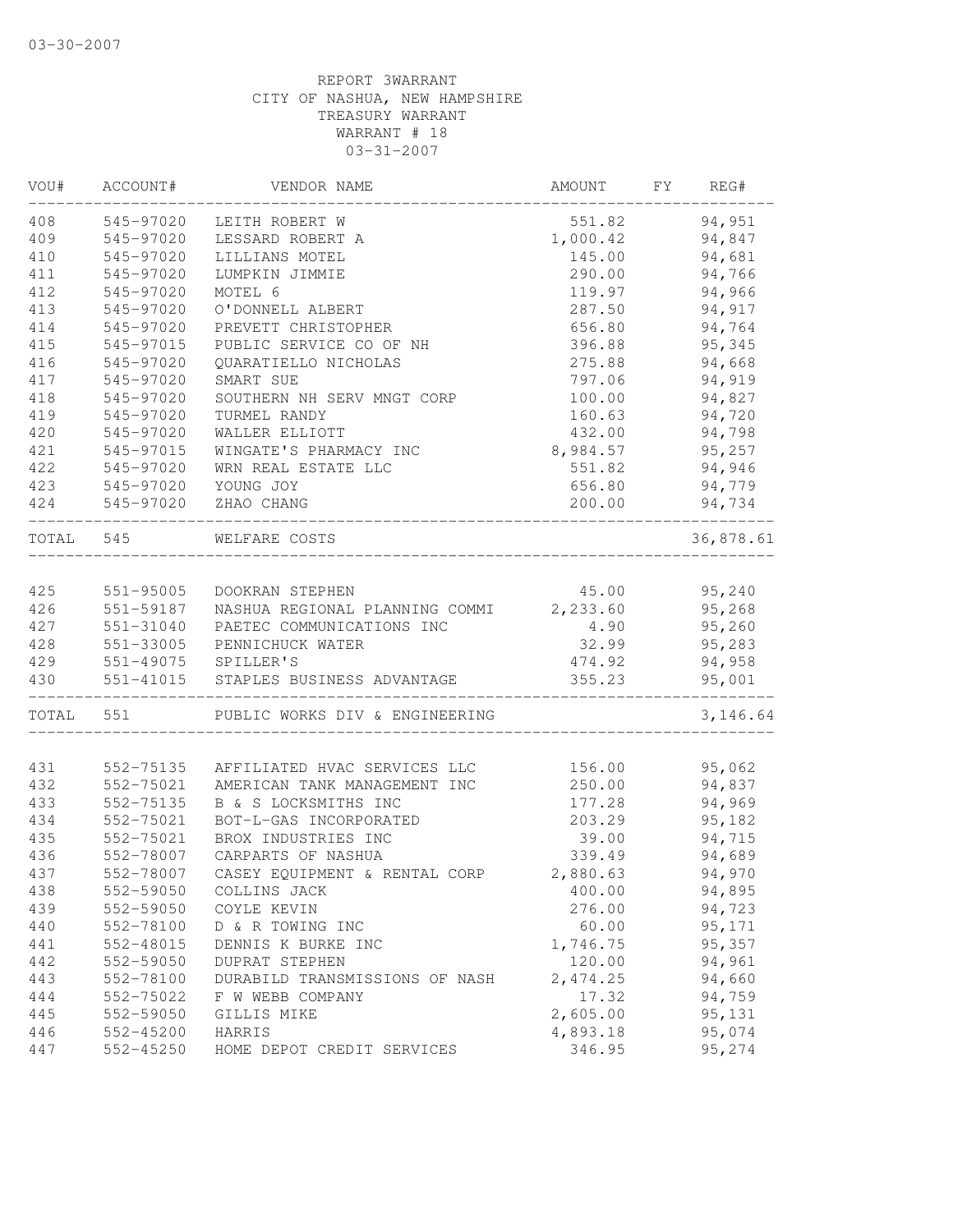| VOU#       | ACCOUNT#  | VENDOR NAME                          | AMOUNT     | FΥ<br>REG#       |
|------------|-----------|--------------------------------------|------------|------------------|
| 447        |           | 552-46030 HOME DEPOT CREDIT SERVICES | 9.99       | 95,274           |
| 447        | 552-64192 | HOME DEPOT CREDIT SERVICES           | 282.99     | 95,274           |
| 447        | 552-75021 | HOME DEPOT CREDIT SERVICES           | 322.52     | 95,274           |
| 447        | 552-75022 | HOME DEPOT CREDIT SERVICES           | 165.46     | 95,274           |
| 448        | 552-59050 | KENNERSON BILL                       | 2,500.00   | 94,729           |
| 449        | 552-34015 | KEYSPAN ENERGY DELIVERY              | 2,722.87   | 95,281           |
| 449        | 552-34045 | KEYSPAN ENERGY DELIVERY              | 1,436.73   | 95,281           |
| 450        | 552-46045 | LEHIGH SAFETY SHOE LLC               | 164.00     | 94,808           |
| 451        | 552-78100 | LIBERTY INTN'L TRUCKS OF NH LL       | 924.25     | 95,177           |
| 452        | 552-64192 | MTS ASSCOCIATES                      | 305.20     | 94,822           |
| 453        | 552-78007 | NAPA AUTO PARTS                      | 18.74      | 94,963           |
| 454        | 552-78007 | NASHUA OUTDOOR POWER EQUIP           | 194.26     | 94,848           |
| 455        | 552-95005 | NH SOUTHERN LEAGUE BASESBALL         | 270.00     | 95,296           |
| 456        | 552-31040 | PAETEC COMMUNICATIONS INC            | 20.44      | 95,260           |
| 457        | 552-59050 | PARSLOW RICHARD                      | 800.00     | 94,796           |
| 458        | 552-33005 | PENNICHUCK WATER                     | 278.76     | 95,283           |
| 459        | 552-32005 | PUBLIC SERVICE OF NH                 | 3,426.58   | 95,341           |
| 459        | 552-32005 | PUBLIC SERVICE OF NH                 | 401.51     | 95,342           |
| 459        | 552-32040 | PUBLIC SERVICE OF NH                 | 2,297.36   | 95,342           |
| 460        | 552-59050 | ROCHETTE ERIC                        | 176.00     | 94,679           |
| 461        | 552-59050 | RUSH JOSEPH                          | 125.00     | 94,836           |
| 462        | 552-78007 | SANEL AUTO PARTS CO                  | 181.06     | 94,841           |
| 463        | 552-45290 | SPORT SUPPLY GROUP INC               | 99.00      | 94,957           |
| 463        | 552-75040 | SPORT SUPPLY GROUP INC               | 519.96     | 94,957           |
| 464        | 552-46030 | SUNBELT RENTALS                      | 125.28     | 94,881           |
| 465        | 552-59050 | THOMAS ANTWAN                        | 250.00     | 94,828           |
| 466        | 552-45290 | TOMARK SPORTS                        | 470.70     | 94,846           |
| 467        | 552-59050 | TOOMEY BRIAN                         | 1,364.00   | 94,767           |
| TOTAL      | 552       | PARKS AND RECREATION                 |            | 36,837.80        |
|            |           |                                      |            |                  |
| 468        | 553-75130 | ARROW EQUIPMENT INC                  | 1,626.00   | 94,980<br>94,832 |
| 469        | 553-49075 | BELLETETES INC                       | 12.77      |                  |
| 470        | 553-45010 | BROX INDUSTRIES INC                  | 158.12     | 94,715           |
| 471<br>472 | 553-94005 | CAMPBELL JAMES                       | 235.00     | 94,975           |
|            | 553-59160 | CRISP CONTRACTING LLC                | 1,225.40   | 95,299           |
| 473        | 553-91005 | DEBOISBRIAND ROGER                   | 103.79     | 95,241           |
| 474        | 553-59160 | DECKS-N-MORE/ERIC DUCHESNE           | 706.37     | 95,306           |
| 475        | 553-48015 | DENNIS K BURKE INC                   | 10,833.25  | 95,357           |
| 476        | 553-45260 | EASTERN MINERALS INC                 | 17, 129.65 | 94,990           |
| 477        | 553-75130 | F W WEBB COMPANY                     | 98.98      | 94,759           |
| 478        | 553-59100 | GMS HYDRAULICS INC                   | 251.07     | 95,198           |
| 479        | 553-59160 | HILLSBOROUGH PROPERTIES              | 2,225.19   | 95,310           |
| 480        | 553-59100 | JOLT ELECTRIC & OIL BURNER SER       | 402.00     | 94,878           |
| 481        | 553-59160 | KD WELDING & FABRICATING/KENT        | 1,083.98   | 95,300           |
| 482        | 553-59160 | KERRY'S POOL & SPA                   | 992.69     | 95,301           |
| 483        | 553-34015 | KEYSPAN ENERGY DELIVERY              | 12,634.34  | 95,281           |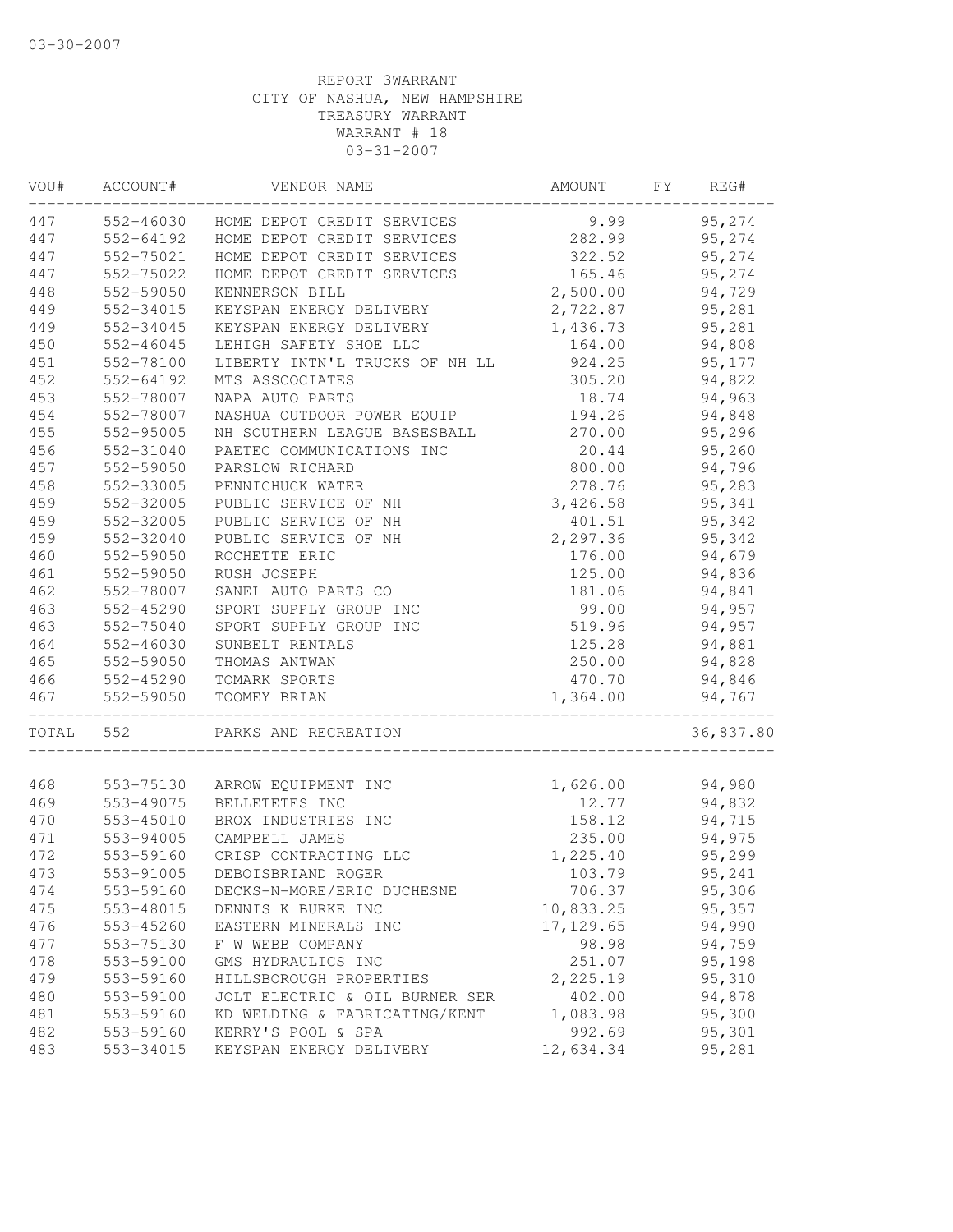| VOU#  | ACCOUNT#  | VENDOR NAME                          | AMOUNT    | FY. | REG#        |
|-------|-----------|--------------------------------------|-----------|-----|-------------|
| 484   | 553-46045 | LEHIGH SAFETY SHOE LLC               | 78.00     |     | 94,808      |
| 485   | 553-59160 | LEVEILLE ROGER JR                    | 647.85    |     | 95,292      |
| 486   | 553-59160 | MARINO JOHN                          | 1,374.45  |     | 95,297      |
| 487   | 553-59160 | MARINO JOHN III                      | 1,136.54  |     | 95,286      |
| 488   | 553-59160 | MARINO MICHAEL                       | 1,122.61  |     | 95,322      |
| 489   | 553-45260 | MORTON SALT                          | 4,321.11  |     | 94,835      |
| 490   | 553-94005 | NHPWSTC                              | 230.00    |     | 95,335      |
| 491   | 553-31040 | PAETEC COMMUNICATIONS INC            | 18.74     |     | 95,260      |
| 492   | 553-33005 | PENNICHUCK WATER                     | 248.33    |     | 95,283      |
| 493   | 553-98021 | POLLOCK SCOTT                        | 425.30    |     | 95,242      |
| 494   | 553-59160 | PWM CONTRACTING LLC                  | 3,149.00  |     | 95,326      |
| 495   | 553-59160 | RWC/ ROBERT CHAMPAGNE                | 1,044.39  |     | 95,290      |
| 496   | 553-59160 | SAMYN RUDY DESIGN & REMODEL LL       | 990.06    |     | 95,298      |
| 497   | 553-59160 | SAYCO TREE & LANDSCAPING INC         | 968.23    |     | 95,305      |
| 498   | 553-59160 | SERPA JOE                            | 583.87    |     | 95,294      |
| 499   | 553-48005 | SHATTUCK MALONE OIL CO               | 27,338.11 |     | 95,253      |
| 500   | 553-59160 | SPINNEY'S LAWN CARE/EVA SPINNE       | 1,229.57  |     | 95,287      |
| 501   | 553-41015 | STAPLES BUSINESS ADVANTAGE           | 230.91    |     | 95,001      |
| 502   | 553-49075 | SUNBELT RENTALS                      | 669.60    |     | 94,881      |
| 503   | 553-59160 | T DEAN CONTRACTING                   | 2,780.64  |     | 95,278      |
| 504   | 553-94005 | UMASS LOWELL                         | 450.00    |     | 95,334      |
| 505   | 553-94005 | UNH TECHNOLOGY TRANSFER CTR          | 120.00    |     | 95,267      |
| 506   | 553-69025 | UNITED RENTALS/NORTH AMERICA I       | 104.97    |     | 94,761      |
| 507   | 553-59160 | UNITED ROOFING & HOME IMPROVEM       | 592.00    |     | 95,313      |
| 508   | 553-75100 | UNLIMITED DOOR SERVICE/STEVEN        | 2,868.00  |     | 95,196      |
| 509   | 553-59160 | WAYE JASON                           | 666.84    |     | 95,323      |
| TOTAL | 553       | STREET DEPARTMENT                    |           |     | 103, 107.72 |
| 510   | 555-47010 | BASS FIRST AID SERVICE COMPANY       | 79.95     |     | 94,755      |
| 511   | 555-95005 | CAREER TRACK                         | 99.00     |     | 95,307      |
| 512   | 555-59320 | CUES INC                             | 64.13     |     | 94,956      |
| 513   | 555-45288 | HIGHWAY TECH                         | 726.00    |     | 94,746      |
| 514   | 555-49075 | HOME DEPOT CREDIT SERVICES           | 26.96     |     | 95,274      |
| 515   | 555-91005 | HUSBAND WAYNE                        | 72.75     |     | 95,243      |
| 516   | 555-59320 | MAYNARD & LESIEUR INCORPORATED       | 189.28    |     | 95,180      |
| 517   | 555-59320 | NAPA AUTO PARTS                      | 791.13    |     | 94,963      |
| 518   | 555-31040 | PAETEC COMMUNICATIONS INC            | 18.73     |     | 95,260      |
| 519   | 555-45285 | PERMA-LINE CORP OF NEW ENGLAND       | 4,337.05  |     | 94,700      |
| 520   | 555-32025 | PUBLIC SERVICE OF NH                 | 1,208.92  |     | 95,342      |
| 521   | 555-59320 | SANEL AUTO PARTS CO                  | 17.28     |     | 94,841      |
| 522   |           | 555-41015 STAPLES BUSINESS ADVANTAGE | 128.15    |     | 95,001      |
| 523   |           | 555-75023 UNIFIRST CORPORATION       | 20.05     |     | 94,986      |
| TOTAL | 555       | TRAFFIC DEPARTMENT                   |           |     | 7,779.38    |
|       |           |                                      |           |     |             |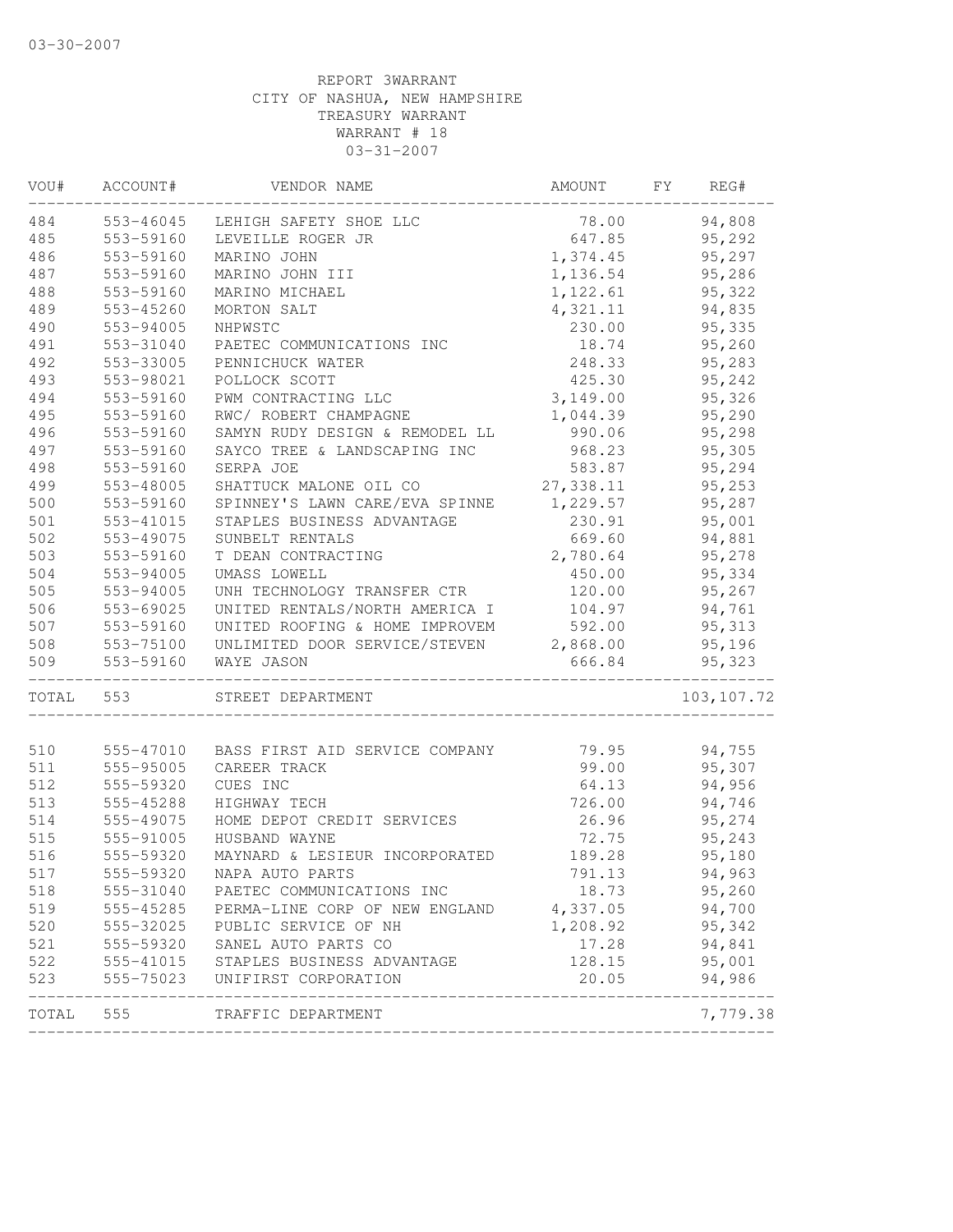| 95,167<br>524<br>239.65<br>557-42010<br>BANNER SYSTEMS OF MASSACHUSETT<br>95,260<br>525<br>557-31040<br>PAETEC COMMUNICATIONS INC<br>3.05<br>526<br>557-32005<br>PUBLIC SERVICE OF NH<br>105.25<br>95,342<br>527<br>RIS PAPER COMPANY INC<br>94,775<br>557-41015<br>28.14<br>528<br>RUSTY'S TRUCKING INC<br>2,641.00<br>95,302<br>557-59160<br>529<br>94,697<br>557-75023<br>W E AUBUCHON COMPANY INC<br>41.38<br>530<br>557-59160<br>WILLIAMS DAVID M<br>661.50<br>95,325<br>TOTAL<br>557<br>3,719.97<br>PARKING LOTS<br>95,274<br>531<br>561-75023<br>HOME DEPOT CREDIT SERVICES<br>27.52<br>532<br>$561 - 95005$<br>NHCA<br>50.00<br>95,352<br>533<br>561-34005<br>SHATTUCK MALONE OIL CO<br>467.18<br>95,253<br>534<br>561-74085<br>TURF PRODUCTS CORP<br>2,041.82<br>95,002<br>2,586.52<br>561<br>TOTAL<br>EDGEWOOD CEMETERY<br>535<br>563-75023<br>95,274<br>HOME DEPOT CREDIT SERVICES<br>119.06<br>94,772<br>536<br>563-34005<br>MCLAUGHLIN OIL COMPANY<br>1,219.01<br>537<br>20.00<br>95,352<br>563-94005<br><b>NHCA</b><br>538<br>95,260<br>563-31040<br>PAETEC COMMUNICATIONS INC<br>6.06<br>539<br>563-32005<br>PUBLIC SERVICE OF NH<br>274.09<br>95,342<br>540<br>95,244<br>563-45195<br>WOODLAWN CEMETERY/PETTY CASH<br>81.00<br>100.00<br>95,244<br>540<br>563-94005<br>WOODLAWN CEMETERY/PETTY CASH<br>563<br>1,819.22<br>TOTAL<br>WOODLAWN CEMETERY<br>571-41015<br>129.55<br>95,001<br>541<br>STAPLES BUSINESS ADVANTAGE<br>129.55<br>TOTAL<br>571<br>COMMUNITY DEVELOPMENT<br>94,725<br>542<br>575-45050<br>50.70<br>ALIBRIS<br>543<br>575-41015<br>ALPHAGRAPHICS<br>7.80<br>94,845<br>95,254<br>544<br>575-45050<br>448.57<br>AMAZON CREDIT PLAN<br>94,701<br>545<br>575-45215<br>AMS IMAGING INC<br>6, 365.00<br>24.63<br>94,945<br>546<br>575-41015<br>ANCO ENGRAVED SIGNS & STAMPS I<br>518.21<br>547<br>575-45220<br>ATD-AMERICAN CO<br>95,003<br>548<br>575-45050<br>BAKER & TAYLOR<br>1,848.12<br>94,748<br>548<br>575-45050<br>1,725.17<br>94,749<br>BAKER & TAYLOR<br>2,009.96<br>548<br>575-45050<br>94,750<br>BAKER & TAYLOR<br>548<br>575-45050<br>2,044.07<br>94,751<br>BAKER & TAYLOR<br>548<br>472.21<br>94,752<br>575-45050<br>BAKER & TAYLOR<br>549<br>646.09<br>94,737<br>575-45050<br>BAKER & TAYLOR ENTERTAINMENT<br>550<br>575-45220<br>95,175<br>BRODART COMPANY<br>176.14 | VOU# | ACCOUNT# | VENDOR NAME | AMOUNT | FY. | REG# |
|---------------------------------------------------------------------------------------------------------------------------------------------------------------------------------------------------------------------------------------------------------------------------------------------------------------------------------------------------------------------------------------------------------------------------------------------------------------------------------------------------------------------------------------------------------------------------------------------------------------------------------------------------------------------------------------------------------------------------------------------------------------------------------------------------------------------------------------------------------------------------------------------------------------------------------------------------------------------------------------------------------------------------------------------------------------------------------------------------------------------------------------------------------------------------------------------------------------------------------------------------------------------------------------------------------------------------------------------------------------------------------------------------------------------------------------------------------------------------------------------------------------------------------------------------------------------------------------------------------------------------------------------------------------------------------------------------------------------------------------------------------------------------------------------------------------------------------------------------------------------------------------------------------------------------------------------------------------------------------------------------------------------------------------------------------------------------------------------------------------------------------------------------------------------------------------------------------------------------------------------------------------------------------------------------------------------|------|----------|-------------|--------|-----|------|
|                                                                                                                                                                                                                                                                                                                                                                                                                                                                                                                                                                                                                                                                                                                                                                                                                                                                                                                                                                                                                                                                                                                                                                                                                                                                                                                                                                                                                                                                                                                                                                                                                                                                                                                                                                                                                                                                                                                                                                                                                                                                                                                                                                                                                                                                                                                     |      |          |             |        |     |      |
|                                                                                                                                                                                                                                                                                                                                                                                                                                                                                                                                                                                                                                                                                                                                                                                                                                                                                                                                                                                                                                                                                                                                                                                                                                                                                                                                                                                                                                                                                                                                                                                                                                                                                                                                                                                                                                                                                                                                                                                                                                                                                                                                                                                                                                                                                                                     |      |          |             |        |     |      |
|                                                                                                                                                                                                                                                                                                                                                                                                                                                                                                                                                                                                                                                                                                                                                                                                                                                                                                                                                                                                                                                                                                                                                                                                                                                                                                                                                                                                                                                                                                                                                                                                                                                                                                                                                                                                                                                                                                                                                                                                                                                                                                                                                                                                                                                                                                                     |      |          |             |        |     |      |
|                                                                                                                                                                                                                                                                                                                                                                                                                                                                                                                                                                                                                                                                                                                                                                                                                                                                                                                                                                                                                                                                                                                                                                                                                                                                                                                                                                                                                                                                                                                                                                                                                                                                                                                                                                                                                                                                                                                                                                                                                                                                                                                                                                                                                                                                                                                     |      |          |             |        |     |      |
|                                                                                                                                                                                                                                                                                                                                                                                                                                                                                                                                                                                                                                                                                                                                                                                                                                                                                                                                                                                                                                                                                                                                                                                                                                                                                                                                                                                                                                                                                                                                                                                                                                                                                                                                                                                                                                                                                                                                                                                                                                                                                                                                                                                                                                                                                                                     |      |          |             |        |     |      |
|                                                                                                                                                                                                                                                                                                                                                                                                                                                                                                                                                                                                                                                                                                                                                                                                                                                                                                                                                                                                                                                                                                                                                                                                                                                                                                                                                                                                                                                                                                                                                                                                                                                                                                                                                                                                                                                                                                                                                                                                                                                                                                                                                                                                                                                                                                                     |      |          |             |        |     |      |
|                                                                                                                                                                                                                                                                                                                                                                                                                                                                                                                                                                                                                                                                                                                                                                                                                                                                                                                                                                                                                                                                                                                                                                                                                                                                                                                                                                                                                                                                                                                                                                                                                                                                                                                                                                                                                                                                                                                                                                                                                                                                                                                                                                                                                                                                                                                     |      |          |             |        |     |      |
|                                                                                                                                                                                                                                                                                                                                                                                                                                                                                                                                                                                                                                                                                                                                                                                                                                                                                                                                                                                                                                                                                                                                                                                                                                                                                                                                                                                                                                                                                                                                                                                                                                                                                                                                                                                                                                                                                                                                                                                                                                                                                                                                                                                                                                                                                                                     |      |          |             |        |     |      |
|                                                                                                                                                                                                                                                                                                                                                                                                                                                                                                                                                                                                                                                                                                                                                                                                                                                                                                                                                                                                                                                                                                                                                                                                                                                                                                                                                                                                                                                                                                                                                                                                                                                                                                                                                                                                                                                                                                                                                                                                                                                                                                                                                                                                                                                                                                                     |      |          |             |        |     |      |
|                                                                                                                                                                                                                                                                                                                                                                                                                                                                                                                                                                                                                                                                                                                                                                                                                                                                                                                                                                                                                                                                                                                                                                                                                                                                                                                                                                                                                                                                                                                                                                                                                                                                                                                                                                                                                                                                                                                                                                                                                                                                                                                                                                                                                                                                                                                     |      |          |             |        |     |      |
|                                                                                                                                                                                                                                                                                                                                                                                                                                                                                                                                                                                                                                                                                                                                                                                                                                                                                                                                                                                                                                                                                                                                                                                                                                                                                                                                                                                                                                                                                                                                                                                                                                                                                                                                                                                                                                                                                                                                                                                                                                                                                                                                                                                                                                                                                                                     |      |          |             |        |     |      |
|                                                                                                                                                                                                                                                                                                                                                                                                                                                                                                                                                                                                                                                                                                                                                                                                                                                                                                                                                                                                                                                                                                                                                                                                                                                                                                                                                                                                                                                                                                                                                                                                                                                                                                                                                                                                                                                                                                                                                                                                                                                                                                                                                                                                                                                                                                                     |      |          |             |        |     |      |
|                                                                                                                                                                                                                                                                                                                                                                                                                                                                                                                                                                                                                                                                                                                                                                                                                                                                                                                                                                                                                                                                                                                                                                                                                                                                                                                                                                                                                                                                                                                                                                                                                                                                                                                                                                                                                                                                                                                                                                                                                                                                                                                                                                                                                                                                                                                     |      |          |             |        |     |      |
|                                                                                                                                                                                                                                                                                                                                                                                                                                                                                                                                                                                                                                                                                                                                                                                                                                                                                                                                                                                                                                                                                                                                                                                                                                                                                                                                                                                                                                                                                                                                                                                                                                                                                                                                                                                                                                                                                                                                                                                                                                                                                                                                                                                                                                                                                                                     |      |          |             |        |     |      |
|                                                                                                                                                                                                                                                                                                                                                                                                                                                                                                                                                                                                                                                                                                                                                                                                                                                                                                                                                                                                                                                                                                                                                                                                                                                                                                                                                                                                                                                                                                                                                                                                                                                                                                                                                                                                                                                                                                                                                                                                                                                                                                                                                                                                                                                                                                                     |      |          |             |        |     |      |
|                                                                                                                                                                                                                                                                                                                                                                                                                                                                                                                                                                                                                                                                                                                                                                                                                                                                                                                                                                                                                                                                                                                                                                                                                                                                                                                                                                                                                                                                                                                                                                                                                                                                                                                                                                                                                                                                                                                                                                                                                                                                                                                                                                                                                                                                                                                     |      |          |             |        |     |      |
|                                                                                                                                                                                                                                                                                                                                                                                                                                                                                                                                                                                                                                                                                                                                                                                                                                                                                                                                                                                                                                                                                                                                                                                                                                                                                                                                                                                                                                                                                                                                                                                                                                                                                                                                                                                                                                                                                                                                                                                                                                                                                                                                                                                                                                                                                                                     |      |          |             |        |     |      |
|                                                                                                                                                                                                                                                                                                                                                                                                                                                                                                                                                                                                                                                                                                                                                                                                                                                                                                                                                                                                                                                                                                                                                                                                                                                                                                                                                                                                                                                                                                                                                                                                                                                                                                                                                                                                                                                                                                                                                                                                                                                                                                                                                                                                                                                                                                                     |      |          |             |        |     |      |
|                                                                                                                                                                                                                                                                                                                                                                                                                                                                                                                                                                                                                                                                                                                                                                                                                                                                                                                                                                                                                                                                                                                                                                                                                                                                                                                                                                                                                                                                                                                                                                                                                                                                                                                                                                                                                                                                                                                                                                                                                                                                                                                                                                                                                                                                                                                     |      |          |             |        |     |      |
|                                                                                                                                                                                                                                                                                                                                                                                                                                                                                                                                                                                                                                                                                                                                                                                                                                                                                                                                                                                                                                                                                                                                                                                                                                                                                                                                                                                                                                                                                                                                                                                                                                                                                                                                                                                                                                                                                                                                                                                                                                                                                                                                                                                                                                                                                                                     |      |          |             |        |     |      |
|                                                                                                                                                                                                                                                                                                                                                                                                                                                                                                                                                                                                                                                                                                                                                                                                                                                                                                                                                                                                                                                                                                                                                                                                                                                                                                                                                                                                                                                                                                                                                                                                                                                                                                                                                                                                                                                                                                                                                                                                                                                                                                                                                                                                                                                                                                                     |      |          |             |        |     |      |
|                                                                                                                                                                                                                                                                                                                                                                                                                                                                                                                                                                                                                                                                                                                                                                                                                                                                                                                                                                                                                                                                                                                                                                                                                                                                                                                                                                                                                                                                                                                                                                                                                                                                                                                                                                                                                                                                                                                                                                                                                                                                                                                                                                                                                                                                                                                     |      |          |             |        |     |      |
|                                                                                                                                                                                                                                                                                                                                                                                                                                                                                                                                                                                                                                                                                                                                                                                                                                                                                                                                                                                                                                                                                                                                                                                                                                                                                                                                                                                                                                                                                                                                                                                                                                                                                                                                                                                                                                                                                                                                                                                                                                                                                                                                                                                                                                                                                                                     |      |          |             |        |     |      |
|                                                                                                                                                                                                                                                                                                                                                                                                                                                                                                                                                                                                                                                                                                                                                                                                                                                                                                                                                                                                                                                                                                                                                                                                                                                                                                                                                                                                                                                                                                                                                                                                                                                                                                                                                                                                                                                                                                                                                                                                                                                                                                                                                                                                                                                                                                                     |      |          |             |        |     |      |
|                                                                                                                                                                                                                                                                                                                                                                                                                                                                                                                                                                                                                                                                                                                                                                                                                                                                                                                                                                                                                                                                                                                                                                                                                                                                                                                                                                                                                                                                                                                                                                                                                                                                                                                                                                                                                                                                                                                                                                                                                                                                                                                                                                                                                                                                                                                     |      |          |             |        |     |      |
|                                                                                                                                                                                                                                                                                                                                                                                                                                                                                                                                                                                                                                                                                                                                                                                                                                                                                                                                                                                                                                                                                                                                                                                                                                                                                                                                                                                                                                                                                                                                                                                                                                                                                                                                                                                                                                                                                                                                                                                                                                                                                                                                                                                                                                                                                                                     |      |          |             |        |     |      |
|                                                                                                                                                                                                                                                                                                                                                                                                                                                                                                                                                                                                                                                                                                                                                                                                                                                                                                                                                                                                                                                                                                                                                                                                                                                                                                                                                                                                                                                                                                                                                                                                                                                                                                                                                                                                                                                                                                                                                                                                                                                                                                                                                                                                                                                                                                                     |      |          |             |        |     |      |
|                                                                                                                                                                                                                                                                                                                                                                                                                                                                                                                                                                                                                                                                                                                                                                                                                                                                                                                                                                                                                                                                                                                                                                                                                                                                                                                                                                                                                                                                                                                                                                                                                                                                                                                                                                                                                                                                                                                                                                                                                                                                                                                                                                                                                                                                                                                     |      |          |             |        |     |      |
|                                                                                                                                                                                                                                                                                                                                                                                                                                                                                                                                                                                                                                                                                                                                                                                                                                                                                                                                                                                                                                                                                                                                                                                                                                                                                                                                                                                                                                                                                                                                                                                                                                                                                                                                                                                                                                                                                                                                                                                                                                                                                                                                                                                                                                                                                                                     |      |          |             |        |     |      |
|                                                                                                                                                                                                                                                                                                                                                                                                                                                                                                                                                                                                                                                                                                                                                                                                                                                                                                                                                                                                                                                                                                                                                                                                                                                                                                                                                                                                                                                                                                                                                                                                                                                                                                                                                                                                                                                                                                                                                                                                                                                                                                                                                                                                                                                                                                                     |      |          |             |        |     |      |
|                                                                                                                                                                                                                                                                                                                                                                                                                                                                                                                                                                                                                                                                                                                                                                                                                                                                                                                                                                                                                                                                                                                                                                                                                                                                                                                                                                                                                                                                                                                                                                                                                                                                                                                                                                                                                                                                                                                                                                                                                                                                                                                                                                                                                                                                                                                     |      |          |             |        |     |      |
|                                                                                                                                                                                                                                                                                                                                                                                                                                                                                                                                                                                                                                                                                                                                                                                                                                                                                                                                                                                                                                                                                                                                                                                                                                                                                                                                                                                                                                                                                                                                                                                                                                                                                                                                                                                                                                                                                                                                                                                                                                                                                                                                                                                                                                                                                                                     |      |          |             |        |     |      |
|                                                                                                                                                                                                                                                                                                                                                                                                                                                                                                                                                                                                                                                                                                                                                                                                                                                                                                                                                                                                                                                                                                                                                                                                                                                                                                                                                                                                                                                                                                                                                                                                                                                                                                                                                                                                                                                                                                                                                                                                                                                                                                                                                                                                                                                                                                                     |      |          |             |        |     |      |
|                                                                                                                                                                                                                                                                                                                                                                                                                                                                                                                                                                                                                                                                                                                                                                                                                                                                                                                                                                                                                                                                                                                                                                                                                                                                                                                                                                                                                                                                                                                                                                                                                                                                                                                                                                                                                                                                                                                                                                                                                                                                                                                                                                                                                                                                                                                     |      |          |             |        |     |      |
|                                                                                                                                                                                                                                                                                                                                                                                                                                                                                                                                                                                                                                                                                                                                                                                                                                                                                                                                                                                                                                                                                                                                                                                                                                                                                                                                                                                                                                                                                                                                                                                                                                                                                                                                                                                                                                                                                                                                                                                                                                                                                                                                                                                                                                                                                                                     |      |          |             |        |     |      |
|                                                                                                                                                                                                                                                                                                                                                                                                                                                                                                                                                                                                                                                                                                                                                                                                                                                                                                                                                                                                                                                                                                                                                                                                                                                                                                                                                                                                                                                                                                                                                                                                                                                                                                                                                                                                                                                                                                                                                                                                                                                                                                                                                                                                                                                                                                                     |      |          |             |        |     |      |
|                                                                                                                                                                                                                                                                                                                                                                                                                                                                                                                                                                                                                                                                                                                                                                                                                                                                                                                                                                                                                                                                                                                                                                                                                                                                                                                                                                                                                                                                                                                                                                                                                                                                                                                                                                                                                                                                                                                                                                                                                                                                                                                                                                                                                                                                                                                     |      |          |             |        |     |      |
|                                                                                                                                                                                                                                                                                                                                                                                                                                                                                                                                                                                                                                                                                                                                                                                                                                                                                                                                                                                                                                                                                                                                                                                                                                                                                                                                                                                                                                                                                                                                                                                                                                                                                                                                                                                                                                                                                                                                                                                                                                                                                                                                                                                                                                                                                                                     |      |          |             |        |     |      |
|                                                                                                                                                                                                                                                                                                                                                                                                                                                                                                                                                                                                                                                                                                                                                                                                                                                                                                                                                                                                                                                                                                                                                                                                                                                                                                                                                                                                                                                                                                                                                                                                                                                                                                                                                                                                                                                                                                                                                                                                                                                                                                                                                                                                                                                                                                                     |      |          |             |        |     |      |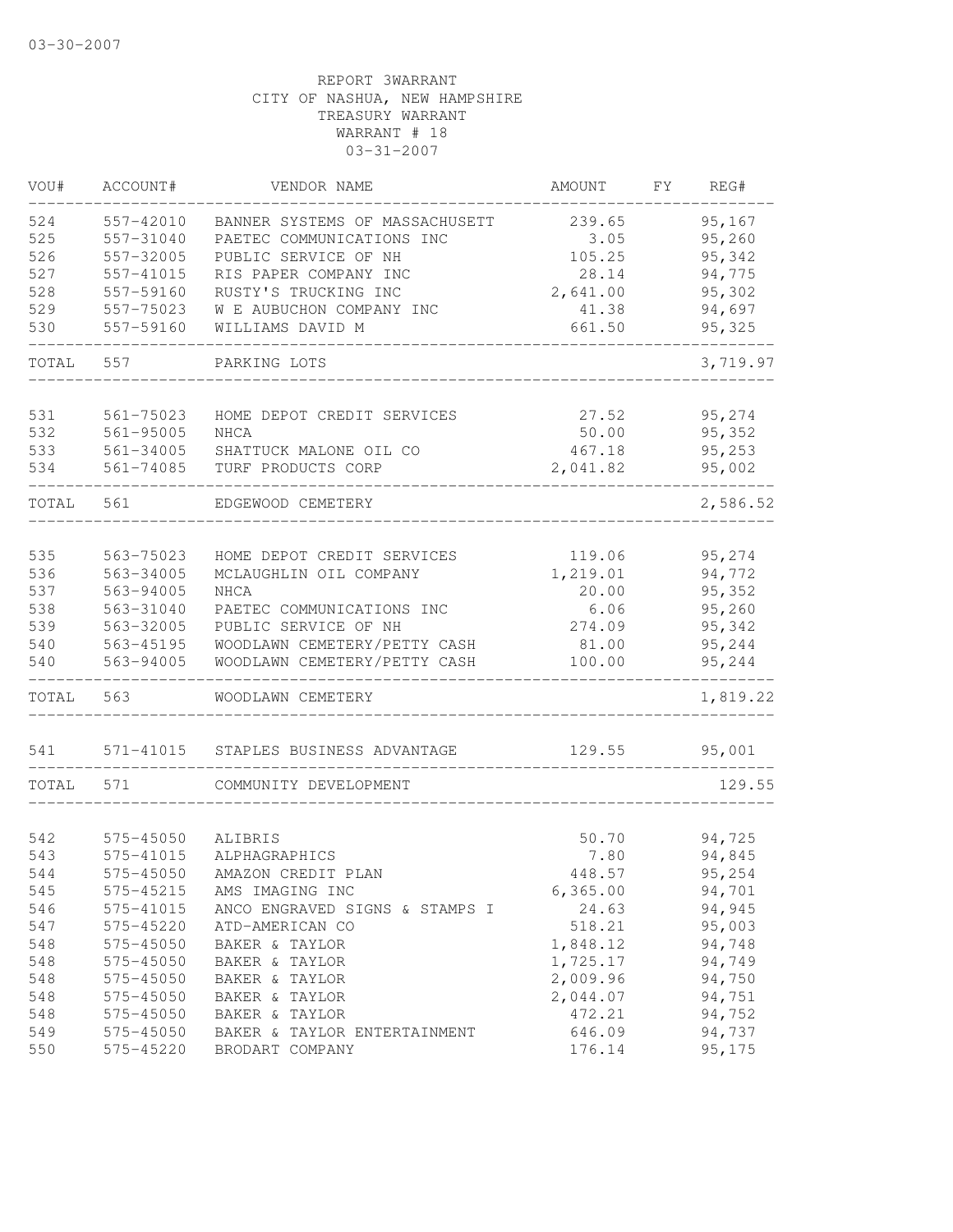| VOU#       | ACCOUNT#  | VENDOR NAME                        | AMOUNT   | FY<br>REG#       |
|------------|-----------|------------------------------------|----------|------------------|
| 551        |           | 575-45220 CAMERALAND LLC           | 100.00   | 94,747           |
| 552        | 575-64045 | CDW GOVERNMENT INC                 | 478.72   | 95,032           |
| 553        | 575-45220 | CENTURION TECHNOLOGIES INC         | 24.09    | 95,312           |
| 554        | 575-45050 | D & B                              | 2,218.50 | 94,920           |
| 555        | 575-45320 | DEAR READER.COM                    | 625.00   | 95,282           |
| 556        | 575-45220 | DEMCO INC                          | 40.34    | 94,743           |
| 557        | 575-45220 | GAYLORD BROS INC                   | 25.52    | 95,189           |
| 558        | 575-45220 | GREAT NORTHERN VIDEO LLC           | 425.00   | 95,038           |
| 559        | 575-59100 | HUGHES RICHARD                     | 250.00   | 95,246           |
| 560        | 575-45050 | IDEARC MEDIA CORP                  | 44.60    | 95,351           |
| 561        | 575-45050 | INFOBASE PUBLISHING                | 109.14   | 95,317           |
| 562        | 575-45050 | INFORMATION PUBLICATIONS INC       | 108.00   | 94,853           |
| 563        | 575-45050 | INFORMATION TODAY INC              | 516.90   | 94,760           |
| 564        | 575-75023 | J P PEST SERVICES                  | 125.00   | 94,907           |
| 565        | 575-45904 | KEENE SENTINEL                     | 210.00   | 95,265           |
| 566        | 575-59100 | LAMB DAVID                         | 250.00   | 95,245           |
| 567        | 575-45050 | LINCOLN LIBRARY PRESS INC          | 473.00   | 94,918           |
| 568        | 575-45050 | MATTHEW BENDER & CO INC            | 96.50    | 95,355           |
| 569        | 575-45050 | MICROMARKETING LLC                 | 150.25   | 94,830           |
| 570        | 575-45050 | MULTI-CULTURAL BOOKS & VIDEOS      | 127.70   | 94,857           |
| 571        | 575-45050 | NADSC                              | 70.00    | 95,340           |
| 572        | 575-74085 | NEVERETTS SEW & VAC INC            | 30.00    | 94,709           |
| 573        | 575-94005 | NHEMA                              | 320.00   | 95,346           |
| 574        | 575-95005 | NHLA                               | 40.00    | 95,303           |
| 575        | 575-45050 | NORTHEAST INFORMATION SERVICES     | 54.95    | 94,992           |
| 576        | 575-45050 | NOVELAS POPULAR                    | 40.00    | 94,834           |
| 577        | 575-45150 | ORIENTAL TRADING CO INC            | 188.75   | 95,042           |
| 578        | 575-31040 | PAETEC COMMUNICATIONS INC          | 10.22    | 95,260           |
| 579        | 575-32005 | PUBLIC SERVICE OF NH               | 89.20    | 95,342           |
| 580        | 575-45050 | RANDOM HOUSE INC                   | 754.50   | 95,005           |
| 581        | 575-45050 | RECORDED BOOKS LLC                 | 1,424.65 | 94,988           |
| 582        | 575-45220 | REED BUSINESS INFORMATION          | 395.00   | 94,716           |
| 583        | 575-45090 | SAM'S CLUB DIRECT                  | 29.30    | 95, 311          |
| 584        | 575-45050 | SCHOLASTIC LIBRARY PUBLISHING      | 1,076.40 | 95,081           |
| 585        | 575-45050 | SIMON & SCHUSTER                   | 123.76   | 94,738           |
| 586        | 575-45050 | THE COUNCIL OF STATE GOVERNMEN     | 58.50    | 94,941           |
| 587        | 575-45050 | THOMSON GALE                       | 665.72   | 94,781           |
| 588        | 575-45050 | VERIZON                            | 63.00    | 95,275           |
|            | 575-45050 |                                    | 480.50   |                  |
| 589<br>590 | 575-46045 | WEST PAYMENT CENTER<br>WORK'N GEAR | 129.00   | 94,762           |
| 591        | 575-45903 | WORLD BOOK SCHOOL AND LIBRARY      | 995.00   | 94,758<br>95,315 |
| TOTAL      | 575       | PUBLIC LIBRARIES                   |          | 29,773.38        |
| 592        | 576-49075 | STAPLES BUSINESS ADVANTAGE         | 685.92   | 95,001           |
|            |           |                                    |          |                  |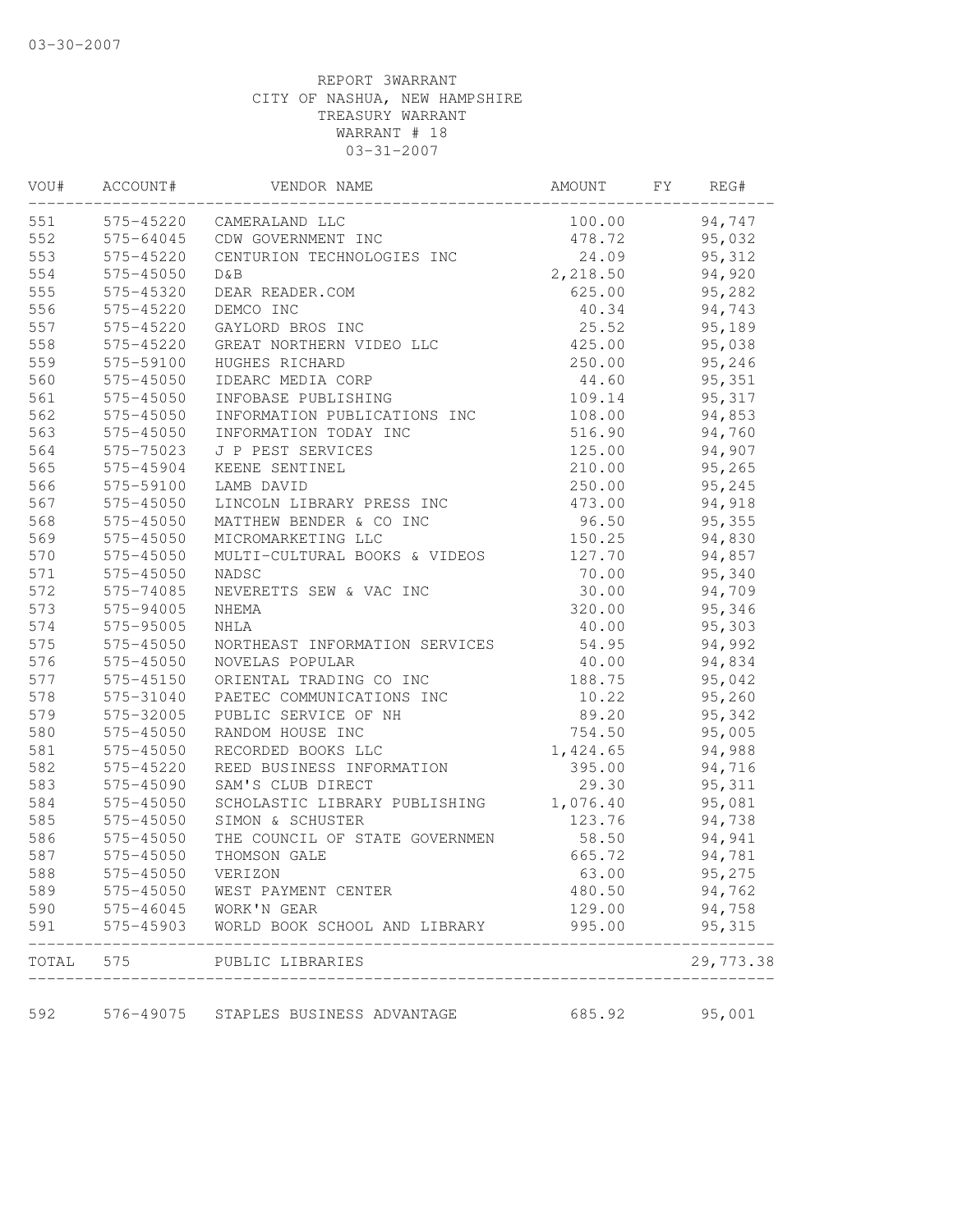| VOU# ACCOUNT#                                               | VENDOR NAME                                                                           | AMOUNT FY REG#               |                            |
|-------------------------------------------------------------|---------------------------------------------------------------------------------------|------------------------------|----------------------------|
|                                                             | TOTAL 576 BUILDING DEPARTMENT<br>__________________________________                   |                              | 685.92                     |
|                                                             | 593 577-91005 GAMES LAURA                                                             |                              | 238.52 94,934              |
| TOTAL 577                                                   | CODE ENFORCEMENT                                                                      |                              | 238.52                     |
| 192,595 581-94010<br>192,596 581-64192                      | AARTHUN KAY<br>ABOLINS                                                                | 793.80<br>6.00               | 95,095<br>95,058           |
| 192,597 581-53103<br>192,598 581-53101                      | ACUCARE NURSING PROFESSIONALS<br>ADULT LEARNING CENTER                                | 266.18<br>25,000.00          | 95,023<br>94,987           |
| 192,599 581-72065<br>192,600 581-91005<br>192,601 581-42130 | ALTERNATIVE COMMUNICATIONS SER<br>ARCARO JANICE                                       | 1,456.25<br>297.49<br>304.95 | 94,959<br>95,021<br>94,842 |
| 192,602 581-49050<br>192,603 581-49075                      | ARCSOURCE INC<br>ATECH SERVICES<br>B & S LOCKSMITHS INC                               | 230.00<br>332.60             | 95,120<br>94,969           |
| 192,604 581-49035<br>192,605 581-49050                      | BARNES & NOBLE INC<br>BELLETETES INC                                                  | 77.47<br>149.01              | 94,663<br>94,832           |
| 192,605 581-49075<br>192,606 581-78007                      | BELLETETES INC<br>BEST FORD                                                           | 279.91<br>1,019.28           | 94,832<br>94,690           |
| 192,607 581-49050<br>192,608 581-45910                      | BLICK ART MATERIALS<br>BOSTON GLOBE                                                   | 2,344.55<br>15.00            | 95,126<br>95,349           |
| 192,609 581-56030<br>192,610 581-64192<br>192,611 581-49050 | BOYS & GIRLS CLUB OF GREATER N<br>BROTHER INTERNATIONAL CORP<br>C & M DISTRIBUTING CO | 6,000.00<br>918.00<br>595.25 | 94,713<br>95,152<br>95,070 |
| 192,612 581-49050<br>192,613 581-49050                      | CARPARTS OF NASHUA<br>CARTRIDGE WORLD                                                 | 313.22<br>786.00             | 95,169<br>95,118           |
| 192,614 581-49075<br>192,615 581-64192                      | CASSADY TRACEY A<br>CDW GOVERNMENT INC                                                | 60.00<br>113.04              | 95,027<br>95,032           |
| 192,616 581-42110<br>192,617 581-42010                      | CED<br>CENTRAL PAPER PRODUCTS CO                                                      | 207.40<br>278.52             | 94,740<br>95,190           |
| 192,617 581-42020<br>192,618 581-49910<br>192,619 581-78007 | CENTRAL PAPER PRODUCTS CO<br>CHAPPELL TRACTOR SALES INC<br>CHUCK'S AUTO REPAIR INC    | 2,121.00<br>119.75<br>394.24 | 95,190<br>94,717<br>95,080 |
| 192,620 581-53103<br>192,621 581-94010                      | CLARK ASSOCIATES/DEBBIE CLARK<br>CLARKE CYNTHIA                                       | 27,581.25<br>1,104.00        | 94,724<br>95,151           |
| 192,622 581-49050<br>192,623 581-53103                      | COLLINS EDUCATION ASSOCIATES L<br>COMPASSIONATE STAFFING LLC                          | 105.60<br>1,001.25           | 95,092<br>94,858           |
| 192,624 581-49050<br>192,625 581-49050<br>192,626 581-44005 | CONNECTICUT VALLEY BIOLOGICAL<br>CONNECTIVITY INC<br>COPY SHOP                        | 39.81<br>1,134.34<br>688.00  | 95,176<br>94,670<br>94,793 |
| 192,627 581-91040<br>192,628 581-49075                      | COTE RICHARD<br>COUGHLIN ELIZABETH                                                    | 1,228.00<br>41.12            | 95,014<br>95,083           |
| 192,629 581-49050<br>192,630 581-64040<br>192,631 581-49030 | CRYSTAL ROCK BOTTLED WATER<br>CURRICULUM CORPORATION<br>DELANEY EDUCATIONAL INC       | 36.33<br>123.18<br>2,278.45  | 95,141<br>95,359<br>95,158 |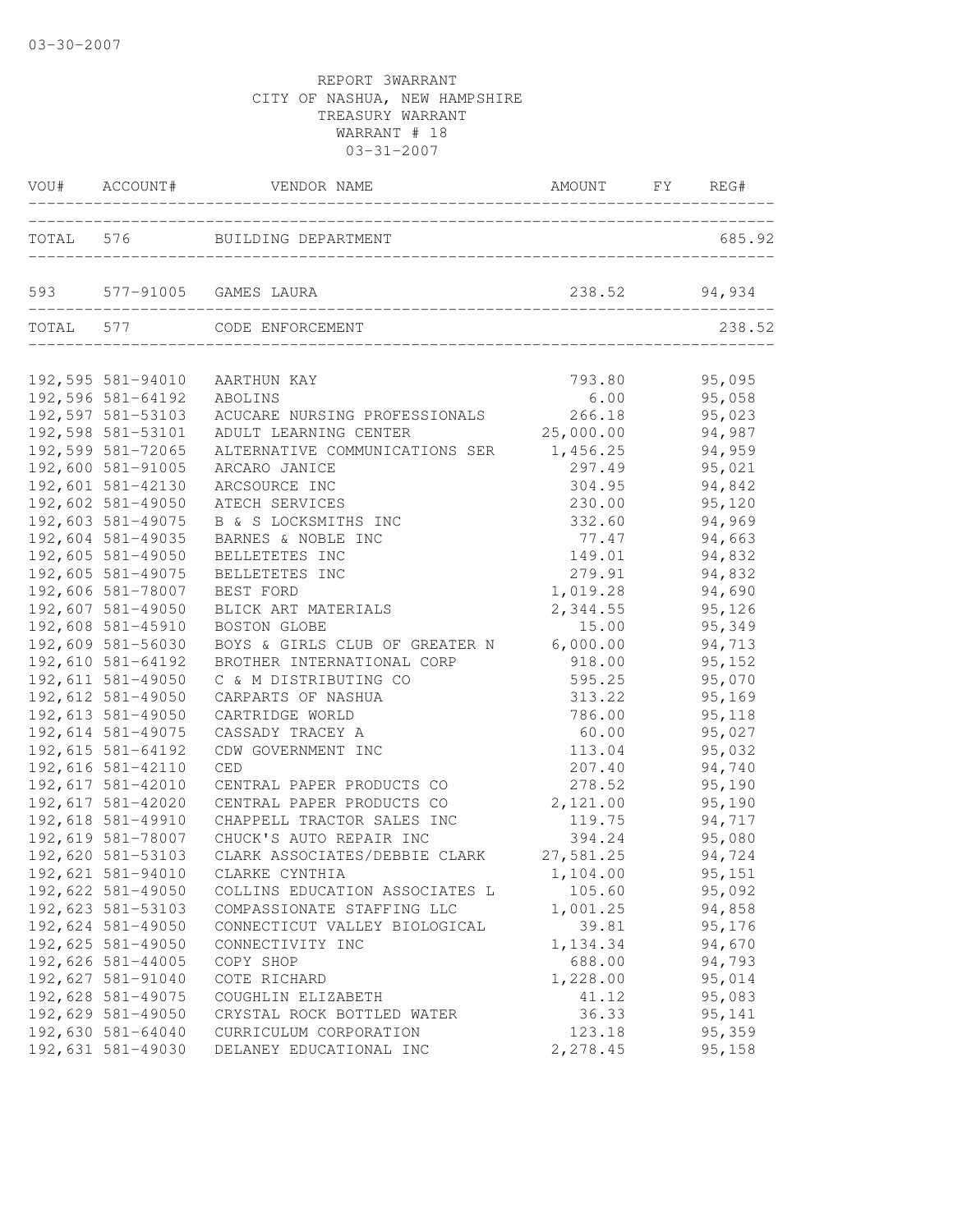| VOU# | ACCOUNT#          | VENDOR NAME                    | AMOUNT     | FY | REG#    |  |
|------|-------------------|--------------------------------|------------|----|---------|--|
|      | 192,632 581-75180 | DELTA ROOFING LLC              | 245.60     |    | 95,034  |  |
|      | 192,633 581-55015 | DERRY COOPERATIVE SCHOOL DISTR | 1,524.12   |    | 95,135  |  |
|      | 192,634 581-53102 | DESROSIERS APRYLLE             | 500.00     |    | 95,028  |  |
|      | 192,635 581-59130 | DUCKWORTH DAVID                | 74.00      |    | 95,121  |  |
|      | 192,636 581-91005 | DUDLEY CYNTHIA                 | 161.20     |    | 95,077  |  |
|      | 192,637 581-55015 | EASTER SEALS NEW HAMPSHIRE     | 537.00     |    | 94,989  |  |
|      | 192,638 581-49050 | EDVOTEK                        | 82.95      |    | 95,088  |  |
|      | 192,639 581-42120 | F W WEBB COMPANY               | 160.90     |    | 94,759  |  |
|      | 192,640 581-91040 | FANTASIA ANGELO                | 75.11      |    | 95,105  |  |
|      | 192,641 581-91005 | FARRINGTON SARA                | 16.01      |    | 95,101  |  |
|      | 192,642 581-49075 | FASTENAL CO                    | 83.18      |    | 94,707  |  |
|      | 192,643 581-53100 | FENN JOYCE                     | 39.00      |    | 95, 157 |  |
|      | 192,644 581-55005 | FIRST STUDENT INC              | 3,235.36   |    | 95,064  |  |
|      | 192,644 581-55015 | FIRST STUDENT INC              | 108,821.28 |    | 95,064  |  |
|      | 192,644 581-55025 | FIRST STUDENT INC              | 202,708.80 |    | 95,064  |  |
|      | 192,644 581-55035 | FIRST STUDENT INC              | 132.44     |    | 95,064  |  |
|      | 192,645 581-91005 | FITZGERALD ROBERT JR           | 140.70     |    | 95,156  |  |
|      | 192,646 581-49035 | FOLLETT EDUCATIONAL SERVICES   | 90.33      |    | 94,695  |  |
|      | 192,647 581-49030 | FOLLETT LIBRARY RESOURCES      | 2,503.58   |    | 94,698  |  |
|      | 192,647 581-49055 | FOLLETT LIBRARY RESOURCES      | 499.45     |    | 94,698  |  |
|      | 192,648 581-49910 | FRANKLIN PAINT CO INC          | 2,855.75   |    | 95,057  |  |
|      | 192,649 581-98030 | GAUTHIER CASSANDRA             | 28.02      |    | 95,133  |  |
|      | 192,650 581-84055 | GERMAINE LAWRENCE SCHOOL       | 29, 427.67 |    | 95,084  |  |
|      | 192,651 581-53100 | GRANITE GROUP (THE)            | 2,165.34   |    | 94,978  |  |
|      | 192,652 581-78007 | HANSON'S AUTOMOTIVE SERVICE    | 871.45     |    | 95,109  |  |
|      | 192,653 581-74092 | HARRIS EQUIPMENT REPAIR SERVIC | 1,385.04   |    | 95,179  |  |
|      | 192,654 581-41015 | HARRISON DEBORAH               | 13.99      |    | 94,813  |  |
|      | 192,655 581-42130 | HEATING SPECIALTIES OF NH INC  | 310.08     |    | 95,172  |  |
|      | 192,656 581-64045 | HEWLETT PACKARD COMPANY        | 1,226.00   |    | 94,777  |  |
|      | 192,657 581-53102 | HOLISTIC SELF CARE CENTER (THE | 750.00     |    | 95, 163 |  |
|      | 192,658 581-74092 | HOLOVAK & COUGHLIN SPORTING GO | 3,000.00   |    | 95,089  |  |
|      | 192,659 581-49075 | HOME DEPOT CREDIT SERVICES     | 221.90     |    | 95,046  |  |
|      | 192,660 581-49050 | HOME DEPOT CREDIT SERVICES     | 89.19      |    | 95,075  |  |
|      | 192,661 581-49095 | HOUGHTON MIFFLIN CO            | 1,507.27   |    | 95,187  |  |
|      | 192,662 581-59300 | HUDSON SCHOOL DISTRICT         | 2,833.37   |    | 95,251  |  |
|      | 192,663 581-74092 | HYDRAULIC EQUIPMENT CO INC     | 390.00     |    | 95,144  |  |
|      | 192,664 581-49075 | HYNES STACY                    | 59.41      |    | 95,024  |  |
|      | 192,665 581-91005 | IANNAZZO STACY                 | 73.65      |    | 95,071  |  |
|      | 192,666 581-49050 | INSIGHT PUBLIC SECTOR          | 17.60      |    | 94,732  |  |
|      | 192,667 581-41040 | INTEGRATED OFFICE SOLUTIONS    | 856.00     |    | 95,013  |  |
|      | 192,668 581-42110 | INTERSTATE BATTERIES OF SO NH  | 76.95      |    | 95,124  |  |
|      | 192,669 581-49050 | J W PEPPER & SON INC           | 2, 154.42  |    | 94,780  |  |
|      | 192,670 581-59130 | JOHNSTON ALAN                  | 100.00     |    | 95,137  |  |
|      | 192,671 581-98030 | JOSTENS INC                    | 518.87     |    | 95,036  |  |
|      | 192,672 581-45910 | JOURNAL OF LIGHT CONSTRUCTION  | 19.99      |    | 95,350  |  |
|      | 192,673 581-49050 | K12BOOKS COM LTD               | 89.00      |    | 95,029  |  |
|      | 192,674 581-75023 | KAMCO SUPPLY CORP OF BOSTON    | 2,064.64   |    | 95,030  |  |
|      | 192,675 581-49035 | KEY CURRICULUM PRESS           | 1,022.17   |    | 94,768  |  |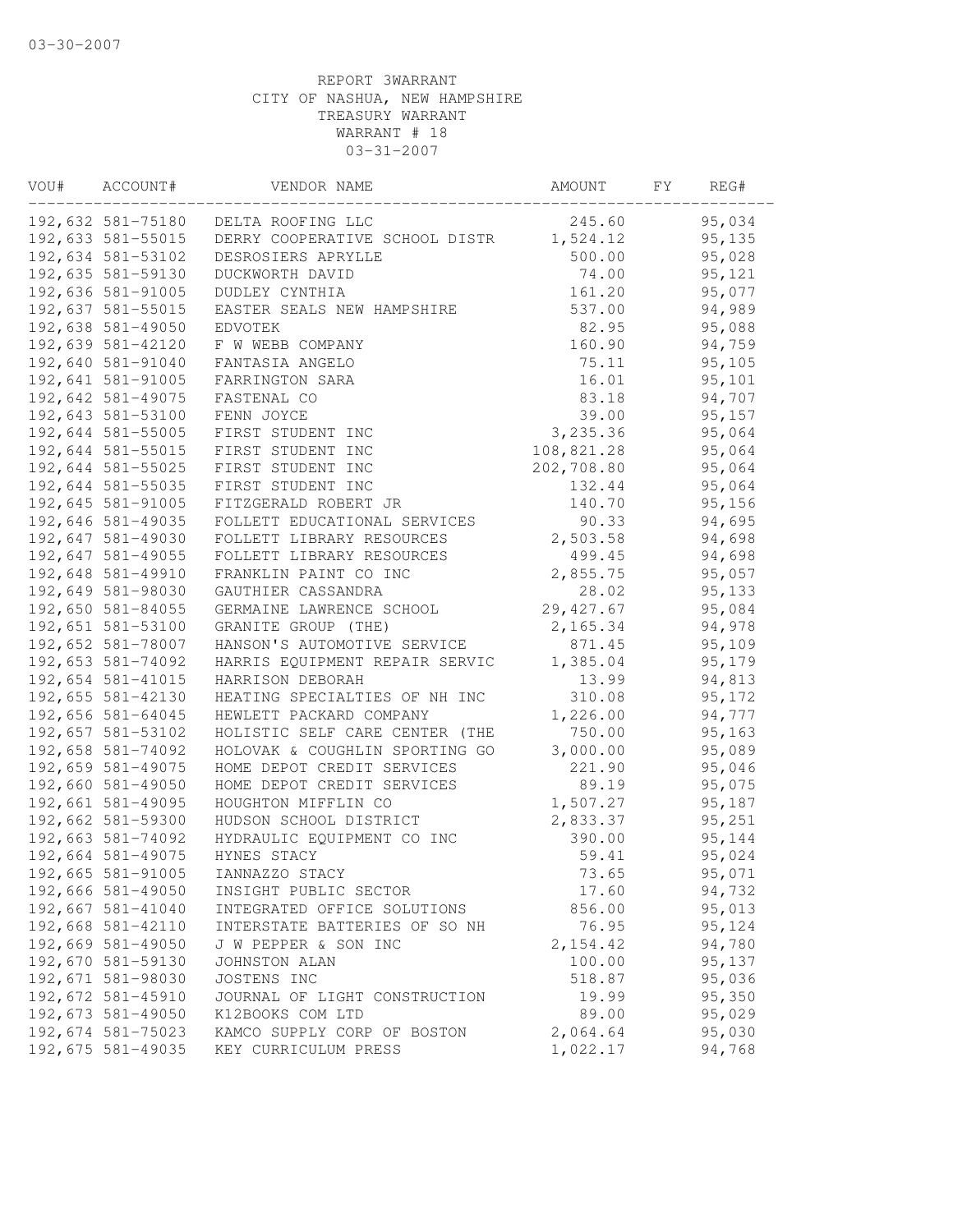| VOU# | ACCOUNT#          | VENDOR NAME                    | AMOUNT     | FY | REG#   |
|------|-------------------|--------------------------------|------------|----|--------|
|      | 192,676 581-34015 | KEYSPAN ENERGY DELIVERY        | 121,083.22 |    | 95,061 |
|      | 192,677 581-42110 | KEYSTONE BATTERY               | 365.50     |    | 95,045 |
|      | 192,678 581-59130 | KRAFT JOELLE                   | 100.00     |    | 95,134 |
|      | 192,679 581-94030 | LEVESQUE DYANN                 | 120.00     |    | 95,022 |
|      | 192,680 581-49050 | LINDENMEYR MUNROE              | 141.25     |    | 95,197 |
|      | 192,681 581-91005 | LOFTUS JUDITH                  | 128.65     |    | 95,035 |
|      | 192,682 581-84055 | LUTHERAN COMMUNITY SERVICES OF | 2,448.58   |    | 95,072 |
|      | 192,683 581-53100 | LUTHERAN SOCIAL SERVICES OF NH | 380.00     |    | 95,148 |
|      | 192,684 581-42130 | M & B MACHINING AND WELDING    | 126.00     |    | 95,178 |
|      | 192,685 581-42110 | M & M ELECTRICAL SUPPLY CO INC | 2,426.00   |    | 95,168 |
|      | 192,686 581-59080 | M & N SPORTS LLC               | 6,090.00   |    | 94,840 |
|      | 192,686 581-74092 | M & N SPORTS LLC               | 11,950.00  |    | 94,840 |
|      | 192,687 581-49050 | MACSTEEL SERVICE CENTERS USA   | 438.00     |    | 95,102 |
|      | 192,688 581-64192 | MAGUIRE EQUIPMENT INC          | 1,525.00   |    | 94,942 |
|      | 192,689 581-49050 | MAINE OXY                      | 6.44       |    | 94,664 |
|      | 192,690 581-49050 | MARKET BASKET                  | 389.08     |    | 94,849 |
|      | 192,691 581-91005 | MARTIN JANICE                  | 476.48     |    | 95,017 |
|      | 192,692 581-78007 | MAYNARD & LESIEUR INCORPORATED | 586.12     |    | 95,180 |
|      | 192,693 581-94030 | MCCARTHY JILL                  | 39.14      |    | 95,113 |
|      | 192,694 581-53103 | MCCARTNEY AMY                  | 4,450.75   |    | 95,247 |
|      | 192,695 581-49035 | MCGRAW HILL COMPANIES          | 77.21      |    | 94,803 |
|      | 192,695 581-49050 | MCGRAW HILL COMPANIES          | 1,649.91   |    | 94,803 |
|      | 192,695 581-49055 | MCGRAW HILL COMPANIES          | 184.31     |    | 94,803 |
|      | 192,696 581-49075 | MCMASTER-CARR SUPPLY CO        | 220.06     |    | 94,820 |
|      | 192,697 581-49050 | MEDCO SUPPLY INC               | 140.58     |    | 95,053 |
|      | 192,698 581-53100 | MULTI-STATE BILLING SERVICES L | 2, 112.16  |    | 95,153 |
|      | 192,699 581-49050 | NASCO                          | 157.90     |    | 95,191 |
|      | 192,700 581-53102 | NASHUA MEDIATION PROGRAM       | 300.00     |    | 94,699 |
|      | 192,701 581-49050 | NASHUA OUTDOOR POWER EQUIP     | 69.08      |    | 94,848 |
|      | 192,701 581-49910 | NASHUA OUTDOOR POWER EQUIP     | 41.85      |    | 94,848 |
|      | 192,702 581-78007 | NASHUA WHOLESALE TIRE INC      | 616.00     |    | 94,802 |
|      | 192,703 581-49075 | NELSON BILL                    | 28.99      |    | 95,136 |
|      | 192,704 581-74092 | NELSON PIANO SERVICE/FRANK J N | 430.00     |    | 94,809 |
|      | 192,705 581-53100 | NEOPOST LEASING                | 347.41     |    | 95,090 |
|      | 192,706 581-83009 | NORTHEAST DELTA DENTAL         | 4,780.63   |    | 95,358 |
|      | 192,707 581-53100 | NORTHEAST MECHANICAL CORP      | 295.00     |    | 94,799 |
|      | 192,708 581-49050 | ORIENTAL TRADING CO INC        | 41.85      |    | 95,042 |
|      | 192,709 581-49050 | P J CURRIER LUMBER CO          | 173.19     |    | 95,051 |
|      | 192,709 581-74092 | P J CURRIER LUMBER CO          | 343.23     |    | 95,051 |
|      | 192,710 581-44005 | PAPERGRAPHICS                  | 626.68     |    | 94,696 |
|      | 192,711 581-94030 | PARMENTER HALLIE               | 250.00     |    | 95,150 |
|      | 192,712 581-75023 | PASEK CORP                     | 2,317.25   |    | 95,007 |
|      | 192,713 581-49035 | PEARSON EDUCATION              | 362.43     |    | 95,093 |
|      | 192,713 581-49050 | PEARSON EDUCATION              | 197.36     |    | 95,093 |
|      | 192,714 581-33005 | PENNICHUCK WATER WORKS INC     | 4,027.96   |    | 95,263 |
|      | 192,715 581-49050 | PETTY CASH                     | 162.48     |    | 95,248 |
|      | 192,716 581-53100 | PITNEY BOWES                   | 465.00     |    | 94,999 |
|      | 192,717 581-49050 | PITNEY BOWES INCORPORATED      | 67.98      |    | 95,194 |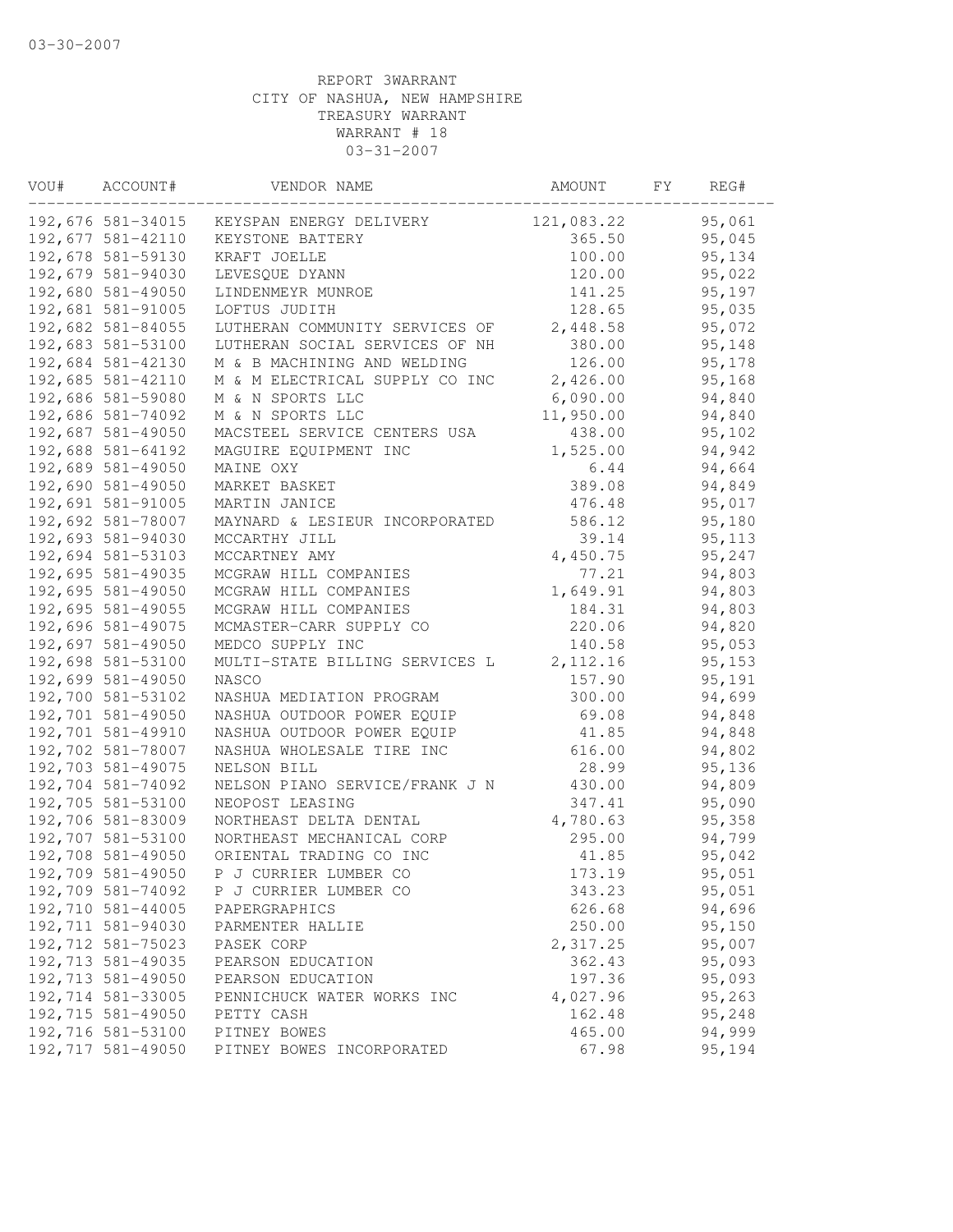| VOU# | ACCOUNT#          | VENDOR NAME                    | AMOUNT     | FY | REG#   |  |
|------|-------------------|--------------------------------|------------|----|--------|--|
|      | 192,718 581-43005 | POSTMASTER                     | 160.00     |    | 95,348 |  |
|      | 192,719 581-59130 | PREMO DARREN                   | 74.00      |    | 95,145 |  |
|      | 192,720 581-94010 | PROVOST HOLLY A                | 864.00     |    | 94,932 |  |
|      | 192,721 581-32005 | PUBLIC SERVICE OF NH           | 10, 118.27 |    | 95,342 |  |
|      | 192,721 581-32005 | PUBLIC SERVICE OF NH           | 78,898.60  |    | 95,343 |  |
|      | 192,722 581-49050 | PURCHASE ADVANTAGE CARD        | 4.19       |    | 95,123 |  |
|      | 192,723 581-49050 | PYRAMID EDUCATIONAL PRODUCTS I | 90.20      |    | 95,063 |  |
|      | 192,724 581-42110 | RALPH PILL ELECTRIC SUPPLY COM | 51.88      |    | 95,174 |  |
|      | 192,725 581-49050 | REALLY GOOD STUFF INC          | 335.16     |    | 95,019 |  |
|      | 192,726 581-49050 | REINHARDT KIRK                 | 14.99      |    | 95,130 |  |
|      | 192,727 581-49050 | REMINGTON MICHAEL              | 57.98      |    | 95,119 |  |
|      | 192,728 581-42110 | REXEL CLS                      | 541.46     |    | 95,128 |  |
|      | 192,729 581-94030 | ROCKHURST UNIVERSITY CONTINUIN | 199.00     |    | 94,856 |  |
|      | 192,730 581-49050 | ROSS STEPHANIE                 | 29.62      |    | 95,112 |  |
|      | 192,731 581-41015 | ROWMAN & LITTLEFIELD PUBLISHIN | 21.86      |    | 95,056 |  |
|      | 192,732 581-55015 | SAFEPASSAGE                    | 567.40     |    | 95,020 |  |
|      | 192,733 581-55015 | SAFEWAY TRAINING & TRANS SERV  | 2,070.00   |    | 95,066 |  |
|      | 192,734 581-78007 | SANEL AUTO PARTS CO            | 187.18     |    | 94,841 |  |
|      | 192,735 581-49050 | SARGENT-WELCH                  | 44.56      |    | 94,735 |  |
|      | 192,736 581-47010 | SCHOOL HEALTH ALERT            | 54.00      |    | 95,016 |  |
|      | 192,736 581-49025 | SCHOOL HEALTH ALERT            | 44.00      |    | 95,016 |  |
|      | 192,737 581-41045 | SCHOOL SPECIALTY               | 434.87     |    | 95,039 |  |
|      | 192,737 581-49050 | SCHOOL SPECIALTY               | 3,443.57   |    | 95,039 |  |
|      | 192,738 581-91005 | SCHROEDER ERIC                 | 334.29     |    | 95,122 |  |
|      | 192,739 581-53102 | SECOND GROWTH                  | 2,100.00   |    | 95,091 |  |
|      | 192,740 581-42130 | SIEMENS BUILDING TECHNOLOGIES  | 110.29     |    | 95,097 |  |
|      | 192,741 581-41015 | STAPLES BUSINESS ADVANTAGE     | 1,802.99   |    | 94,949 |  |
|      | 192,741 581-41045 | STAPLES BUSINESS ADVANTAGE     | 4,920.38   |    | 94,949 |  |
|      | 192,741 581-49050 | STAPLES BUSINESS ADVANTAGE     | 1,178.77   |    | 94,949 |  |
|      | 192,741 581-49075 | STAPLES BUSINESS ADVANTAGE     | 129.66     |    | 94,949 |  |
|      | 192,741 581-49110 | STAPLES BUSINESS ADVANTAGE     | 980.92     |    | 94,949 |  |
|      | 192,741 581-64192 | STAPLES BUSINESS ADVANTAGE     | $-106.06$  |    | 94,949 |  |
|      | 192,742 581-53100 | STATE OF NH CRIMINAL RECORDS   | 298.50     |    | 95,250 |  |
|      | 192,743 581-44005 | TELEGRAPH PUBLISHING CO (THE)  | 1,400.49   |    | 95,047 |  |
|      | 192,744 581-53100 | TERMINIX                       | 374.00     |    | 95,103 |  |
|      | 192,745 581-49075 | TOBBE GALE                     | 19.98      |    | 95,018 |  |
|      | 192,746 581-42120 | TOTAL AIR SUPPLY INC           | 80.41      |    | 94,944 |  |
|      | 192,747 581-78007 | TOWERS MOTOR PARTS CORP        | 64.10      |    | 94,967 |  |
|      | 192,748 581-42130 | TRANE                          | 91.52      |    | 95,025 |  |
|      | 192,749 581-49075 | TREASURER STATE OF NH          | 222.98     |    | 94,973 |  |
|      | 192,750 581-49035 | TREETOP PUBLISHING             | 123.50     |    | 94,794 |  |
|      | 192,751 581-59130 | TRYON ROBERT                   | 135.00     |    | 95,132 |  |
|      | 192,752 581-43005 | U S POSTAL SERVICES            | 244.40     |    | 95,249 |  |
|      | 192,753 581-53100 | UNICOM                         | 1,200.00   |    | 95,082 |  |
|      | 192,754 581-43005 | UNITED PARCEL SERVICE          | 10.25      |    | 95,008 |  |
|      | 192,755 581-42120 | UNITED SUPPLY COMPANY INC      | 235.49     |    | 95,188 |  |
|      | 192,756 581-91005 | VALADE COLETTE                 | 129.76     |    | 95,054 |  |
|      | 192,757 581-64045 | VALLEY COMMUNICATIONS SYSTEM I | 169.00     |    | 95,069 |  |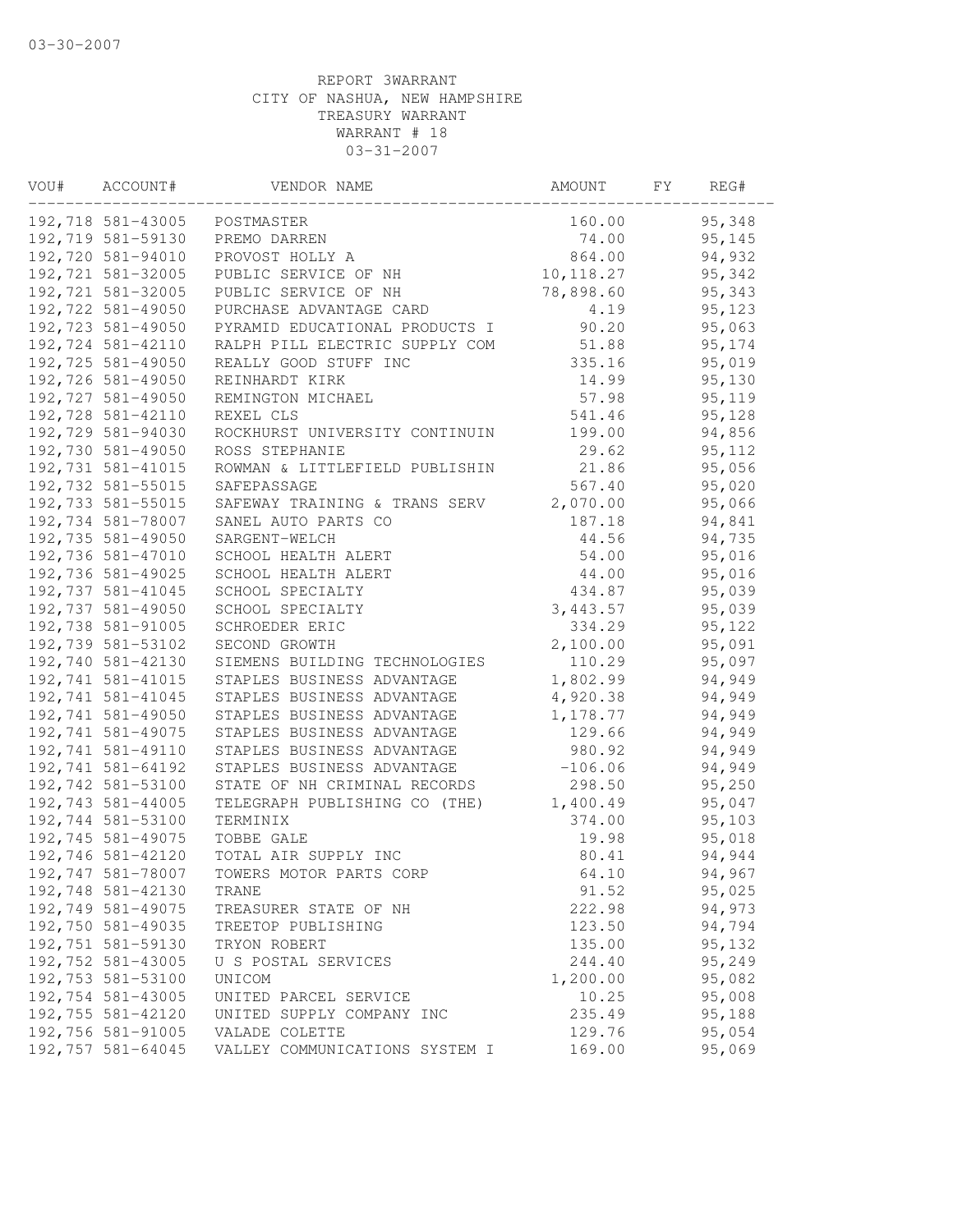| VOU#      | ACCOUNT#          | VENDOR NAME                             | AMOUNT    | FY. | REG#       |
|-----------|-------------------|-----------------------------------------|-----------|-----|------------|
|           | 192,758 581-31005 | VERIZON                                 | 29.35     |     | 95,273     |
| 594       | 581-31005         | VERIZON                                 | 7,859.46  |     | 95,275     |
|           | 192,759 581-49075 | W E AUBUCHON CO INC                     | 159.18    |     | 95,360     |
|           | 192,760 581-49050 | WALMART COMMUNITY                       | 62.72     |     | 95,004     |
|           | 192,761 581-91005 | WALTERS WAYLAND                         | 58.85     |     | 95,085     |
|           | 192,762 581-84030 | WARD HARRIET COREAN                     | 3,262.50  |     | 95,115     |
|           | 192,763 581-53100 | WATER CHEMICALS INC                     | 960.50    |     | 94,866     |
|           | 192,764 581-74092 | WD MATTHEWS MACHINERY CO                | 535.66    |     | 95,108     |
|           | 192,765 581-95010 | WEEKLY READER CORP                      | 243.54    |     | 95,044     |
|           | 192,766 581-91040 | WELLMAN ANN MARIE                       | 145.00    |     | 95,125     |
|           | 192,767 581-47010 | WINGATES PHARMACY INC                   | 56.00     |     | 94,926     |
|           | 192,768 581-53102 | YOUTH COUNCIL (THE)                     | 150.00    |     | 95,076     |
| TOTAL     | 581               | SCHOOL DEPARTMENT                       |           |     | 757,435.90 |
|           |                   |                                         |           |     |            |
| 595       | 590-23531         | BEN'S UNIFORMS                          | 340.00    |     | 95,195     |
|           | 192,769 590-23581 | CDW GOVERNMENT INC                      | 2,217.90  |     | 95,032     |
|           | 192,770 590-23581 | FOLLETT EDUCATIONAL SERVICES            | 603.12    |     | 94,695     |
|           | 192,771 590-23581 | INSIGHT PUBLIC SECTOR                   | 17.58     |     | 94,732     |
|           | 192,772 590-23581 | UNICOM                                  | 2,549.50  |     | 95,082     |
| 596       | 590-24522         | UNICOM                                  | 2,200.00  |     | 95,082     |
| 597       | $590 - 24576$     | SPRINT                                  | 306.02    |     | 95,270     |
| 597       | 590-24577         | SPRINT                                  | 153.69    |     | 95,270     |
|           | 192,773 590-24581 | MCGRAW HILL COMPANIES                   | $-250.98$ |     | 94,803     |
|           | 192,774 590-24581 | PEARSON EDUCATION                       | 1,306.04  |     | 95,093     |
| TOTAL 590 |                   | P/Y OBLIGATIONS                         |           |     | 9,442.87   |
|           |                   |                                         |           |     |            |
| 598       | 592-85080         | FIRST SOUTHWEST ASSET MANAGEME 6,715.00 |           |     | 95,289     |
| TOTAL     | 592               | BONDED DEBT SERVICE                     |           |     | 6,715.00   |
|           |                   |                                         |           |     |            |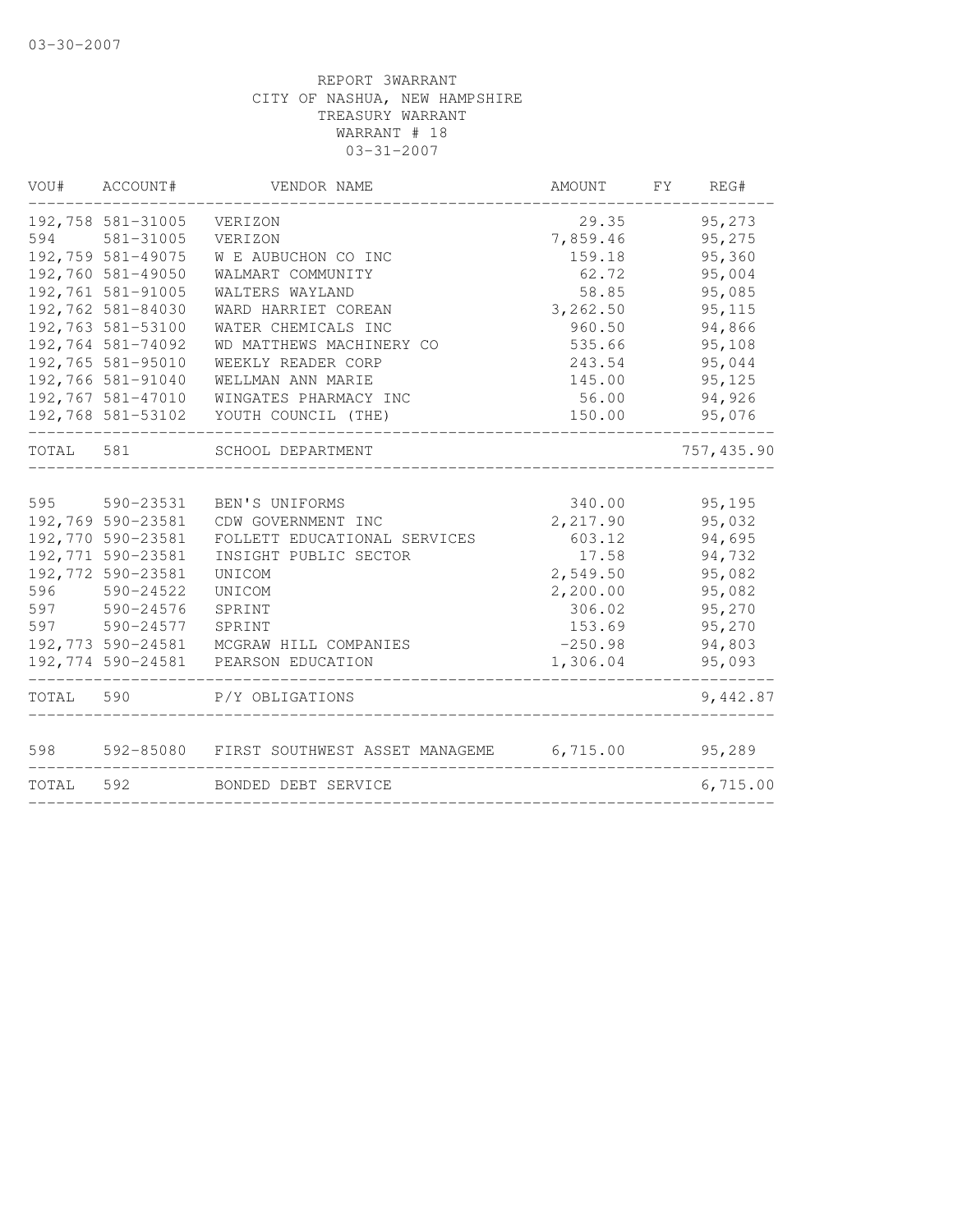| VOU#       | ACCOUNT#         | VENDOR NAME                                           | AMOUNT                 | FY | REG#             |
|------------|------------------|-------------------------------------------------------|------------------------|----|------------------|
| 599        | 671-24           | GENERAL CODE                                          | 3,802.40               |    | 94,869           |
| TOTAL      | $671 - 24$       | CAP IMP - COMM DEVELOP<br>LAND USE ORDINANCE RE-WRITE |                        |    | 3,802.40         |
| 600<br>601 | 699-07<br>699-07 | R W BECK INC<br>SHEEHAN PHINNEY BASS & GREEN          | 68,602.63<br>20,000.00 |    | 94,891<br>94,955 |
| TOTAL      | 699-07           | WATER SUPPLY ACOUISITION                              |                        |    | 88,602.63        |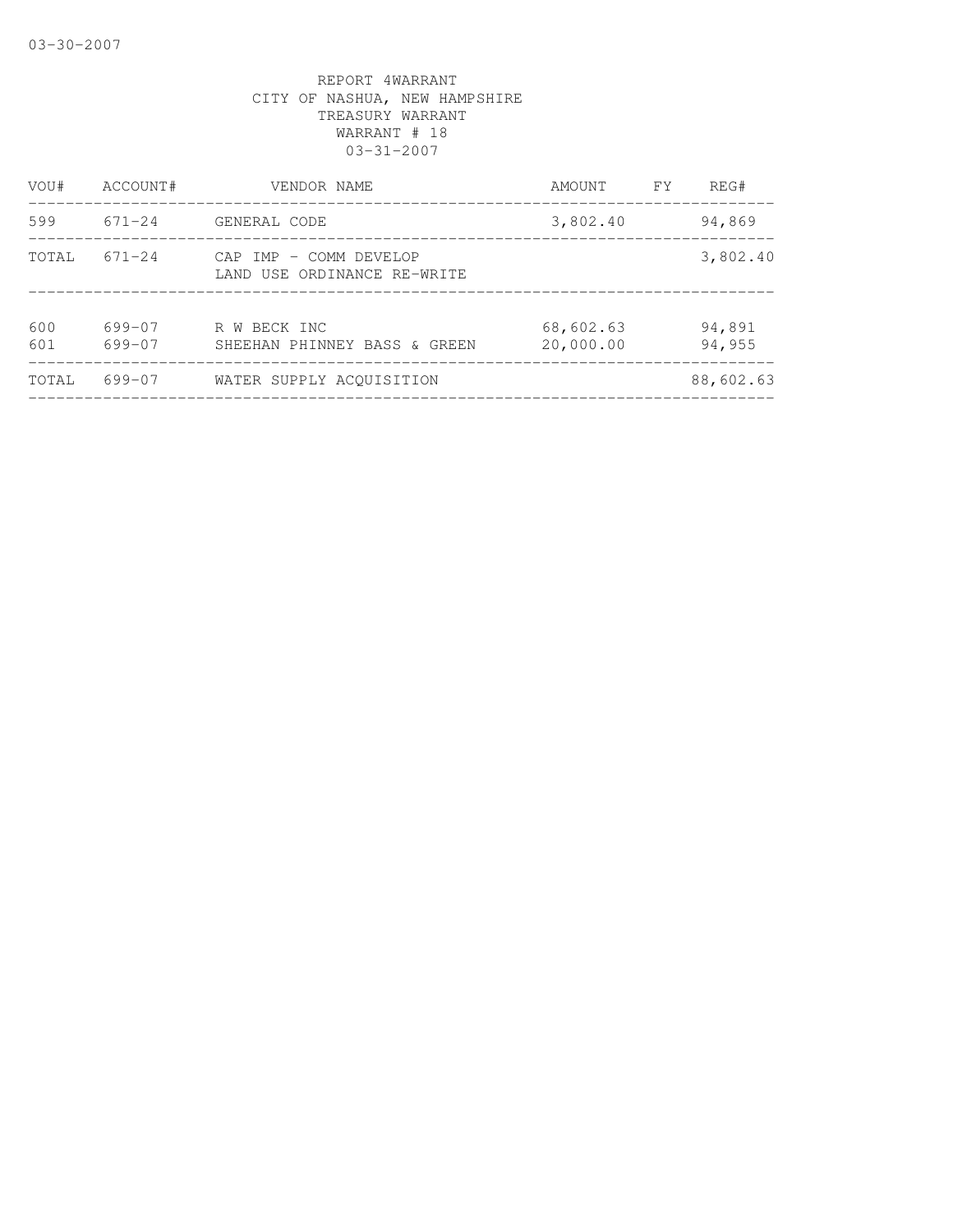| VOU#              | ACCOUNT#                                        | PROGRAM<br>VENDOR NAME                                                  | AMOUNT FY                   | REG#                       |
|-------------------|-------------------------------------------------|-------------------------------------------------------------------------|-----------------------------|----------------------------|
| 602               |                                                 | 731-64040 3705 GOVCONNECTION INC                                        | 177.75                      | 94,821                     |
| TOTAL             | 731                                             | CPF-POLICE DEPARTMENT                                                   | 177.75                      |                            |
|                   |                                                 |                                                                         |                             |                            |
| 603<br>604<br>605 | $774 - 33005$<br>$774 - 53030$<br>$774 - 53095$ | 3718 PENNICHUCK WATER<br>3718 CMA ENGINEERS INC<br>3718 JGI EASTERN INC | 43.40<br>8,228.25<br>344.61 | 95,283<br>94,686<br>94,787 |
| TOTAL             | 774                                             | CPF-URBAN PROGRAMS                                                      | 8,616.26                    |                            |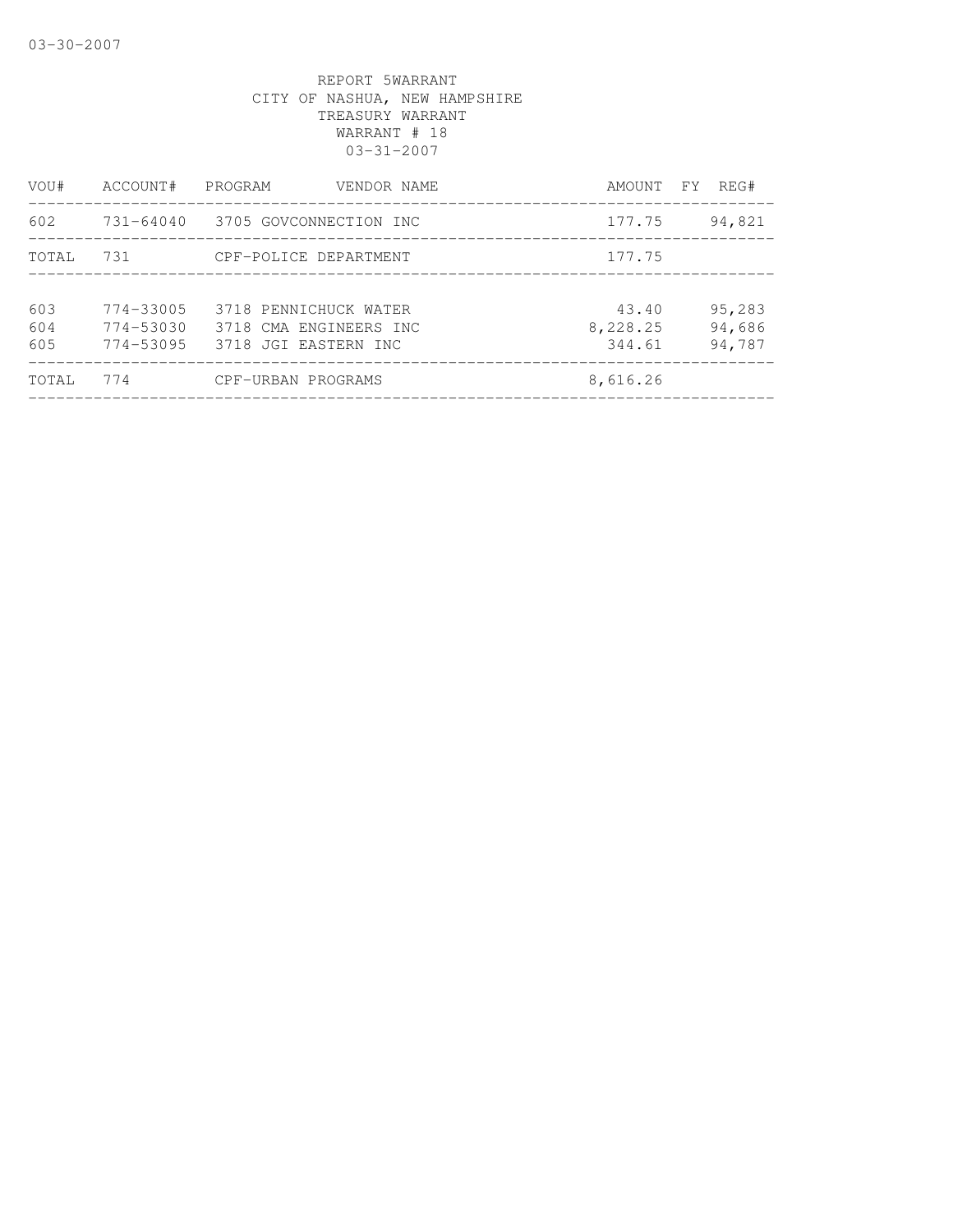| VOU#  | ACCOUNT#  | VENDOR NAME                    | AMOUNT    | FΥ | REG#      |
|-------|-----------|--------------------------------|-----------|----|-----------|
| 606   | 801-31005 | VERIZON                        | 75.16     |    | 95,275    |
| 607   | 801-31040 | PAETEC COMMUNICATIONS INC      | 7.92      |    | 95,260    |
| 608   | 801-32005 | PUBLIC SERVICE OF NH           | 1,240.69  |    | 95,343    |
| 609   | 801-33005 | PENNICHUCK WATER               | 40.78     |    | 95,283    |
| 609   | 801-33005 | PENNICHUCK WATER               | 71.82     |    | 95,284    |
| 610   | 801-34015 | ENERGYNORTH PROPANE            | 935.43    |    | 95,277    |
| 611   | 801-41015 | STAPLES BUSINESS ADVANTAGE     | 117.07    |    | 95,001    |
| 612   | 801-46030 | REFLECTIVE APPAREL FACTORY INC | 1,159.04  |    | 94,892    |
| 613   | 801-49040 | LAB SAFETY SUPPLY INC          | 294.23    |    | 94,871    |
| 613   | 801-49040 | LAB SAFETY SUPPLY INC          | 294.23    |    | 94,871    |
| 613   | 801-49040 | LAB SAFETY SUPPLY INC          | 294.25    |    | 94,871    |
| 614   | 801-53030 | CMA ENGINEERS INC              | 747.50    |    | 94,859    |
| 615   | 801-53075 | USDA APHIS                     | 4,900.00  |    | 95,285    |
| 616   | 801-53080 | NORMANDEAU ASSOCIATES INC      | 172.80    |    | 94,852    |
| 617   | 801-53109 | NORTH SHORE RECYCLED FIBERS    | 6,925.80  |    | 94,783    |
| 618   | 801-59100 | AMHERST APPLIANCE REPAIR/STEVE | 225.00    |    | 95,319    |
| 619   | 801-59245 | D & R TOWING INC               | 500.00    |    | 95,171    |
| 620   | 801-77020 | SULLIVAN TIRE INC              | 7,348.32  |    | 94,702    |
| 621   | 801-78065 | MAYNARD & LESIEUR INCORPORATED | 810.90    |    | 95,180    |
| 621   | 801-78065 | MAYNARD & LESIEUR INCORPORATED | 760.30    |    | 95,180    |
| 622   | 801-78100 | CASEY EQUIPMENT & RENTAL CORP  | 52.92     |    | 94,970    |
| 623   | 801-78100 | CN WOOD CO INC                 | 4,450.82  |    | 94,908    |
| 624   | 801-78100 | CN WOOD CO INC                 | 862.12    |    | 94,993    |
| 624   | 801-78100 | CN WOOD CO INC                 | 3,395.46  |    | 94,993    |
| 624   | 801-78100 | CN WOOD CO INC                 | 125.91    |    | 94,993    |
| 625   | 801-78100 | FREIGHTLINER OF NH INC         | 12.40     |    | 94,984    |
| 626   | 801-78100 | MCDEVITT TRUCKS INC            | 372.59    |    | 94,996    |
| 627   | 801-78100 | NAPA AUTO PARTS                | 420.20    |    | 94,963    |
| 628   | 801-78100 | SANEL AUTO PARTS CO            | 97.29     |    | 94,841    |
| 628   | 801-78100 | SANEL AUTO PARTS CO            | 452.69    |    | 94,841    |
| 628   | 801-78100 | SANEL AUTO PARTS CO            | 464.56    |    | 94,841    |
| 629   | 801-78100 | SOUTHWORTH-MILTON INC          | 2,012.34  |    | 94,691    |
| 630   | 801-78100 | WINDWARD PETROLEUM             | 2,626.56  |    | 94,742    |
| 631   | 801-83130 | ITT HARTFORD                   | 76.54     |    | 345       |
| 631   | 801-83230 | ITT HARTFORD                   | 86.52     |    | 345       |
| 631   | 801-83330 | ITT HARTFORD                   | 76.10     |    | 345       |
| 631   | 801-83430 | ITT HARTFORD                   | 40.88     |    | 345       |
| 632   | 801-91005 | CONVERSE KERRY                 | 65.96     |    | 94,666    |
| 633   | 801-96125 | CMA ENGINEERS INC              | 4,894.46  |    | 94,859    |
| 634   | 801-96125 | GZA GEOENVIRONMENTAL INC       | 141.35    |    | 95,052    |
| TOTAL | 801       | SOLID WASTE DISPOSAL           |           |    | 47,648.91 |
|       |           |                                |           |    |           |
| 635   | 802-31005 | VERIZON                        | 485.49    |    | 95,275    |
| 636   | 802-31040 | PAETEC COMMUNICATIONS INC      | 15.17     |    | 95,260    |
| 637   | 802-32005 | PUBLIC SERVICE OF NH           | 16.78     |    | 95,343    |
| 637   | 802-32005 | PUBLIC SERVICE OF NH           | 51,980.96 |    | 95,343    |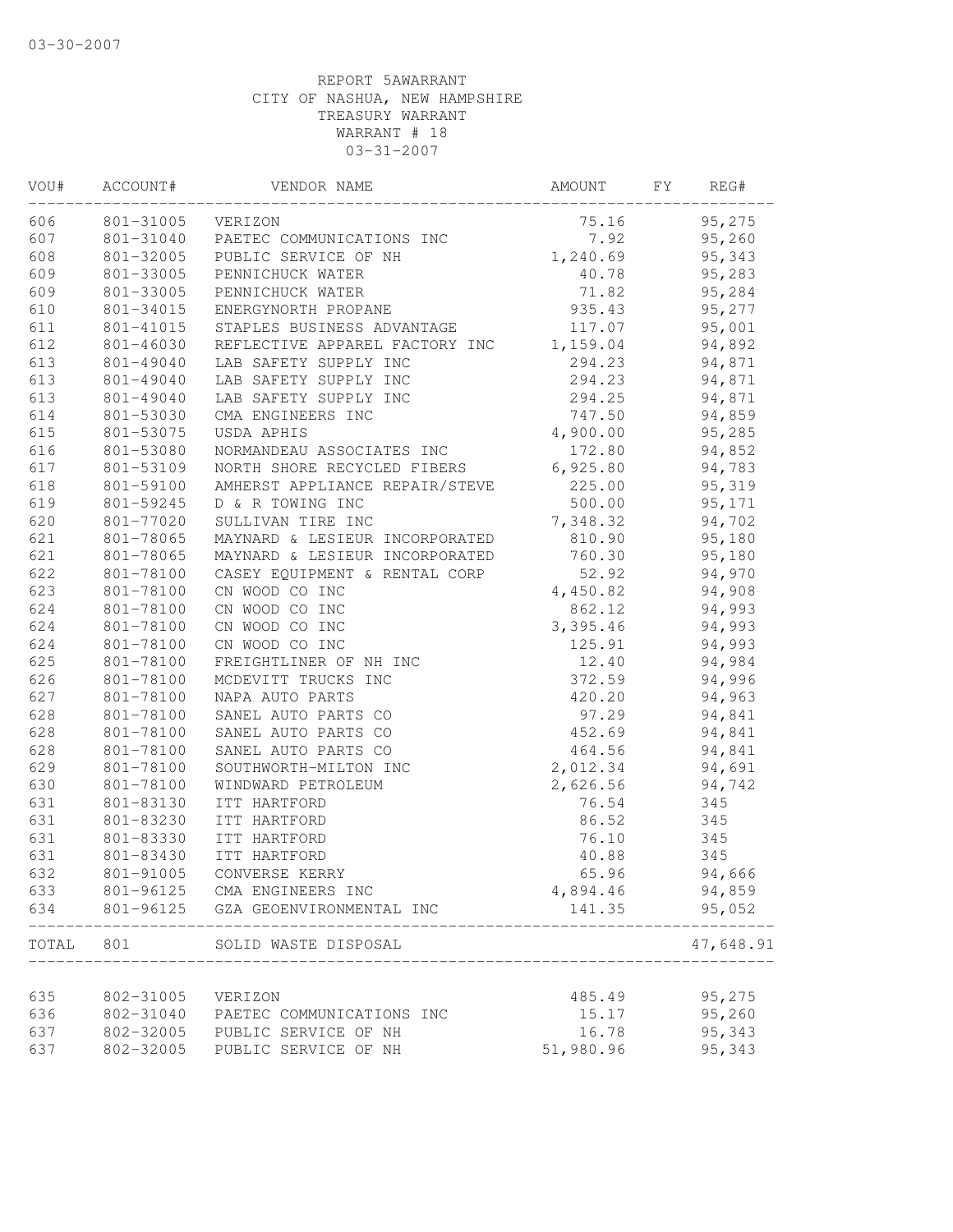| VOU# | ACCOUNT#  | VENDOR NAME                    | AMOUNT    | FY | REG#    |  |
|------|-----------|--------------------------------|-----------|----|---------|--|
| 638  | 802-33005 | PENNICHUCK WATER               | 1,383.50  |    | 95,284  |  |
| 639  | 802-34015 | KEYSPAN ENERGY DELIVERY        | 23,816.24 |    | 95,281  |  |
| 640  | 802-41015 | STAPLES BUSINESS ADVANTAGE     | 508.48    |    | 95,001  |  |
| 641  | 802-42010 | HOME DEPOT CREDIT SERVICES     | 230.32    |    | 95,274  |  |
| 642  | 802-43005 | FEDEX                          | 163.55    |    | 95,262  |  |
| 643  | 802-45103 | JCI JONES CHEMICALS INC        | 2,226.40  |    | 94,872  |  |
| 644  | 802-45175 | ARCSOURCE INC                  | 216.56    |    | 94,842  |  |
| 645  | 802-46045 | UNIFIRST CORPORATION           | 78.96     |    | 94,986  |  |
| 645  | 802-46045 | UNIFIRST CORPORATION           | 463.38    |    | 94,986  |  |
| 646  | 802-48015 | DENNIS K BURKE INC             | 390.32    |    | 95,357  |  |
| 646  | 802-48015 | DENNIS K BURKE INC             | 390.32    |    | 95,357  |  |
| 647  | 802-49070 | LAB SAFETY SUPPY INC           | 161.15    |    | 94,998  |  |
| 648  | 802-53030 | CHEMSERVE ENVIRONMENTAL ANALYS | 372.06    |    | 94,947  |  |
| 649  | 802-59100 | ANSWERING SERVICES OF NH LLC   | 70.00     |    | 94,680  |  |
| 650  | 802-59225 | KENT CLEAN SEPTIC LLC          | 522.00    |    | 94,784  |  |
| 651  | 802-59225 | RESOURCE MANAGEMENT INC        | 19,632.30 |    | 94,678  |  |
| 652  | 802-59225 | WASTE MANAGEMENT OF TURNKEY LA | 1,888.53  |    | 94,911  |  |
| 653  | 802-59230 | BROX INDUSTRIES INC            | 94.16     |    | 94,715  |  |
| 654  | 802-59320 | SANEL AUTO PARTS CO            | 47.38     |    | 94,841  |  |
| 655  | 802-64192 | GRAINGER                       | 51.11     |    | 94,736  |  |
| 655  | 802-64192 | GRAINGER                       | 51.11     |    | 94,736  |  |
| 656  | 802-64192 | HOME DEPOT CREDIT SERVICES     | 35.94     |    | 95,274  |  |
| 656  | 802-64192 | HOME DEPOT CREDIT SERVICES     | 224.10    |    | 95,274  |  |
| 657  | 802-64192 | MCMASTER-CARR SUPPLY CO        | 441.22    |    | 94,820  |  |
| 658  | 802-64192 | SAM'S CLUB DIRECT              | 119.64    |    | 95, 311 |  |
| 659  | 802-77050 | GRAINGER                       | 256.04    |    | 94,736  |  |
| 660  | 802-77050 | MCMASTER-CARR SUPPLY CO        | 317.16    |    | 94,820  |  |
| 660  | 802-77055 | MCMASTER-CARR SUPPLY CO        | 153.50    |    | 94,820  |  |
| 661  | 802-77062 | GRAINGER                       | 373.06    |    | 94,736  |  |
| 662  | 802-77065 | JOHNSON PACKING & IND PROD INC | 1,782.69  |    | 94,769  |  |
| 663  | 802-77065 | KOMLINE SANDERSON ENGINEERING  | 3,368.00  |    | 94,721  |  |
| 664  | 802-77067 | PINE MOTOR PARTS               | 33.58     |    | 95,181  |  |
| 665  | 802-77069 | CORRIVEAU ROUTHIER INC         | 25.98     |    | 95,170  |  |
| 666  | 802-77069 | FASTENAL CO                    | 64.69     |    | 94,707  |  |
| 667  | 802-77069 | G H PHILBRICK SONS INC         | 3,957.00  |    | 94,863  |  |
| 668  | 802-77069 | GRAINGER                       | 59.27     |    | 94,736  |  |
| 669  | 802-77069 | HEATING SPECIALTIES OF NH INC  | 25.00     |    | 95,172  |  |
| 670  | 802-77069 | MCMASTER-CARR SUPPLY CO        | 85.73     |    | 94,820  |  |
| 671  | 802-77069 | PINE MOTOR PARTS               | 166.35    |    | 95,181  |  |
| 672  | 802-77069 | UNITED SUPPLY COMPANY INC      | 281.18    |    | 95,188  |  |
| 673  | 802-77071 | FASTENAL CO                    | 10.00     |    | 94,707  |  |
| 674  | 802-77072 | KRAFT POWER CORP               | 1,395.45  |    | 94,675  |  |
| 675  | 802-77072 | PINE MOTOR PARTS               | 2,586.24  |    | 95,181  |  |
| 676  | 802-83030 | ITT HARTFORD                   | 393.90    |    | 345     |  |
| 677  | 802-94005 | NEWEA                          | 310.00    |    | 95,271  |  |
| 677  | 802-94005 | NEWEA                          | 730.00    |    | 95,271  |  |
| 678  | 802-95005 | WATER ENVIRONMENT FEDERATION   | 72.00     |    | 95,266  |  |
| 679  | 802-95010 | TELEGRAPH PUBLISHING COMPANY   | 156.00    |    | 95,259  |  |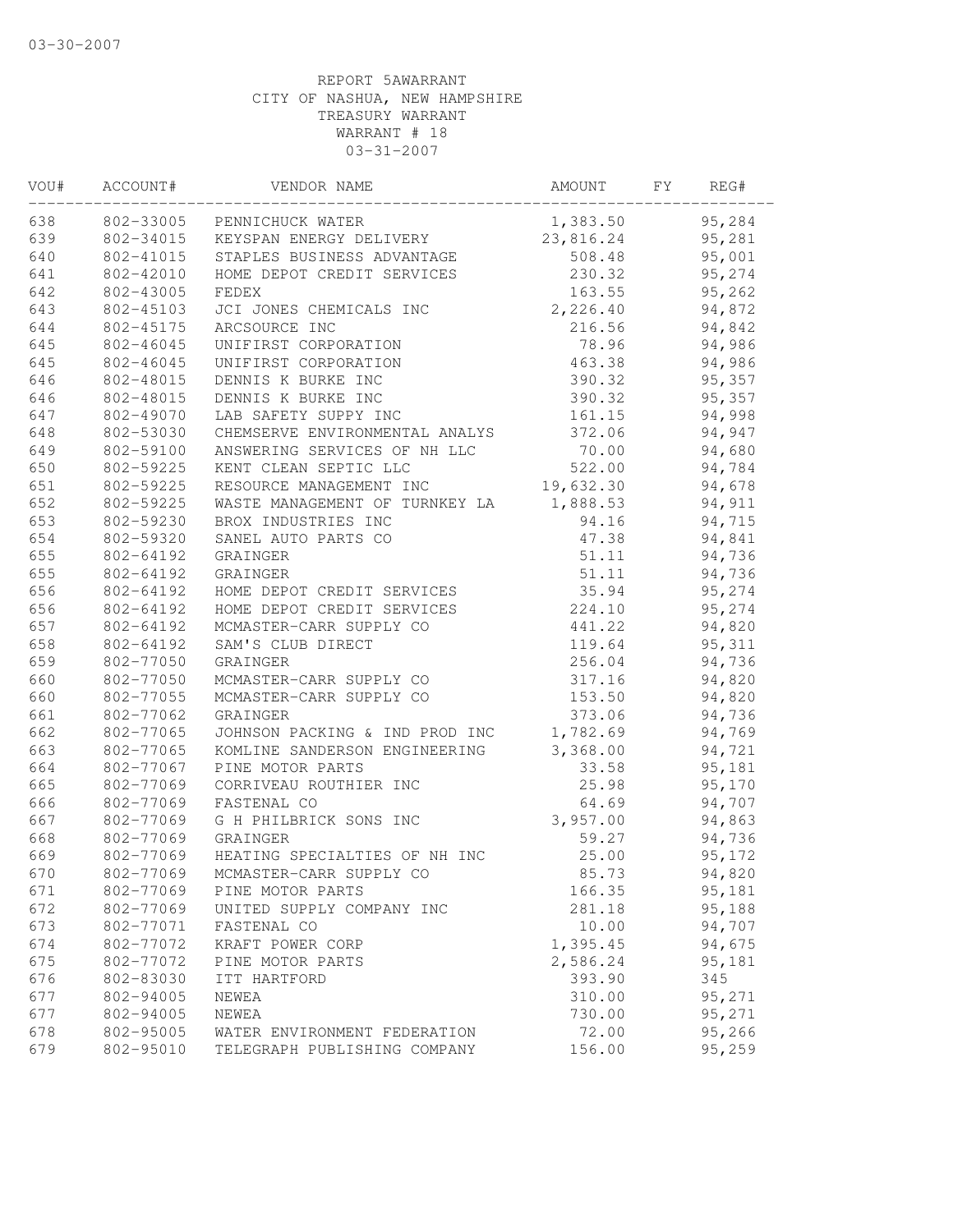| VOU#  | ACCOUNT#  | VENDOR NAME                | AMOUNT FY | REG#       |
|-------|-----------|----------------------------|-----------|------------|
| 680   | 802-96004 | STAPLES BUSINESS ADVANTAGE | 381.46    | 95,001     |
| TOTAL | 802       | SEWERAGE DISPOSAL SYSTEM   |           | 123,061.41 |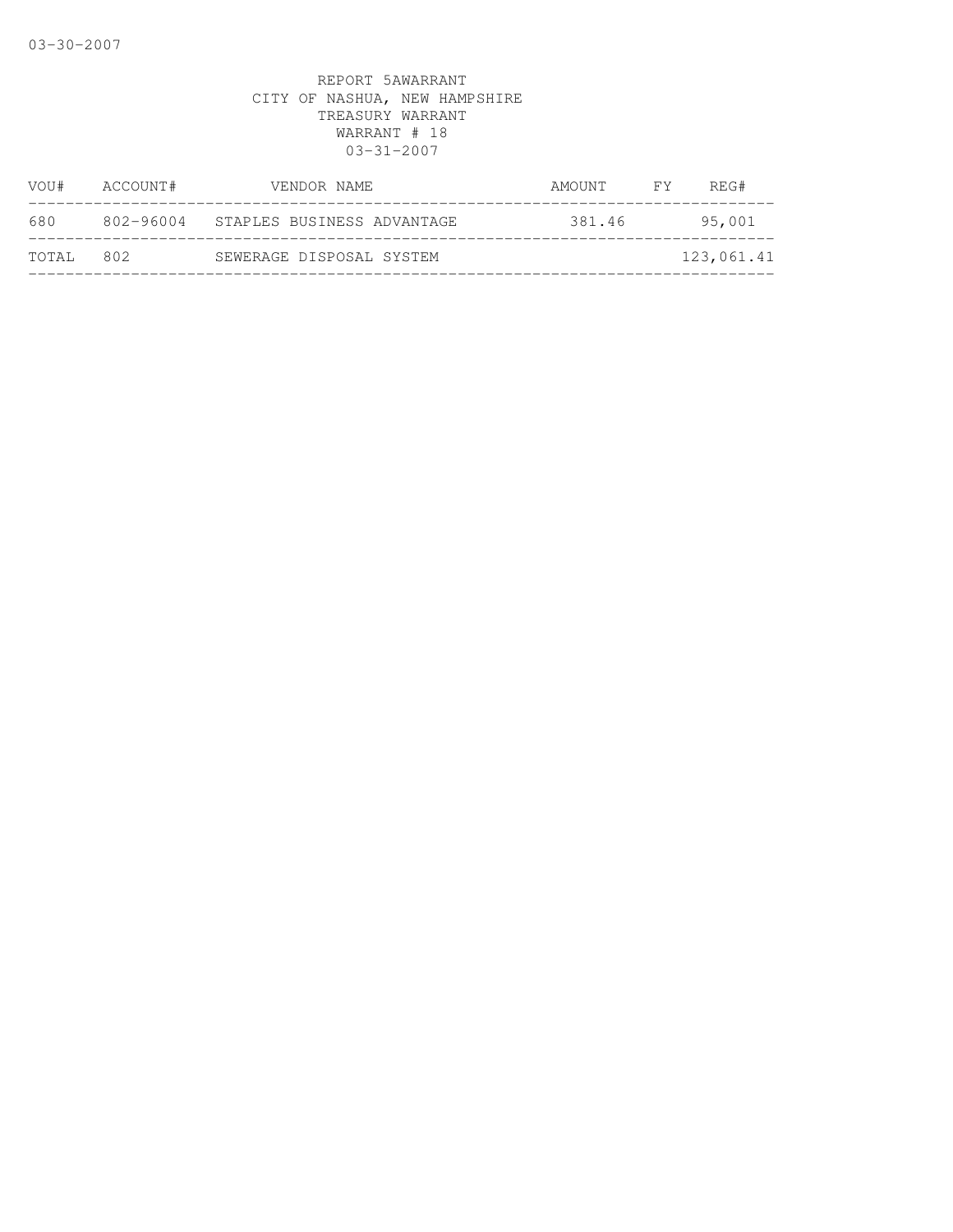| VOU#              | ACCOUNT#                            | VENDOR NAME                                                                               | AMOUNT                     | FY REG#                    |
|-------------------|-------------------------------------|-------------------------------------------------------------------------------------------|----------------------------|----------------------------|
| 681<br>682        | 905-49075<br>905-49075              | GRIFFITHS ELAINE<br>REYNOLDS MARGARET                                                     | 136.89<br>198.19           | 94,804<br>95,031           |
| TOTAL             | 905                                 | CIVIC & COMMUNITY TRUST FUND                                                              |                            | 335.08                     |
| 683               |                                     | 941-98029 BOARD OF HEALTH/PETTY CASH                                                      | 85.08                      | 95,252                     |
| TOTAL             | 941                                 | HEALTH & COMM SVCS TRUST FUND                                                             |                            | 85.08                      |
| 684<br>685        |                                     | 951-05068 M & M ELECTRICAL SUPPLY CO INC 109.67<br>951-53030 FAY SPOFFORD & THORNDIKE LLC | 11,483.84                  | 95,168<br>94,703           |
| TOTAL             | 951                                 | PWD & ENG TRUST FUND                                                                      |                            | 11,593.51                  |
| 686<br>687<br>688 | 952-05058<br>952-75021<br>952-98029 | HANDY HOUSE INC<br>UNITED SUPPLY COMPANY INC<br>JEANNOTTE'S MARKET                        | 59.00<br>174.29<br>72.70   | 95,316<br>95,188<br>94,771 |
| TOTAL             | 952                                 | PARK & RECREATION TRUST FUND                                                              |                            | 305.99                     |
| 689<br>690<br>691 | 975-05051<br>975-51005<br>975-95005 | PEABODY ESSEX MUSEUM<br>BARRADALE O'CONNELL NEWKIRK &<br>PEABODY ESSEX MUSEUM             | 100.00<br>231.00<br>100.00 | 95,288<br>94,838<br>95,288 |
| TOTAL             | 975                                 | LIBRARY TRUST FUND                                                                        |                            | 431.00                     |
|                   | 192,77 981-49050                    | TEACHER'S DISCOVERY                                                                       | 513.52                     | 95,048                     |
| TOTAL             | 981                                 | SCHOOL TRUST FUND                                                                         |                            | 513.52                     |
|                   |                                     |                                                                                           |                            |                            |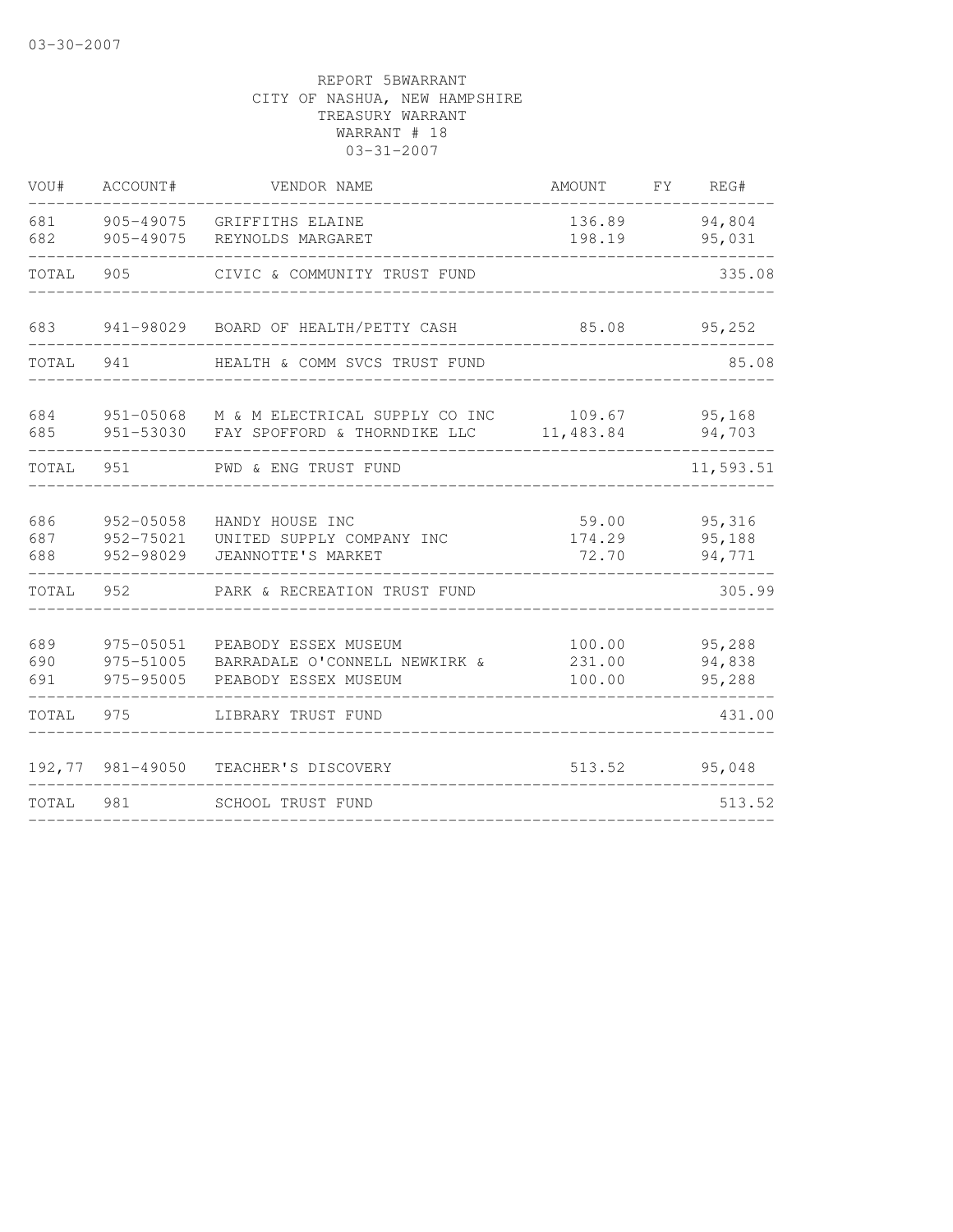|            | ACCOUNT# PAYROLL WEEK ENDING | AMOUNT |        |
|------------|------------------------------|--------|--------|
|            | $151 - 41$ 24-MAR-2007       | 160.58 |        |
| ТОТАЈ. 151 | A/R POLICE OVERTIME          |        | 160.58 |

03-30-2007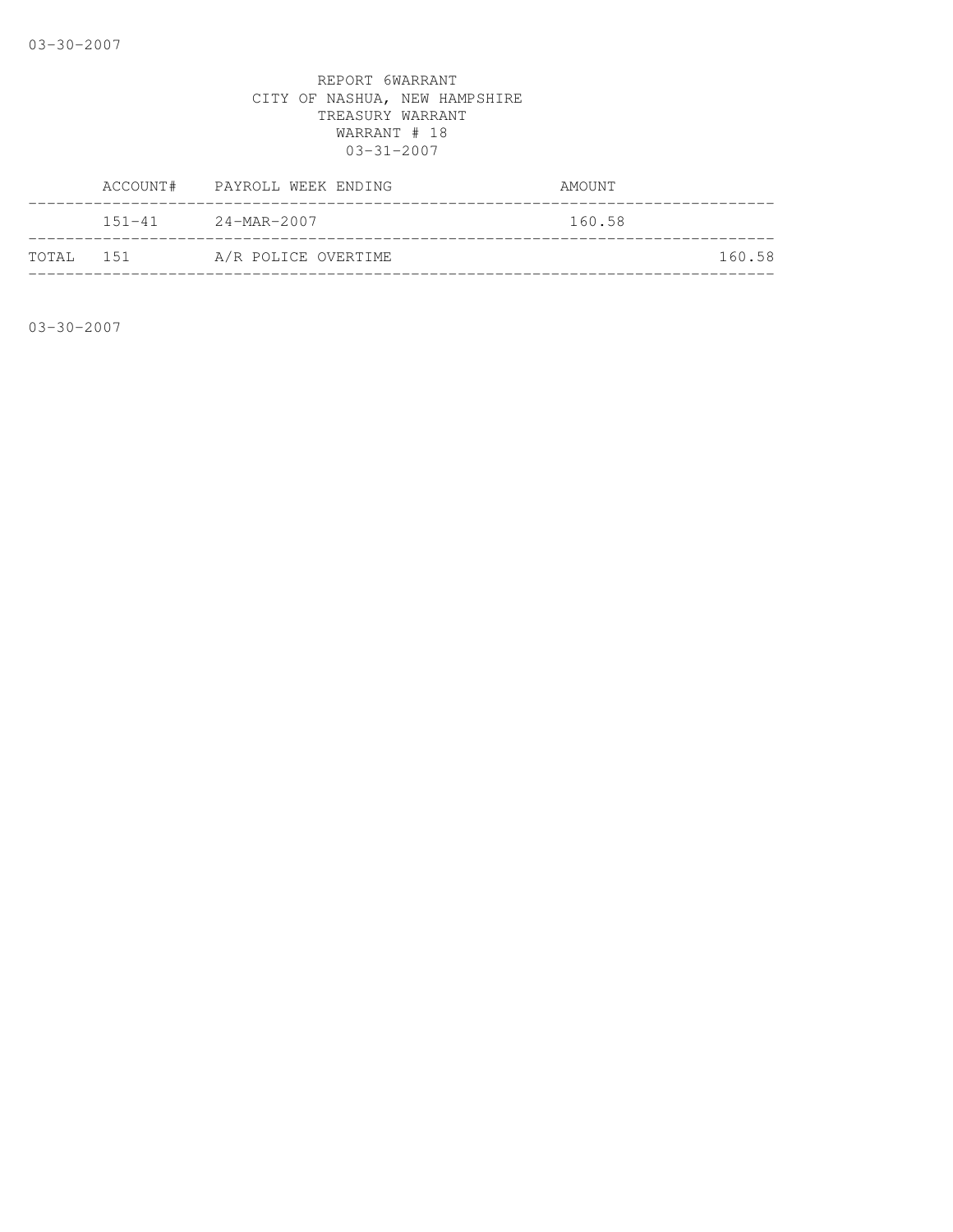|           |            | ACCOUNT# PAYROLL WEEK ENDING                    | AMOUNT    |            |
|-----------|------------|-------------------------------------------------|-----------|------------|
|           |            | 3037-11515 24-MAR-2007                          | 696.17    |            |
| TOTAL 303 |            | ALT - INCENTIVE FUND PROGRAM                    |           | 696.17     |
|           |            |                                                 | 1,092.61  |            |
|           |            | 308-83051  17-MAR-2007<br>308-83051 24-MAR-2007 | 1,092.61  |            |
|           |            | 308-83052  17-MAR-2007                          | 1,175.29  |            |
|           |            | 308-83052 24-MAR-2007                           | 1,072.26  |            |
|           |            | 308-83102  17-MAR-2007                          | 1,860.33  |            |
|           |            | 308-83102 24-MAR-2007                           | 1,533.56  |            |
|           | TOTAL 308  | SRF - INSURANCE<br>____________________________ |           | 7,826.66   |
|           |            |                                                 |           |            |
|           |            | 3086-11870 24-MAR-2007                          | 2,852.31  |            |
|           |            | 3086-12006 24-MAR-2007                          | 1,812.59  |            |
|           |            | 3086-13032 17-MAR-2007                          | 202.05    |            |
|           |            | 3086-13032 24-MAR-2007                          | 202.05    |            |
|           |            | 3086-13133 24-MAR-2007<br>__________________    | 1,268.75  |            |
| TOTAL 308 |            | JAVITS GRANT PROGRAM                            |           | 6,337.75   |
|           |            |                                                 |           |            |
|           |            | 3097-11162 17-MAR-2007                          | 1,092.01  |            |
|           |            | 3097-11162 24-MAR-2007                          | 1,092.01  |            |
|           | 3097-11408 | 17-MAR-2007                                     | 721.60    |            |
|           |            | 3097-11408 24-MAR-2007                          | 721.60    |            |
|           |            | 3097-12112 17-MAR-2007                          | 3,434.62  |            |
|           | 3097-12112 | 24-MAR-2007                                     | 3,334.68  |            |
|           |            | 3097-12830 17-MAR-2007                          | 206.04    |            |
|           |            | 3097-12830 24-MAR-2007                          | 433.06    |            |
|           | 3097-13021 | 17-MAR-2007                                     | 54.12     |            |
|           | 3097-19138 | 24-MAR-2007                                     | 2,755.50  |            |
|           | 3097-19139 | 24-MAR-2007                                     | 8,158.44  |            |
|           | 3097-19140 | 17-MAR-2007                                     | 8,351.70  |            |
|           | 3097-19140 | 24-MAR-2007                                     | 8,331.65  |            |
|           | 3097-19540 | 17-MAR-2007                                     | 21,000.31 |            |
|           | 3097-19540 | 24-MAR-2007                                     | 20,779.50 |            |
|           | 3097-19544 | 17-MAR-2007                                     | 733.24    |            |
|           | 3097-19544 | 24-MAR-2007                                     | 742.10    |            |
|           | 3097-19545 | 17-MAR-2007                                     | 1,598.08  |            |
|           | 3097-19545 | 24-MAR-2007                                     | 1,586.23  |            |
| TOTAL     | 309        | SRF - FOOD SERVICES                             |           | 85, 126.49 |
|           |            |                                                 |           |            |

3117-12006 17-MAR-2007 525.00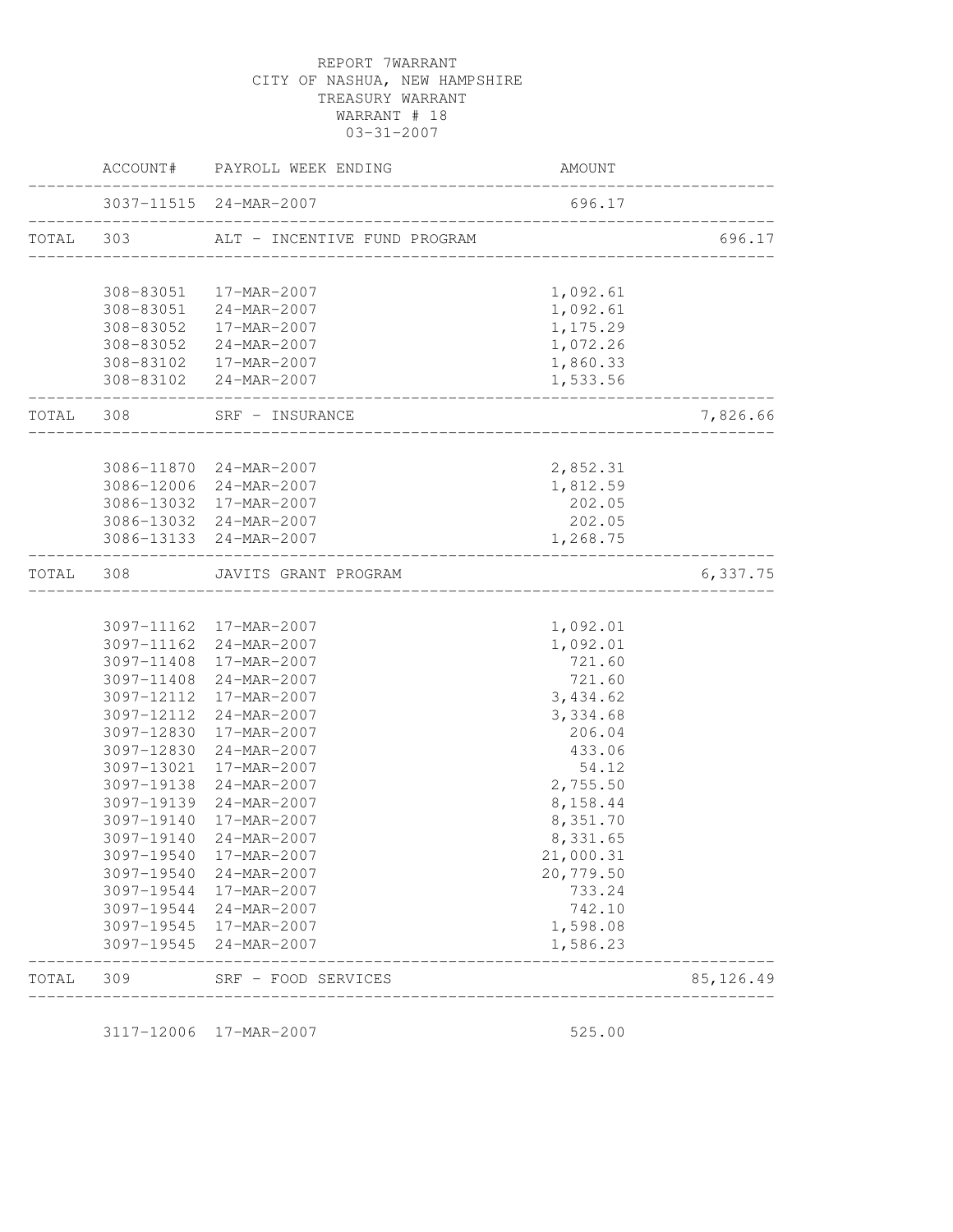|           |           | ACCOUNT# PAYROLL WEEK ENDING                     | AMOUNT             |           |
|-----------|-----------|--------------------------------------------------|--------------------|-----------|
|           |           | 3117-12006 24-MAR-2007<br>3117-13032 24-MAR-2007 | 1,625.00<br>218.85 |           |
| TOTAL 311 |           | DRIVER'S EDUCATION                               |                    | 2,368.85  |
|           |           |                                                  |                    |           |
|           |           | 3118-13032 17-MAR-2007<br>3118-13032 24-MAR-2007 | 173.32<br>160.94   |           |
| TOTAL 311 |           | SUMMER SCHOOL                                    | __________________ | 334.26    |
|           |           |                                                  |                    |           |
|           |           | 312-11165  17-MAR-2007                           | 745.98             |           |
|           | 312-11165 | 24-MAR-2007                                      | 745.98             |           |
|           | 312-11191 | 17-MAR-2007                                      | 703.92             |           |
|           | 312-11191 | 24-MAR-2007                                      | 703.92             |           |
|           | 312-11547 | 17-MAR-2007                                      | 1,947.99           |           |
|           | 312-11547 | 24-MAR-2007                                      | 1,948.00           |           |
|           | 312-12010 | 17-MAR-2007                                      | 86.03              |           |
|           | 312-12010 | 24-MAR-2007                                      | 86.03              |           |
|           | 312-12116 | 17-MAR-2007                                      | 551.93             |           |
|           | 312-12116 | 24-MAR-2007                                      | 551.93             |           |
|           | 312-12150 | 17-MAR-2007                                      | 200.00             |           |
|           |           | 312-12150 24-MAR-2007                            | 200.00             |           |
|           |           | 312-13004 17-MAR-2007                            | 1,043.12           |           |
|           | 312-13004 | 24-MAR-2007                                      | 776.41             |           |
| TOTAL 312 |           | SRF - FINANCIAL SERVICES                         |                    | 10,291.24 |
|           |           | 3122-12006 17-MAR-2007                           | 850.00             |           |
|           |           | 3122-12006 24-MAR-2007                           | 3,225.00           |           |
| TOTAL 312 |           | ADULT ED/CONTINUING ED                           |                    | 4,075.00  |
|           |           |                                                  |                    |           |
|           |           | 3245-11860 24-MAR-2007                           | 1,551.61           |           |
| TOTAL     | 324       | YOUTH SAFE HAVEN-PAL                             |                    | 1,551.61  |
|           | 331-11245 | 17-MAR-2007                                      | 500.00             |           |
|           | 331-11245 | 24-MAR-2007                                      | 500.00             |           |
|           | 331-11549 | 17-MAR-2007                                      | 676.71             |           |
|           | 331-11549 | $24 - MAR - 2007$                                | 676.71             |           |
|           | 331-11558 | 17-MAR-2007                                      | 1,053.23           |           |
|           | 331-11558 | 24-MAR-2007                                      | 1,053.23           |           |
|           | 331-11567 | 17-MAR-2007                                      | 1,263.79           |           |
|           |           |                                                  |                    |           |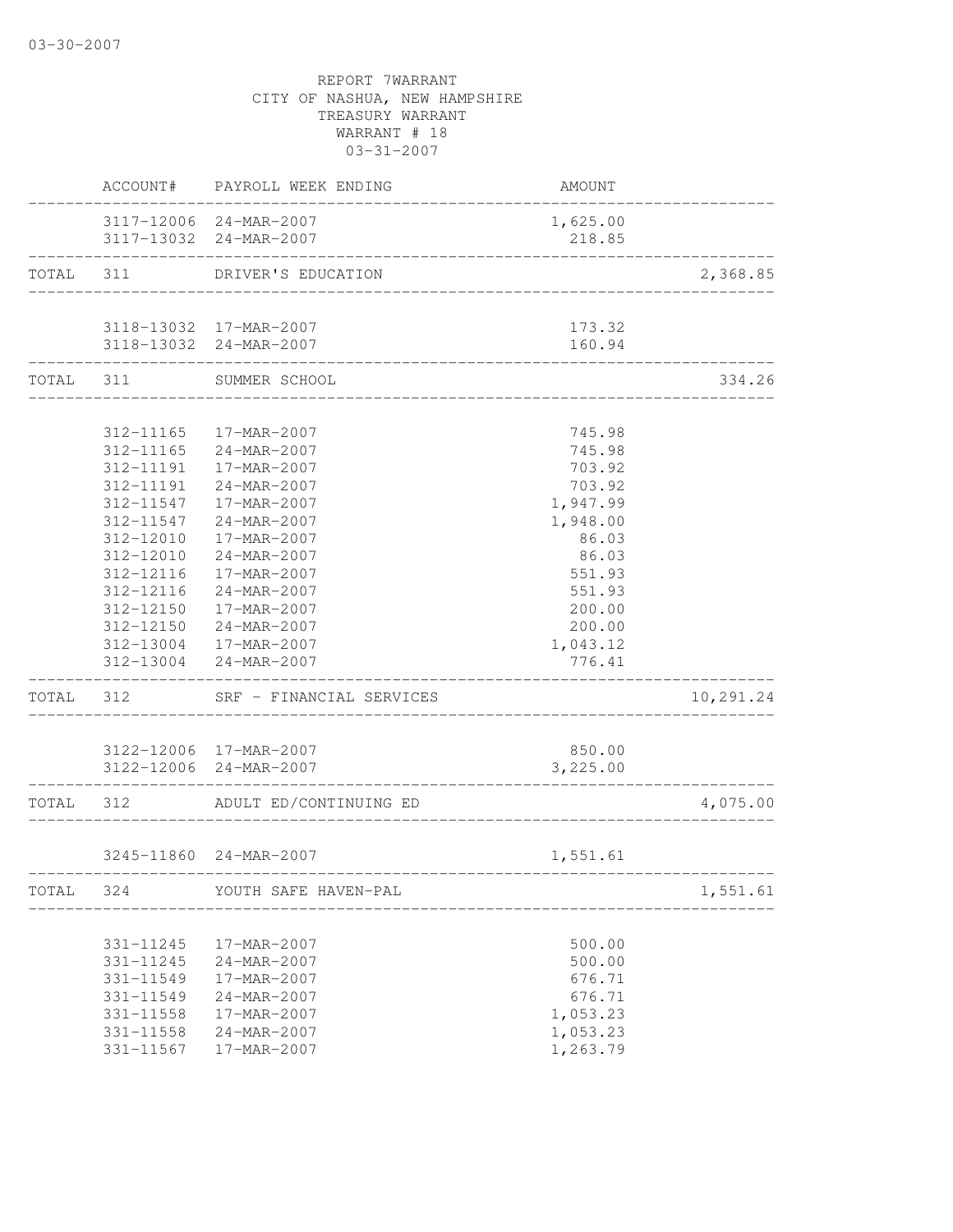|           | ACCOUNT#               | PAYROLL WEEK ENDING                      | <b>AMOUNT</b>      |           |
|-----------|------------------------|------------------------------------------|--------------------|-----------|
|           | 331-11567<br>331-12115 | 24-MAR-2007<br>17-MAR-2007               | 1,263.79<br>524.61 |           |
|           |                        | 331-12115 24-MAR-2007                    | 524.61             |           |
|           |                        | 331-15002  17-MAR-2007                   | 598.65             |           |
|           |                        | 331-18036 17-MAR-2007                    | 4,999.85           |           |
|           | 331-18036              | 24-MAR-2007                              | 4,620.95           |           |
| TOTAL     | 331                    | SRF - POLICE DEPARTMENT                  |                    | 18,256.13 |
|           | 332-13004              | 17-MAR-2007                              | 97.20              |           |
|           |                        | 332-13004 24-MAR-2007                    | 21.45              |           |
|           |                        | 332-18084  17-MAR-2007                   | 1,678.00           |           |
|           |                        | 332-18084 24-MAR-2007                    |                    |           |
|           | TOTAL 332              | SRF - FIRE DEPARTMENT                    |                    | 1,796.65  |
|           |                        | 3327-19230 17-MAR-2007                   | 137.50             |           |
|           |                        | 3327-19230 24-MAR-2007                   | 687.50             |           |
| TOTAL 332 |                        | TITLE I SCHL IMPRV LEDGE ST              |                    | 825.00    |
|           |                        | 3337-12201 17-MAR-2007                   | 155.00             |           |
|           |                        | 3337-12201 24-MAR-2007                   | 105.40             |           |
|           |                        | TOTAL 333 TITLE I SCHL IMPRV MT PLEASANT |                    | 260.40    |
|           |                        | 3347-12201 24-MAR-2007                   | 31.00              |           |
|           |                        | 3347-13133 17-MAR-2007                   | 205.27             |           |
|           |                        | 3347-13133 24-MAR-2007                   | 1,206.97           |           |
|           | TOTAL 334              | TITLE I SCHL IMPRV AMHERST ST            |                    | 1,443.24  |
|           |                        | 3357-11870 24-MAR-2007                   | 2,585.34           |           |
|           |                        | 3357-12006 24-MAR-2007                   | 820.05             |           |
|           |                        | 3357-12078 17-MAR-2007                   | 1,150.00           |           |
|           |                        | 3357-12078 24-MAR-2007                   | 1,117.50           |           |
|           |                        | 3357-19230 24-MAR-2007                   | 561.59             |           |
|           |                        | TOTAL 335 TITLE IB READ 1ST MT PLEASANT  |                    | 6, 234.48 |
|           |                        | 341-11107  17-MAR-2007                   | 667.80             |           |
|           |                        | 341-11107 24-MAR-2007                    | 667.81             |           |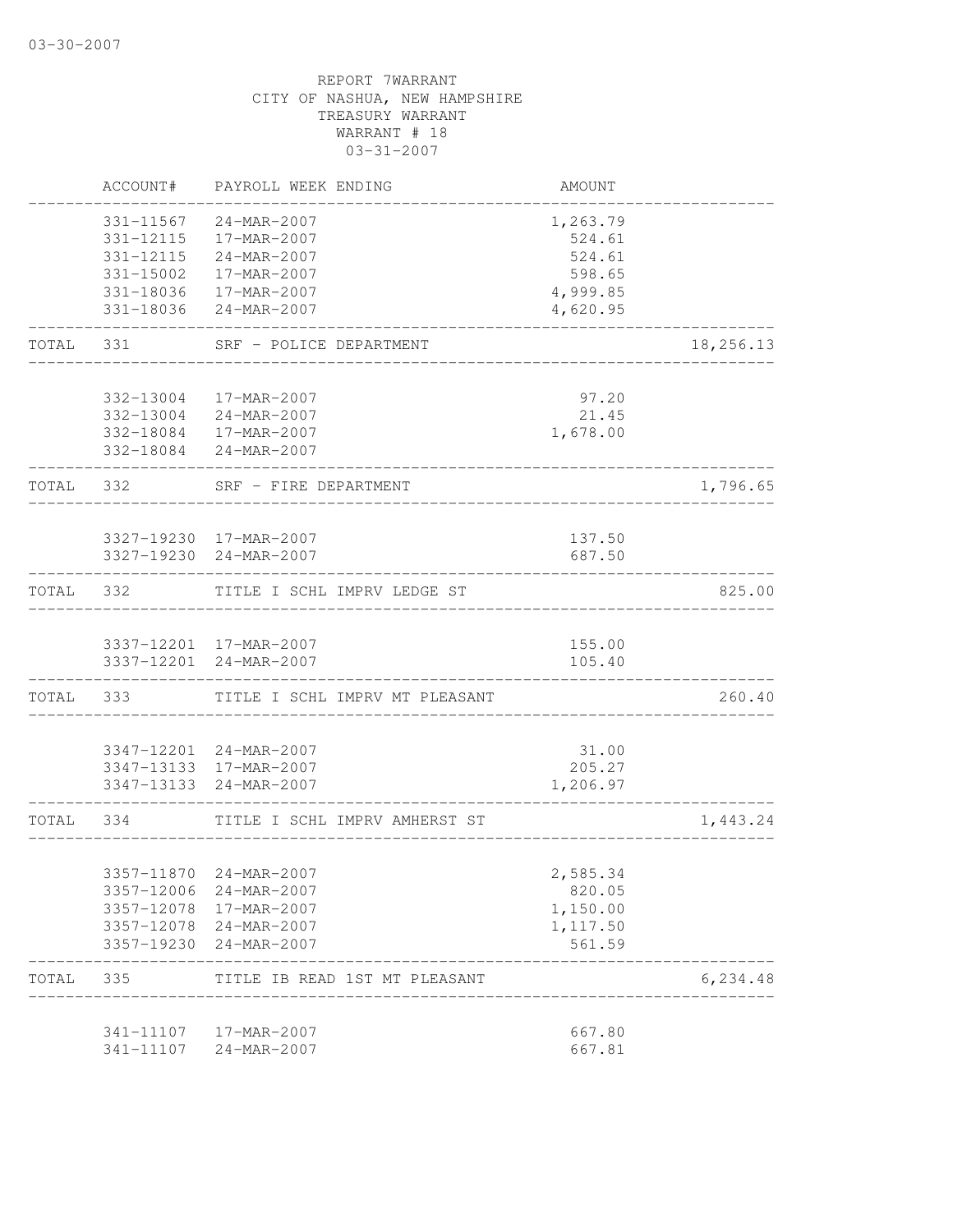|           | ACCOUNT#   | PAYROLL WEEK ENDING       | AMOUNT                               |            |
|-----------|------------|---------------------------|--------------------------------------|------------|
|           | 341-11235  | 17-MAR-2007               | 1,871.29                             |            |
|           | 341-11235  | 24-MAR-2007               | 1,871.29                             |            |
|           | 341-11484  | 17-MAR-2007               | 1,600.00                             |            |
|           | 341-11484  | $24 - MAR - 2007$         | 1,600.00                             |            |
|           | 341-11563  | 17-MAR-2007               | 904.58                               |            |
|           | 341-11563  | 24-MAR-2007               | 904.58                               |            |
|           | 341-12037  | 17-MAR-2007               | 100.03                               |            |
|           | 341-12037  | 24-MAR-2007               | 100.03                               |            |
|           | 341-12101  | 17-MAR-2007               | 371.52                               |            |
|           | 341-12101  | 24-MAR-2007               | 371.52                               |            |
|           |            | 341-12582  17-MAR-2007    | 563.13                               |            |
|           |            | 341-12582 24-MAR-2007     | 563.13                               |            |
| TOTAL 341 |            | SRF - COMMUNITY SERVICES  |                                      | 12, 156.71 |
|           |            |                           |                                      |            |
|           | 342-11584  | 17-MAR-2007               | 1,733.35                             |            |
|           | 342-11584  | 24-MAR-2007               | 1,733.35                             |            |
|           | 342-12000  | $17 - \text{MAR} - 2007$  | 585.00                               |            |
|           | 342-12000  | 24-MAR-2007               | 615.00                               |            |
|           | 342-12040  | 17-MAR-2007               | 888.00                               |            |
|           | 342-12040  | $24 - MAR - 2007$         | 888.00                               |            |
|           | 342-12081  | 17-MAR-2007               | 69.00                                |            |
|           | 342-12081  | 24-MAR-2007               | 57.50                                |            |
|           | 342-12113  | 17-MAR-2007               | 189.00                               |            |
|           | 342-12113  | 24-MAR-2007               | 189.00                               |            |
|           |            | 342-12582  17-MAR-2007    | 234.60                               |            |
|           |            | 342-12582 24-MAR-2007     | 234.60                               |            |
| TOTAL     | 342        | SRF - COMMUNITY HEALTH    |                                      | 7,416.40   |
|           |            | 3440-12078 24-MAR-2007    | 262.50                               |            |
| TOTAL 344 |            | AFTER SCHOOL PROGRAM      | ____________________________________ | 262.50     |
|           |            |                           |                                      |            |
|           |            | 3447-11162 17-MAR-2007    | 547.13                               |            |
|           | 3447-11162 | 24-MAR-2007               | 547.13                               |            |
|           | 3447-11860 | 24-MAR-2007               | 5,916.56                             |            |
|           |            | 3447-12006 17-MAR-2007    | 4,322.94                             |            |
|           | 3447-12006 | 24-MAR-2007               | 4,736.28                             |            |
| TOTAL     | 344        | TITLE IV SDF 21ST CENTURY |                                      | 16,070.04  |
|           | 3507-11726 | 24-MAR-2007               | 15,856.98                            |            |
|           | 3507-11805 | 24-MAR-2007               | 2,492.31                             |            |
|           |            |                           |                                      |            |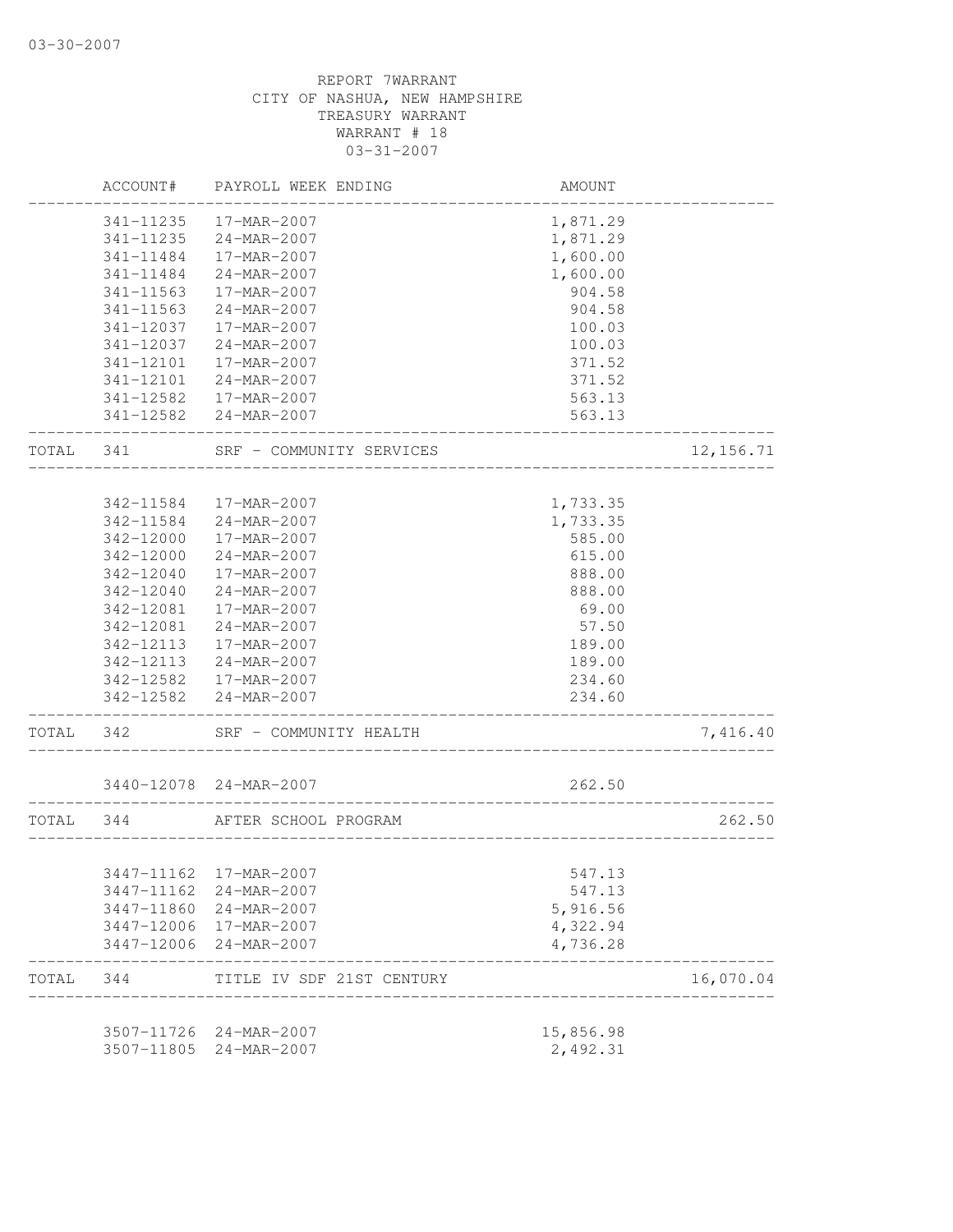|           | TOTAL 374              | SRF - URBAN PROGRAMS                                                       |                                       | 10,271.24 |
|-----------|------------------------|----------------------------------------------------------------------------|---------------------------------------|-----------|
|           | 374-0734P              | 24-MAR-2007                                                                | 945.26                                |           |
|           |                        | 374-0734P 17-MAR-2007                                                      | 1,026.73                              |           |
|           | 374-07235              | 24-MAR-2007                                                                | 833.94                                |           |
|           |                        | 374-07235  17-MAR-2007                                                     | 859.31                                |           |
|           | 374-0705P<br>374-0705P | 17-MAR-2007<br>24-MAR-2007                                                 | 896.16<br>974.96                      |           |
|           | 374-0705M              | $24 - MAR - 2007$                                                          | 260.00                                |           |
|           | 374-0704P              | 24-MAR-2007                                                                | 378.67                                |           |
|           | 374-0704P              | 17-MAR-2007                                                                | 437.64                                |           |
|           |                        | 374-0703P 24-MAR-2007                                                      | 313.34                                |           |
|           |                        | 374-0703P 17-MAR-2007                                                      | 254.37                                |           |
|           |                        | 374-01210  17-MAR-2007<br>374-01210 24-MAR-2007                            | 1,531.40<br>1,559.46                  |           |
|           |                        |                                                                            |                                       |           |
| TOTAL 365 |                        |                                                                            |                                       | 1,709.13  |
|           |                        | 3657-11860 24-MAR-2007                                                     | 1,709.13                              |           |
|           |                        | TOTAL 355 TITLE IB READING 1ST FES                                         |                                       | 7,439.22  |
|           | -----------------      | 3557-12078 24-MAR-2007                                                     | 1,300.00                              |           |
|           |                        | 3557-11870 24-MAR-2007<br>3557-12006 24-MAR-2007                           | 2,585.34<br>3,553.88                  |           |
|           |                        | TOTAL 352 SRF - PARKS AND RECREATION<br>_______________                    |                                       | 1,425.16  |
|           |                        | 352-59055 17-MAR-2007<br>352-59055 24-MAR-2007                             | 712.58<br>712.58<br>----------------- |           |
|           |                        | TOTAL 351 TITLE IID ENHANCE ED THRU TECH                                   |                                       | 1,672.96  |
|           |                        | 3516-11802 24-MAR-2007                                                     | 1,672.96                              |           |
|           |                        | TOTAL 350 TITLE 11A TEACHER QUALITY                                        |                                       | 18,759.29 |
|           |                        | 3507-12201 17-MAR-2007<br>3507-12201 24-MAR-2007<br>3507-13133 24-MAR-2007 | 62.00<br>248.00<br>100.00             |           |
|           |                        | ACCOUNT# PAYROLL WEEK ENDING                                               | AMOUNT                                |           |

3767-11726 24-MAR-2007 5,262.51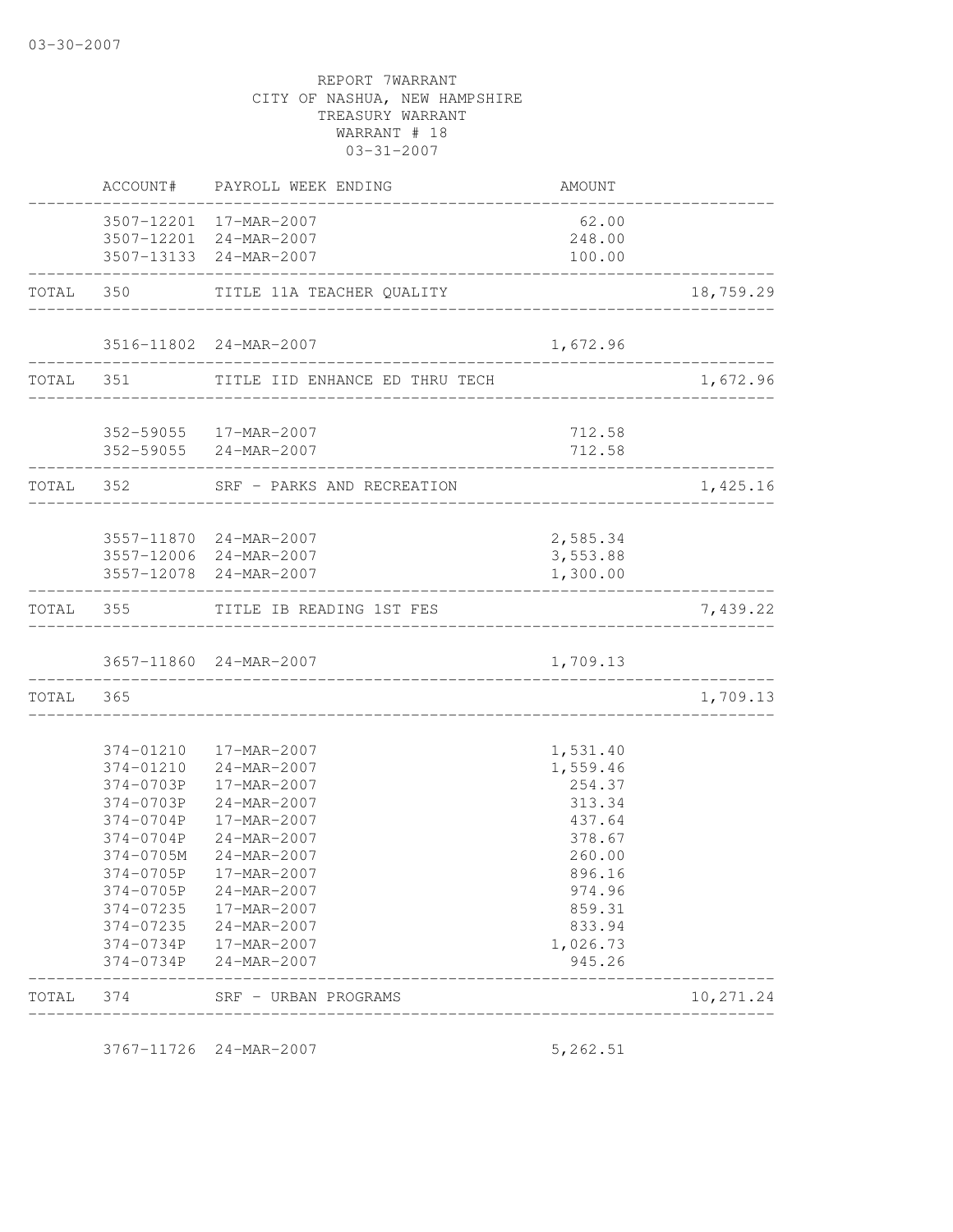|           | ACCOUNT#   | PAYROLL WEEK ENDING                  | AMOUNT     |            |
|-----------|------------|--------------------------------------|------------|------------|
|           |            | 3767-11802 24-MAR-2007               | 1,831.69   |            |
|           | 3767-11870 | 24-MAR-2007                          | 2,619.80   |            |
|           | 3767-12111 | 17-MAR-2007                          | 3,558.40   |            |
|           | 3767-12111 | 24-MAR-2007                          | 3, 431.21  |            |
|           | 3767-12126 | 17-MAR-2007                          | 482.70     |            |
|           | 3767-12126 | 24-MAR-2007                          | 482.70     |            |
|           | 3767-12135 | 24-MAR-2007                          | 74.24      |            |
|           | 3767-12198 | $24 - \text{MAR} - 2007$             | 39, 328.89 |            |
|           | 3767-12201 | 17-MAR-2007                          | 946.90     |            |
|           | 3767-12201 | 24-MAR-2007                          | 778.10     |            |
|           | 3767-13133 | 17-MAR-2007                          | 112.50     |            |
|           | 3767-13133 | 24-MAR-2007                          | 1,318.75   |            |
|           |            | 3767-19000 17-MAR-2007               | 1,626.83   |            |
|           |            | 3767-19000 24-MAR-2007               | 4,315.90   |            |
| TOTAL     | 376        | TITLE I ESEA<br>____________________ |            | 66, 171.12 |
|           |            |                                      |            |            |
|           |            | 3777-19230 17-MAR-2007               | 1,010.00   |            |
|           |            | 3777-19230 24-MAR-2007               | 2,087.56   |            |
| TOTAL     | 377        | TITLE III ENHANCE ENG LANGUAGE       |            | 3,097.56   |
|           |            | 3887-11870 24-MAR-2007               | 53.47      |            |
|           |            | 3887-12126 17-MAR-2007               | 179.70     |            |
|           |            | 3887-12126 24-MAR-2007               | 179.70     |            |
| TOTAL     | 388        | TITLE V INNOVATIVE PROGRAMS          |            | 412.87     |
|           |            |                                      |            |            |
|           |            | 3907-11805 24-MAR-2007               | 1,250.68   |            |
|           |            | 3907-12198 24-MAR-2007               | 652.09     |            |
| TOTAL 390 |            | VOC ED SECONDARY PERKINS             |            | 1,902.77   |
|           |            | 3937-19000 24-MAR-2007               | 735.39     |            |
| TOTAL     | 393        | DAY CARE                             |            | 735.39     |
|           |            |                                      |            |            |
|           | 3957-11726 | 24-MAR-2007                          | 62,709.11  |            |
|           | 3957-12201 | 17-MAR-2007                          | 186.00     |            |
|           | 3957-12201 | 24-MAR-2007                          | 167.40     |            |
|           | 3957-13133 | 17-MAR-2007                          | 50.00      |            |
|           | 3957-13133 | 24-MAR-2007                          | 4,050.00   |            |
|           | 3957-13137 | 17-MAR-2007                          | 61.30      |            |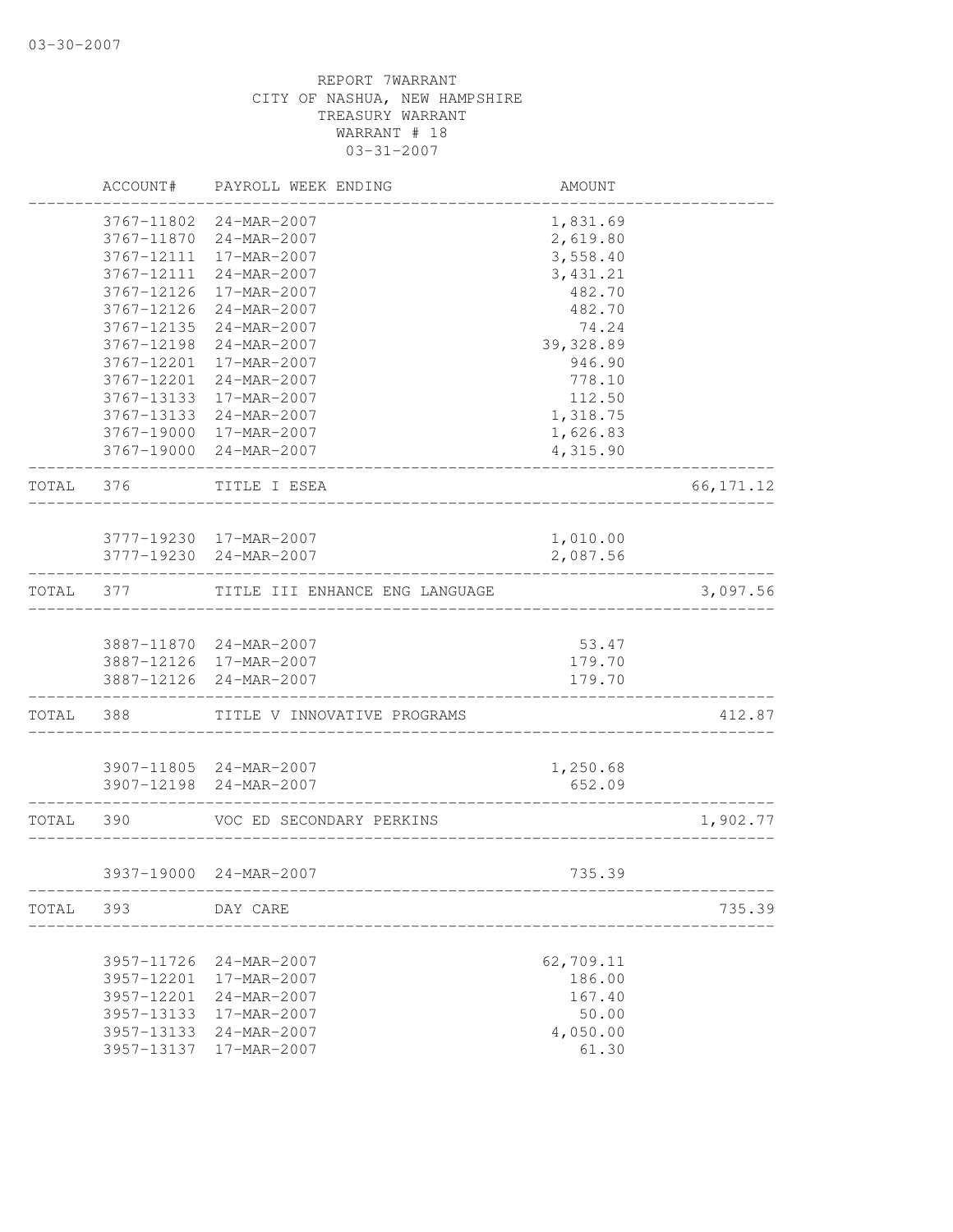|  | ACCOUNT# PAYROLL WEEK ENDING                                                                         | AMOUNT                                   |           |
|--|------------------------------------------------------------------------------------------------------|------------------------------------------|-----------|
|  | 3957-13137 24-MAR-2007<br>3957-19000 24-MAR-2007                                                     | 122.60<br>9,640.72                       |           |
|  | TOTAL 395 IDEA BASIC SPEC ED                                                                         |                                          | 76,987.13 |
|  | 3967-12111 17-MAR-2007<br>3967-12111 24-MAR-2007                                                     | 944.56<br>995.07                         |           |
|  | TOTAL 396 IDEA PRESCHOOL SPEC ED                                                                     |                                          | 1,939.63  |
|  | 3977-12111 17-MAR-2007<br>3977-12111 24-MAR-2007<br>3977-13137 17-MAR-2007<br>3977-13137 24-MAR-2007 | 6,985.31<br>7,049.14<br>983.98<br>981.15 |           |
|  | TOTAL 397 SPECIAL ED LOCAL                                                                           |                                          | 15,999.58 |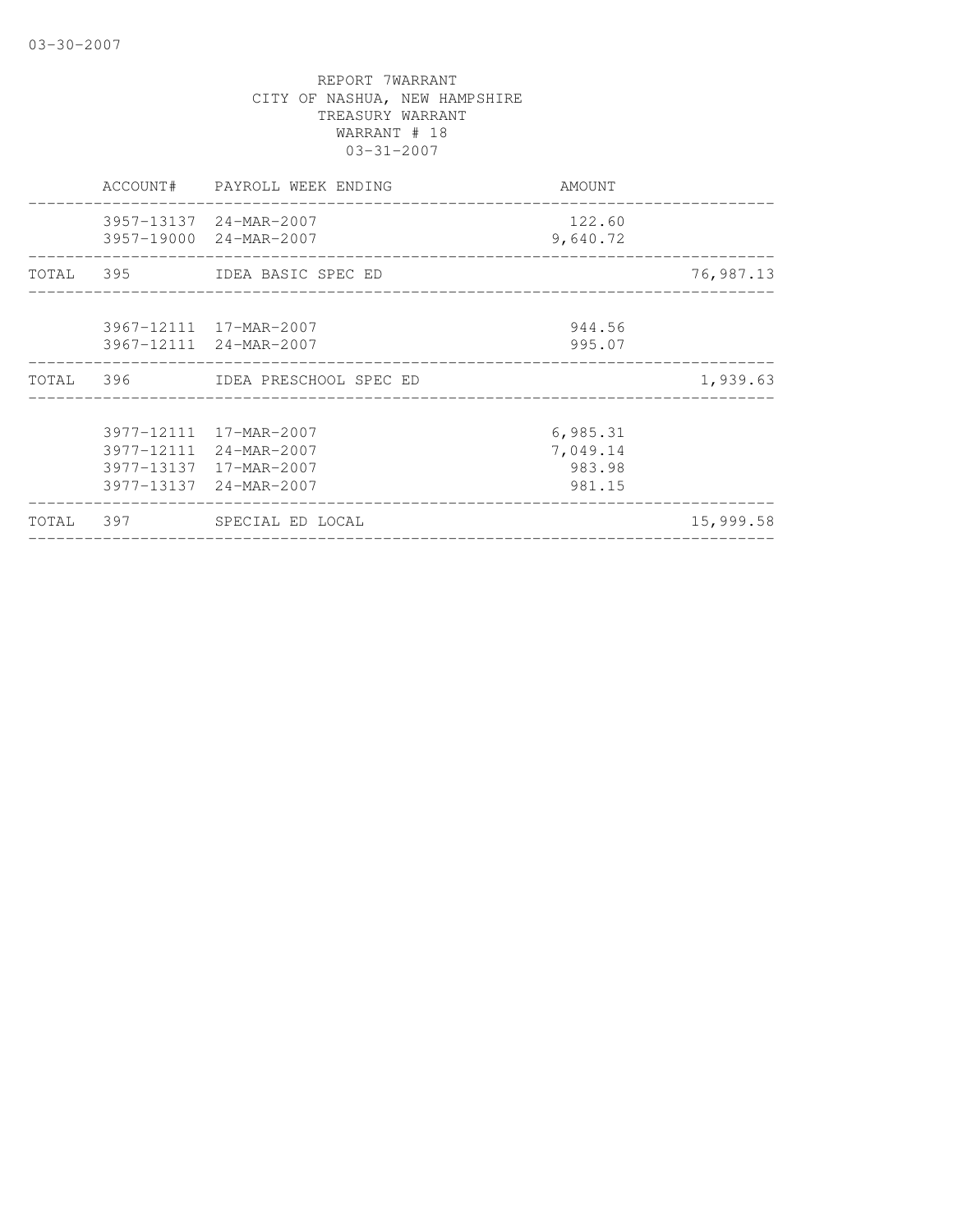|       | ACCOUNT#      | PAYROLL WEEK ENDING    | AMOUNT   |           |
|-------|---------------|------------------------|----------|-----------|
|       | 501-11033     | 17-MAR-2007            | 999.84   |           |
|       | $501 - 11033$ | 24-MAR-2007            | 999.84   |           |
|       | 501-11370     | 17-MAR-2007            | 676.42   |           |
|       | 501-11370     | 24-MAR-2007            | 676.42   |           |
|       | 501-11471     | 17-MAR-2007            | 1,808.81 |           |
|       | 501-11471     | 24-MAR-2007            | 1,808.81 |           |
|       | 501-11472     | 17-MAR-2007            | 970.78   |           |
|       | 501-11472     | 24-MAR-2007            | 970.79   |           |
|       | 501-11611     | 17-MAR-2007            | 471.05   |           |
|       | 501-11611     | 24-MAR-2007            | 471.05   |           |
| TOTAL | 501           | MAYOR'S OFFICE         |          | 9,853.81  |
|       |               |                        |          |           |
|       | 502-11113     | 17-MAR-2007            | 1,404.16 |           |
|       | $502 - 11113$ | 24-MAR-2007            | 1,404.16 |           |
|       | $502 - 11195$ | 17-MAR-2007            | 1,871.29 |           |
|       | 502-11195     | 24-MAR-2007            | 1,871.29 |           |
|       | 502-11219     | 17-MAR-2007            | 1,651.74 |           |
|       | 502-11219     | 24-MAR-2007            | 1,651.75 |           |
|       | 502-11518     | 17-MAR-2007            | 1,496.50 |           |
|       | 502-11518     | 24-MAR-2007            | 1,496.51 |           |
| TOTAL | 502           | LEGAL DEPARTMENT       |          | 12,847.40 |
|       |               |                        |          |           |
|       | 503-11071     | 17-MAR-2007            | 1,097.88 |           |
|       | 503-11071     | 24-MAR-2007            | 1,097.88 |           |
|       |               | 503-12092  17-MAR-2007 | 452.27   |           |
|       | 503-12092     | 24-MAR-2007            | 452.27   |           |
| TOTAL | 503           | BOARD OF ALDERMEN      |          | 3,100.30  |
|       | 507-82010     | 24-MAR-2007            | 546.13   |           |
| TOTAL | 507           | PENSIONS               |          | 546.13    |
|       |               |                        |          |           |
|       | 511-11103     | 17-MAR-2007            | 844.02   |           |
|       | 511-11103     | 24-MAR-2007            | 844.02   |           |
|       | 511-11234     | 17-MAR-2007            | 1,613.99 |           |
|       | 511-11234     | 24-MAR-2007            | 1,613.99 |           |
|       |               |                        |          | 4,916.02  |

512-11005 17-MAR-2007 772.08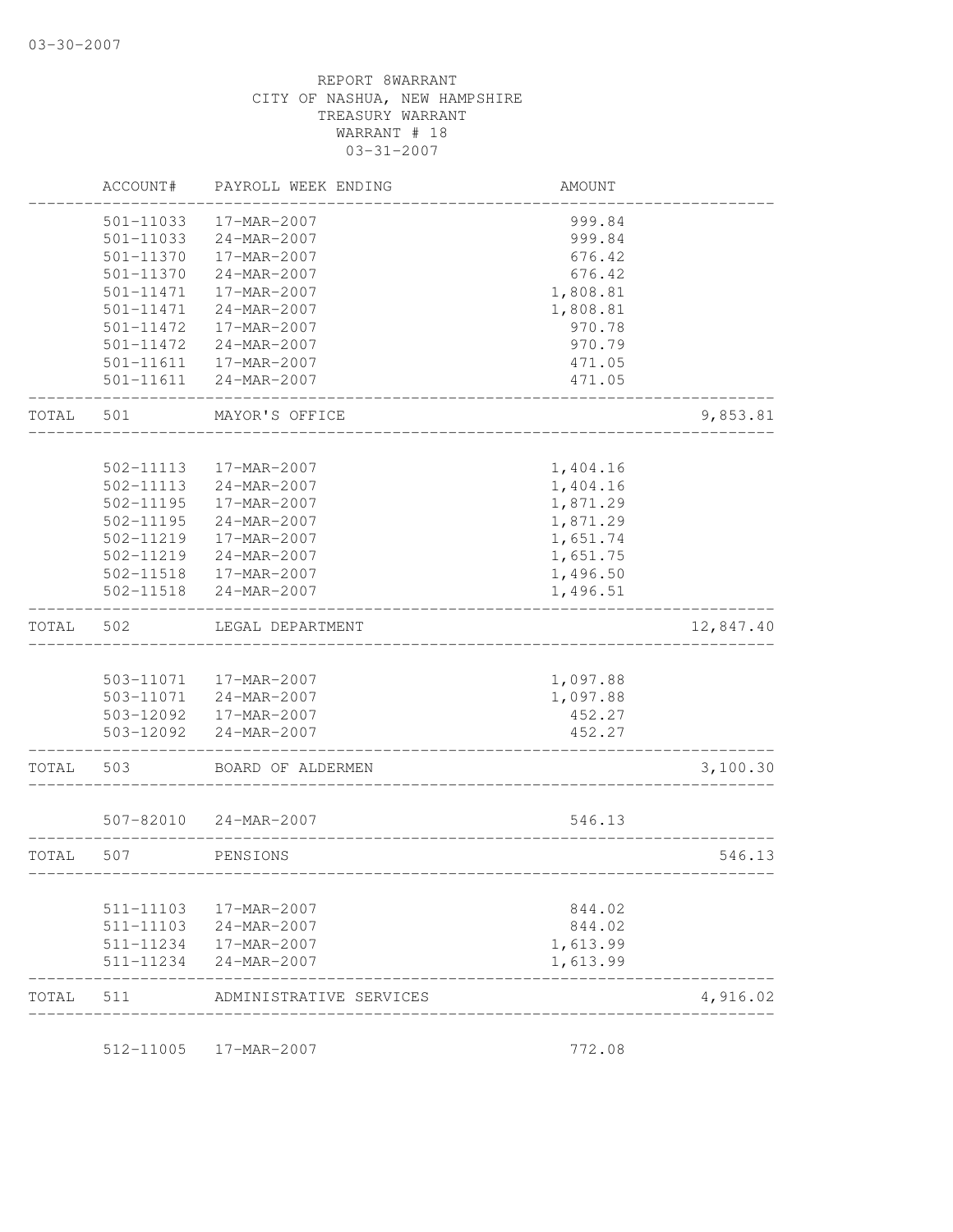|           | ACCOUNT# PAYROLL WEEK ENDING | AMOUNT   |  |
|-----------|------------------------------|----------|--|
|           | 512-11005 24-MAR-2007        | 772.08   |  |
| 512-11008 | 17-MAR-2007                  | 255.38   |  |
| 512-11008 | 24-MAR-2007                  | 255.38   |  |
| 512-11050 | 17-MAR-2007                  | 631.46   |  |
| 512-11050 | 24-MAR-2007                  | 631.47   |  |
| 512-11064 | 17-MAR-2007                  | 917.31   |  |
| 512-11064 | 24-MAR-2007                  | 917.31   |  |
| 512-11073 | 17-MAR-2007                  | 2,009.56 |  |
| 512-11073 | 24-MAR-2007                  | 2,009.56 |  |
| 512-11165 | 17-MAR-2007                  | 909.56   |  |
| 512-11165 | 24-MAR-2007                  | 909.57   |  |
| 512-11173 | 17-MAR-2007                  | 1,272.29 |  |
| 512-11173 | 24-MAR-2007                  | 1,272.29 |  |
| 512-11177 | 17-MAR-2007                  | 1,816.79 |  |
| 512-11177 | 24-MAR-2007                  | 1,816.79 |  |
| 512-11222 | 17-MAR-2007                  | 892.85   |  |
| 512-11222 | 24-MAR-2007                  | 892.84   |  |
| 512-11224 | 17-MAR-2007                  | 850.75   |  |
| 512-11224 | 24-MAR-2007                  | 850.75   |  |
| 512-11232 | 17-MAR-2007                  | 899.90   |  |
| 512-11232 | 24-MAR-2007                  | 899.90   |  |
| 512-11265 | 17-MAR-2007                  | 772.39   |  |
| 512-11265 | 24-MAR-2007                  | 772.39   |  |
| 512-11531 | 17-MAR-2007                  | 1,498.11 |  |
| 512-11531 | 24-MAR-2007                  | 1,434.83 |  |
| 512-11581 | 17-MAR-2007                  | 647.25   |  |
| 512-11581 | 24-MAR-2007                  | 647.25   |  |
| 512-11714 | 17-MAR-2007                  | 915.39   |  |
| 512-11714 | 24-MAR-2007                  | 915.39   |  |
| 512-11740 | 17-MAR-2007                  | 1,471.26 |  |
| 512-11740 | 24-MAR-2007                  | 1,471.26 |  |
| 512-12010 | 17-MAR-2007                  | 258.08   |  |
| 512-12010 | 24-MAR-2007                  | 258.08   |  |
| 512-12017 | 17-MAR-2007                  | 633.11   |  |
| 512-12017 | 24-MAR-2007                  | 633.10   |  |
| 512-12019 | 17-MAR-2007                  | 401.55   |  |
| 512-12019 | 24-MAR-2007                  | 401.55   |  |
| 512-12033 | 17-MAR-2007                  | 539.28   |  |
| 512-12033 | 24-MAR-2007                  | 539.28   |  |
| 512-12052 | 17-MAR-2007                  | 695.82   |  |
| 512-12052 | 24-MAR-2007                  | 690.03   |  |
| 512-12167 | 17-MAR-2007                  | 575.62   |  |
| 512-12167 | 24-MAR-2007                  | 575.63   |  |
| 512-13004 | 17-MAR-2007                  | 11.24    |  |
| 512-13004 | 24-MAR-2007                  | 19.25    |  |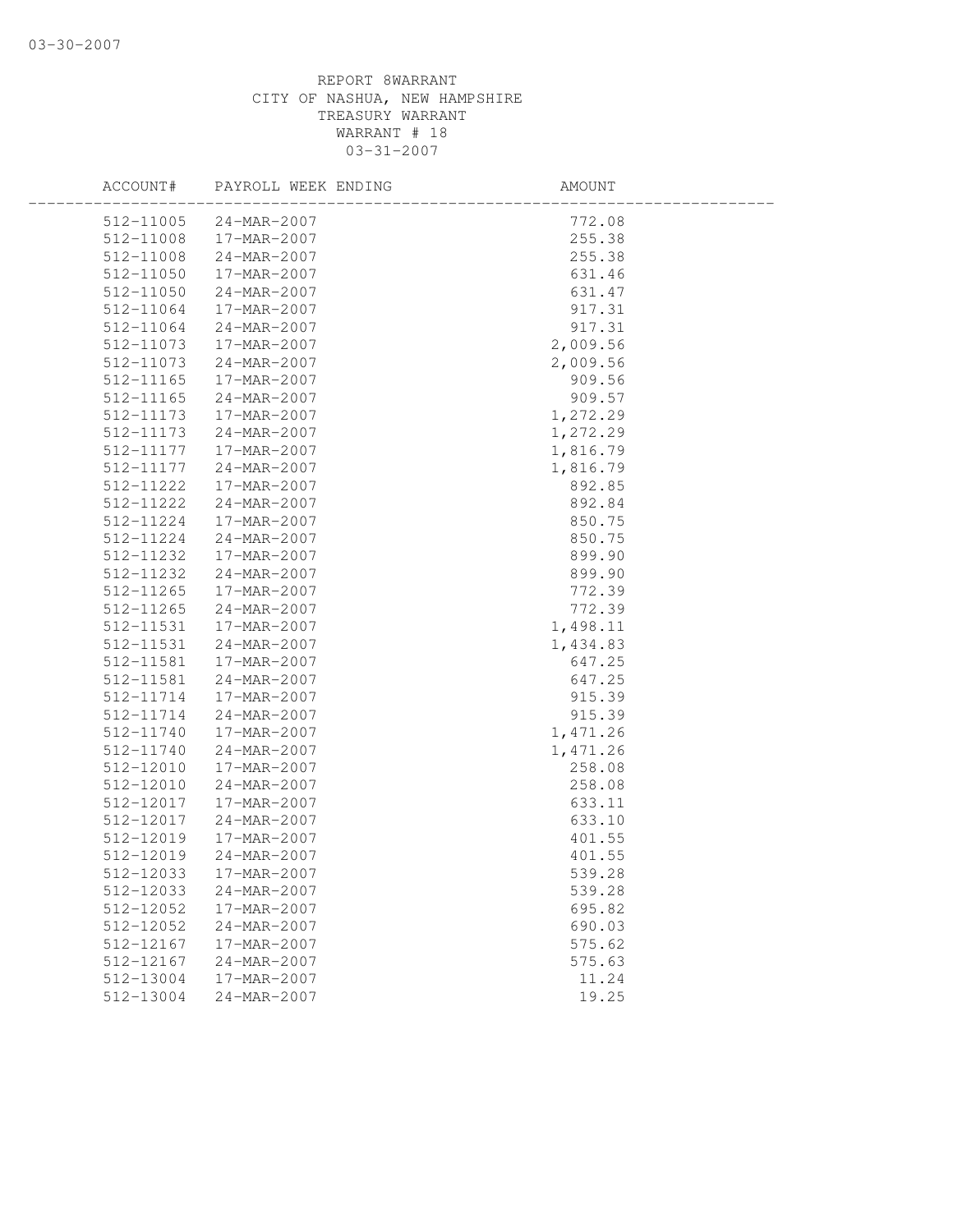|       |           | ACCOUNT# PAYROLL WEEK ENDING              | AMOUNT                             |           |
|-------|-----------|-------------------------------------------|------------------------------------|-----------|
|       |           | TOTAL 512 FINANCIAL SERVICES              |                                    |           |
|       |           |                                           | _______________________________    | 39,233.01 |
|       |           | 513-11117  17-MAR-2007                    | 1,431.98                           |           |
|       |           | 513-11117 24-MAR-2007                     | 1,431.98                           |           |
|       |           | 513-11171  17-MAR-2007                    | 1,804.40                           |           |
|       | 513-11171 | 24-MAR-2007                               | 2,459.28                           |           |
|       | 513-11213 | 17-MAR-2007                               | 1,103.01                           |           |
|       |           | 513-11213 24-MAR-2007                     |                                    |           |
|       |           |                                           | 1,103.01<br>757.67                 |           |
|       |           | 513-11223 17-MAR-2007                     |                                    |           |
|       |           | 513-11223 24-MAR-2007                     | 757.67                             |           |
|       |           | 513-18018 24-MAR-2007                     | 131.25                             |           |
|       |           | 513-18021 24-MAR-2007                     | 156.25                             |           |
|       |           | 513-18024 24-MAR-2007                     | 131.25<br>------------------------ |           |
|       | TOTAL 513 | CITY CLERK'S OFFICE<br>__________________ |                                    | 11,267.75 |
|       |           |                                           |                                    |           |
|       |           | 515-11031  17-MAR-2007                    | 970.71                             |           |
|       |           | 515-11031 24-MAR-2007                     | 970.72                             |           |
|       |           | 515-11350  17-MAR-2007                    | 837.71                             |           |
|       |           | 515-11350 24-MAR-2007                     | 837.72                             |           |
|       |           | 515-11447   17-MAR-2007                   | 1,560.86                           |           |
|       |           | 515-11447 24-MAR-2007                     | 1,560.86                           |           |
|       |           | 515-12001  17-MAR-2007                    | 614.96                             |           |
|       |           | 515-12001 24-MAR-2007                     | 614.96                             |           |
|       |           | TOTAL 515 HUMAN RESOURCES                 | _____________________________      | 7,968.50  |
|       |           |                                           |                                    |           |
|       |           | 516-11147   17-MAR-2007                   | 612.62                             |           |
|       |           | 516-11147 24-MAR-2007                     | 612.61                             |           |
|       | 516-11148 | 17-MAR-2007                               | 805.64                             |           |
|       | 516-11148 | 24-MAR-2007                               | 805.64                             |           |
|       | 516-11459 | 17-MAR-2007                               | 1,431.98                           |           |
|       | 516-11459 | 24-MAR-2007                               | 1,431.98                           |           |
|       |           | 516-11573  17-MAR-2007                    | 799.04                             |           |
|       |           | 516-11573 24-MAR-2007                     | 799.04                             |           |
| TOTAL | 516       | PURCHASING DEPARTMENT                     |                                    | 7,298.55  |
|       |           |                                           |                                    |           |
|       | 517-11198 | 17-MAR-2007                               | 555.62                             |           |
|       | 517-11198 | 24-MAR-2007                               | 555.62                             |           |
|       | 517-11201 | 17-MAR-2007                               | 568.44                             |           |
|       | 517-11201 | 24-MAR-2007                               | 568.45                             |           |
|       | 517-11203 | 17-MAR-2007                               | 535.70                             |           |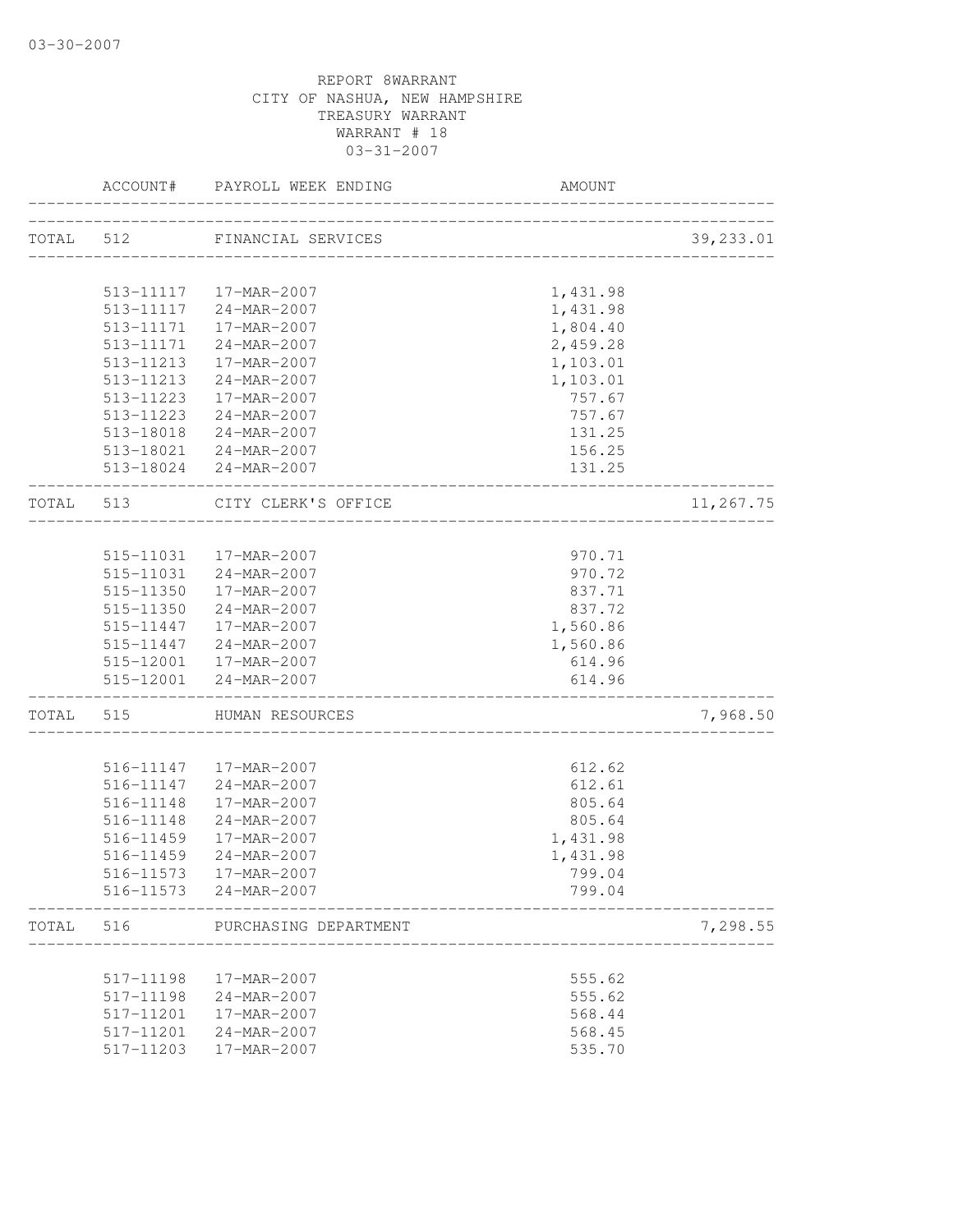|           | 522-11142<br>522-11142 | 17-MAR-2007<br>24-MAR-2007                      | 1,104.29<br>1,104.29           |           |
|-----------|------------------------|-------------------------------------------------|--------------------------------|-----------|
| TOTAL     | 519                    | ASSESSORS                                       |                                | 16,226.21 |
|           | 519-18006              | 24-MAR-2007                                     | 375.00                         |           |
|           | 519-11241              | 24-MAR-2007                                     | 1,238.34                       |           |
|           | 519-11241              | 17-MAR-2007                                     | 1,238.35                       |           |
|           | 519-11205              | 24-MAR-2007                                     | 680.08                         |           |
|           | 519-11205              | 17-MAR-2007                                     | 680.08                         |           |
|           | 519-11154              | 24-MAR-2007                                     | 545.73                         |           |
|           | 519-11154              | 17-MAR-2007                                     | 545.73                         |           |
|           | 519-11153              | 24-MAR-2007                                     | 534.90                         |           |
|           | 519-11153              | 17-MAR-2007                                     | 534.90                         |           |
|           | 519-11146              | $24 - MAR - 2007$                               | 742.35                         |           |
|           | 519-11146              | 17-MAR-2007                                     | 742.35                         |           |
|           | 519-11115              | 24-MAR-2007                                     | 1,701.30                       |           |
|           | 519-11115              | 17-MAR-2007                                     | 1,701.30                       |           |
|           | 519-11017              | 24-MAR-2007                                     | 698.14                         |           |
|           |                        | 519-11017  17-MAR-2007                          | 698.14                         |           |
|           | 519-11016              | 24-MAR-2007                                     | 830.36                         |           |
|           | 519-11016              | 17-MAR-2007                                     | 830.36                         |           |
|           |                        | 519-11014  17-MAR-2007<br>519-11014 24-MAR-2007 | 954.40<br>954.40               |           |
| TOTAL 518 |                        | INSURANCE - ADMINISTRATION                      | ______________________________ | 5,952.45  |
|           |                        | 518-11590 24-MAR-2007                           |                                |           |
|           |                        |                                                 | 749.90                         |           |
|           |                        | 518-11590  17-MAR-2007                          | 749.90                         |           |
|           | 518-11578              | 24-MAR-2007                                     | 844.02                         |           |
|           | 518-11578              | 17-MAR-2007                                     | 1,125.01<br>844.01             |           |
|           | 518-11442<br>518-11442 | 17-MAR-2007<br>24-MAR-2007                      | 1,125.01                       |           |
|           |                        | 518-11441 24-MAR-2007                           | 257.30                         |           |
|           |                        | 518-11441  17-MAR-2007                          | 257.30                         |           |
|           |                        | TOTAL 517 BUILDING MAINT - CITY ADMIN           |                                | 5,504.90  |
|           |                        | 517-13020 24-MAR-2007                           | 40.17                          |           |
|           |                        | 517-13020  17-MAR-2007                          | 131.57                         |           |
|           |                        | 517-12063 24-MAR-2007                           | 255.19                         |           |
|           | 517-12063              | 17-MAR-2007                                     | 255.19                         |           |
|           |                        | 517-11420 24-MAR-2007                           | 751.62                         |           |
|           |                        | 517-11203 24-MAR-2007<br>517-11420  17-MAR-2007 | 535.71<br>751.62               |           |
|           |                        |                                                 |                                |           |
|           |                        | ACCOUNT# PAYROLL WEEK ENDING                    | AMOUNT                         |           |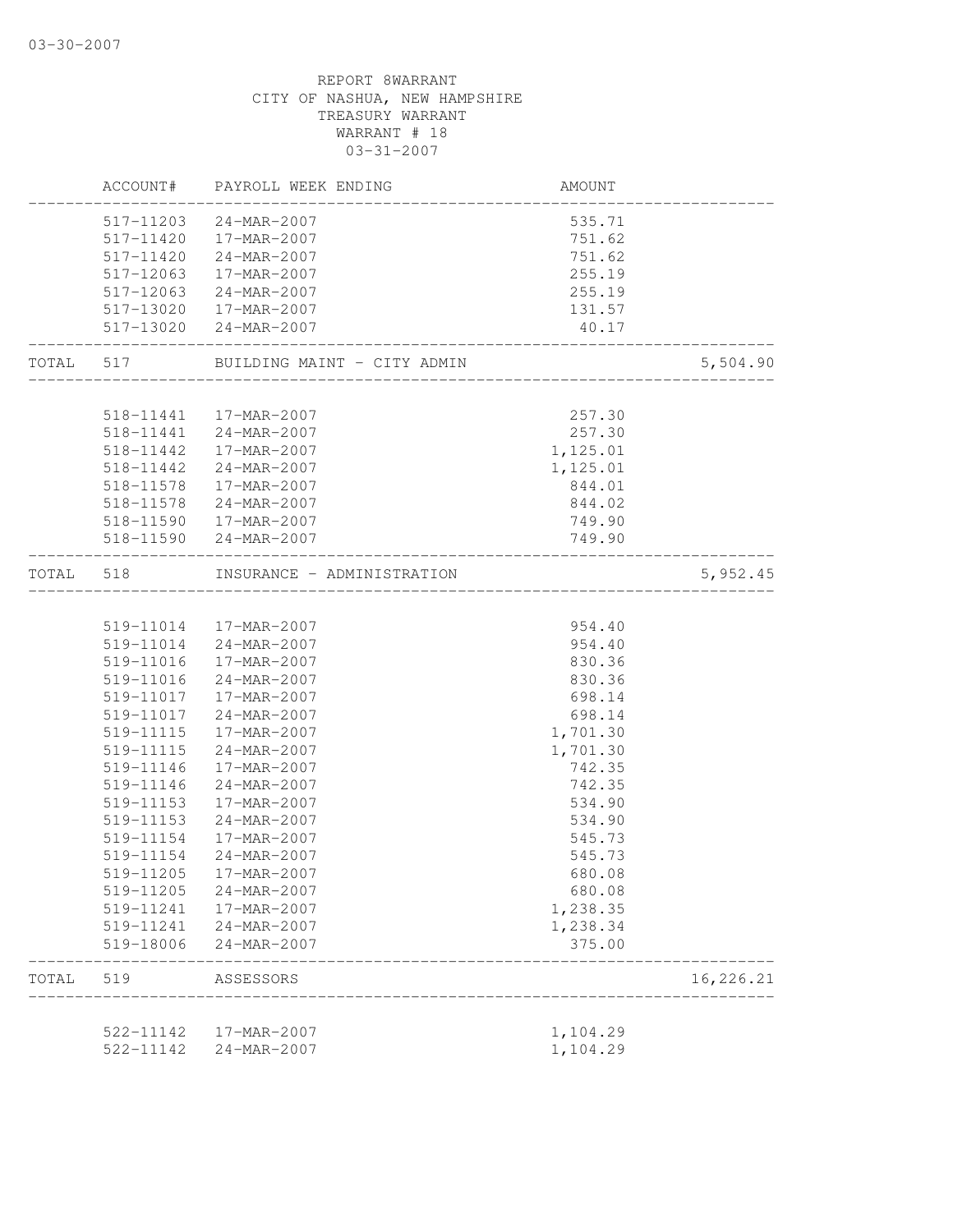|       | ACCOUNT#      | PAYROLL WEEK ENDING    | AMOUNT   |           |
|-------|---------------|------------------------|----------|-----------|
|       | 522-11429     | 17-MAR-2007            | 1,651.74 |           |
|       | 522-11429     | 24-MAR-2007            | 1,651.74 |           |
|       | 522-11488     | 17-MAR-2007            | 1,438.68 |           |
|       | 522-11488     | 24-MAR-2007            | 1,438.68 |           |
|       | 522-11641     | 17-MAR-2007            | 1,245.58 |           |
|       | 522-11641     | 24-MAR-2007            | 1,245.58 |           |
|       | 522-11652     | 17-MAR-2007            | 1,349.78 |           |
|       | $522 - 11652$ | 24-MAR-2007            | 1,349.78 |           |
|       | 522-11721     | 17-MAR-2007            | 1,322.71 |           |
|       | 522-11721     | $24 - MAR - 2007$      | 1,322.72 |           |
|       | 522-11724     | 17-MAR-2007            | 1,205.29 |           |
|       | 522-11724     | 24-MAR-2007            | 1,205.29 |           |
|       | 522-11729     | 17-MAR-2007            | 2,801.27 |           |
|       | 522-11729     | 24-MAR-2007            | 2,801.27 |           |
|       | 522-13004     | 17-MAR-2007            | 127.89   |           |
|       | 522-13004     | 24-MAR-2007            | 37.66    |           |
| TOTAL | 522           | INFORMATION TECHNOLOGY |          | 24,404.24 |
|       |               |                        |          |           |
|       |               | 523-11332  17-MAR-2007 | 852.60   |           |
|       |               | 523-11332 24-MAR-2007  | 852.59   |           |
| TOTAL | 523           | GIS                    |          | 1,705.19  |
|       |               |                        |          |           |
|       | 531-11065     | 17-MAR-2007            | 1,003.00 |           |
|       | 531-11065     | 24-MAR-2007            | 1,003.00 |           |
|       | 531-11085     | 17-MAR-2007            | 783.89   |           |
|       | 531-11085     | 24-MAR-2007            | 783.88   |           |
|       | 531-11114     | 17-MAR-2007            | 2,062.65 |           |
|       | 531-11114     | 24-MAR-2007            | 2,062.65 |           |
|       | 531-11118     | 17-MAR-2007            | 870.05   |           |
|       | 531-11118     | 24-MAR-2007            | 870.05   |           |
|       | 531-11129     | 17-MAR-2007            | 1,252.14 |           |
|       | 531-11129     | 24-MAR-2007            | 1,252.15 |           |
|       | 531-11201     | 17-MAR-2007            | 1,231.73 |           |
|       | 531-11201     | 24-MAR-2007            | 1,231.73 |           |
|       | 531-11203     | 17-MAR-2007            | 551.70   |           |
|       | 531-11203     | 24-MAR-2007            | 551.70   |           |
|       | 531-11206     | 17-MAR-2007            | 1,914.13 |           |
|       | 531-11206     | 24-MAR-2007            | 1,914.13 |           |
|       | 531-11226     | 17-MAR-2007            | 740.51   |           |
|       | 531-11226     | 24-MAR-2007            | 740.51   |           |
|       | 531-11398     | 17-MAR-2007            | 574.42   |           |
|       | 531-11398     | 24-MAR-2007            | 574.42   |           |
|       | 531-11477     | 17-MAR-2007            | 1,230.65 |           |
|       | 531-11477     | 24-MAR-2007            | 1,230.65 |           |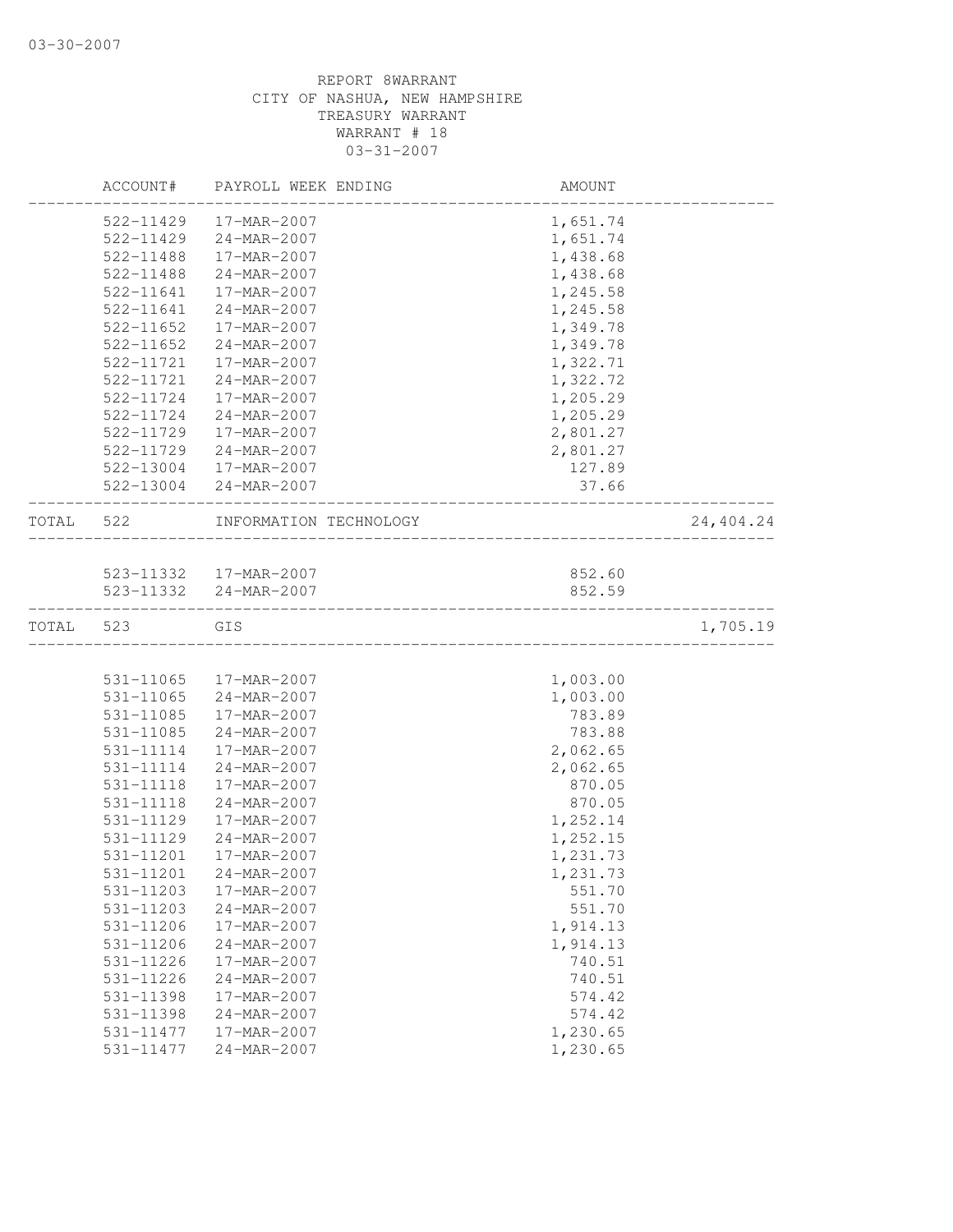| ACCOUNT#      | PAYROLL WEEK ENDING      | AMOUNT    |  |
|---------------|--------------------------|-----------|--|
|               | 531-11489<br>17-MAR-2007 | 1,045.06  |  |
| 531-11489     | $24 - MAR - 2007$        | 1,045.06  |  |
| 531-11490     | 17-MAR-2007              | 844.15    |  |
| 531-11490     | 24-MAR-2007              | 844.15    |  |
| 531-11498     | 17-MAR-2007              | 769.06    |  |
| 531-11498     | 24-MAR-2007              | 769.07    |  |
| 531-11516     | 17-MAR-2007              | 786.25    |  |
| 531-11516     | 24-MAR-2007              | 786.25    |  |
| 531-11534     | 17-MAR-2007              | 1,238.34  |  |
| 531-11534     | 24-MAR-2007              | 1,238.34  |  |
| 531-11535     | 17-MAR-2007              | 11,718.42 |  |
| 531-11535     | 24-MAR-2007              | 11,718.42 |  |
| 531-11537     | 17-MAR-2007              | 12,316.02 |  |
| 531-11537     | 24-MAR-2007              | 12,316.02 |  |
| 531-11538     | 17-MAR-2007              | 837.71    |  |
| 531-11538     | 24-MAR-2007              | 837.71    |  |
| 531-11539     | 17-MAR-2007              | 1,390.27  |  |
| 531-11539     | 24-MAR-2007              | 1,390.26  |  |
| 531-11544     | 17-MAR-2007              | 1,869.10  |  |
| 531-11544     | 24-MAR-2007              | 1,869.10  |  |
| 531-11549     | 17-MAR-2007              | 5,575.20  |  |
| 531-11549     | 24-MAR-2007              | 6,132.74  |  |
| 531-11550     | 17-MAR-2007              | 637.40    |  |
| 531-11550     | 24-MAR-2007              | 1,230.87  |  |
| $531 - 11552$ | 17-MAR-2007              | 6, 167.35 |  |
| 531-11552     | 24-MAR-2007              | 6, 167.35 |  |
| 531-11555     | 17-MAR-2007              | 25,753.00 |  |
| 531-11555     | 24-MAR-2007              | 24,762.50 |  |
| 531-11558     | 17-MAR-2007              | 63,884.37 |  |
| 531-11558     | 24-MAR-2007              | 63,884.39 |  |
| 531-11561     | 17-MAR-2007              | 12,298.59 |  |
| 531-11561     | 24-MAR-2007              | 13,305.12 |  |
| 531-11567     | 17-MAR-2007              | 27,803.55 |  |
| 531-11567     | $24 - MAR - 2007$        | 27,803.54 |  |
| 531-11569     | 17-MAR-2007              | 1,032.13  |  |
| 531-11569     | 24-MAR-2007              | 1,032.13  |  |
| 531-11585     | 17-MAR-2007              | 1,056.88  |  |
| 531-11585     | 24-MAR-2007              | 1,056.87  |  |
| 531-11587     | 17-MAR-2007              | 1,717.60  |  |
| 531-11587     | 24-MAR-2007              | 1,717.58  |  |
| 531-11618     | 17-MAR-2007              | 1,641.65  |  |
| 531-11618     | 24-MAR-2007              | 1,641.65  |  |
| 531-11622     | 17-MAR-2007              | 2,738.69  |  |
| 531-11622     | 24-MAR-2007              | 2,738.70  |  |
| 531-11632     | 17-MAR-2007              | 610.55    |  |
| 531-11632     | 24-MAR-2007              | 610.55    |  |
| 531-11633     | 17-MAR-2007              | 2,804.10  |  |
| 531-11633     | 24-MAR-2007              | 2,804.10  |  |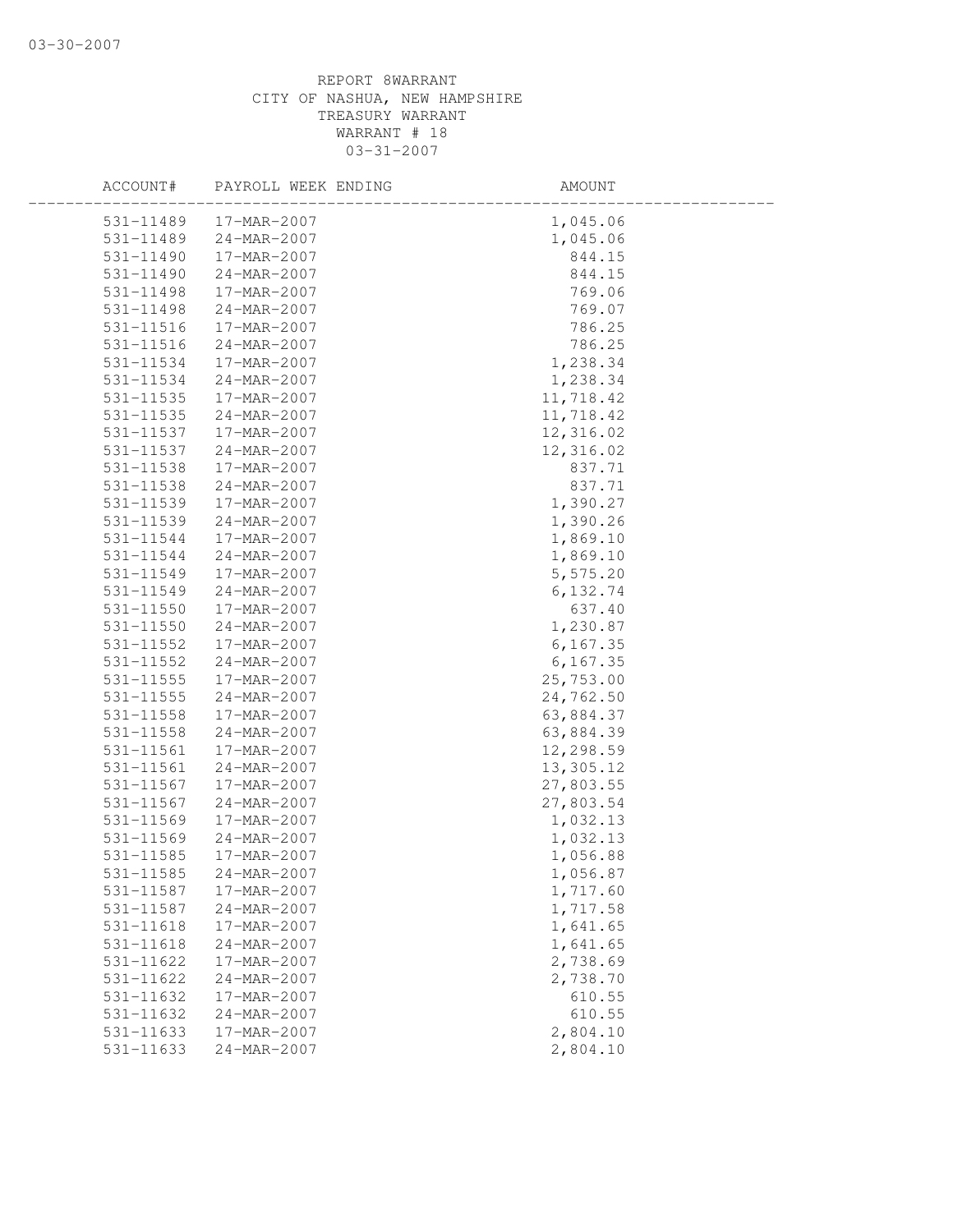| ACCOUNT#      | PAYROLL WEEK ENDING | AMOUNT    |  |
|---------------|---------------------|-----------|--|
| 531-11635     | 17-MAR-2007         | 803.90    |  |
| 531-11635     | 24-MAR-2007         | 803.90    |  |
| 531-11664     | 17-MAR-2007         | 1,003.00  |  |
| 531-11664     | 24-MAR-2007         | 1,003.00  |  |
| 531-11665     | 17-MAR-2007         | 719.43    |  |
| 531-11665     | 24-MAR-2007         | 719.44    |  |
| 531-11699     | 17-MAR-2007         | 837.71    |  |
| 531-11699     | 24-MAR-2007         | 837.71    |  |
| 531-11719     | 17-MAR-2007         | 795.34    |  |
| 531-11719     | 24-MAR-2007         | 795.34    |  |
| 531-11722     | 17-MAR-2007         | 546.35    |  |
| 531-11722     | 24-MAR-2007         | 546.35    |  |
| 531-11732     | 17-MAR-2007         | 572.05    |  |
| 531-11732     | 24-MAR-2007         | 572.05    |  |
| 531-11733     | 17-MAR-2007         | 2,088.55  |  |
| 531-11733     | 24-MAR-2007         | 2,088.55  |  |
| $531 - 12020$ | 17-MAR-2007         | 875.50    |  |
| 531-12020     | 24-MAR-2007         | 875.50    |  |
| 531-12042     | 17-MAR-2007         | 1,192.48  |  |
| 531-12042     | 24-MAR-2007         | 1,001.28  |  |
| 531-12066     | 17-MAR-2007         | 629.36    |  |
| 531-12066     | 24-MAR-2007         | 629.36    |  |
| 531-12067     | 17-MAR-2007         | 659.14    |  |
| 531-12067     | 24-MAR-2007         | 659.14    |  |
| 531-12068     | 17-MAR-2007         | 1,311.74  |  |
| 531-12068     | 24-MAR-2007         | 1,311.74  |  |
| 531-12071     | 17-MAR-2007         | 229.50    |  |
| 531-12071     | 24-MAR-2007         | 229.50    |  |
| 531-12119     | 17-MAR-2007         | 1,051.00  |  |
| 531-12119     | 24-MAR-2007         | 1,051.00  |  |
| 531-13004     | 17-MAR-2007         | 2,683.36  |  |
| 531-13004     | $24 - MAR - 2007$   | 3,774.66  |  |
| 531-13038     | 17-MAR-2007         | 264.53    |  |
| 531-13038     | 24-MAR-2007         | 353.55    |  |
| 531-13040     | 17-MAR-2007         | 3,203.19  |  |
| 531-13040     | 24-MAR-2007         | 3,984.21  |  |
| 531-13044     | 17-MAR-2007         | 2,428.05  |  |
| 531-13044     | 24-MAR-2007         | 4,544.32  |  |
| 531-13047     | 17-MAR-2007         | 16,394.31 |  |
| 531-13047     | 24-MAR-2007         | 13,078.93 |  |
| 531-13048     | 17-MAR-2007         | 4,714.22  |  |
| 531-13048     | 24-MAR-2007         | 4,022.68  |  |
| 531-15002     | 17-MAR-2007         | 31,077.90 |  |
| 531-17003     | 24-MAR-2007         | 600.00    |  |
| 531-17004     | 17-MAR-2007         | 300.00    |  |
|               |                     |           |  |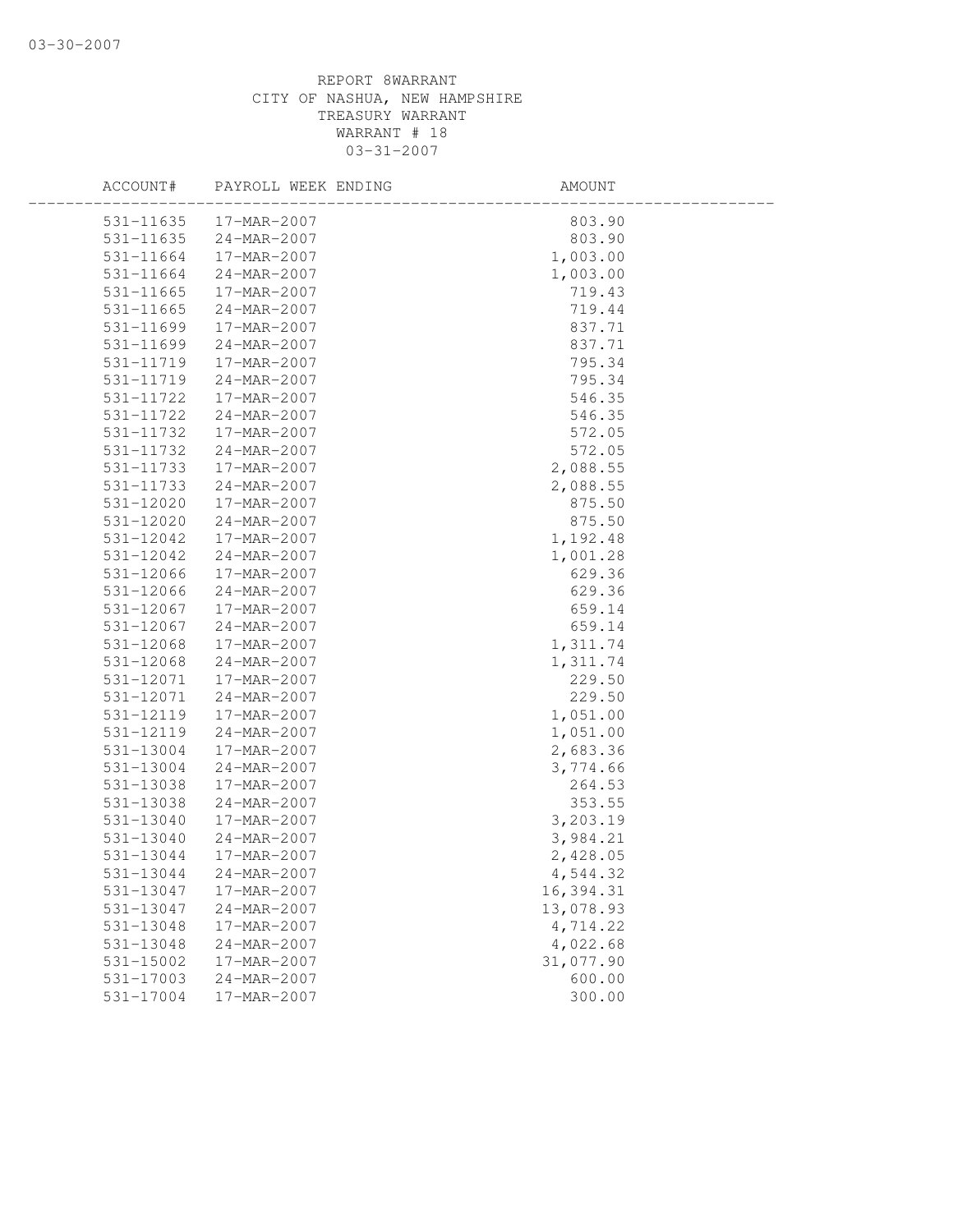|           | ACCOUNT# PAYROLL WEEK ENDING    | AMOUNT       |            |
|-----------|---------------------------------|--------------|------------|
|           | TOTAL 531 POLICE DEPARTMENT     |              | 516,530.47 |
|           |                                 |              |            |
|           | $532 - 11024$ $17 - MAR - 2007$ | 1,911.09     |            |
|           | 532-11024 24-MAR-2007           | 1,911.10     |            |
| 532-11036 | $17 - MAR - 2007$               | 1,750.74     |            |
| 532-11036 | $24 - MAR - 2007$               | 1,750.74     |            |
|           | 532-11063 17-MAR-2007           | 1,242.12     |            |
|           | 532-11063 24-MAR-2007           | 1,242.12     |            |
| 532-11066 | 17-MAR-2007                     | 1,205.58     |            |
| 532-11066 | $24 - MAR - 2007$               | 1,205.58     |            |
| 532-11069 | 17-MAR-2007                     | 2,435.39     |            |
| 532-11069 | 24-MAR-2007                     | 2,435.39     |            |
| 532-11111 | 17-MAR-2007                     | 2,022.56     |            |
| 532-11111 | 24-MAR-2007                     | 2,022.56     |            |
| 532-11207 | 17-MAR-2007                     | 5,976.98     |            |
| 532-11207 | 24-MAR-2007                     | 5,976.98     |            |
| 532-11281 | 17-MAR-2007                     | 854.92       |            |
| 532-11281 | 24-MAR-2007                     | 854.92       |            |
| 532-11285 | 17-MAR-2007                     | 7,608.97     |            |
| 532-11285 | $24 - MAR - 2007$               | 7,391.28     |            |
| 532-11291 | $17 - MAR - 2007$               | 6,542.26     |            |
| 532-11291 | 24-MAR-2007                     | 6,426.22     |            |
| 532-11298 | 17-MAR-2007                     | 882.67       |            |
| 532-11298 | $24 - MAR - 2007$               | 986.51       |            |
| 532-11300 | 17-MAR-2007                     | 35, 357.01   |            |
| 532-11300 | 24-MAR-2007                     | 33, 215.79   |            |
| 532-11303 | 17-MAR-2007                     | 1,090.35     |            |
| 532-11303 | $24 - MAR - 2007$               | 1,090.35     |            |
| 532-11305 | 17-MAR-2007                     | 2,432.02     |            |
| 532-11305 | 24-MAR-2007                     | 4,383.19     |            |
| 532-11309 | 17-MAR-2007                     | 96,229.62    |            |
| 532-11309 | 24-MAR-2007                     | 114, 155. 14 |            |
| 532-11660 | 17-MAR-2007                     | 1,385.40     |            |
| 532-11660 | 24-MAR-2007                     | 1,385.40     |            |
| 532-11663 | 17-MAR-2007                     | 1,344.65     |            |
| 532-11663 | 24-MAR-2007                     | 1,344.65     |            |
| 532-11666 | 17-MAR-2007                     | 1,331.35     |            |
| 532-11666 | 24-MAR-2007                     | 1,331.35     |            |
| 532-12070 | 17-MAR-2007                     | 20,887.24    |            |
| 532-12070 | 24-MAR-2007                     | 20, 233.44   |            |
| 532-13003 | 24-MAR-2007                     | 75.07        |            |
| 532-13004 | 17-MAR-2007                     | 400.14       |            |
| 532-13004 | 24-MAR-2007                     | 34.47        |            |
| 532-13018 | 17-MAR-2007                     | 1,264.97     |            |
| 532-13018 | 24-MAR-2007                     | 2,039.31     |            |
| 532-13024 | 17-MAR-2007                     | 695.64       |            |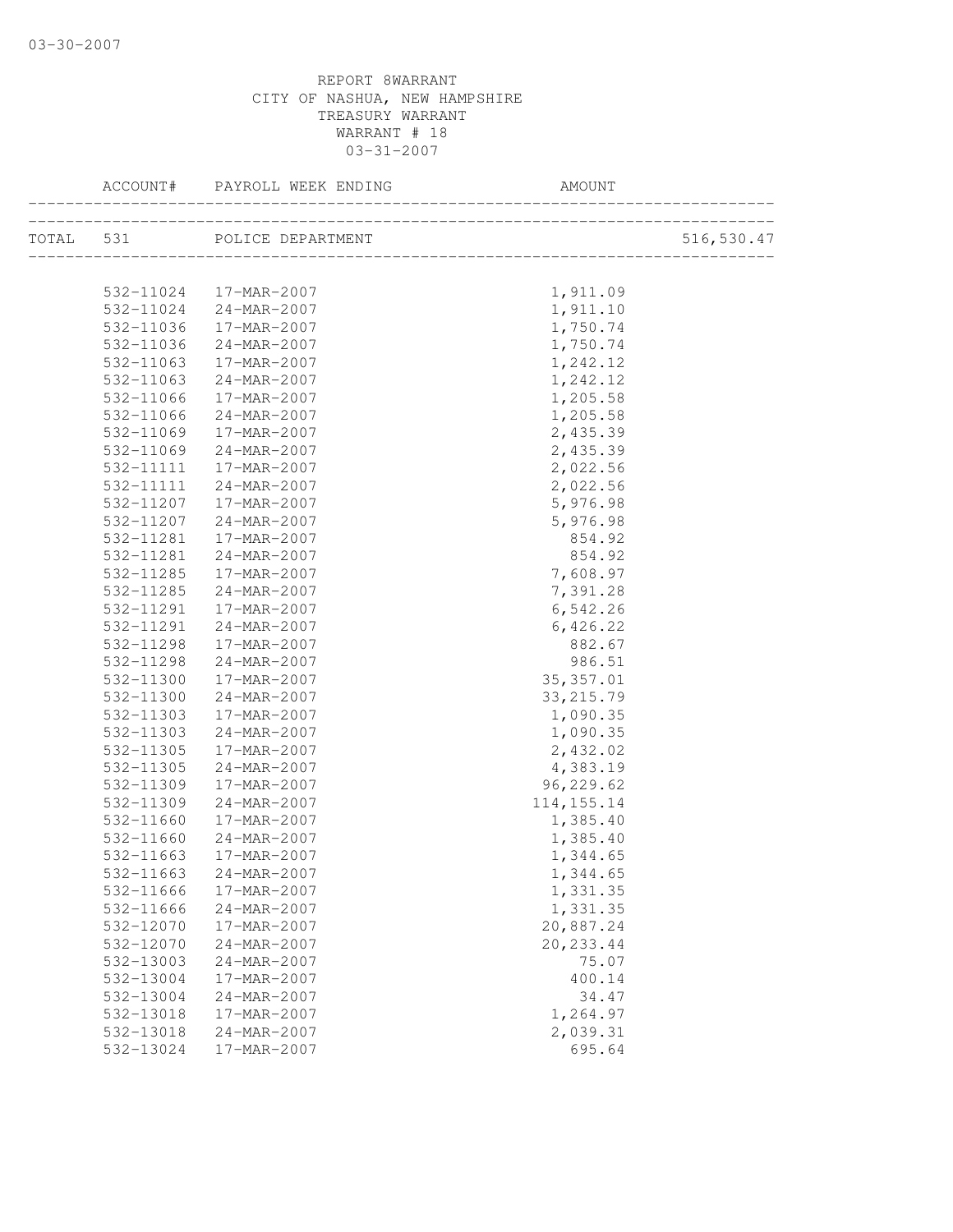|       | ACCOUNT#  | PAYROLL WEEK ENDING                             | AMOUNT   |            |
|-------|-----------|-------------------------------------------------|----------|------------|
|       | 532-13024 | 24-MAR-2007                                     | 313.46   |            |
|       | 532-13050 | 17-MAR-2007                                     | 6,986.22 |            |
|       | 532-13050 | 24-MAR-2007                                     | 9,259.44 |            |
|       | 532-19231 | 17-MAR-2007                                     | 1,102.49 |            |
|       | 532-19231 | $24 - MAR - 2007$                               | 1,095.66 |            |
|       | 532-19232 | 17-MAR-2007                                     | 1,616.06 |            |
|       | 532-19232 | 24-MAR-2007                                     | 1,609.36 |            |
|       | 532-19233 | 17-MAR-2007                                     | 2,614.98 |            |
|       |           | 532-19233 24-MAR-2007                           | 2,605.51 |            |
|       |           | 532-19234 17-MAR-2007                           | 1,656.44 |            |
|       |           | 532-19234 24-MAR-2007                           | 1,649.74 |            |
| TOTAL | 532       | FIRE DEPARTMENT<br>________________             |          | 436,852.59 |
|       |           |                                                 | 163.46   |            |
|       |           | 535-81023  17-MAR-2007<br>535-81023 24-MAR-2007 | 163.46   |            |
|       |           |                                                 |          |            |
| TOTAL | 535       | EMERGENCY MANAGEMENT                            |          | 326.92     |
|       |           | 536-11178  17-MAR-2007                          | 1,272.29 |            |
|       |           | 536-11178 24-MAR-2007                           | 1,272.29 |            |
|       | 536-13004 | 24-MAR-2007                                     | 625.32   |            |
| TOTAL | 536       | CITYWIDE COMMUNICATIONS                         |          | 3,169.90   |
|       |           |                                                 |          |            |
|       | 541-11008 | 17-MAR-2007                                     | 629.81   |            |
|       | 541-11008 | 24-MAR-2007                                     | 629.82   |            |
|       | 541-11048 | 17-MAR-2007                                     | 888.34   |            |
|       | 541-11048 | 24-MAR-2007                                     | 888.34   |            |
|       | 541-11104 | 17-MAR-2007                                     | 914.99   |            |
|       | 541-11104 | 24-MAR-2007                                     | 914.99   |            |
|       | 541-11240 | 17-MAR-2007                                     | 1,763.88 |            |
|       | 541-11240 | $24 - MAR - 2007$                               | 1,763.87 |            |
|       | 541-11346 | 17-MAR-2007                                     | 412.41   |            |
|       | 541-11346 | 24-MAR-2007                                     | 412.41   |            |
| TOTAL | 541       | COMMUNITY SERVICES DIVISION                     |          | 9,218.86   |
|       |           |                                                 |          |            |
|       | 542-11426 | 17-MAR-2007                                     | 1,226.25 |            |
|       | 542-11426 | 24-MAR-2007                                     | 1,226.25 |            |
|       | 542-11584 | 17-MAR-2007                                     | 2,155.77 |            |
|       | 542-11584 | 24-MAR-2007                                     | 2,155.77 |            |
|       | 542-12109 | 17-MAR-2007                                     | 198.00   |            |
|       | 542-12109 | 24-MAR-2007                                     | 198.00   |            |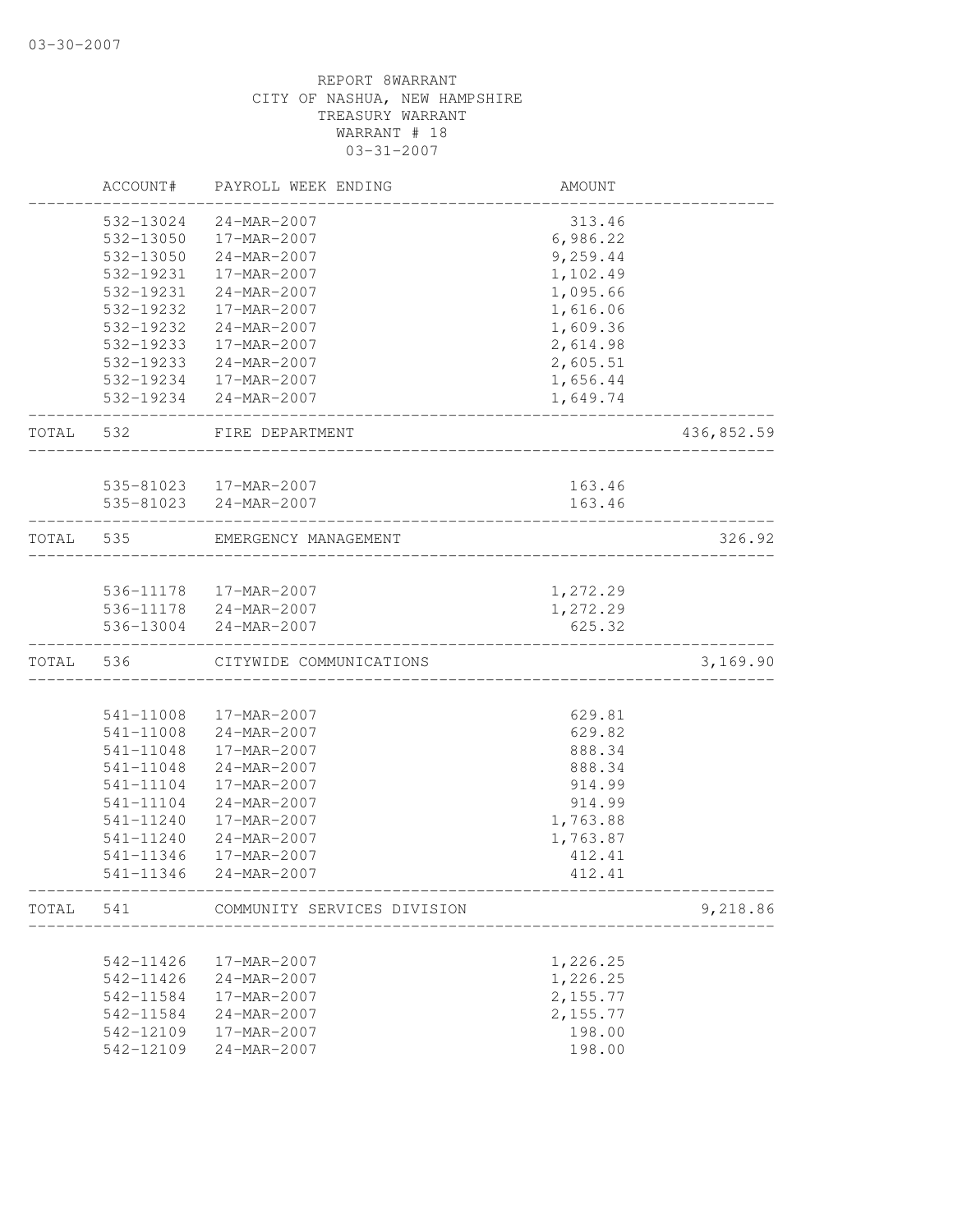|       | ACCOUNT#  | PAYROLL WEEK ENDING        | AMOUNT   |            |
|-------|-----------|----------------------------|----------|------------|
|       | 542-12582 | 17-MAR-2007                | 899.90   |            |
|       | 542-12582 | 24-MAR-2007                | 899.90   |            |
| TOTAL | 542       | COMMUNITY HEALTH           |          | 8,959.84   |
|       |           |                            |          |            |
|       | 543-11380 | 17-MAR-2007                | 840.29   |            |
|       | 543-11380 | 24-MAR-2007                | 840.29   |            |
|       | 543-11438 | 17-MAR-2007                | 1,390.26 |            |
|       | 543-11438 | 24-MAR-2007                | 1,390.27 |            |
|       | 543-11601 | 17-MAR-2007                | 1,136.10 |            |
|       | 543-11601 | 24-MAR-2007                | 1,136.10 |            |
|       | 543-11602 | 17-MAR-2007                | 795.56   |            |
|       | 543-11602 | 24-MAR-2007                | 795.56   |            |
|       | 543-11604 | 17-MAR-2007                | 749.90   |            |
|       | 543-11604 | 24-MAR-2007                | 749.90   |            |
|       | 543-11605 | 17-MAR-2007                | 856.19   |            |
|       | 543-11605 | 24-MAR-2007                | 856.19   |            |
| TOTAL | 543       | ENVIRONMENTAL HEALTH DEPT. |          | 11,536.61  |
|       |           |                            |          |            |
|       | 544-11008 | 17-MAR-2007                | 668.17   |            |
|       | 544-11008 | 24-MAR-2007                | 668.17   |            |
|       | 544-11099 | 17-MAR-2007                | 1,989.89 |            |
|       | 544-11099 | 24-MAR-2007                | 1,989.91 |            |
|       | 544-11112 | 17-MAR-2007                | 755.51   |            |
|       | 544-11112 | 24-MAR-2007                | 755.51   |            |
|       | 544-11367 | 17-MAR-2007                | 749.90   |            |
|       | 544-11367 | 24-MAR-2007                | 749.90   |            |
|       | 544-11777 | 17-MAR-2007                | 1,167.25 |            |
|       | 544-11777 | 24-MAR-2007                | 1,167.25 |            |
|       | 544-12101 | 17-MAR-2007                | 242.92   |            |
|       | 544-12101 | 24-MAR-2007                | 242.92   |            |
| TOTAL | 544       | WELFARE ADMINISTRATION     |          | 11, 147.30 |
|       |           |                            |          |            |
|       | 551-11008 | 17-MAR-2007                | 612.62   |            |
|       | 551-11008 | 24-MAR-2007                | 612.62   |            |
|       | 551-11028 | 17-MAR-2007                | 526.86   |            |
|       | 551-11028 | 24-MAR-2007                | 526.86   |            |
|       | 551-11057 | 17-MAR-2007                | 783.39   |            |
|       | 551-11057 | 24-MAR-2007                | 783.38   |            |
|       | 551-11094 | 17-MAR-2007                | 266.72   |            |
|       | 551-11094 | 24-MAR-2007                | 266.72   |            |
|       | 551-11208 | 17-MAR-2007                | 728.76   |            |
|       | 551-11208 | 24-MAR-2007                | 728.76   |            |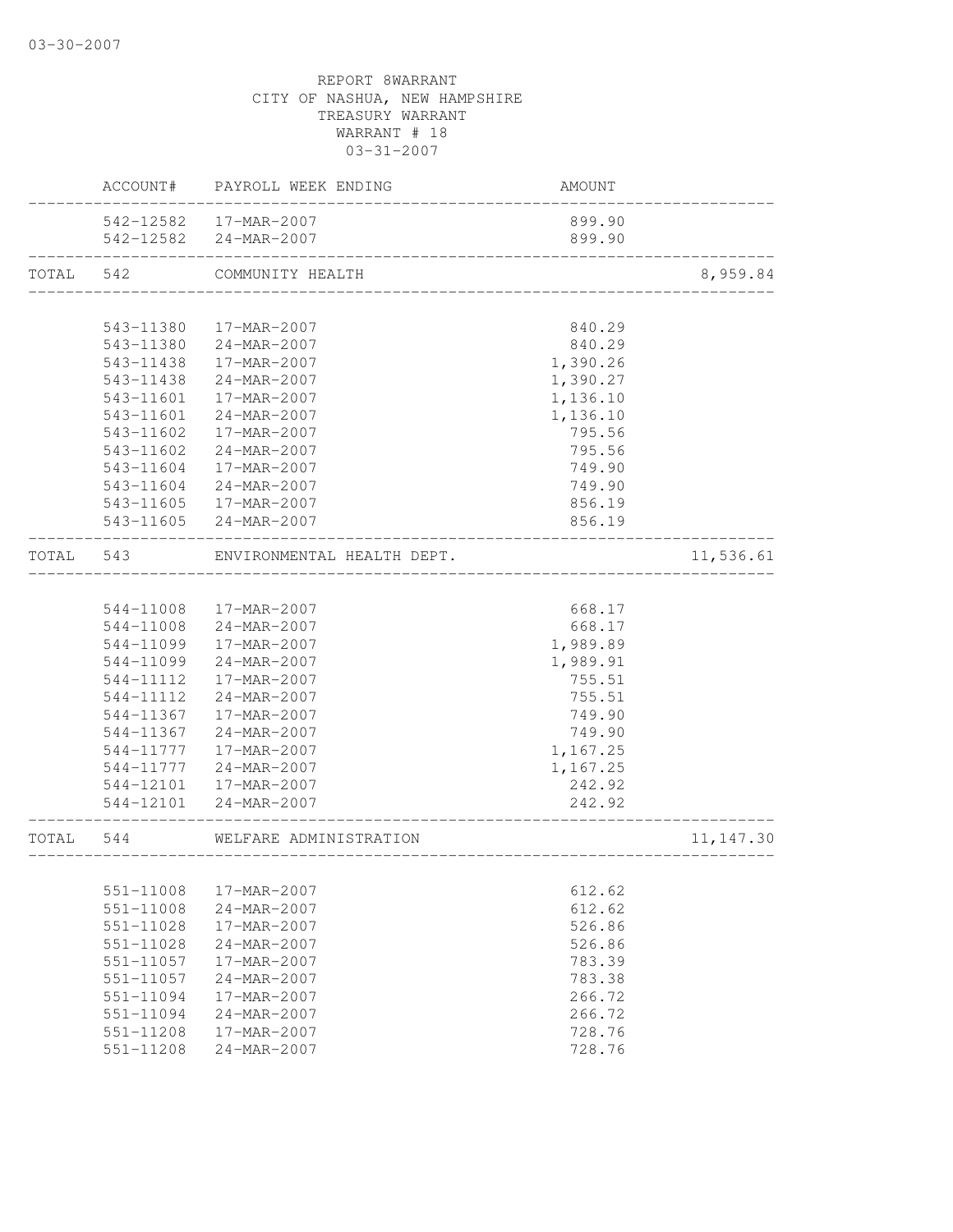|       | ACCOUNT#      | PAYROLL WEEK ENDING            | AMOUNT   |           |
|-------|---------------|--------------------------------|----------|-----------|
|       |               | 551-11212   17-MAR-2007        | 1,313.75 |           |
|       | 551-11212     | 24-MAR-2007                    | 1,313.75 |           |
|       | 551-11249     | 17-MAR-2007                    | 1,544.27 |           |
|       | 551-11249     | 24-MAR-2007                    | 1,544.27 |           |
|       | 551-11273     | 17-MAR-2007                    | 2,382.01 |           |
|       | 551-11273     | 24-MAR-2007                    | 2,382.02 |           |
|       | 551-11435     | 17-MAR-2007                    | 825.87   |           |
|       | 551-11435     | 24-MAR-2007                    | 825.87   |           |
|       | $551 - 11462$ | 17-MAR-2007                    | 919.25   |           |
|       | 551-11462     | 24-MAR-2007                    | 919.25   |           |
|       | 551-11638     | 17-MAR-2007                    | 1,064.08 |           |
|       | 551-11638     | 24-MAR-2007                    | 1,064.08 |           |
|       | 551-13004     | 17-MAR-2007                    | 342.83   |           |
|       | 551-18015     | 24-MAR-2007                    | 1,840.00 |           |
|       | 551-91010     | 24-MAR-2007                    | 1,990.00 |           |
| TOTAL | 551           | PUBLIC WORKS DIV & ENGINEERING |          | 26,107.99 |
|       |               |                                |          |           |
|       | 552-11077     | 17-MAR-2007                    | 1,170.18 |           |
|       | 552-11077     | 24-MAR-2007                    | 1,170.18 |           |
|       | 552-11143     | 17-MAR-2007                    | 784.00   |           |
|       | 552-11143     | 24-MAR-2007                    | 784.00   |           |
|       | 552-11324     | 17-MAR-2007                    | 3,604.93 |           |
|       | 552-11324     | 24-MAR-2007                    | 3,604.93 |           |
|       | 552-11339     | 17-MAR-2007                    | 2,689.61 |           |
|       | 552-11339     | 24-MAR-2007                    | 3,368.72 |           |
|       | 552-11342     | 17-MAR-2007                    | 706.01   |           |
|       | 552-11342     | 24-MAR-2007                    | 706.00   |           |
|       | 552-11343     | 17-MAR-2007                    | 2,352.00 |           |
|       | 552-11343     | 24-MAR-2007                    | 2,352.00 |           |
|       | 552-11407     | 17-MAR-2007                    | 4,884.00 |           |
|       | 552-11407     | 24-MAR-2007                    | 4,721.20 |           |
|       | 552-11492     | 17-MAR-2007                    | 746.80   |           |
|       | 552-11492     | $24 - MAR - 2007$              | 746.80   |           |
|       | 552-11548     | 17-MAR-2007                    | 916.14   |           |
|       | 552-11548     | 24-MAR-2007                    | 916.13   |           |
|       | 552-11580     | 17-MAR-2007                    | 915.39   |           |
|       | 552-11580     | 24-MAR-2007                    | 915.39   |           |
|       | 552-11618     | 17-MAR-2007                    | 568.25   |           |
|       | 552-11618     | 24-MAR-2007                    | 568.25   |           |
|       | 552-11672     | 17-MAR-2007                    | 1,349.78 |           |
|       | 552-11672     | 24-MAR-2007                    | 1,349.77 |           |
|       | 552-11750     | 17-MAR-2007                    | 717.60   |           |
|       | 552-11750     | 24-MAR-2007                    | 2,152.80 |           |
|       | 552-13004     | 17-MAR-2007                    | 270.39   |           |
|       | 552-13004     | 24-MAR-2007                    | 464.45   |           |
|       | 552-13009     | 17-MAR-2007                    | 2,369.41 |           |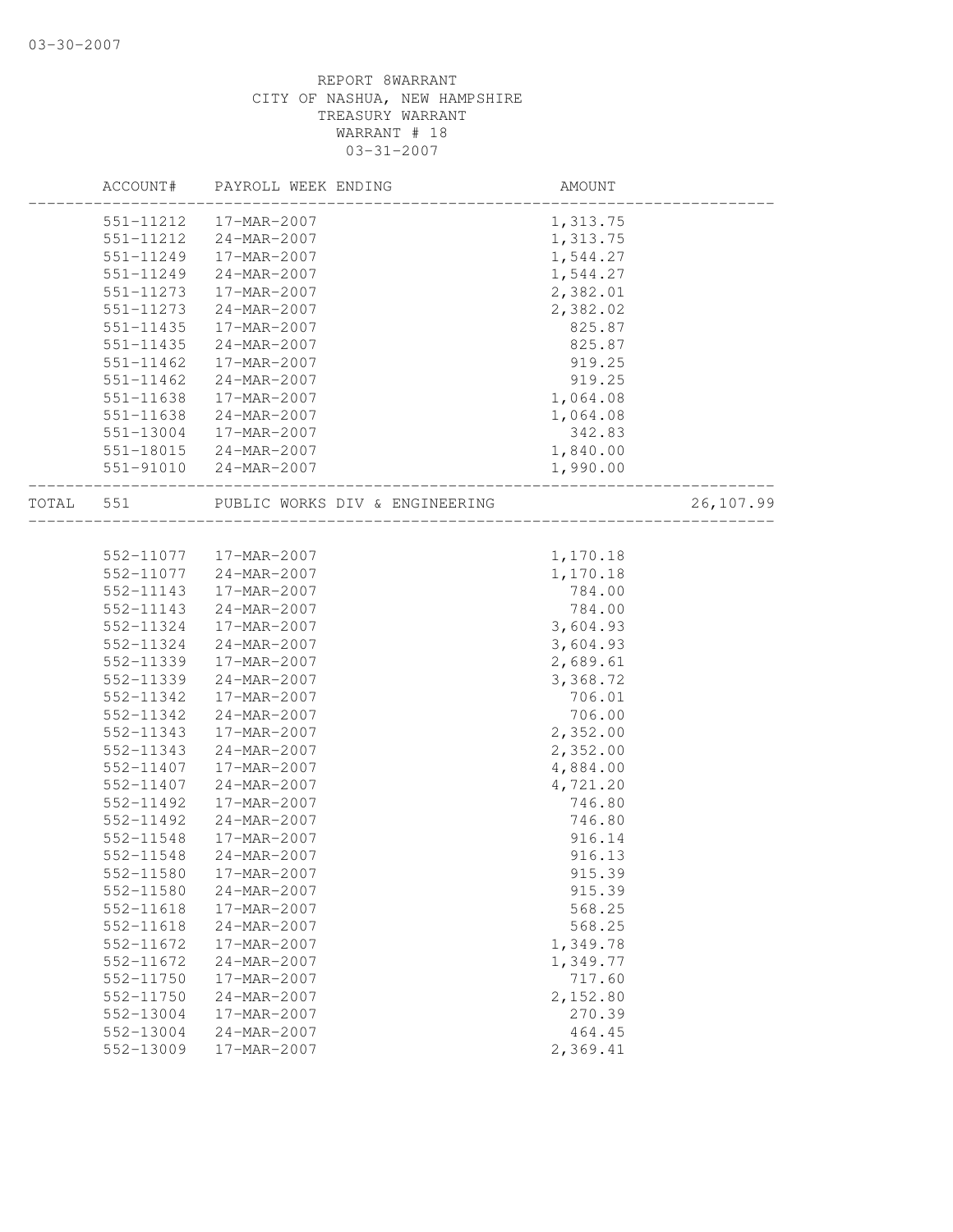|           | ACCOUNT# PAYROLL WEEK ENDING                   | AMOUNT<br>--------------------------- |           |
|-----------|------------------------------------------------|---------------------------------------|-----------|
|           | 552-13067 17-MAR-2007                          | 1,097.78                              |           |
|           | 552-13067 24-MAR-2007                          | 434.27                                |           |
|           | 552-59050 24-MAR-2007                          | 1,991.00                              |           |
|           | TOTAL 552 PARKS AND RECREATION                 |                                       | 51,388.16 |
|           |                                                |                                       |           |
|           | 553-11041 17-MAR-2007<br>553-11041 24-MAR-2007 | 897.56                                |           |
|           |                                                | 897.56                                |           |
| 553-11078 | $17 - MAR - 2007$                              | 1,353.16                              |           |
| 553-11078 | $24 - MAR - 2007$                              | 1,353.16                              |           |
| 553-11098 | 17-MAR-2007                                    | 937.66                                |           |
| 553-11098 | 24-MAR-2007                                    | 937.65                                |           |
| 553-11192 | 17-MAR-2007                                    | 833.01                                |           |
| 553-11192 | 24-MAR-2007                                    | 833.00                                |           |
| 553-11279 | 17-MAR-2007                                    | 5,468.40                              |           |
| 553-11279 | 24-MAR-2007                                    | 5,488.00                              |           |
| 553-11327 | 17-MAR-2007                                    | 3,604.98                              |           |
| 553-11327 | $24 - MAR - 2007$                              | 3,604.95                              |           |
| 553-11336 | 17-MAR-2007                                    | 967.44                                |           |
| 553-11336 | 24-MAR-2007                                    | 967.45                                |           |
| 553-11375 | 17-MAR-2007                                    | 2,017.20                              |           |
| 553-11375 | 24-MAR-2007                                    | 1,347.60                              |           |
| 553-11465 | 17-MAR-2007                                    | 2,973.20                              |           |
| 553-11465 | 24-MAR-2007                                    | 2,539.12                              |           |
| 553-11474 | 17-MAR-2007                                    | 4,208.00                              |           |
| 553-11474 | 24-MAR-2007                                    | 4,208.00                              |           |
| 553-11475 | 17-MAR-2007                                    | 1,706.90                              |           |
| 553-11475 | 24-MAR-2007                                    | 1,707.20                              |           |
| 553-11630 | 17-MAR-2007                                    | 1,436.53                              |           |
| 553-11630 | 24-MAR-2007                                    | 1,441.83                              |           |
| 553-11631 | 17-MAR-2007                                    | 709.60                                |           |
| 553-11631 | 24-MAR-2007                                    | 745.60                                |           |
| 553-11648 | 17-MAR-2007                                    | 732.24                                |           |
| 553-11648 | 24-MAR-2007                                    | 732.23                                |           |
| 553-11678 | 17-MAR-2007                                    | 1,515.40                              |           |
| 553-11678 | $24 - MAR - 2007$                              | 1,515.40                              |           |
|           | 553-11759 17-MAR-2007                          | 11,523.68                             |           |
| 553-11759 | 24-MAR-2007                                    | 11,508.36                             |           |
| 553-11768 | 17-MAR-2007                                    | 713.60                                |           |
| 553-11768 | 24-MAR-2007                                    | 713.60                                |           |
| 553-11771 | 17-MAR-2007                                    | 1,683.20                              |           |
| 553-11771 | 24-MAR-2007                                    | 1,683.20                              |           |
| 553-12128 | 17-MAR-2007                                    | 393.99                                |           |
| 553-12128 | 24-MAR-2007                                    | 267.79                                |           |
| 553-13004 | 17-MAR-2007                                    | 1,580.42                              |           |
| 553-13004 | 24-MAR-2007                                    | 2,403.81                              |           |
| 553-13009 | 17-MAR-2007                                    | 56,126.25                             |           |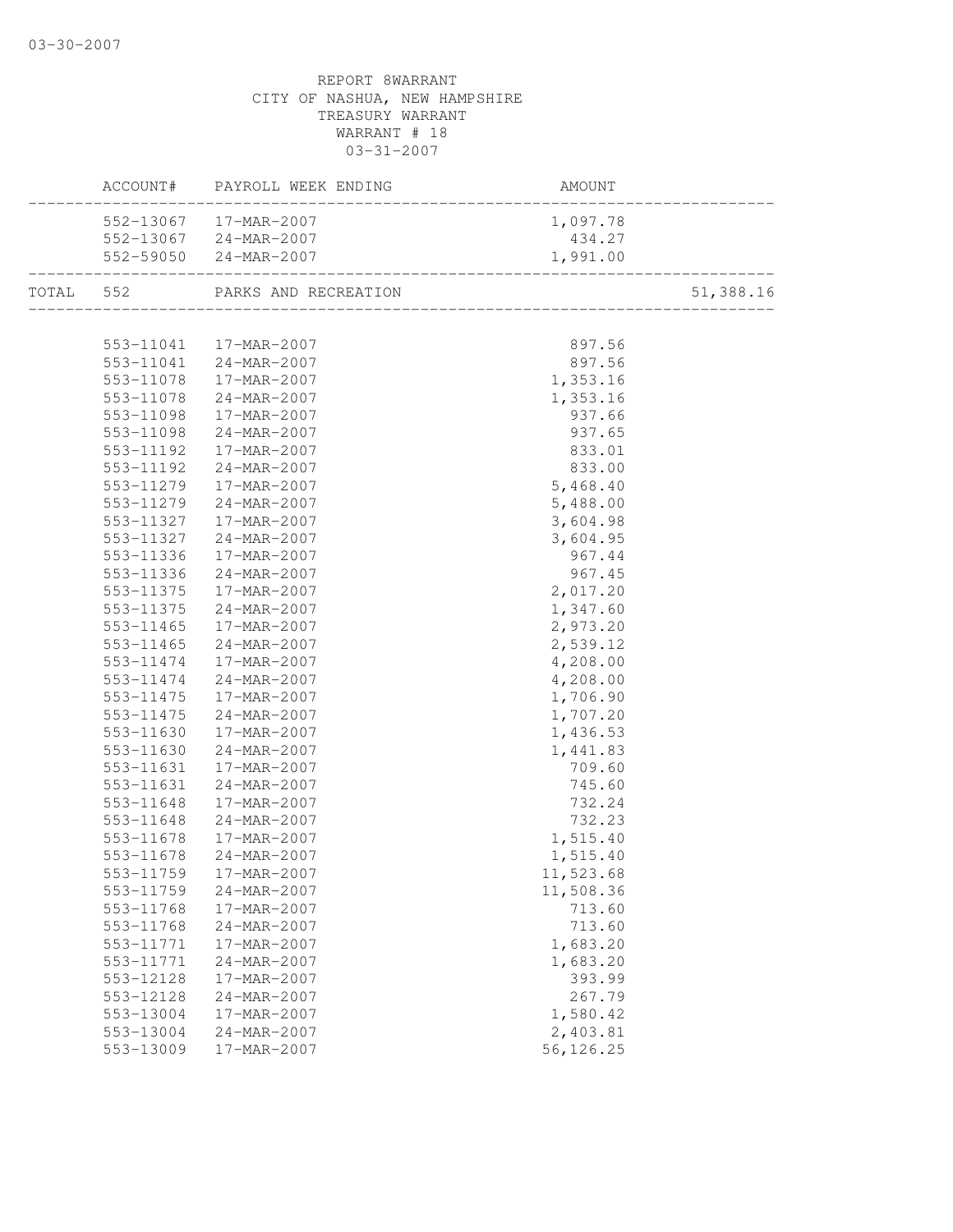|           | ACCOUNT#      | PAYROLL WEEK ENDING    | AMOUNT                              |            |
|-----------|---------------|------------------------|-------------------------------------|------------|
|           | 553-13009     | 24-MAR-2007            | 13,800.13                           |            |
|           |               | 553-13901  17-MAR-2007 | 9,843.21                            |            |
|           |               | 553-13901 24-MAR-2007  | 9,382.26                            |            |
| TOTAL     | 553           | STREET DEPARTMENT      | ___________________________________ | 179,303.53 |
|           |               |                        |                                     |            |
|           | 555-11024     | 17-MAR-2007            | 663.48                              |            |
|           | 555-11024     | 24-MAR-2007            | 663.48                              |            |
|           | 555-11058     | 17-MAR-2007            | 888.73                              |            |
|           | 555-11058     | $24 - MAR - 2007$      | 888.73                              |            |
|           | 555-11461     | 17-MAR-2007            | 1,349.78                            |            |
|           | 555-11461     | 24-MAR-2007            | 1,349.78                            |            |
|           | 555-11505     | 17-MAR-2007            | 1,170.19                            |            |
|           | 555-11505     | 24-MAR-2007            | 1,170.18                            |            |
|           | 555-11639     | 17-MAR-2007            | 746.80                              |            |
|           | 555-11639     | 24-MAR-2007            | 746.80                              |            |
|           | 555-11640     | 17-MAR-2007            | 695.60                              |            |
|           | 555-11640     | 24-MAR-2007            | 695.60                              |            |
|           | 555-11738     | 17-MAR-2007            | 880.00                              |            |
|           | 555-11738     | 24-MAR-2007            | 880.00                              |            |
|           | 555-11745     | 17-MAR-2007            | 738.80                              |            |
|           | 555-11745     | 24-MAR-2007            | 738.80                              |            |
|           | 555-11746     | 17-MAR-2007            | 999.83                              |            |
|           | 555-11746     | 24-MAR-2007            | 999.84                              |            |
|           |               | 555-13004 17-MAR-2007  | 99.00                               |            |
|           | 555-13004     | 24-MAR-2007            | 127.56                              |            |
| TOTAL     | 555           | TRAFFIC DEPARTMENT     |                                     | 16,492.98  |
|           |               |                        |                                     |            |
|           |               | 557-11161  17-MAR-2007 | 746.80                              |            |
|           |               | 557-11161 24-MAR-2007  | 746.80                              |            |
|           |               | 557-13009 17-MAR-2007  | 784.14                              |            |
| TOTAL 557 |               | PARKING LOTS           |                                     | 2,277.74   |
|           |               |                        |                                     |            |
|           | 561-11345     | 17-MAR-2007            | 1,199.59                            |            |
|           | 561-11345     | 24-MAR-2007            | 1,199.59                            |            |
|           | 561-11651     | 17-MAR-2007            | 751.62                              |            |
|           | 561-11651     | $24 - MAR - 2007$      | 751.62                              |            |
|           | $561 - 11658$ | 17-MAR-2007            | 915.39                              |            |
|           | 561-11658     | 24-MAR-2007            | 915.39                              |            |
|           | 561-13004     | 17-MAR-2007            | 67.48                               |            |
|           | $561 - 91010$ | 24-MAR-2007            | 100.00                              |            |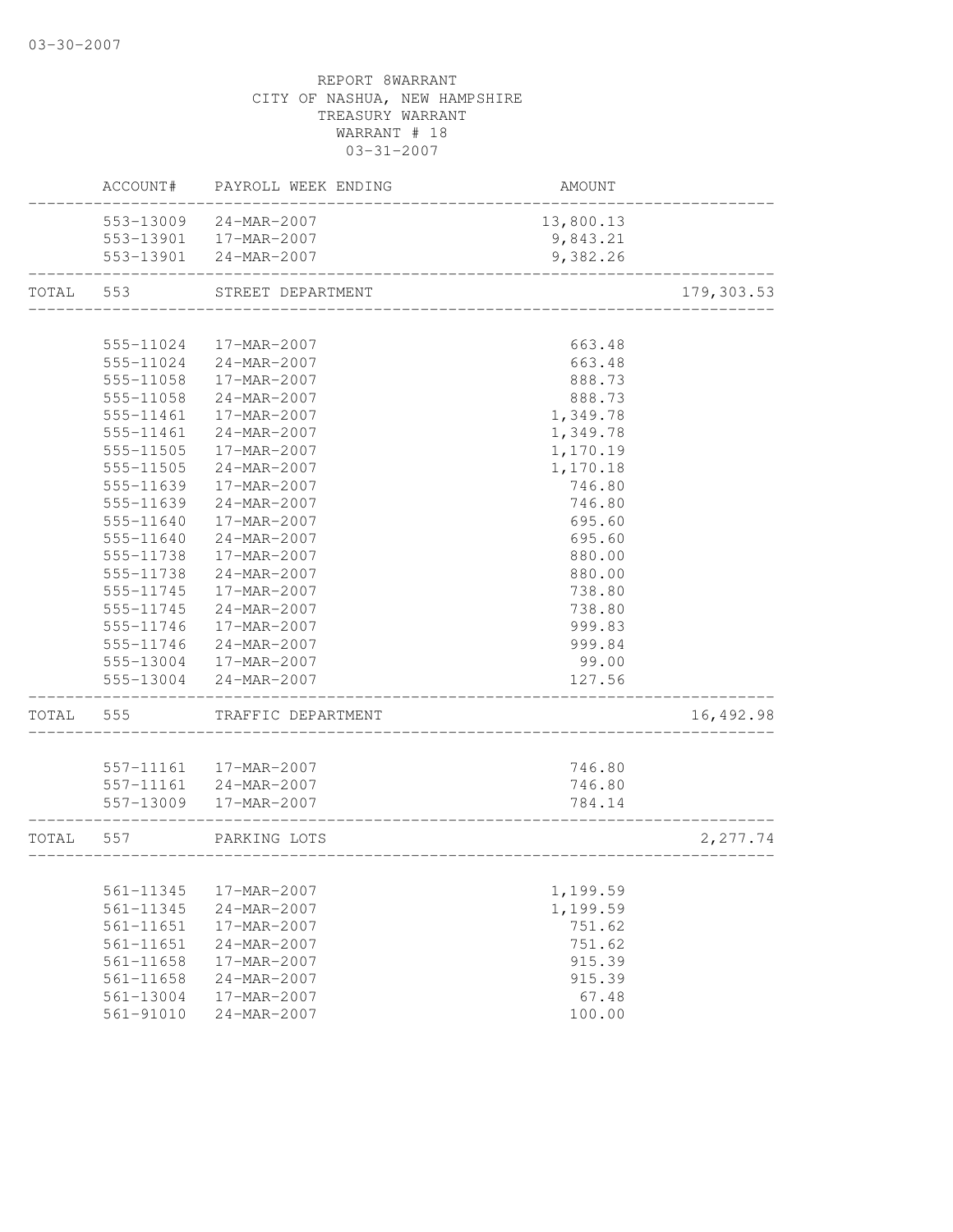| 572-11238<br>572-11238<br>572-11450<br>572-11450<br>572-11522<br>572-11522<br>572-11525<br>572-11525<br>572-58005<br>572-98045<br>572-98046 | 572-11024 24-MAR-2007<br>572-11215  17-MAR-2007<br>572-11215 24-MAR-2007<br>17-MAR-2007<br>24-MAR-2007<br>17-MAR-2007<br>24-MAR-2007<br>17-MAR-2007<br>24-MAR-2007<br>17-MAR-2007<br>24-MAR-2007<br>572-58005 17-MAR-2007<br>24-MAR-2007<br>17-MAR-2007<br>24-MAR-2007 | 457.57<br>3,359.48<br>3,359.48<br>750.83<br>750.83<br>1,560.86<br>1,560.86<br>742.35<br>742.35<br>916.14<br>916.14<br>100.00<br>100.00<br>19.33<br>125.00                                                                                                                                                                                                                                                                                                  |                                                                                               |
|---------------------------------------------------------------------------------------------------------------------------------------------|------------------------------------------------------------------------------------------------------------------------------------------------------------------------------------------------------------------------------------------------------------------------|------------------------------------------------------------------------------------------------------------------------------------------------------------------------------------------------------------------------------------------------------------------------------------------------------------------------------------------------------------------------------------------------------------------------------------------------------------|-----------------------------------------------------------------------------------------------|
|                                                                                                                                             |                                                                                                                                                                                                                                                                        |                                                                                                                                                                                                                                                                                                                                                                                                                                                            |                                                                                               |
|                                                                                                                                             |                                                                                                                                                                                                                                                                        |                                                                                                                                                                                                                                                                                                                                                                                                                                                            |                                                                                               |
|                                                                                                                                             |                                                                                                                                                                                                                                                                        |                                                                                                                                                                                                                                                                                                                                                                                                                                                            |                                                                                               |
|                                                                                                                                             |                                                                                                                                                                                                                                                                        |                                                                                                                                                                                                                                                                                                                                                                                                                                                            |                                                                                               |
|                                                                                                                                             |                                                                                                                                                                                                                                                                        |                                                                                                                                                                                                                                                                                                                                                                                                                                                            |                                                                                               |
|                                                                                                                                             |                                                                                                                                                                                                                                                                        |                                                                                                                                                                                                                                                                                                                                                                                                                                                            |                                                                                               |
|                                                                                                                                             |                                                                                                                                                                                                                                                                        |                                                                                                                                                                                                                                                                                                                                                                                                                                                            |                                                                                               |
|                                                                                                                                             |                                                                                                                                                                                                                                                                        |                                                                                                                                                                                                                                                                                                                                                                                                                                                            |                                                                                               |
|                                                                                                                                             |                                                                                                                                                                                                                                                                        |                                                                                                                                                                                                                                                                                                                                                                                                                                                            |                                                                                               |
|                                                                                                                                             |                                                                                                                                                                                                                                                                        |                                                                                                                                                                                                                                                                                                                                                                                                                                                            |                                                                                               |
|                                                                                                                                             |                                                                                                                                                                                                                                                                        |                                                                                                                                                                                                                                                                                                                                                                                                                                                            |                                                                                               |
|                                                                                                                                             |                                                                                                                                                                                                                                                                        |                                                                                                                                                                                                                                                                                                                                                                                                                                                            |                                                                                               |
|                                                                                                                                             |                                                                                                                                                                                                                                                                        |                                                                                                                                                                                                                                                                                                                                                                                                                                                            |                                                                                               |
|                                                                                                                                             |                                                                                                                                                                                                                                                                        |                                                                                                                                                                                                                                                                                                                                                                                                                                                            |                                                                                               |
|                                                                                                                                             |                                                                                                                                                                                                                                                                        |                                                                                                                                                                                                                                                                                                                                                                                                                                                            |                                                                                               |
|                                                                                                                                             |                                                                                                                                                                                                                                                                        |                                                                                                                                                                                                                                                                                                                                                                                                                                                            |                                                                                               |
| TOTAL 571                                                                                                                                   |                                                                                                                                                                                                                                                                        |                                                                                                                                                                                                                                                                                                                                                                                                                                                            | 5,180.24                                                                                      |
|                                                                                                                                             |                                                                                                                                                                                                                                                                        | 1,816.79                                                                                                                                                                                                                                                                                                                                                                                                                                                   |                                                                                               |
|                                                                                                                                             |                                                                                                                                                                                                                                                                        |                                                                                                                                                                                                                                                                                                                                                                                                                                                            |                                                                                               |
|                                                                                                                                             |                                                                                                                                                                                                                                                                        | 773.33                                                                                                                                                                                                                                                                                                                                                                                                                                                     |                                                                                               |
|                                                                                                                                             |                                                                                                                                                                                                                                                                        |                                                                                                                                                                                                                                                                                                                                                                                                                                                            |                                                                                               |
|                                                                                                                                             |                                                                                                                                                                                                                                                                        |                                                                                                                                                                                                                                                                                                                                                                                                                                                            | 5,168.28                                                                                      |
|                                                                                                                                             |                                                                                                                                                                                                                                                                        | 862.85                                                                                                                                                                                                                                                                                                                                                                                                                                                     |                                                                                               |
|                                                                                                                                             |                                                                                                                                                                                                                                                                        |                                                                                                                                                                                                                                                                                                                                                                                                                                                            |                                                                                               |
|                                                                                                                                             |                                                                                                                                                                                                                                                                        |                                                                                                                                                                                                                                                                                                                                                                                                                                                            |                                                                                               |
|                                                                                                                                             |                                                                                                                                                                                                                                                                        |                                                                                                                                                                                                                                                                                                                                                                                                                                                            |                                                                                               |
|                                                                                                                                             |                                                                                                                                                                                                                                                                        | 1,033.46                                                                                                                                                                                                                                                                                                                                                                                                                                                   |                                                                                               |
|                                                                                                                                             |                                                                                                                                                                                                                                                                        |                                                                                                                                                                                                                                                                                                                                                                                                                                                            |                                                                                               |
| TOTAL 562                                                                                                                                   |                                                                                                                                                                                                                                                                        |                                                                                                                                                                                                                                                                                                                                                                                                                                                            | 1,592.00                                                                                      |
|                                                                                                                                             |                                                                                                                                                                                                                                                                        | 1,592.00                                                                                                                                                                                                                                                                                                                                                                                                                                                   |                                                                                               |
|                                                                                                                                             |                                                                                                                                                                                                                                                                        |                                                                                                                                                                                                                                                                                                                                                                                                                                                            | 5,900.68                                                                                      |
|                                                                                                                                             |                                                                                                                                                                                                                                                                        | AMOUNT                                                                                                                                                                                                                                                                                                                                                                                                                                                     |                                                                                               |
|                                                                                                                                             |                                                                                                                                                                                                                                                                        | ACCOUNT# PAYROLL WEEK ENDING<br>TOTAL 561 EDGEWOOD CEMETERY<br>562-11651 24-MAR-2007<br>SUBURBAN CEMETERIES<br>563-11345 17-MAR-2007<br>563-11345 24-MAR-2007<br>563-11651  17-MAR-2007<br>563-11651 24-MAR-2007<br>563-11657  17-MAR-2007<br>563-11657 24-MAR-2007<br>TOTAL 563 WOODLAWN CEMETERY<br>571-11174  17-MAR-2007<br>571-11174 24-MAR-2007<br>571-11237  17-MAR-2007<br>571-11237 24-MAR-2007<br>COMMUNITY DEVELOPMENT<br>572-11024 17-MAR-2007 | 1,033.45<br>687.84<br>687.84<br>862.84<br>___________________<br>773.33<br>1,816.79<br>457.57 |

573-11444 17-MAR-2007 1,373.56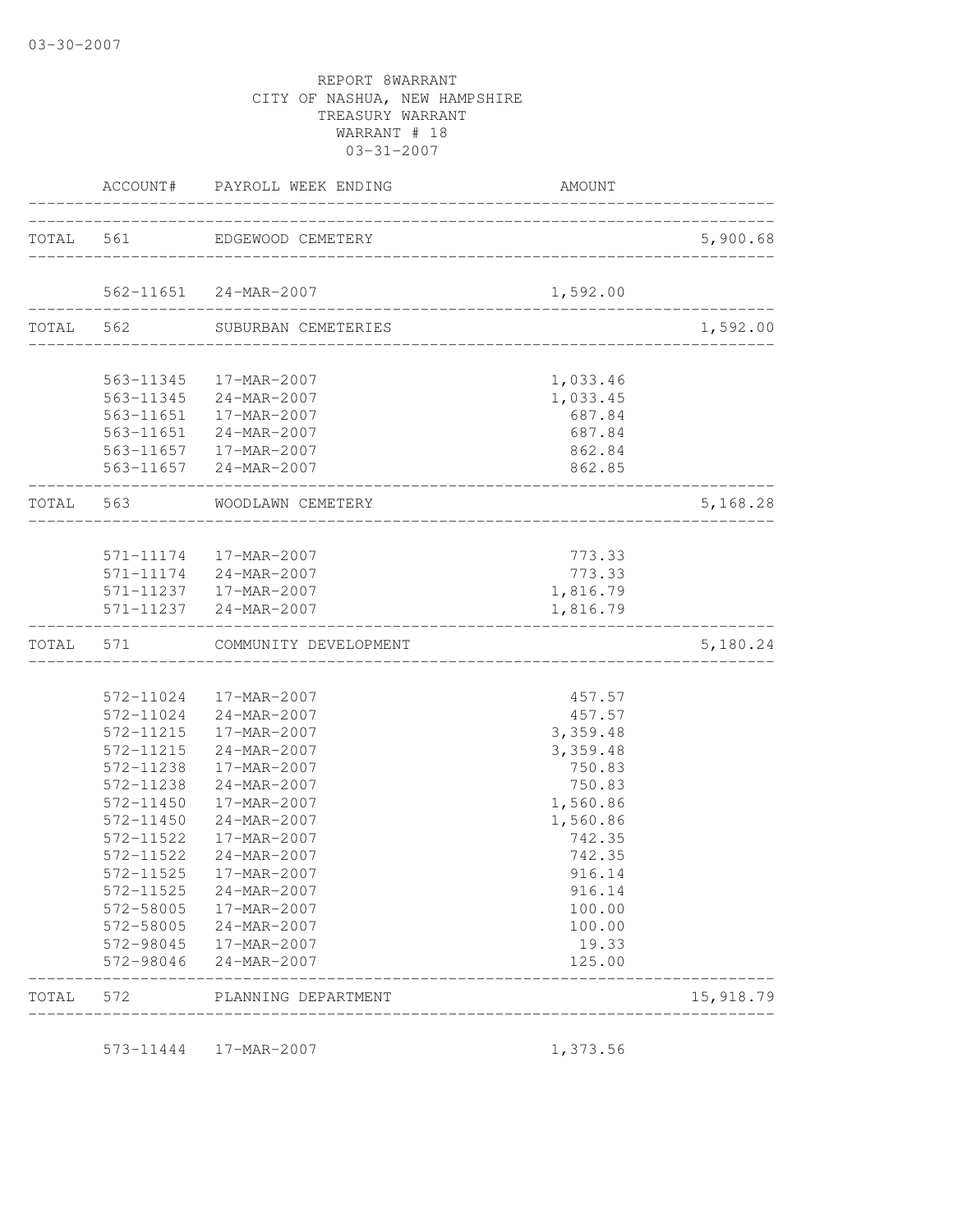|           |           | ACCOUNT# PAYROLL WEEK ENDING         | AMOUNT   |           |
|-----------|-----------|--------------------------------------|----------|-----------|
|           |           | 573-11444 24-MAR-2007                | 1,373.56 |           |
|           |           | 573-12029  17-MAR-2007               | 375.80   |           |
|           |           | 573-12029 24-MAR-2007                | 300.64   |           |
| TOTAL 573 |           | ECONOMIC DEVELOPMENT                 |          | 3,423.56  |
|           |           |                                      |          |           |
|           | 575-11032 | 17-MAR-2007                          | 643.17   |           |
|           | 575-11032 | 24-MAR-2007                          | 643.17   |           |
|           | 575-11062 | 17-MAR-2007                          | 559.14   |           |
|           | 575-11062 | 24-MAR-2007                          | 559.14   |           |
|           | 575-11189 | 17-MAR-2007                          | 981.93   |           |
|           | 575-11189 | 24-MAR-2007                          | 981.93   |           |
|           | 575-11246 | 17-MAR-2007                          | 1,453.43 |           |
|           | 575-11246 | 24-MAR-2007                          | 1,816.79 |           |
|           | 575-11387 | 17-MAR-2007                          | 5,320.92 |           |
|           | 575-11387 | 24-MAR-2007                          | 5,320.91 |           |
|           | 575-11393 | 17-MAR-2007                          | 3,321.62 |           |
|           | 575-11393 | 24-MAR-2007                          | 3,321.62 |           |
|           | 575-11400 | 17-MAR-2007                          | 6,994.86 |           |
|           | 575-11400 | 24-MAR-2007                          | 6,994.87 |           |
|           | 575-11401 | 17-MAR-2007                          | 4,595.34 |           |
|           | 575-11401 | 24-MAR-2007                          | 4,595.33 |           |
|           | 575-11403 | 17-MAR-2007                          | 772.39   |           |
|           | 575-11403 | 24-MAR-2007                          | 772.39   |           |
|           | 575-11404 | 17-MAR-2007                          | 694.68   |           |
|           | 575-11404 | 24-MAR-2007                          | 694.69   |           |
|           | 575-11627 | 24-MAR-2007                          | 544.61   |           |
|           | 575-12087 | 17-MAR-2007                          | 421.07   |           |
|           | 575-12087 | 24-MAR-2007                          | 421.07   |           |
|           | 575-12090 | 17-MAR-2007                          | 1,083.28 |           |
|           | 575-12090 | 24-MAR-2007                          | 1,096.82 |           |
|           | 575-12114 | 17-MAR-2007                          | 930.96   |           |
|           | 575-12114 | 24-MAR-2007                          | 1,094.74 |           |
|           | 575-13035 | $24 - MAR - 2007$                    | 130.25   |           |
| TOTAL     | 575       | PUBLIC LIBRARIES<br>---------------- |          | 56,761.12 |
|           |           |                                      |          |           |
|           | 576-11059 | 17-MAR-2007                          | 1,238.34 |           |
|           | 576-11059 | 24-MAR-2007                          | 1,238.34 |           |
|           | 576-11138 | 17-MAR-2007                          | 276.21   |           |
|           | 576-11138 | 24-MAR-2007                          | 329.22   |           |
|           | 576-11221 | 17-MAR-2007                          | 983.88   |           |
|           | 576-11221 | 24-MAR-2007                          | 983.88   |           |
|           | 576-11315 | 17-MAR-2007                          | 598.60   |           |
|           | 576-11315 | 24-MAR-2007                          | 598.60   |           |
|           | 576-11361 | 17-MAR-2007                          | 3,710.51 |           |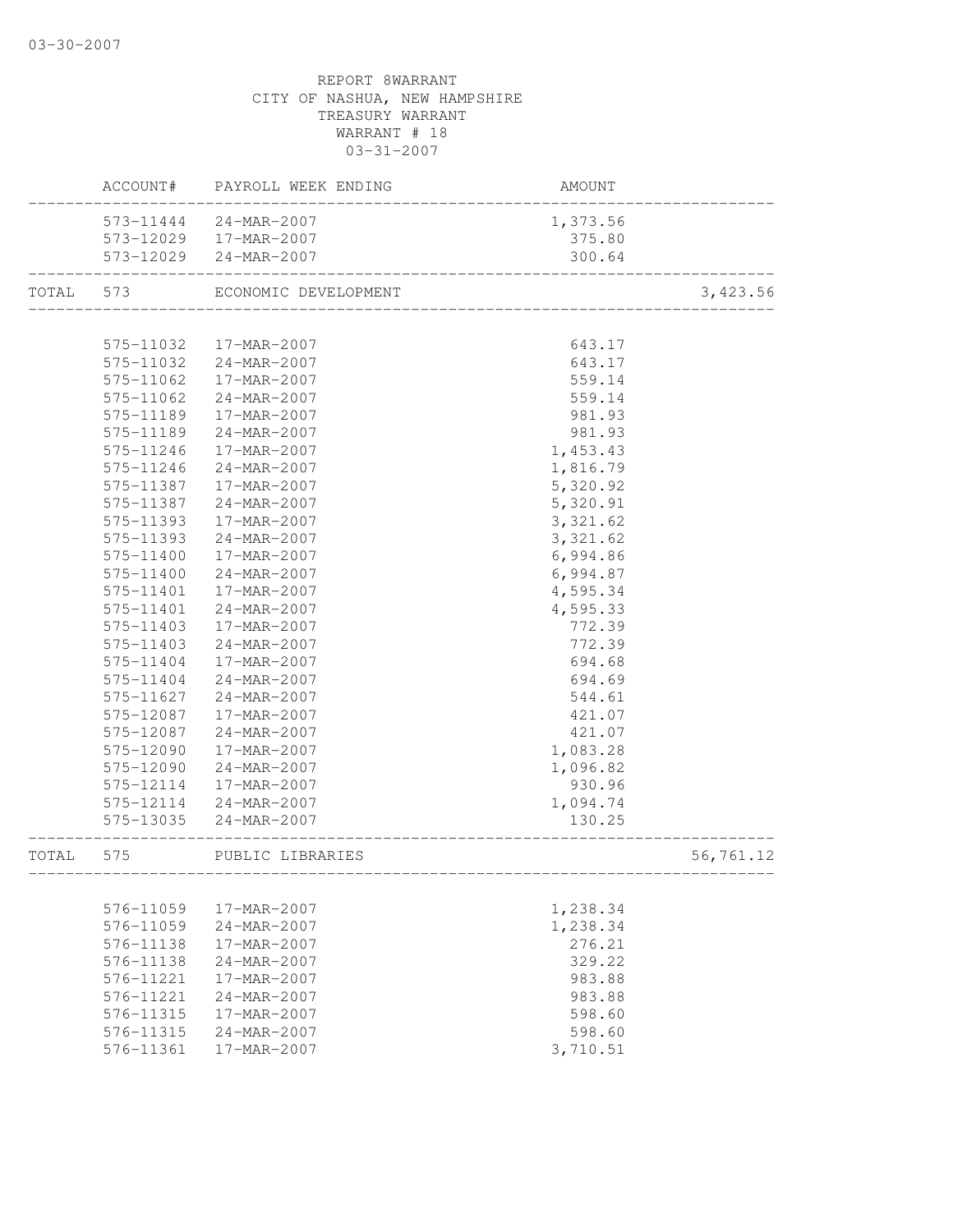|           | ACCOUNT#               | PAYROLL WEEK ENDING                    | AMOUNT                    |             |
|-----------|------------------------|----------------------------------------|---------------------------|-------------|
|           |                        | 576-11361 24-MAR-2007                  | 3,710.51                  |             |
|           | 576-11362              | 17-MAR-2007                            | 1,201.77                  |             |
|           | 576-11362              | 24-MAR-2007                            | 1,208.58                  |             |
|           | 576-13004              | 17-MAR-2007                            | 36.28                     |             |
|           |                        | 576-13004 24-MAR-2007                  | 134.20                    |             |
|           | 576-91010              | 24-MAR-2007                            | 1,900.00<br>__________    |             |
| TOTAL 576 |                        | BUILDING DEPARTMENT                    | _________________________ | 18, 148. 92 |
|           |                        |                                        |                           |             |
|           |                        | 577-11067  17-MAR-2007                 | 1,072.97                  |             |
|           | 577-11067              | 24-MAR-2007                            | 1,072.97                  |             |
|           | 577-11163              | 17-MAR-2007                            | 844.14                    |             |
|           | 577-11163              | 24-MAR-2007                            | 844.14                    |             |
|           | 577-11183              | 17-MAR-2007                            | 937.65                    |             |
|           | 577-11183<br>577-91010 | $24 - MAR - 2007$<br>$24 - MAR - 2007$ | 937.65<br>510.00          |             |
| TOTAL     | 577                    | CODE ENFORCEMENT                       |                           | 6,219.52    |
|           |                        |                                        |                           |             |
|           |                        | 581-11012 24-MAR-2007                  | $-19,469.01$              |             |
|           | 581-11075              | $24 - MAR - 2007$                      | 3,916.00                  |             |
|           | 581-11081              | 24-MAR-2007                            | 1,962.35                  |             |
|           | 581-11162              | 17-MAR-2007                            | 48,717.58                 |             |
|           | 581-11162              | 24-MAR-2007                            | 48,663.28                 |             |
|           | 581-11204              | 17-MAR-2007                            | 11,629.60                 |             |
|           | 581-11204              | 24-MAR-2007                            | 11,629.60                 |             |
|           | 581-11348              | 24-MAR-2007                            | 69,988.59                 |             |
|           | 581-11366              | 17-MAR-2007                            | 48, 262.33                |             |
|           | 581-11366              | 24-MAR-2007                            | 48, 346.79                |             |
|           | 581-11396<br>581-11408 | 24-MAR-2007<br>17-MAR-2007             | 36, 257.56<br>15,024.15   |             |
|           | 581-11408              | 24-MAR-2007                            | 14,951.98                 |             |
|           | 581-11486              | 24-MAR-2007                            | 33,667.64                 |             |
|           | 581-11515              | 24-MAR-2007                            | 1,231.75                  |             |
|           | 581-11570              | 24-MAR-2007                            | 54,972.50                 |             |
|           | 581-11572              | 24-MAR-2007                            | 45,954.09                 |             |
|           | 581-11579              | 17-MAR-2007                            | 648.66                    |             |
|           | 581-11579              | 24-MAR-2007                            | 33,827.06                 |             |
|           | 581-11628              | 17-MAR-2007                            | 1,215.20                  |             |
|           | 581-11628              | 24-MAR-2007                            | 1,215.21                  |             |
|           | 581-11675              | 24-MAR-2007                            | 24,639.36                 |             |
|           | 581-11709              | 24-MAR-2007                            | 8,831.16                  |             |
|           | 581-11711              | 24-MAR-2007                            | 2,461.54                  |             |
|           | 581-11726              | 24-MAR-2007                            | 1, 454, 475.32            |             |
|           | 581-11800              | 24-MAR-2007                            | 26,949.80                 |             |
|           | 581-11801              | 24-MAR-2007                            | 14,935.91                 |             |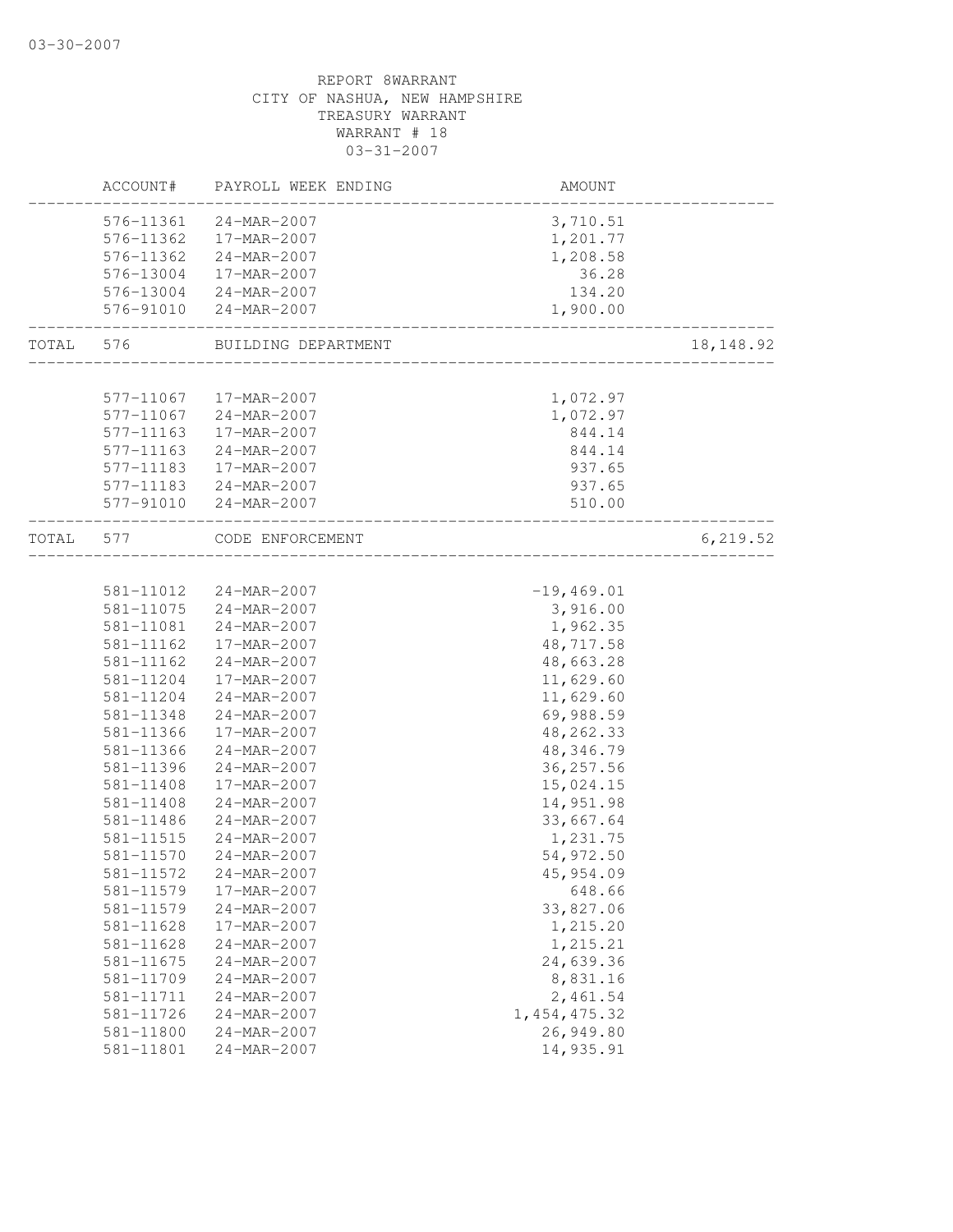| 581-11802<br>24-MAR-2007<br>12, 128.58     |  |
|--------------------------------------------|--|
| 581-11803<br>640.25<br>17-MAR-2007         |  |
| 581-11803<br>24-MAR-2007<br>13, 416.74     |  |
| 581-11804<br>24-MAR-2007<br>15,463.28      |  |
| 581-11805<br>31,673.65<br>24-MAR-2007      |  |
| 2,086.42<br>581-11812<br>24-MAR-2007       |  |
| 1,560.58<br>581-11830<br>24-MAR-2007       |  |
| 2,509.22<br>581-11850<br>17-MAR-2007       |  |
| 2,509.22<br>581-11850<br>24-MAR-2007       |  |
| 581-11860<br>$24 - MAR - 2007$<br>6,057.01 |  |
| 581-12006<br>24-MAR-2007<br>2,994.00       |  |
| 563.00<br>581-12021<br>24-MAR-2007         |  |
| 581-12060<br>17-MAR-2007<br>2,900.70       |  |
| 581-12060<br>2,850.59<br>24-MAR-2007       |  |
| 187.50<br>581-12078<br>17-MAR-2007         |  |
| 1,312.50<br>581-12078<br>24-MAR-2007       |  |
| 581-12081<br>662.85<br>24-MAR-2007         |  |
| 1,237.50<br>581-12084<br>17-MAR-2007       |  |
| 2,337.50<br>581-12084<br>$24 - MAR - 2007$ |  |
| 581-12087<br>17-MAR-2007<br>1,598.40       |  |
| 581-12087<br>24-MAR-2007<br>1,411.92       |  |
| 122,470.06<br>581-12111<br>17-MAR-2007     |  |
| 581-12111<br>115,811.50<br>24-MAR-2007     |  |
| 581-12112<br>6,500.83<br>17-MAR-2007       |  |
| 581-12112<br>24-MAR-2007<br>6,443.16       |  |
| 581-12126<br>4,199.78<br>17-MAR-2007       |  |
| 4,026.02<br>581-12126<br>24-MAR-2007       |  |
| 581-12135<br>3,749.12<br>17-MAR-2007       |  |
| 581-12135<br>24-MAR-2007<br>3,786.00       |  |
| 581-12136<br>17-MAR-2007<br>380.63         |  |
| 581-12136<br>24-MAR-2007<br>788.39         |  |
| 581-12138<br>395.34<br>17-MAR-2007         |  |
| 581-12138<br>24-MAR-2007<br>449.25         |  |
| 581-12141<br>17-MAR-2007<br>1,100.00       |  |
| 581-12141<br>24-MAR-2007<br>370.00         |  |
| 89.25<br>581-12153<br>17-MAR-2007          |  |
| 581-12153<br>24-MAR-2007<br>147.00         |  |
| 581-12198<br>24-MAR-2007<br>12,518.13      |  |
| 581-12201<br>17-MAR-2007<br>27, 477.65     |  |
| 581-12201<br>24-MAR-2007<br>25,066.21      |  |
| 1,858.34<br>581-13004<br>24-MAR-2007       |  |
| 1,260.06<br>581-13021<br>17-MAR-2007       |  |
| 3,807.62<br>581-13021<br>24-MAR-2007       |  |
| 426.39<br>581-13032<br>17-MAR-2007         |  |
| $24 - MAR - 2007$<br>1,006.92<br>581-13032 |  |
| 581-13120<br>3,450.32<br>17-MAR-2007       |  |
| 6,553.64<br>581-13120<br>24-MAR-2007       |  |
| 50.00<br>581-13133<br>17-MAR-2007          |  |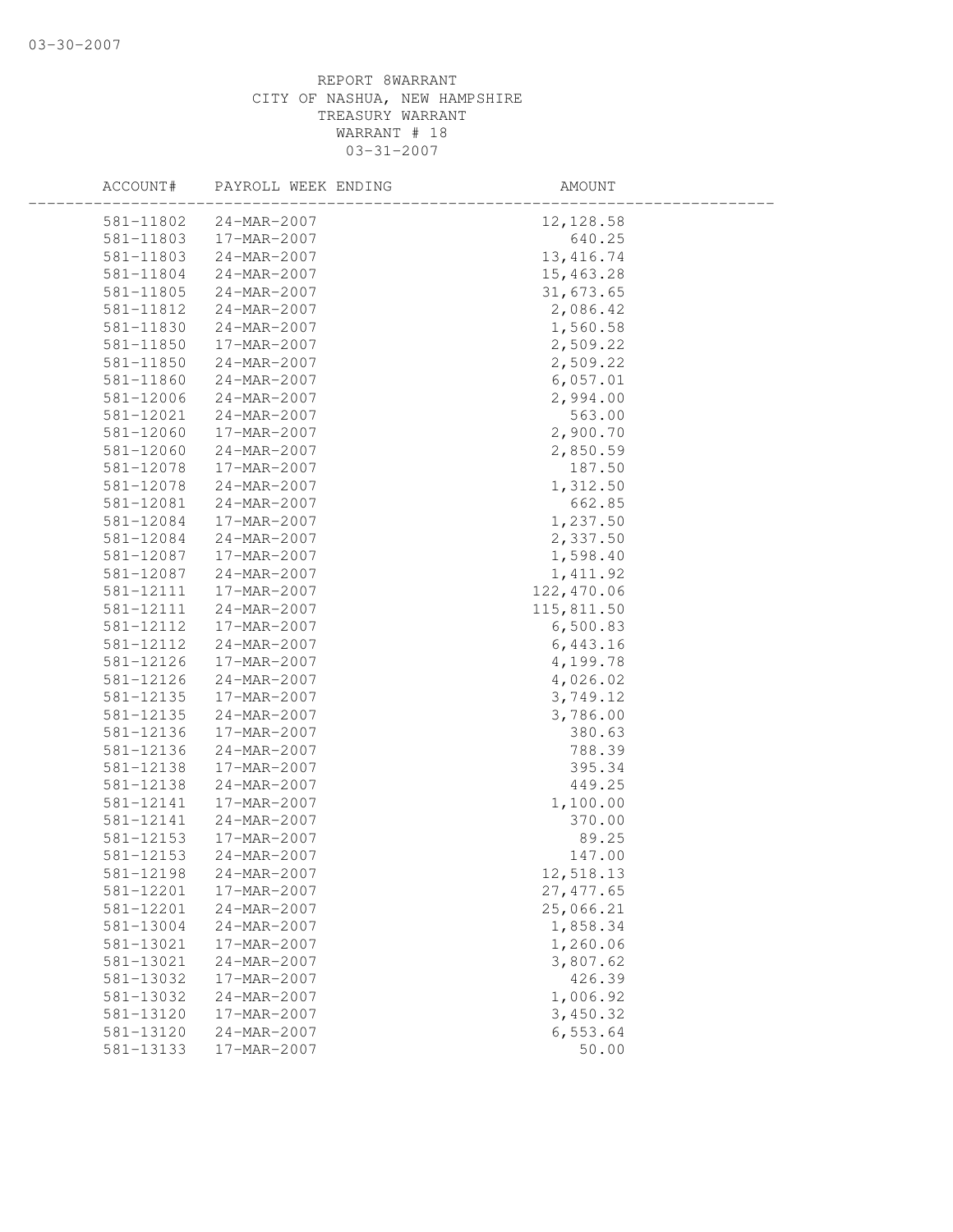|       | ACCOUNT#  | PAYROLL WEEK ENDING      | AMOUNT   |              |
|-------|-----------|--------------------------|----------|--------------|
|       | 581-13133 | $24 - MAR - 2007$        | 1,012.50 |              |
|       | 581-13137 | $17 - \text{MAR} - 2007$ | 350.00   |              |
|       | 581-13137 | 24-MAR-2007              | 900.00   |              |
|       | 581-18008 | 24-MAR-2007              | 8,280.00 |              |
|       | 581-19000 | 17-MAR-2007              | 218.75   |              |
|       | 581-19000 | 24-MAR-2007              | 1,724.52 |              |
|       | 581-19230 | 24-MAR-2007              | 2,817.05 |              |
|       | 581-19240 | 24-MAR-2007              | 1,010.56 |              |
| TOTAL | 581       | SCHOOL DEPARTMENT        |          | 2,521,502.40 |
|       |           |                          |          |              |
|       | 590-23575 | 17-MAR-2007              | 840.52   |              |
|       | 590-23575 | 24-MAR-2007              | 1,038.28 |              |
| TOTAL | 590       | P/Y OBLIGATIONS          |          | 1,878.80     |
|       |           |                          |          |              |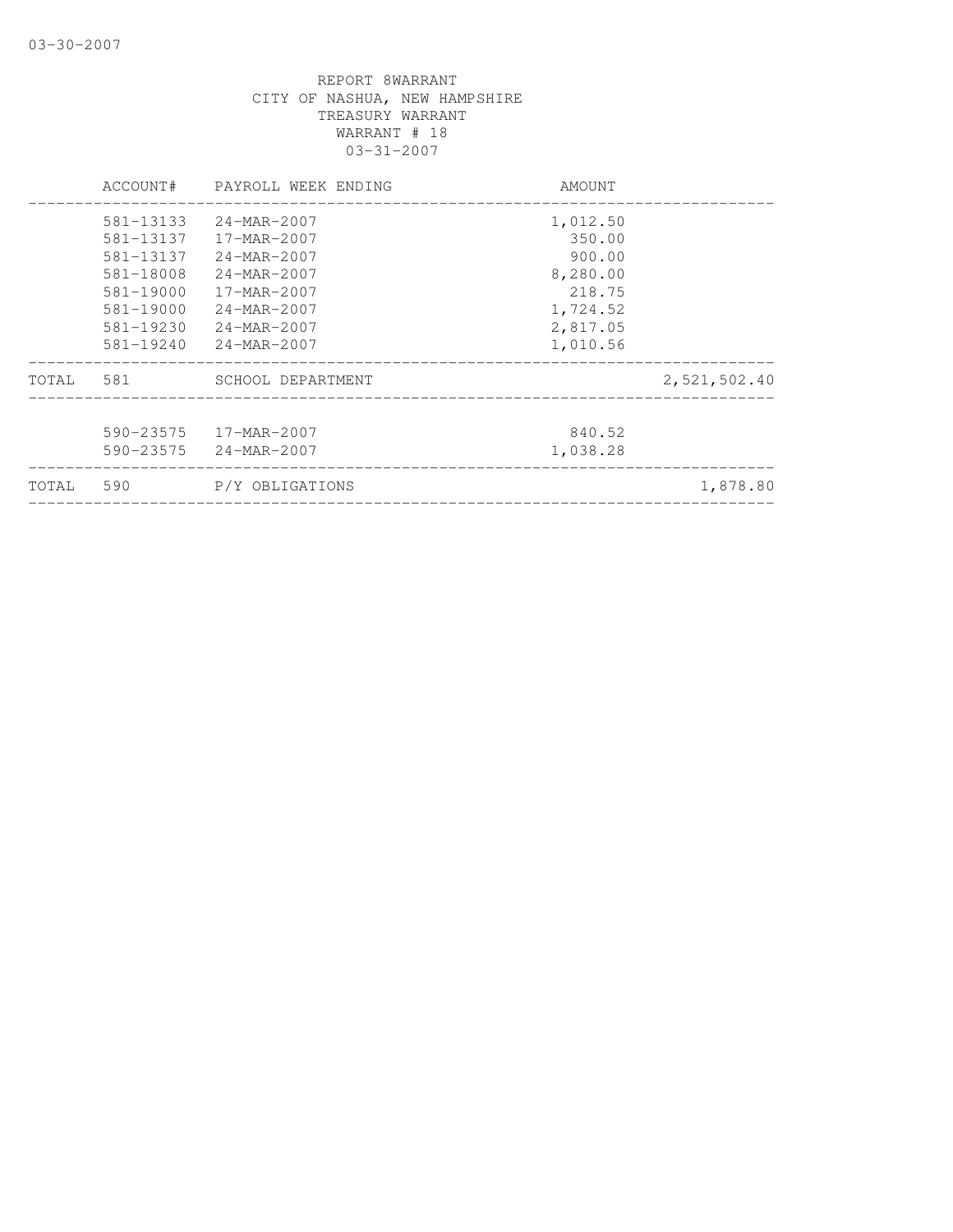|           | ACCOUNT# PAYROLL WEEK ENDING |  |  | AMOUNT |  |
|-----------|------------------------------|--|--|--------|--|
|           |                              |  |  |        |  |
| TOTAL 951 |                              |  |  |        |  |
|           |                              |  |  |        |  |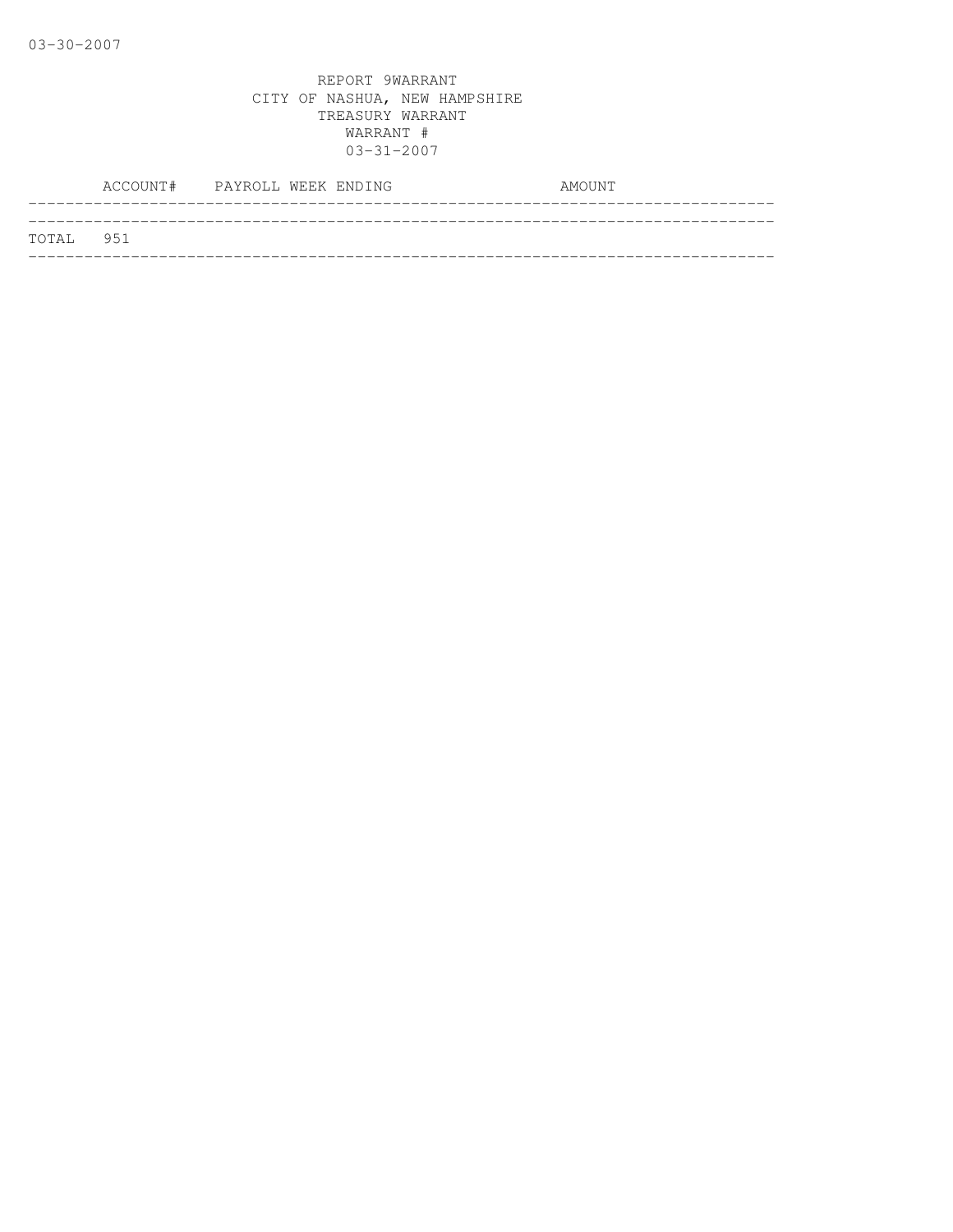| ACCOUNT#  | PAYROLL WEEK ENDING | AMOUNT    |
|-----------|---------------------|-----------|
| 801-11008 | 17-MAR-2007         | 509.14    |
| 801-11008 | 24-MAR-2007         | 509.13    |
| 801-11094 | 17-MAR-2007         | 88.91     |
| 801-11094 | 24-MAR-2007         | 88.91     |
| 801-11101 | 17-MAR-2007         | 1,732.80  |
| 801-11101 | 24-MAR-2007         | 1,732.81  |
| 801-11193 | 17-MAR-2007         | 871.65    |
| 801-11193 | 24-MAR-2007         | 871.65    |
| 801-11208 | 17-MAR-2007         | 88.87     |
| 801-11208 | 24-MAR-2007         | 88.87     |
| 801-11222 | 17-MAR-2007         | 191.32    |
| 801-11222 | 24-MAR-2007         | 191.32    |
| 801-11249 | 17-MAR-2007         | 127.18    |
| 801-11249 | 24-MAR-2007         | 127.18    |
| 801-11271 | 17-MAR-2007         | 942.44    |
| 801-11271 | $24 - MAR - 2007$   | 942.44    |
| 801-11276 | 17-MAR-2007         | 2,352.00  |
| 801-11276 | 24-MAR-2007         | 2,195.20  |
| 801-11334 | 17-MAR-2007         | 901.23    |
| 801-11334 | $24 - MAR - 2007$   | 901.23    |
| 801-11435 | 17-MAR-2007         | 247.76    |
| 801-11435 | 24-MAR-2007         | 247.76    |
| 801-11595 | 17-MAR-2007         | 5,936.01  |
| 801-11595 | 17-MAR-2007         | 2,968.00  |
| 801-11595 | 24-MAR-2007         | 5,936.00  |
| 801-11595 | 24-MAR-2007         | 2,968.00  |
| 801-11596 | 17-MAR-2007         | 3, 245.23 |
| 801-11596 | 24-MAR-2007         | 3, 245.23 |
| 801-11598 | 17-MAR-2007         | 776.80    |
| 801-11598 | 24-MAR-2007         | 776.80    |
| 801-11606 | 17-MAR-2007         | 629.46    |
| 801-11606 | $24 - MAR - 2007$   | 629.46    |
| 801-11618 | 17-MAR-2007         | 551.85    |
| 801-11618 | $24 - MAR - 2007$   | 551.85    |
| 801-11647 | 17-MAR-2007         | 1,502.96  |
| 801-11647 | 24-MAR-2007         | 1,386.81  |
| 801-11765 | 17-MAR-2007         | 713.60    |
| 801-11765 | 24-MAR-2007         | 713.60    |
| 801-13004 | 17-MAR-2007         | 2,346.27  |
| 801-13004 | 17-MAR-2007         | 620.78    |
| 801-13004 | 17-MAR-2007         | 44.98     |
| 801-13004 | 24-MAR-2007         | 2,159.67  |
| 801-13004 | 24-MAR-2007         | 1,368.70  |
| 801-13004 | 24-MAR-2007         | 11.65     |
| 801-59236 | 17-MAR-2007         | 350.34    |
| 801-59236 | $24 - MAR - 2007$   | 350.34    |
| 801-59237 | 17-MAR-2007         | 337.45    |
| 801-59237 | 24-MAR-2007         | 337.45    |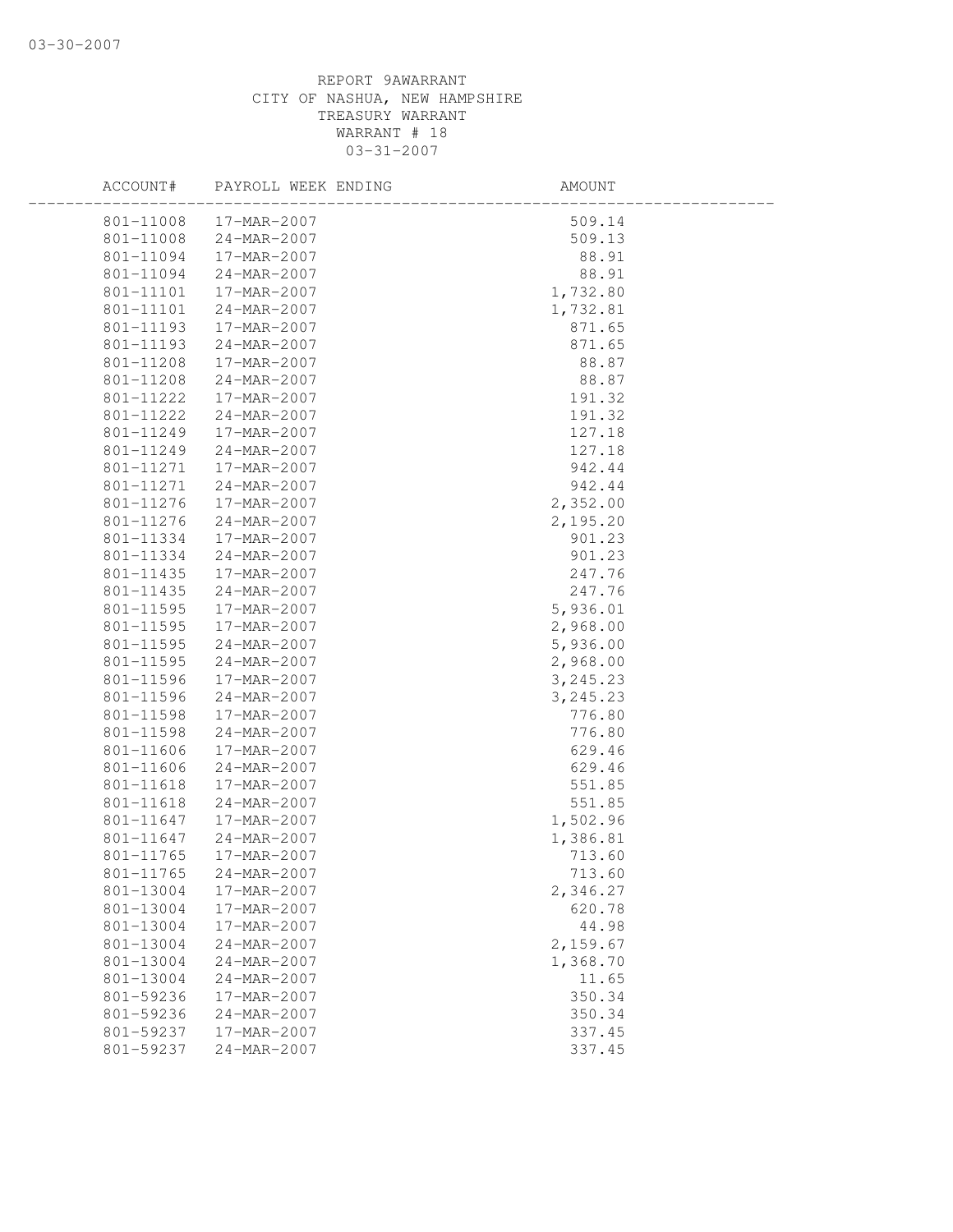|           | 801-59240  17-MAR-2007               | 131.05           |           |
|-----------|--------------------------------------|------------------|-----------|
|           |                                      |                  |           |
|           |                                      |                  | 56,671.19 |
|           |                                      |                  |           |
|           | 802-11028 17-MAR-2007                | 358.26           |           |
| 802-11028 | 802-11028 17-MAR-2007                | 168.59           |           |
|           | 24-MAR-2007<br>802-11028 24-MAR-2007 | 358.26           |           |
| 802-11064 | 17-MAR-2007                          | 168.59<br>131.05 |           |
| 802-11064 | 17-MAR-2007                          | 131.05           |           |
| 802-11064 | 24-MAR-2007                          | 131.05           |           |
| 802-11064 | 24-MAR-2007                          | 131.05           |           |
| 802-11091 | 17-MAR-2007                          | 999.84           |           |
| 802-11091 | 24-MAR-2007                          | 999.84           |           |
| 802-11094 | 17-MAR-2007                          | 266.71           |           |
| 802-11094 | 17-MAR-2007                          | 266.72           |           |
| 802-11094 | 24-MAR-2007                          | 266.70           |           |
| 802-11094 | $24 - MAR - 2007$                    | 266.72           |           |
| 802-11096 | 17-MAR-2007                          | 816.65           |           |
| 802-11096 | 24-MAR-2007                          | 816.65           |           |
| 802-11102 | 17-MAR-2007                          | 789.31           |           |
| 802-11102 | 24-MAR-2007                          | 789.31           |           |
| 802-11105 | 17-MAR-2007                          | 911.12           |           |
| 802-11105 | 24-MAR-2007                          | 879.37           |           |
| 802-11155 | 17-MAR-2007                          | 892.02           |           |
| 802-11155 | $24 - MAR - 2007$                    | 892.02           |           |
|           | 802-11157  17-MAR-2007               | 2,352.00         |           |
| 802-11157 | 24-MAR-2007                          | 2,352.00         |           |
| 802-11158 | 17-MAR-2007                          | 1,683.20         |           |
| 802-11158 | 24-MAR-2007                          | 1,683.20         |           |
| 802-11208 | 17-MAR-2007                          | 35.55            |           |
| 802-11208 | 17-MAR-2007                          | 35.55            |           |
| 802-11208 | 24-MAR-2007                          | 35.55            |           |
| 802-11208 | $24 - MAR - 2007$                    | 35.55            |           |
| 802-11222 | 17-MAR-2007                          | 191.32           |           |
|           | 802-11222 24-MAR-2007                | 191.32           |           |
| 802-11249 | 17-MAR-2007                          | 72.67            |           |
| 802-11249 | 17-MAR-2007                          | 72.67            |           |
| 802-11249 | 24-MAR-2007                          | 72.67            |           |
| 802-11249 | 24-MAR-2007                          | 72.67            |           |
| 802-11260 | 17-MAR-2007                          | 1,752.00         |           |
| 802-11260 | 24-MAR-2007                          | 1,752.00         |           |
| 802-11270 | 17-MAR-2007                          | 944.44           |           |
| 802-11270 | 24-MAR-2007                          | 944.44           |           |
| 802-11330 | 17-MAR-2007                          | 967.44           |           |
| 802-11330 | 24-MAR-2007                          | 967.44           |           |